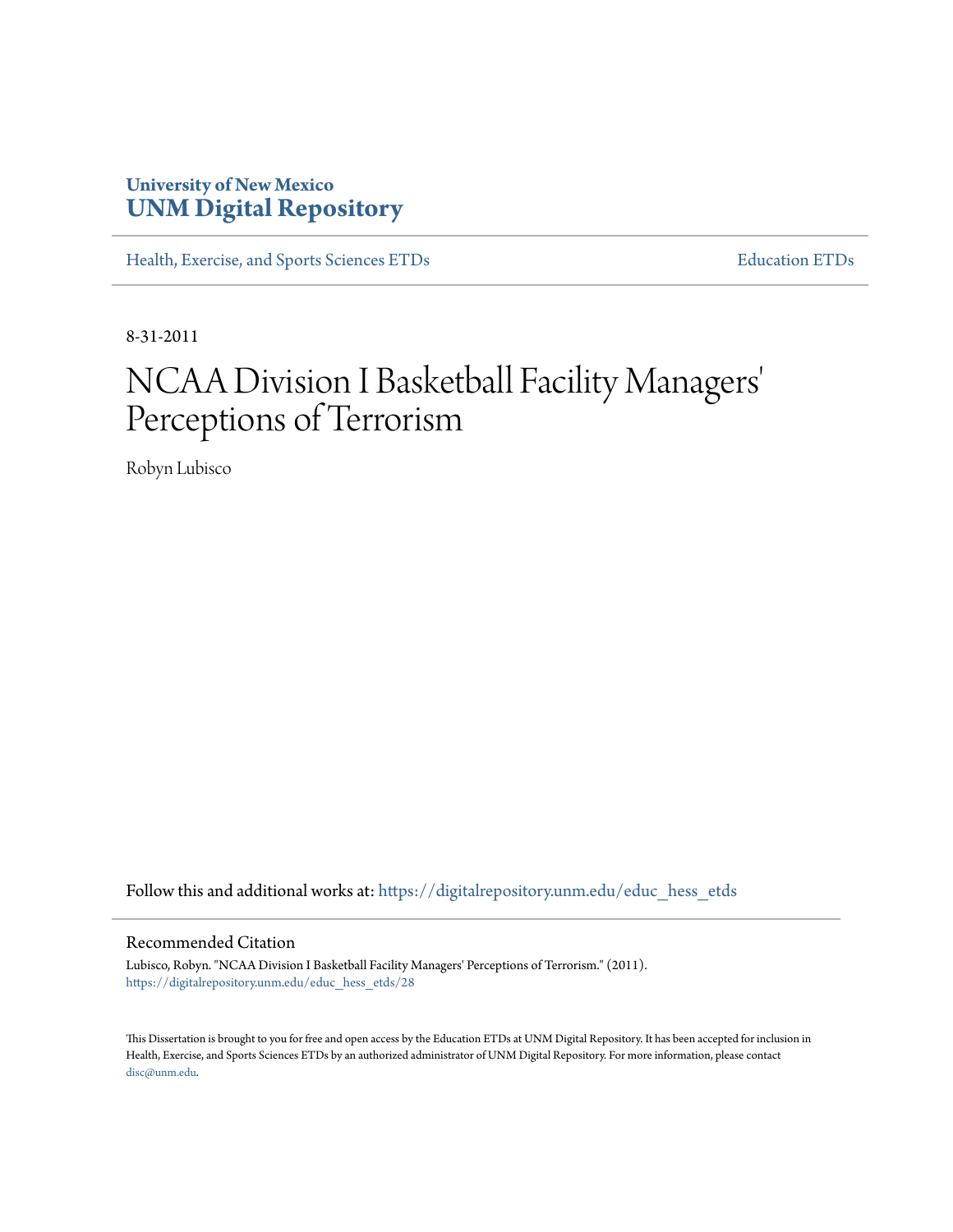Robyn A. Lubisco<br>*Candidate* 

 Physical Education, Sports, and Exercise Science <del>Department</del>

 This dissertation is approved, and it is acceptable in quality and form for publication:

Approved by the Dissertation Committee:

Dr. Annie Clement

, Chairperson

Dr. John Barnes

Dr. Todd Seidler

Gil Fried, Esq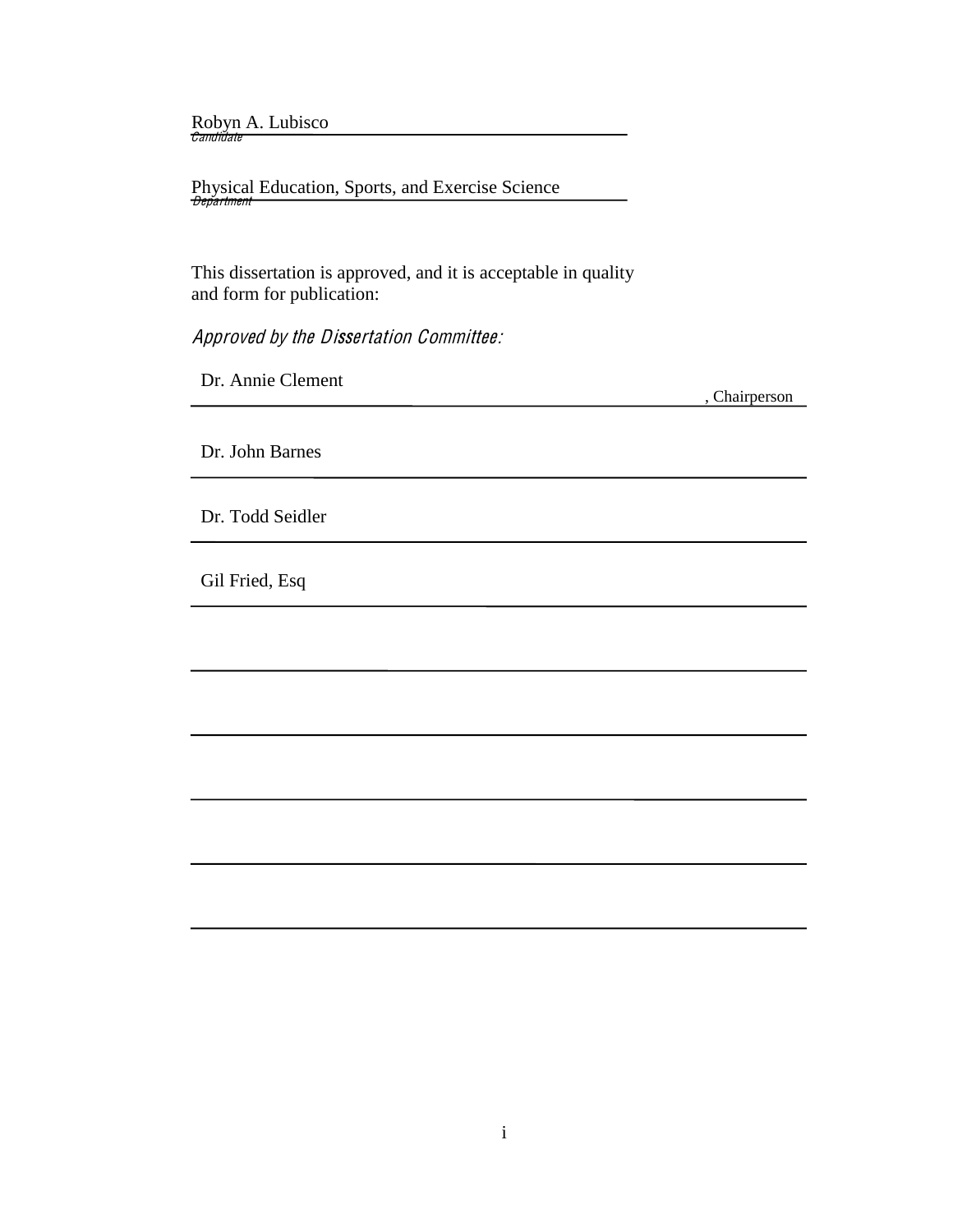# NCAA DIVISION I BASKETBALL FACILITY MANAGERS' PERCEPTIONS OF TERRORISM

by

# ROBYN A. LUBISCO

B.S., Sports Management, Rutgers, The State University of New Jersey, 2004 M.S., Management of Sports Industries, University of New Haven, 2006 P.H.D., Physical Education, Sports, and Exercise Science, University of New Mexico, 2011

> DISSERTATION Submitted in Partial Fulfillment of the Requirements for the Degree of

> > Doctor of Philosophy

Physical Education, Sports, and Exercise Science

The University of New Mexico Albuquerque, New Mexico

July, 2011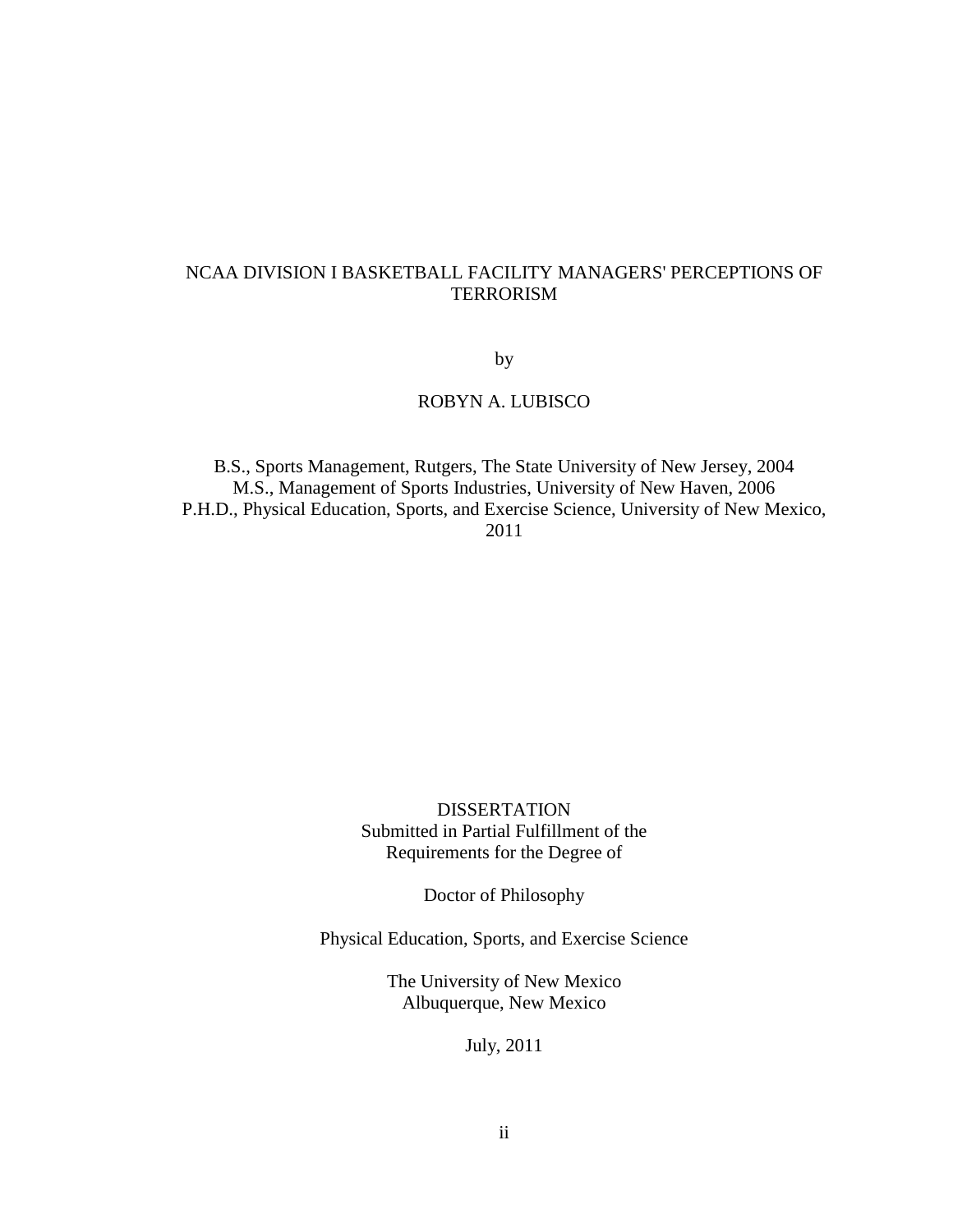# **DEDICATION!**

*To my family, especially my mom,* 

*Thank you for your love, support, and sacrifice throughout my life and studies. Without you, this dissertation or my doctorate would not have been completed. To all those who said you cannot, YOU CAN!*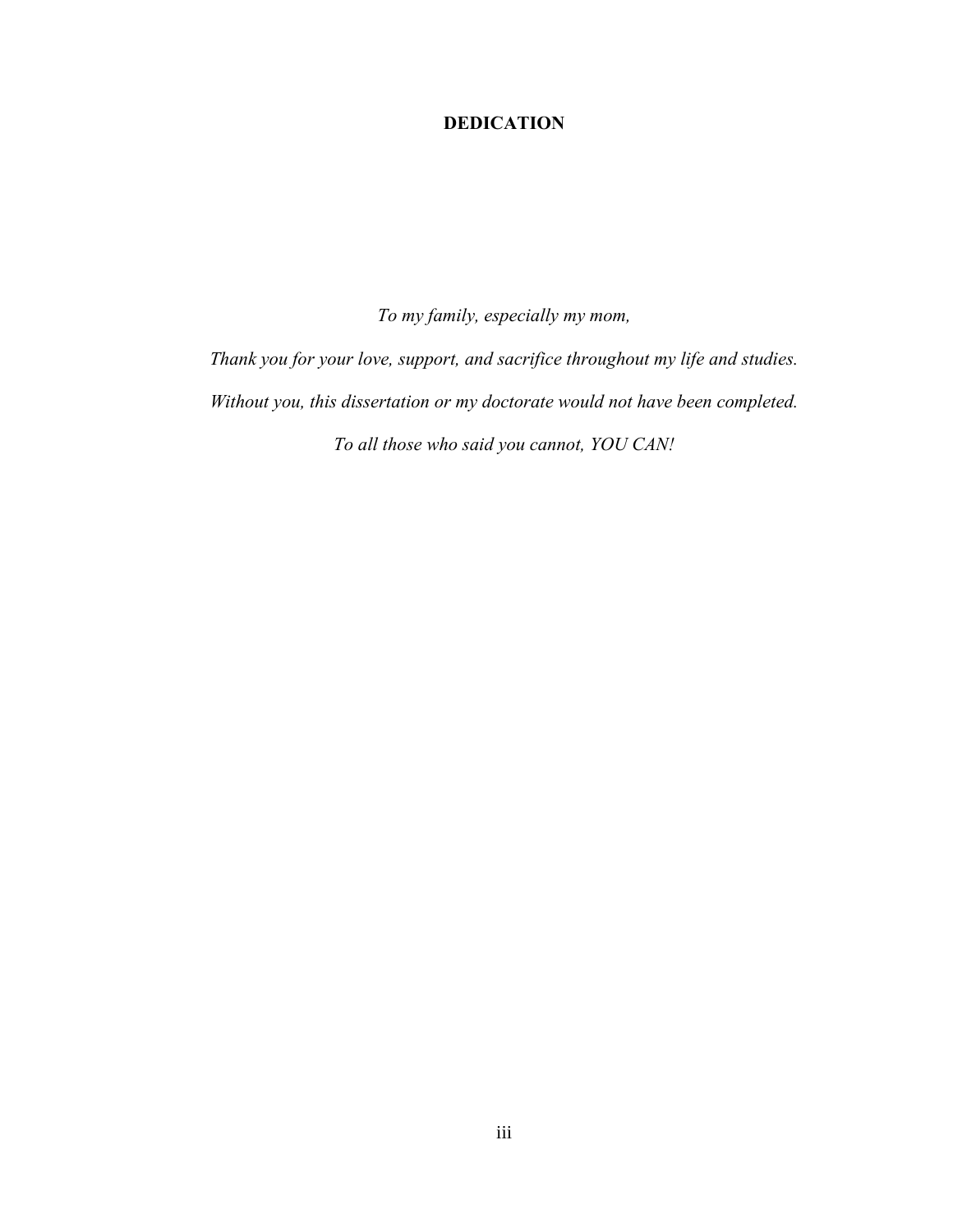# **ACKNOWLEDGEMENTS!**

I would like to express my sincere thanks to all those who have helped me throughout my pursuit of a doctoral degree.

To my committee chair, Dr. Annie Clement, Esq., for her wisdom, support,

guidance, long office talks, steadfastness, and genuine friendship.

To Gil Fried, Esq., your support and guidance throughout my master's degree and doctoral degree have been very much appreciated.

 To Dr. Todd Seidler and Dr. John Barnes, your advice and support kept me on track to complete my doctoral degree.

 To Ceyda, thank you for support and willingness to answer all of my statistical questions.

 Finally, but certainly not least, to my family and friends, especially my mom, for constant support and love.

"You have all done very well. . . and I am unanimous in that!"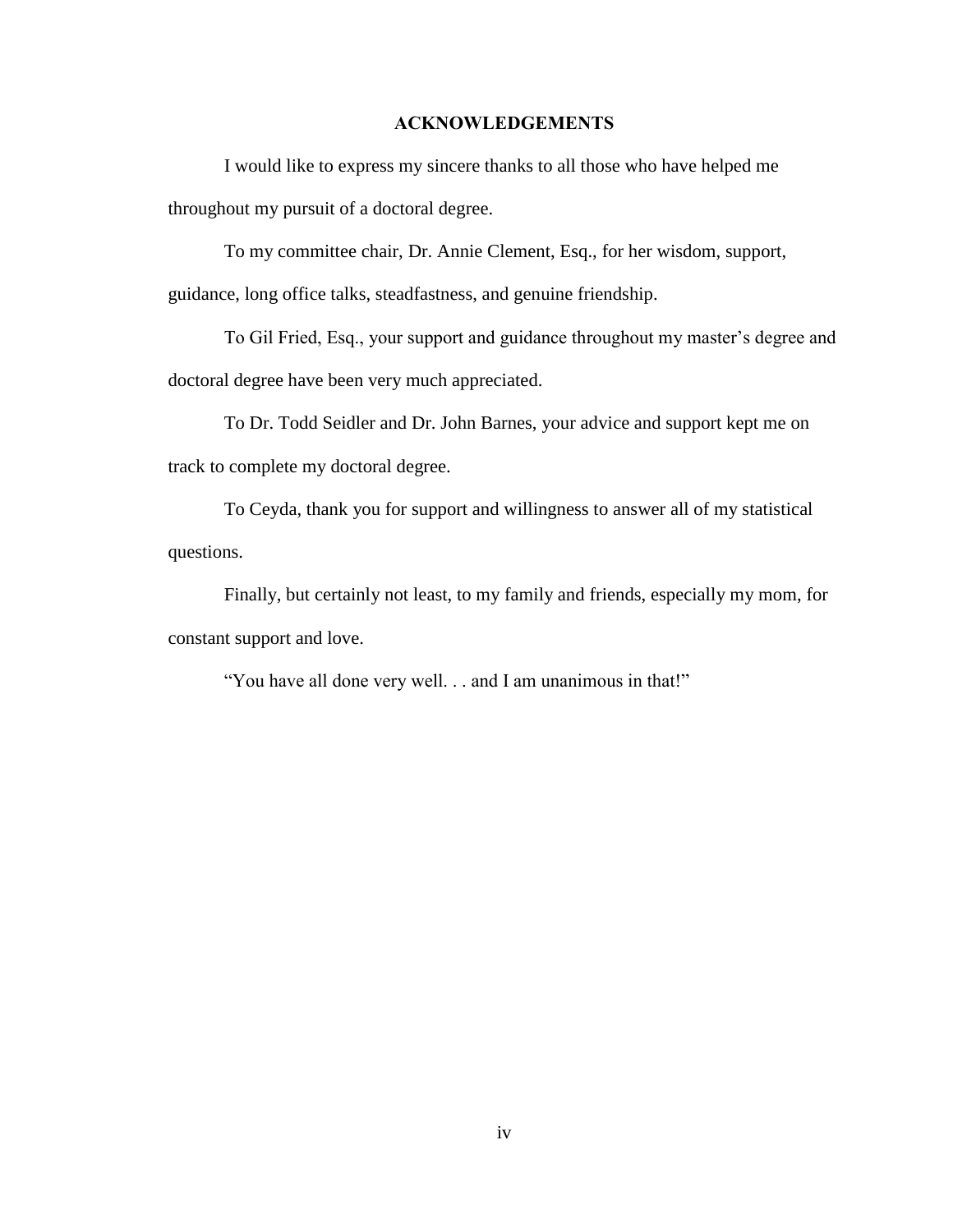# **NCAA Division I Basketball Facility Managers' Perceptions of Terrorism\$**

**by**

# **Robyn A. Lubisco**

**B.S., Sports Management, Rutgers, The State University of New Jersey, 2004 M.S., Management of Sports Industries, University of New Haven, 2006 PH.D., Physical Education, Sports, and Exercise Science University of New Mexico, 2011** 

#### **ABSTRACT!**

The aftermath of September 11, 2001 left our country fighting a battle against terrorism. While our government has taken steps in protecting our country with the formation of the Department of Homeland Security, researchers in the field of Sports Management have begun to examine security preparation and risk management plans at sporting events. However, little research has examined risk assessment and risk communication. Securing sport venues starts with an individual analyzing all the potential risks with hosting an event. How risk is communicated and how risk is perceived can affect security preparation and risk management plans.

The purpose of this study was (1) To discover whether information presented on a frequency or probability scale affects a basketball facility manager's perception of the likelihood of a possible terrorist attack. (2) To detect whether information presented on a It frequency or probability scale affects a basketball facility manager's security preparation.  $(3)$  To identify if the media's (television, radio, internet, conferences, magazine,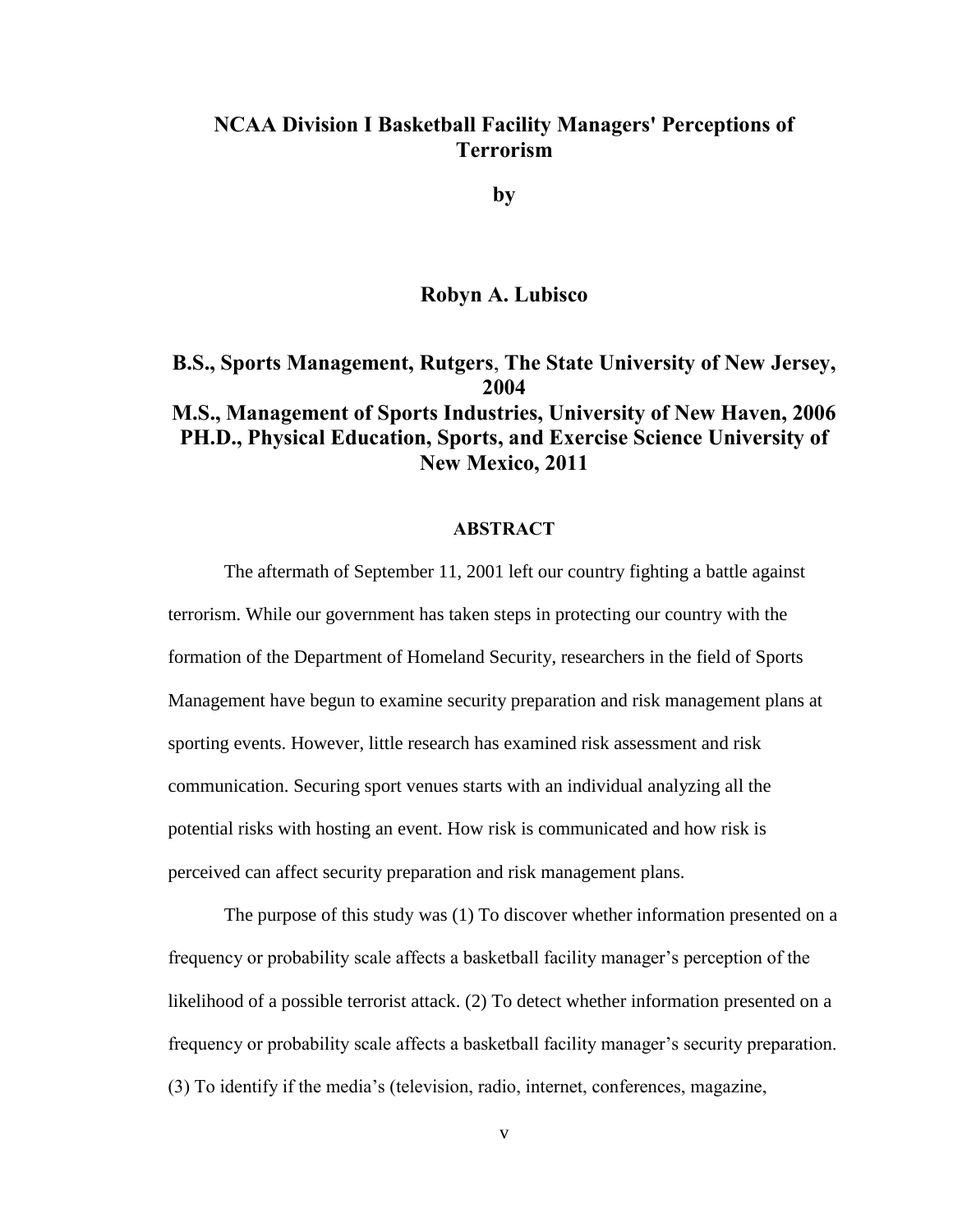newspaper, and word of mouth) portrayal of terrorism influences a facility manager's perception that an attack is likely to occur.

Three hundred and fifty facility managers at NCAA Division I universities and colleges in the United States, who were in charge of basketball arena safety, were chosen as subjects for this study. Questions pertaining to risk communications were presented on Integral frequency and probability scales to see if managers' perceptions of risk differed. The research also studied whether or not mass media influenced managers' perceptions of the likelihood of a terrorist attack and security preparation plans. Data analysis included descriptive statistics and a one-way analysis of variance (ANOVA). When a significant difference was found for a research question whose independent variable had three or more groups, post hoc analysis using the Tukey Honesty Significant Difference (HSD) was performed to determine a mean difference between groups.

The results indicated that there was a difference in how facility managers interpreted risk when information was provided on two different scales, i.e., frequency versus probability. When facility managers were placed in New York, they perceived greater risk to their facility when risk was presented on a frequency scale versus a probability scale. Furthermore, facility managers were more likely to monitor Homeland Security when risk is presented on a frequency scale than on a probability scale, when placed at a facility in New York. Additionally, when determining at what point, i.e., threshold, facility managers would re-evaluate their security preparation plans, facility managers indicated re-evaluating security plans sooner when risk was communicated on a frequency scale as opposed to a probability scale.

vi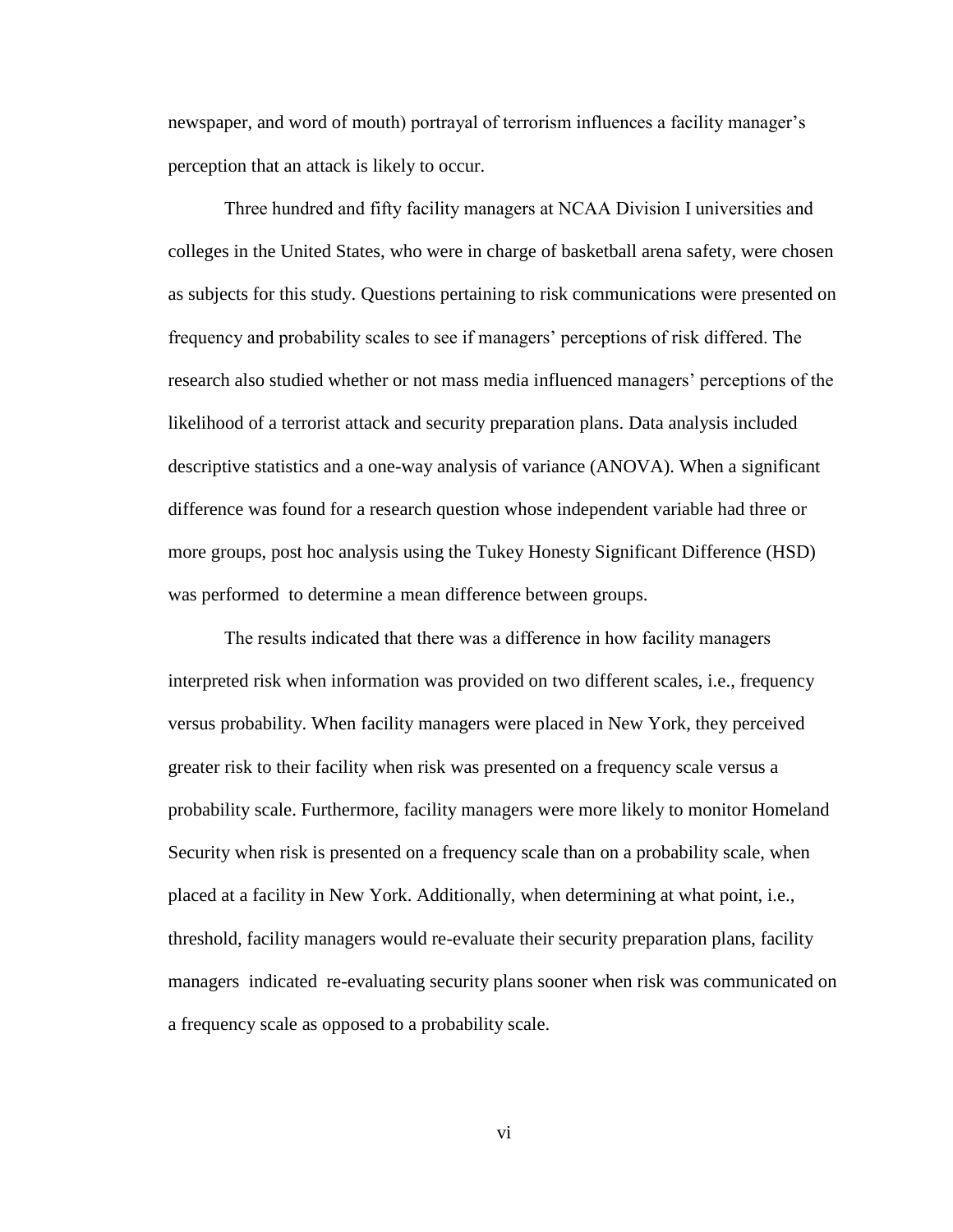# **TABLE OF CONTENTS**

| .25 |
|-----|
|     |
|     |
|     |
|     |
|     |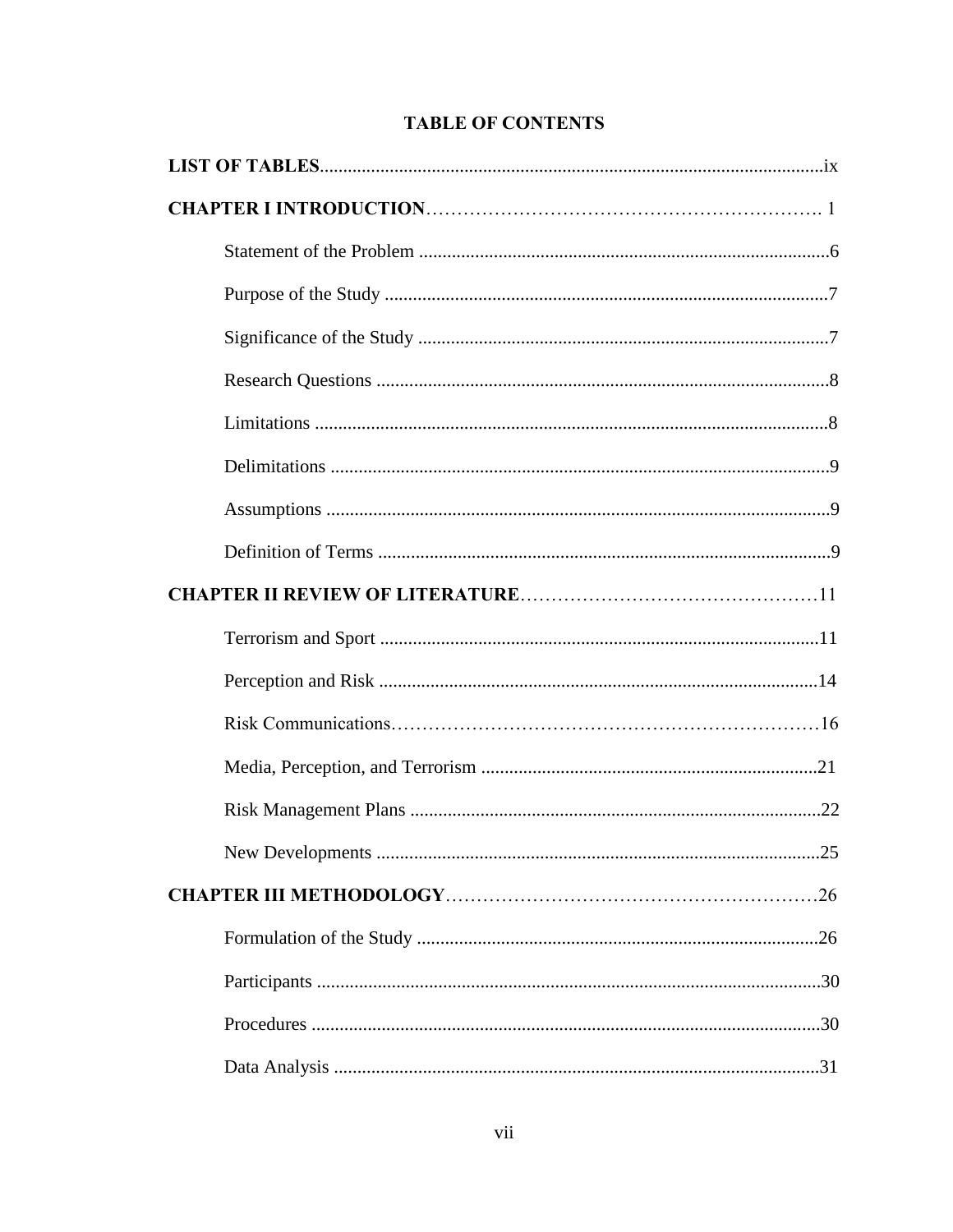| Risk Communication Results (Research Questions one, two, and three34 |  |
|----------------------------------------------------------------------|--|
|                                                                      |  |
|                                                                      |  |
|                                                                      |  |
|                                                                      |  |
|                                                                      |  |
|                                                                      |  |
|                                                                      |  |
|                                                                      |  |
|                                                                      |  |
|                                                                      |  |
|                                                                      |  |
|                                                                      |  |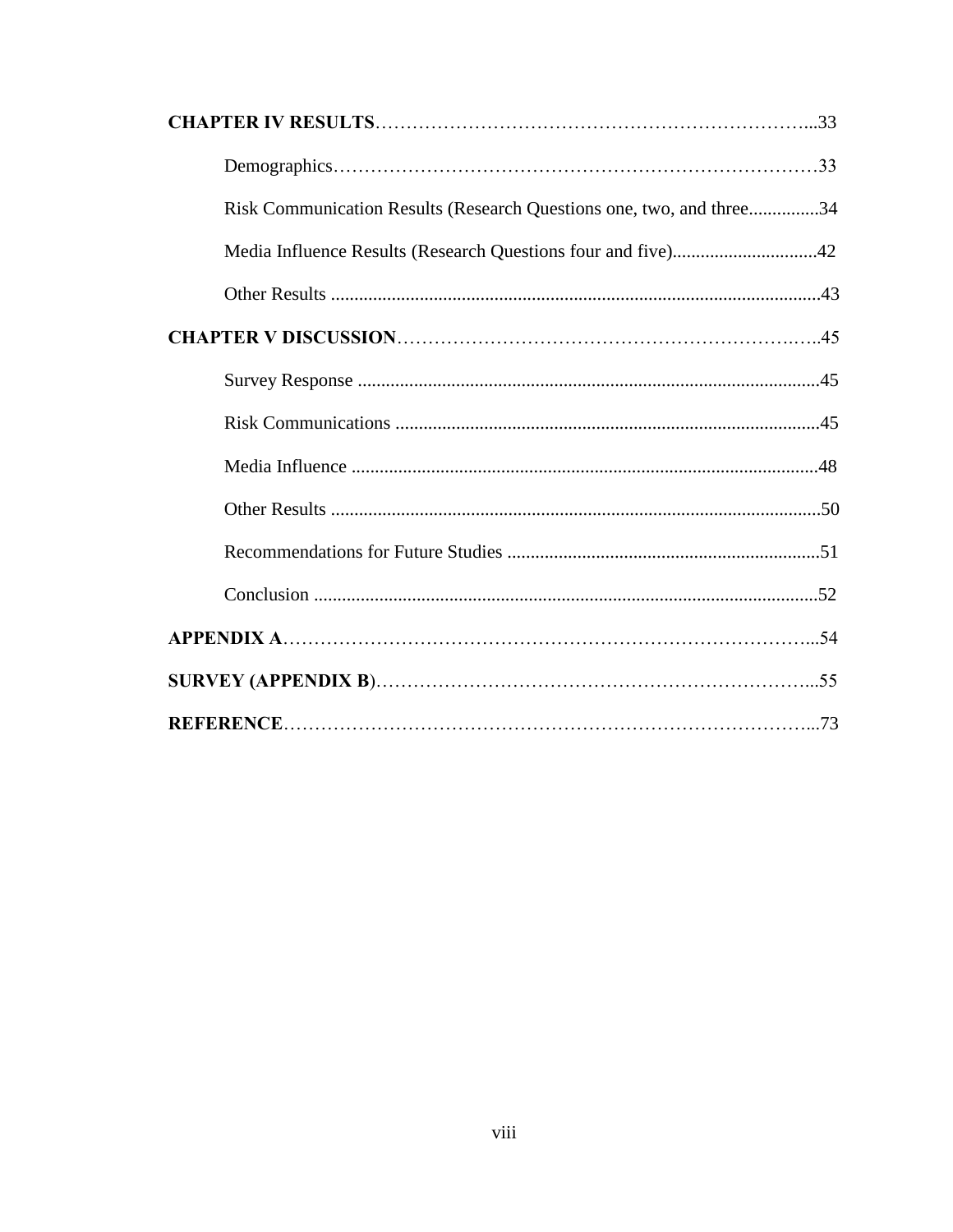# **LIST OF TABLES**

| Table 4-8. Monitor Homeland Security and/or Mass Media - Case one Frequency40    |
|----------------------------------------------------------------------------------|
| Table 4-9. Monitor Homeland Security and/or Mass Media - Case two Frequency41    |
| Table 4-10. Monitor Homeland Security and/or Mass Media - Case two Probability42 |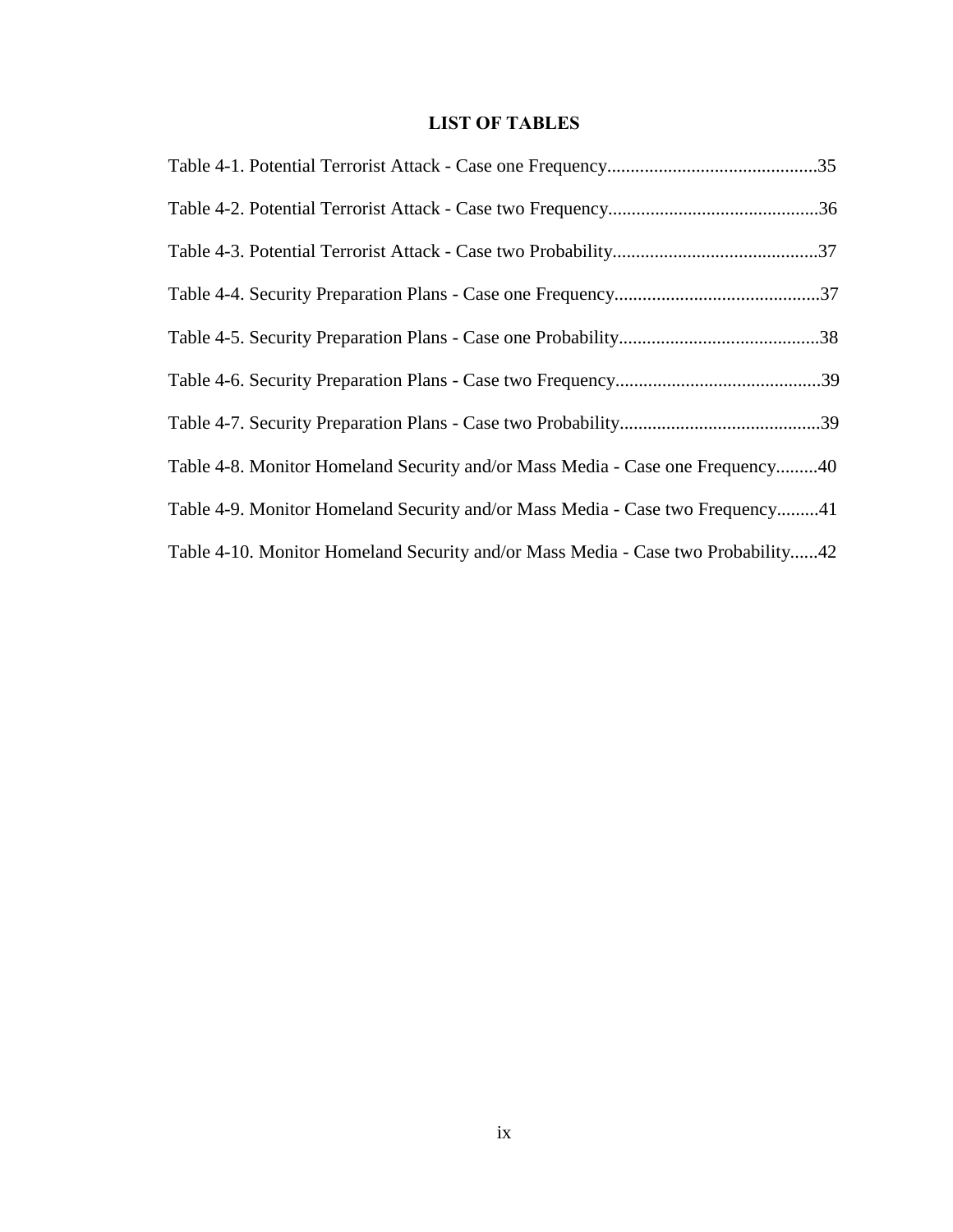#### **CHAPTER I - INTRODUCTION**

 On September 11, 2011, Americans awoke with no thought of a terrorist attack, or a feeling of being targeted, or that they would never return home; and then at 8:46AM nineteen terrorists crashed four planes, hitting World Trade Tower One and Two, the Pentagon, and a field in Pennsylvania. It is believed that the plane that crashed in Pennsylvania was heading towards Washington, D.C. and the White House. According to CNN (2006), the attacks left 2,973 Americans and foreign nationals (excluding the terrorists) dead. This catastrophe, and its aftermath, acutely transformed our perceptions into ones of vulnerability, fear, and alarm. Security increased at major landmarks, government facilities, airports, water ports, and entertainment venues amid fears that another attack was imminent.

 In 2002 and 2006, the FBI issued warnings that individuals with suspected ties to terrorist groups had used the internet to access information on stadiums and arenas in the U.S. and made an online posting discussing an attack against sport venues (Associated Press, 2002; 2006). In 2009, the Department of Homeland Security and the FBI issued security bulletins to raise awareness regarding terrorist interest in attacking sports and entertainment venues in the U.S., stating "terrorist groups such as Al-Qaeda view crowded stadiums and arenas as potential targets"  $(CNN, 2009)$ .

 Several professional sport leagues have taken a pro-active stance in securing their venues. Major League Baseball (MLB) established minimum security standards for all ballparks that included guidelines on alcohol sales, bag inspections, and barricades. The National Football League (NFL) established security restrictions for fans attending Super Bowl XLIV which included prohibiting camera and binocular cases, subjecting small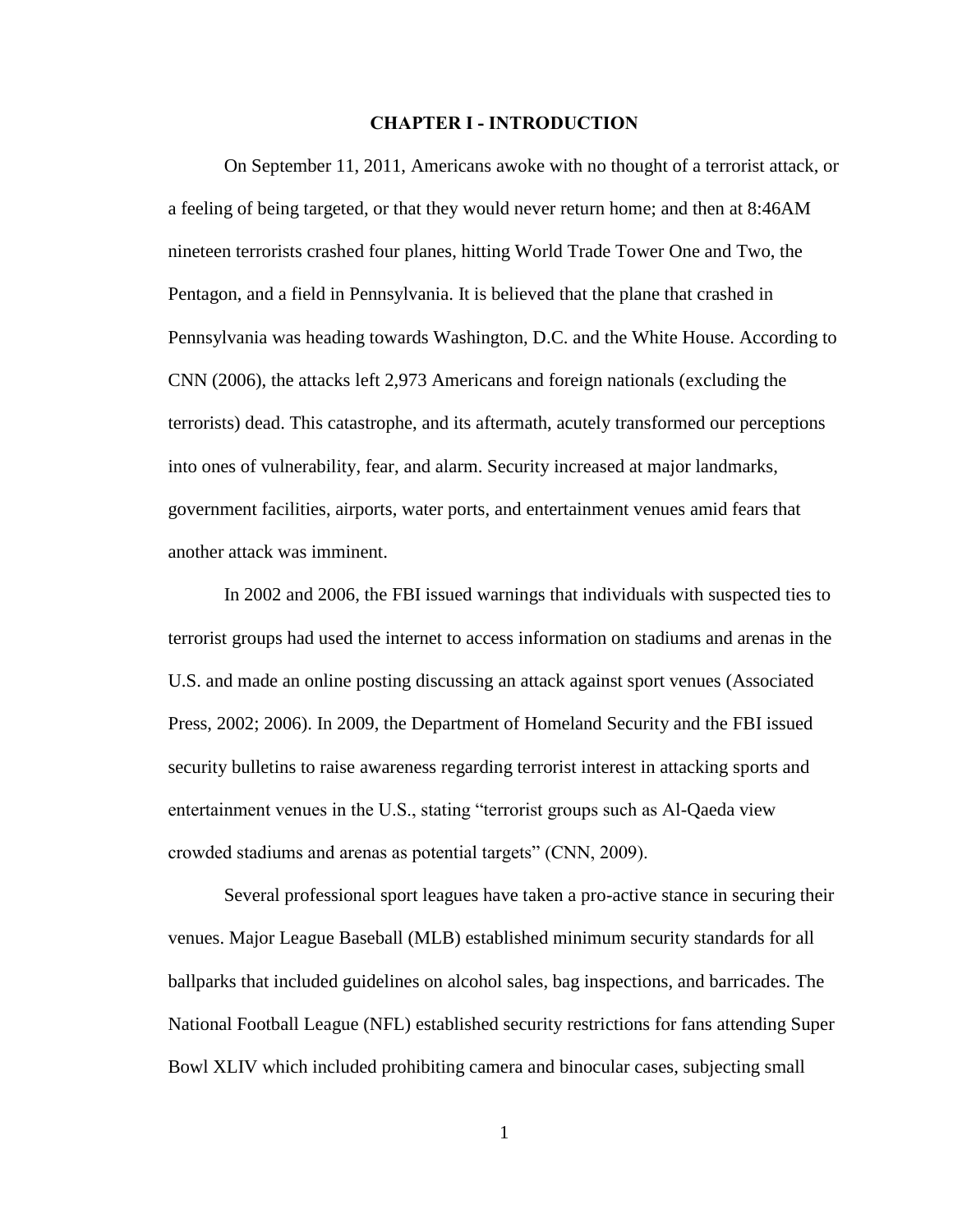bags to searches, and subjecting all patrons to metal detectors and pat-down searches (USA Today, 2010).

 Professional sport venues are not the only potential target for terrorist attacks. Collegiate sports stadiums host thousands of fans each weekend providing a perfect target for mass casualties and extensive media coverage (Hall, 2006). According to NCAA attendance records, approximately 32,835,863 people attended collegiate basketball games during the 2007 season (Official NCAA Basketball Records Book, 2007). With over 32 million people attending collegiate basketball games each year, it is important that universities have written risk management plans that include terrorism.

Pantera, Accorsi, Winter, Gobeille, Griveas, Queen, Insalaco, and Domanski (2003) surveyed Division I athletic directors and university directors of public safety to find out their security preparations before a football and basketball game. Using a 38item security check list, the researchers concluded that preparation for basketball games did not score as high as football games; one area in particular that scored low on the security preparation list was using bomb sniffing dogs around and inside the area. This gap in security could indicate that basketball arena managers perceive their facility as a terrorist target to a lesser extent than football stadium managers, leaving basketball arenas possibly more vulnerable in the event such an attack takes place. Other areas that scored low included undercover surveillance and 90 minute minimum pre-event concession deliveries (Pantera et al., 2003).

Finances may play a role in the discrepancies in scores between football stadiums and basketball arenas. Hiring undercover surveillance personnel for every home basketball game would be costly, considering there are between 16-18 home games per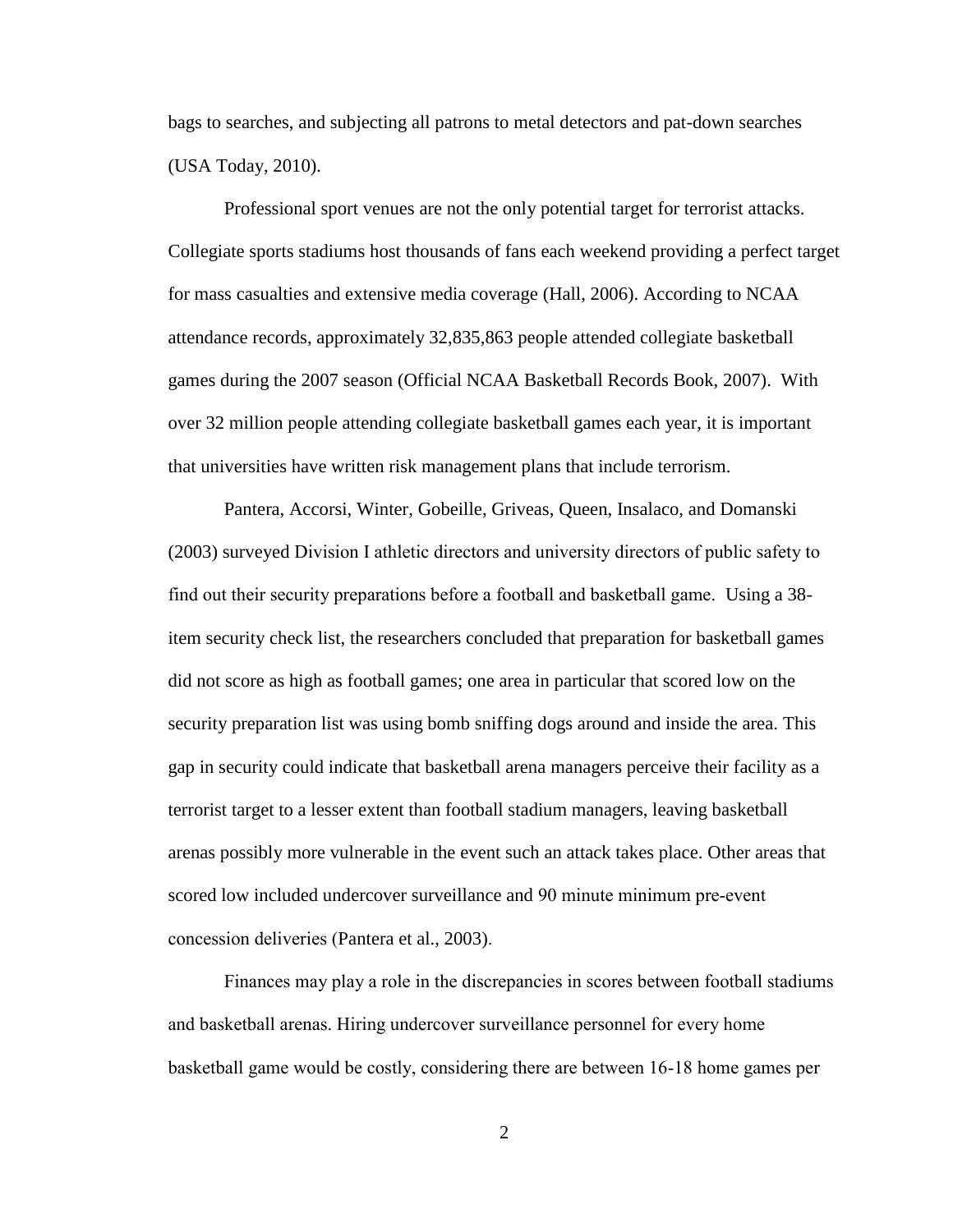year which is nearly double the amount a football stadium will host. However, low scores on 90 minute minimum pre-event delivery can pose a threat to securing the venue. Securing the inner perimeter 90 minutes prior to the start of a sporting event ensures that all vehicles are swept for bombs or other weapons of mass destruction before the talent and fans arrive. In March 2005, the Department of Homeland Security stated a truck bombing at a sports arena by terrorists would lead to a disastrous outcome if the event should occur (Lipton, 2005; Hall, Marciani, Cooper, & Rolen, 2007). Consequently, delivery trucks, vans, or even cars parked in the arena or outside side entrances prior to the start of the event, could conceivably carry a weapon of mass destruction.

 According to the Baker, Connaughton, Zhang, & Spengler (2007) study on the perceived risk of terrorism and related risk management practices of NCAA Division 1A football stadium managers, the latter perceive terrorism as a foreseeable threat to their stadiums. Although stadium managers perceived their facility as a potential terrorist target, Baker et al. found staff at both the management level and non-management level lacked proper training. Additionally, Dunn (2010) study on Division I basketball facility managers' perceptions of terrorism revealed similar findings, "forty-six percent of basketball arena managers considered themselves at risk for a terrorist attack and that there were entities within their community capable of performing such acts" (p. 48). Furthermore, only forty-two percent of basketball arenas required some type of training for their staff; however, the majority (29%) only trained their staff once a year (Dunn, 2010). Previous research (Beckerman 2006; Hall, 2006, Cunningham, 2007; Hall, Marciani, Cooper, & Phillip, n.d.) also identified an industry gap in training and education of intercollegiate facility managers in event security.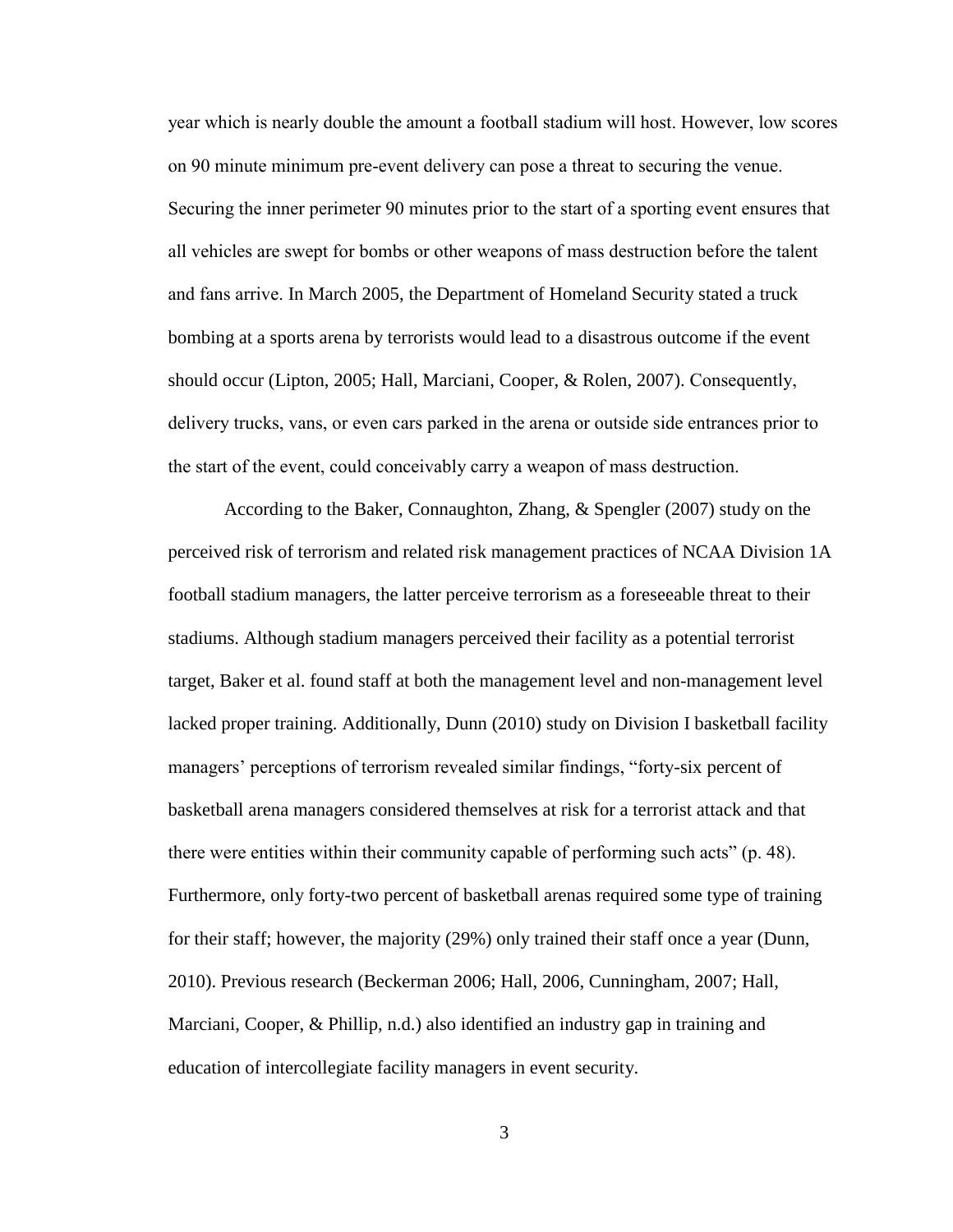In addition, football facility managers did not include the Department of Homeland Security threat level when preparing their security or risk measures (Baker et al., 2007). The Department of Homeland Security (DHS) "oversees and coordinates a national strategy to safeguard the country against terrorism, and respond to any future attacks" (Brief Documentary History of the Department of Homeland Security, 2001– 2008, p. 4). Ed Worthington, former director of the Mississippi Office of Homeland Security, was quoted as saying, "Sporting events are perfect targets because of the number of people amassed in a relatively small space, and in any nation where sports are held in such high regard, an attack on any scale would likely grab national or even international attention," (Doyle, 2005; Hall et al., 2007).

 The exact timing, location, and targeted victims play a key role when a terrorist attack is carried out. The masterminds behind the 9/11 attacks chose specific targets that symbolized cultural and economic importance (Dunn, 2010). The attacks were orchestrated like a theater production portrayed all over the country and the world by the media, which left the audience shocked, distressed, stunned, and angered, that such an attack could happen in the U.S (Shoshani & Slone, 2008). What would happen if a similar attack took place at a collegiate sporting event or multiple sporting events? News would quickly spread through the media outlets, current sports broadcasting channels (ESPN, ESPN2, Fox Sports, etc.), traditional news channels (MSNBC, CNN, Fox News, etc) and local media (Dunn, 2010). The University of Texas at Austin men's basketball team plays in the Frank Erwin Center which holds 16,755 spectators, the University of North Carolina at Chapel Hill men's and women's basketball teams play at the Dean Smith Center which has seating capacity of 21,750, and Syracuse University's Carrier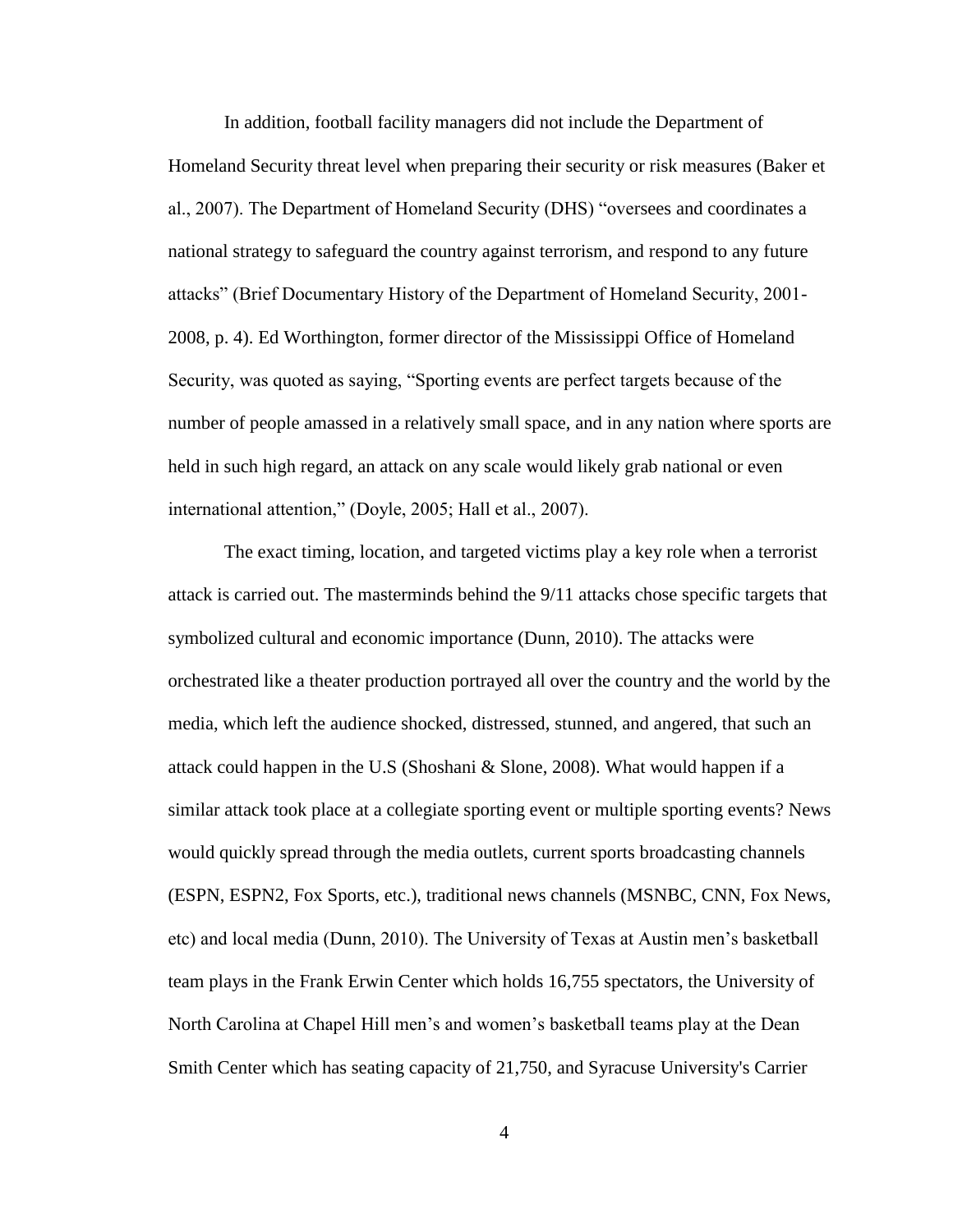Dome holds 34,616 spectators. If a bomb or a weapon of mass destruction did detonate in one or all three of the arenas mentioned above during a scheduled home game, within seconds, images of the aftermath would be broadcast throughout the world via television, the internet, and cell phones. The names responsible for the attacks and their ideologies would flash across your television or computer screen, which is the goal of terrorist groups.

 Sports facility managers are called upon to make crucial decisions concerning the safety of their arenas. Oftentimes, facility managers will pilot likelihood scenarios as a tool to conduct a risk analysis of their facility. These decision-makers are "thought to rely on both numerical and narrative information to the extent they perceive the information to be diagnostic, accurate, and trustworthy" (Dieckmann, Slovic, & Peters, 2009, p. 1). For example, a facility manager may be alerted by the Department of Homeland Security that the threat level for a potential attack on U.S. soil has been raised from yellow (elevated) to orange (high), signaling a higher risk of a possible terrorist attack. Depending on how risk information is communicated to an individual, risk assessment can greatly increase or decrease ones perception of risk and, consequently, a facility's preparedness. According to Heilbrun, Dvoskin, Hart, and McNiel (1999), " improvements in the accuracy of predictions. . . will not yield a comparable improvement in risk related decision-making unless communication is effective" (p. 94). Improper risk communications can render a risk assessment useless if it gives individuals the wrong impression (Slovic, Monahan, & MacGregor, 2000).

In 2000, Slovic et al., studied people's judgments of probability, relative frequency, and risk, with regard to the likelihood of a hospitalized mental patient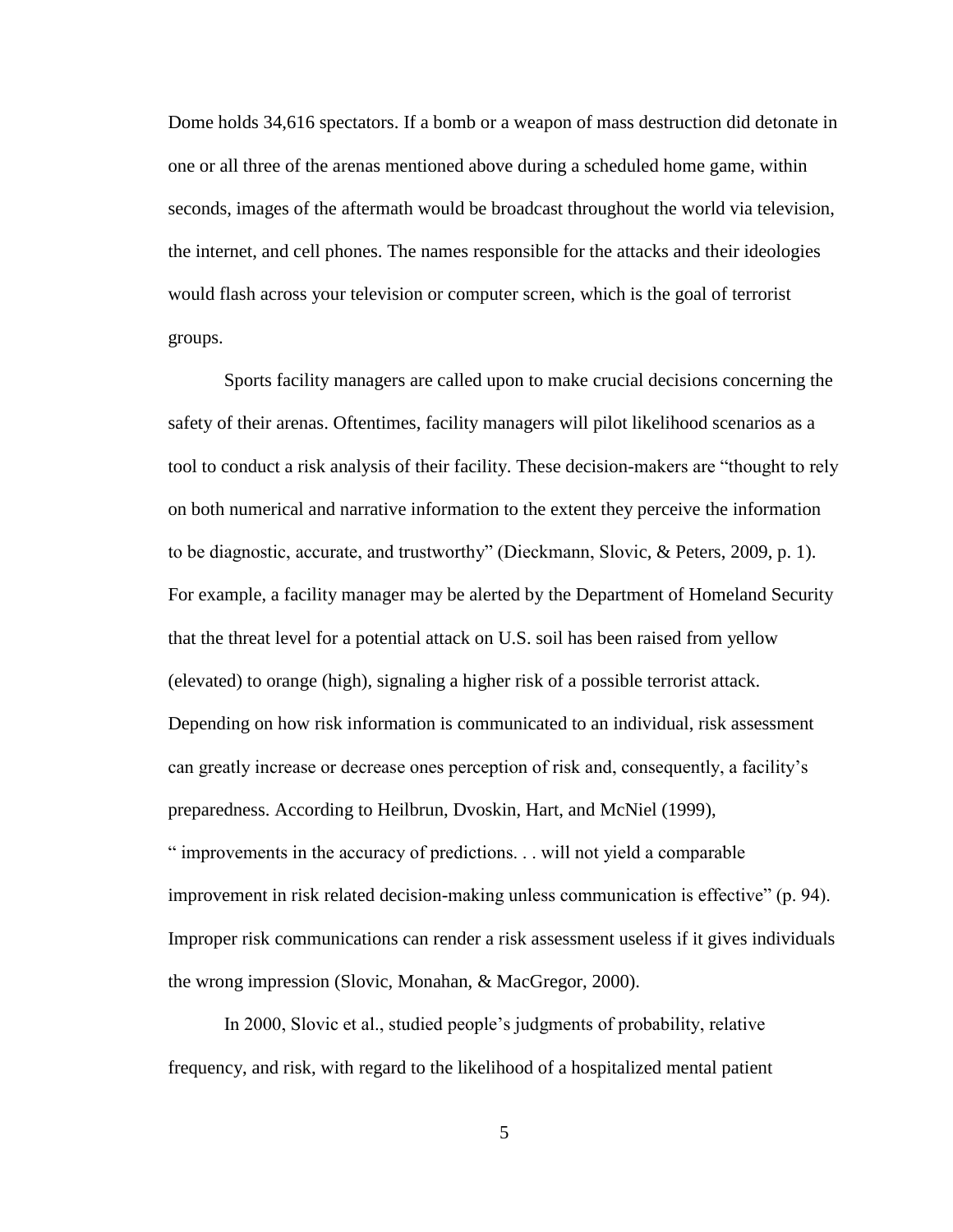committing an act of violence within six months of being discharged from the facility. The findings indicated that when clinicians were shown risk expressed on a frequency scale, (i.e. "20 out of 100") risk assessment scores tended to be higher, which led to a higher percentage of refusal for discharge. However, when clinicians were shown scores of risk on a probability scale, (i.e. "20%") risk assessment scores tended to be lower, which led to a lower percentage of refusal for discharge.

 How a facility manager interprets risk information and how risk information is communicated can be vital when constructing risk management plans, security preparation, and evacuation plans. Furthermore, how the media presents such information could affect a facility manager's perception of risk, which could potentially affect risk management plans, security preparation, and evacuation plans. This research will first examine the Slovic et al., (2000) study on judgments of probability, relative frequency, and risk, to discover whether information presented on a frequency or probability scale affects a basketball facility manager's perception of the likelihood of a possible terrorist attack. Second, the study will detect if security preparation differs when risk is expressed in the form of a frequency scale verses a probability scale. Finally, the study will identify If the media's portrayal of terrorism influences a facility manager's perception that an attack is likely to occur.

## Statement of the Problem

The heads of major U.S. intelligence agencies told a senate committee that "not only does Al-Qaeda remain a threat to the United States but that the likelihood of another attempted terror attack in the United States in the next three to six months is almost certain" (CNN, 2010). Research in the area of terrorism and sport management currently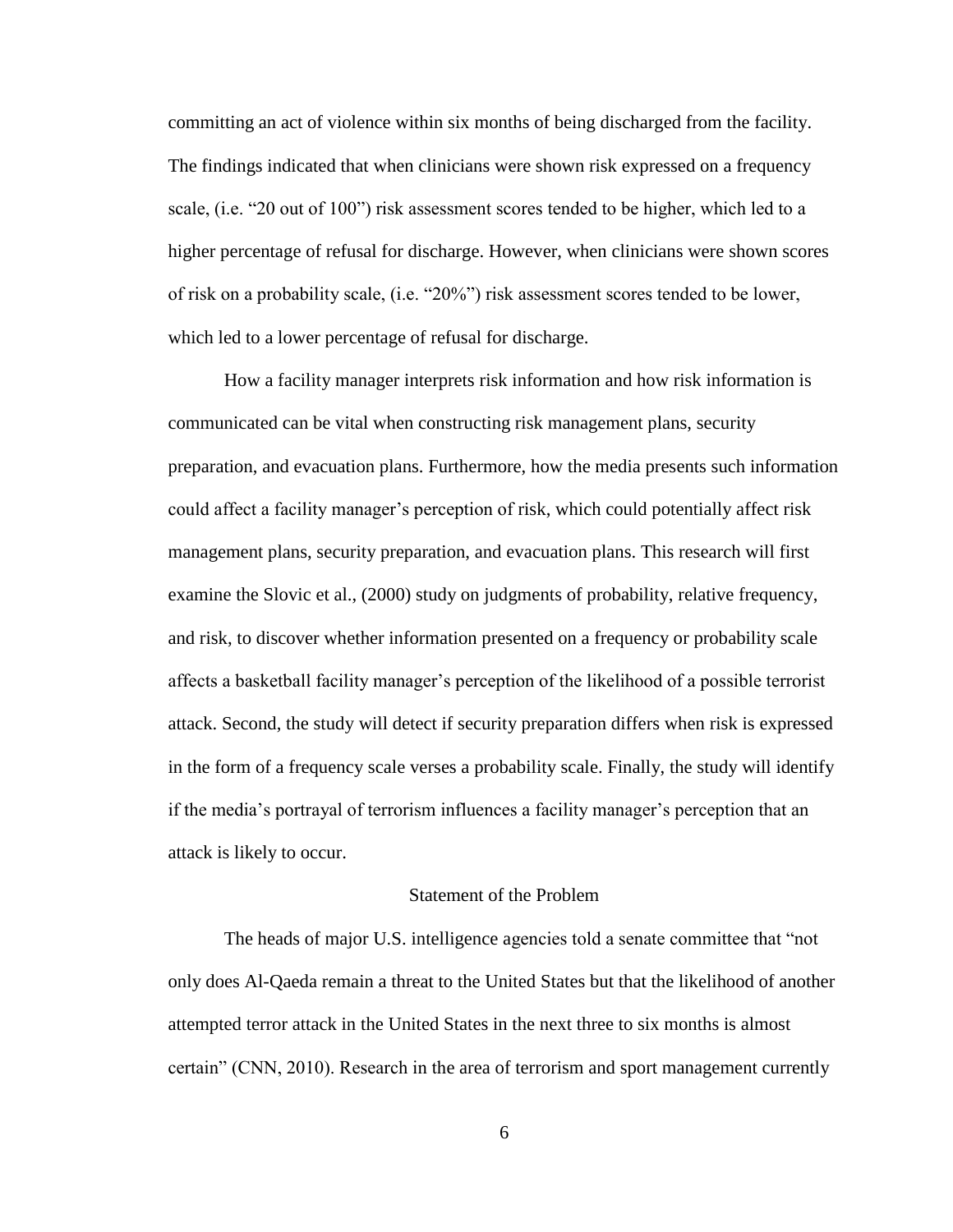focuses on effective security measures of protecting a venue; however, little research has addressed a facility manager's judgement of risk assessment and risk communication, specifically, how much danger is enough danger to trigger a reaction. If training for risk assessment and analysis is nonexistent for facility managers and/or other personnel, current risk management plans might be deficient for that facility. Furthermore, studies that have been completed (Pantera et al, 2003; Beckerman, 2006; Hall, 2006; Cunningham, 2007; Hall, Marciani, Cooper, & Phillip, n.d.; Baker et al., 2007; Doyle, 2005; Hall et al., 2007; & Dunn 2010) indicated a decrease in readiness of intercollegiate facility managers with regard to a possible terrorist attack at their facility. This decrease in readiness could be disastrous if an event should occur.

#### Purpose of the Study

The purpose of this study was (1) To discover whether information presented on a frequency or probability scale affects a basketball facility manager's perception of the likelihood of a possible terrorist attack; (2) To detect whether information presented on a Integral frequency or probability scale affects a basket ball facility manager's security preparation; and  $(3)$  To identify if the media's (television, radio, internet, conferences, magazine, newspaper, & word of mouth) portrayal of terrorism influences a facility manager's perception that an attack is likely to occur.

#### Significance of the Study

 By surveying facility managers at Division I basketball arenas, we can discover if facility managers' perceptions of risk change based on how information is expressed to them. Sport facility managers must make crucial decisions regarding patron and athlete safety. The way in which a sport facility manager perceives a risk or threat can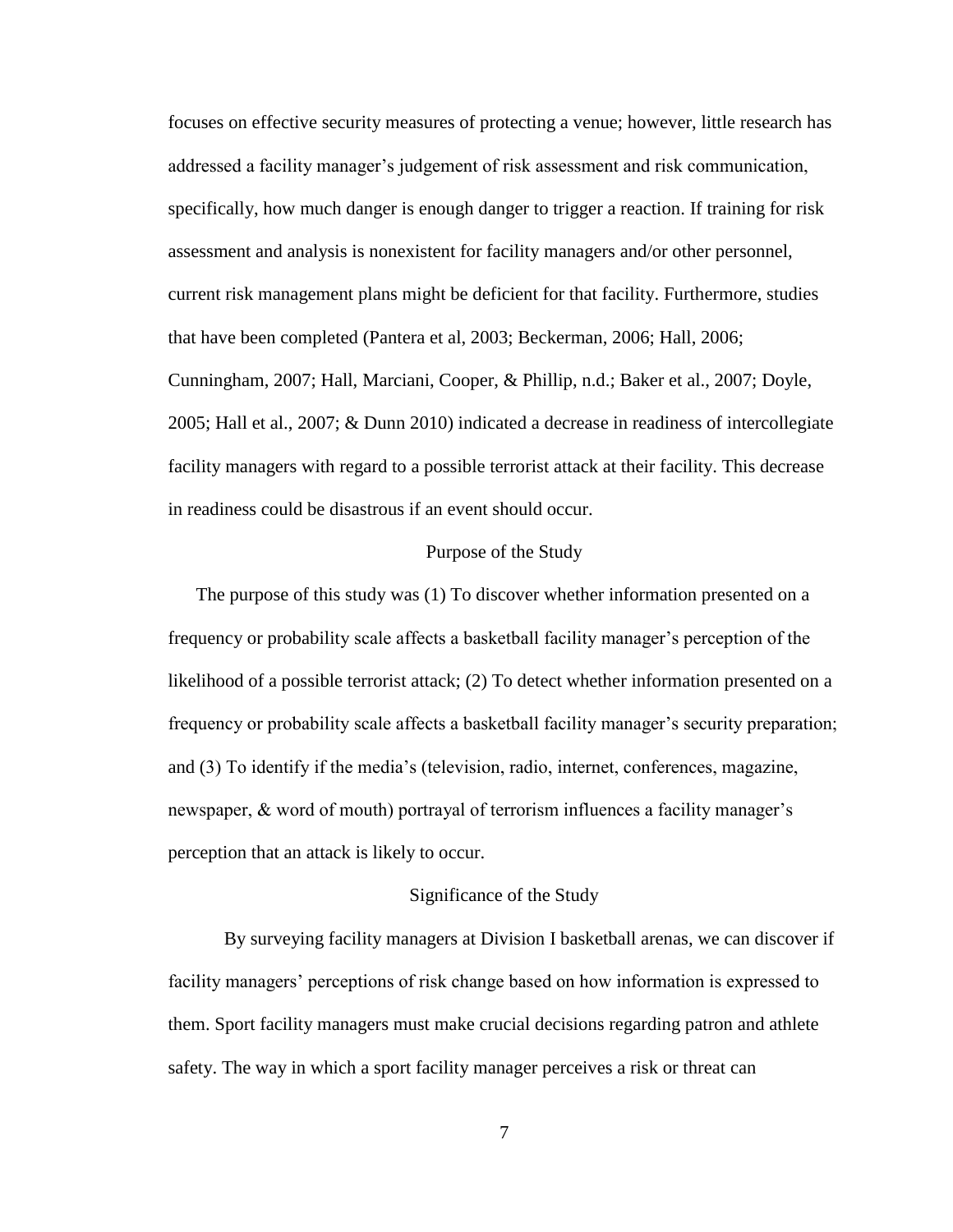potentially leave a facility more vulnerable. Information gathered in this study will inform policy makers and practitioners about factors influencing risk assessment and risk communication. Such information can lead professionals (in sport management) to conclude if more training is needed, if weaknesses in security are present, if changes need to be made regarding risk communications, and if the media has a role in a facility manager's thought process in game day security and risk assessment.

## Research Questions

- 1. Does the way in which risk communication is presented (i.e., frequency v. probability) influence a facility manager's perception of the likelihood of a terrorist attack?
- 2. Does the way in which risk communication is presented (i.e., frequency v. probability) influence security preparation plans?
- 3. Does the way in which risk communication is presented (i.e., frequency v. probability) influence how closely facility managers monitor Homeland Security and/or mass media?
- 4. Does mass media influence a facility manager's perception of the likelihood of a terrorist attack?
- 5. Does mass media influence security preparation plans?

## Limitations

The potential limitations of this study may have been:

- 1. The population used represented only Division I facility managers in charge of safety at the basketball arena.
- 2. The results are dependent on the participants' ability to comprehend the questions being asked.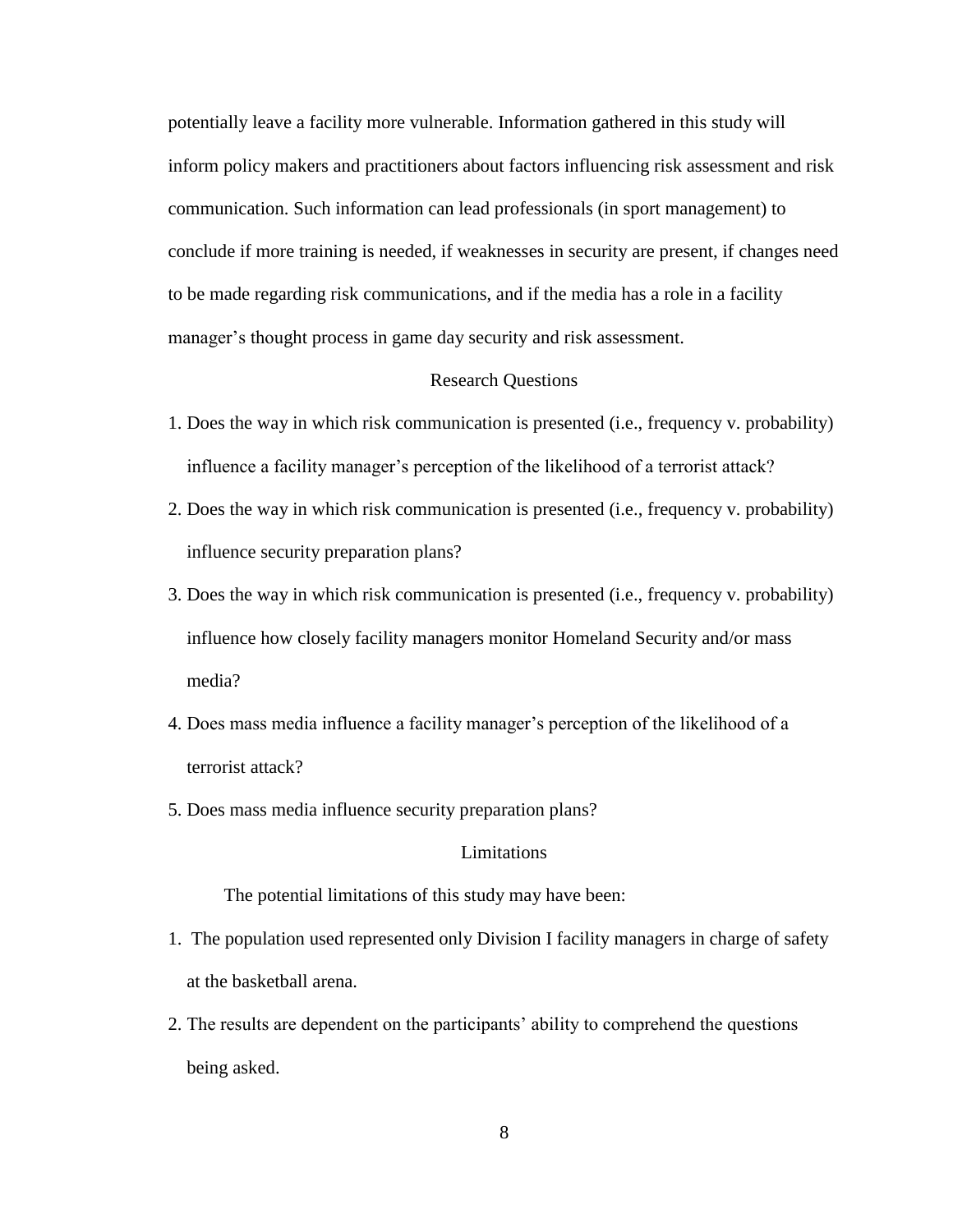#### **Delimitation**

 The participants were limited to Division I college basketball facility managers, whose responsibility was to ensure a safe environment during all basketball home games as well as any other activities that take place in the facility. In some instances, universities use private security firms to safeguard their facilities instead of in-house employees. The experience of the individuals and organizational culture could possibly affect the overall findings from this study. However, facility managers at Division II and III, as well as other professionals that work in indoor facilities could learn from the outcomes of this study.

## Assumptions

1. The participants of this study understood the questions on the survey instrument.

2. The participants of this study responded to the survey questions truthfully.

*3.* It is assumed that the facility manager in charge of arena safety completed the survey.

## *Definition of Terms*

*Dirty Bomb*: "A mix of explosives, such as dynamite, with radioactive powder or pellets. When the dynamite or other explosives are set off, the blast carries radioactive material into the surrounding area" (Center for Disease Control, 2006).

*Hard Target*: A place that has significant security presence in order to deter a terrorist attack (FBI, 2007).

*Facility Manager*: One who manages an area, structures, and fixtures essential to accommodate the program. One who may carry out the following duties: (1) inspects the premises to discover obvious and hidden hazards;  $(2)$  removes the hazards or warns of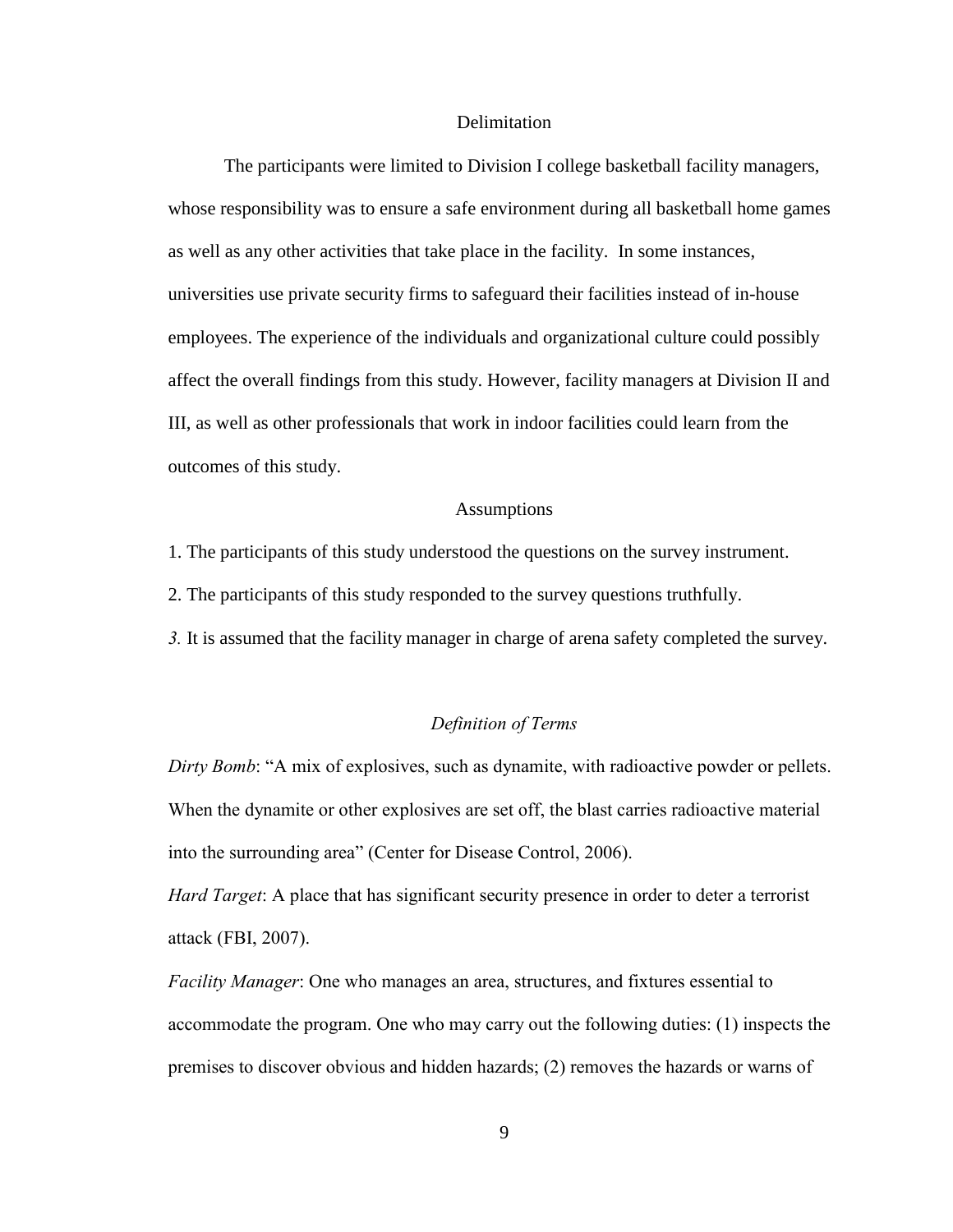their presence;  $(3)$  anticipates foreseeable uses and activities by invitees and takes reasonable precautions to protect the invitee from foreseeable dangers; and (4) conducts operations on the premises with reasonable care for the safety of the invitee (Seidler,  $2009$ ).

*Manager*: One who manages; a person who conducts business or household affairs; a person whose work or profession is management (Merriam-Webster, 2010).

*Risk:* The chance of injury, damage, or loss; dangerous chance; hazard (Webster's, 2007). *Risk Management Plan*: Identifies risk management as controlling the financial and personal injury losses from sudden, unforeseen, unusual accidents and intentional torts (Ammon, 1993).

*Safety*: The condition of being safe from undergoing or causing hurt, injury, or loss (Webster, 2010).

*Security:* The quality or state of being secure; freedom from danger; freedom from fear or anxiety (Merriam-Webster, 2010).

*Soft Targets:* Large public gatherings and symbolic targets, such as monuments and government buildings (FBI, 2007).

*Weapons of Mass Destruction (WMD)*: "Weapons capable of inflicting massive destruction to property and/or population, using chemical, biological or radioactive material" (Army-technology, 2010).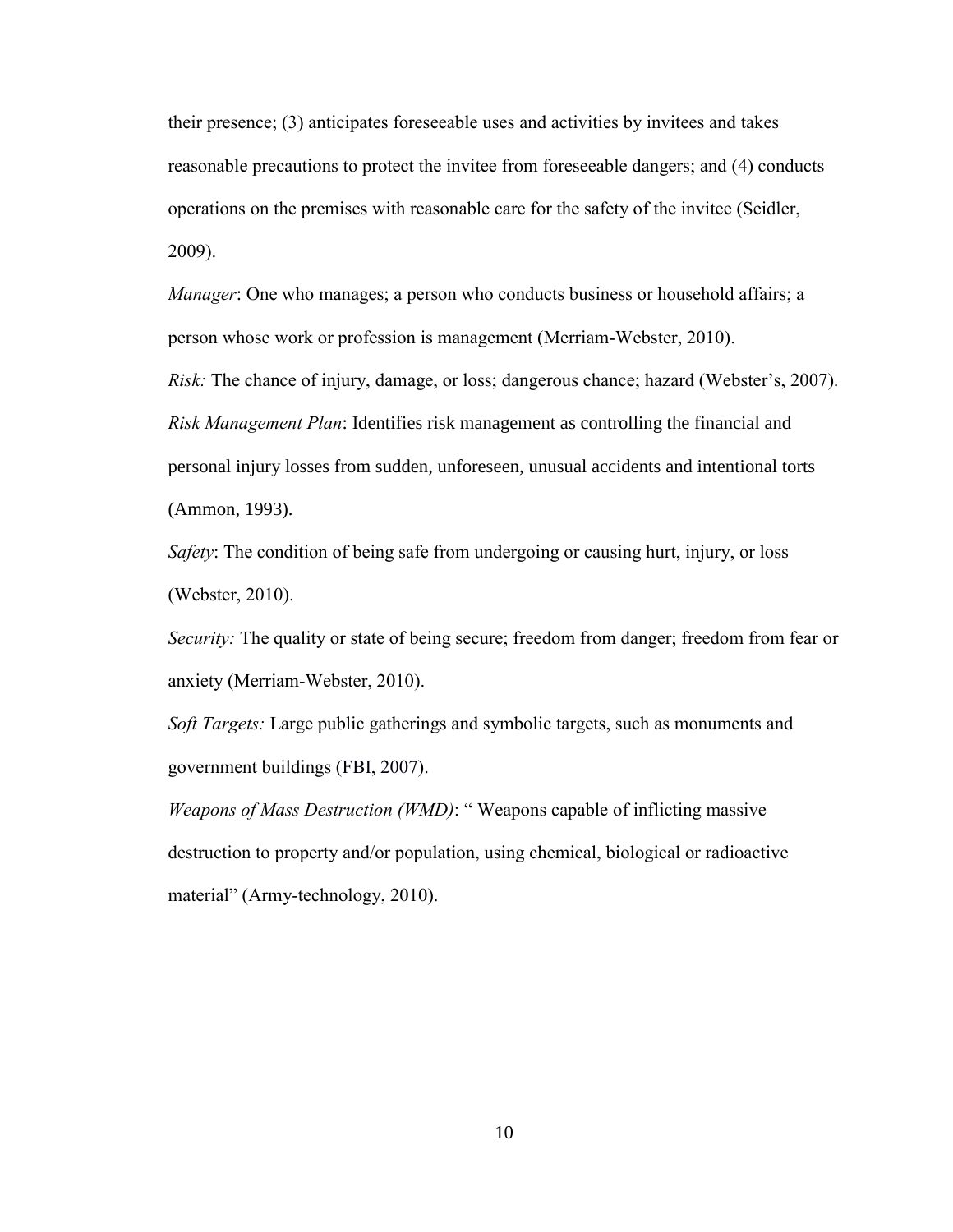## **Chapter II - REVIEW OF LITERATURE**

The purpose of this chapter is to review the current literature associated with terrorism and NCAA Division I facility managers' perceptions of it. Chapter II is subdivided into the following areas: (1) Terrorism and Sport; (2) Perception and Risk; (3) Risk and Communications; (4) Media, Perception, and Terrorism; and (5) Risk Management Plans.

#### Terrorism and Sport

 The Federal Bureau of Investigation (FBI) defines terrorism as "the unlawful use of force against persons or property to intimidate or coerce a government, the civilian population, or any segment thereof, in the furtherance of political or social objectives" (FBI, 2010). Terrorists use threats to create fear among the public, convince individuals that their government is helpless to prevent such actions, and get immediate publicity for their causes (FEMA, 2004). Richardson (2006) believes terrorists "want to exact revenge, acquire glory, and want to force their adversary into a reaction" (Richardson, 2006, p. 14). There are several types of weapons terrorists use, including explosives, hijacking, arson, shooting, kidnapping, and NBC's  $-$  nuclear, biological agents, and chemical (NESEC, 2005). Responses to weapons of mass destruction (WMD) are vastly different from natural disasters (hurricanes, floods, winter storms, etc). Unlike natural disasters, there may be little or no forewarning, obvious indicators, or lead time to officials and citizens (IAAM, 2002).

 The events of September 11th caught most Americans by surprise as it was the first time a terrorist organization carried out an attack on U.S. soil with such mass destruction; however, terrorist organizations have existed for quite some time. On July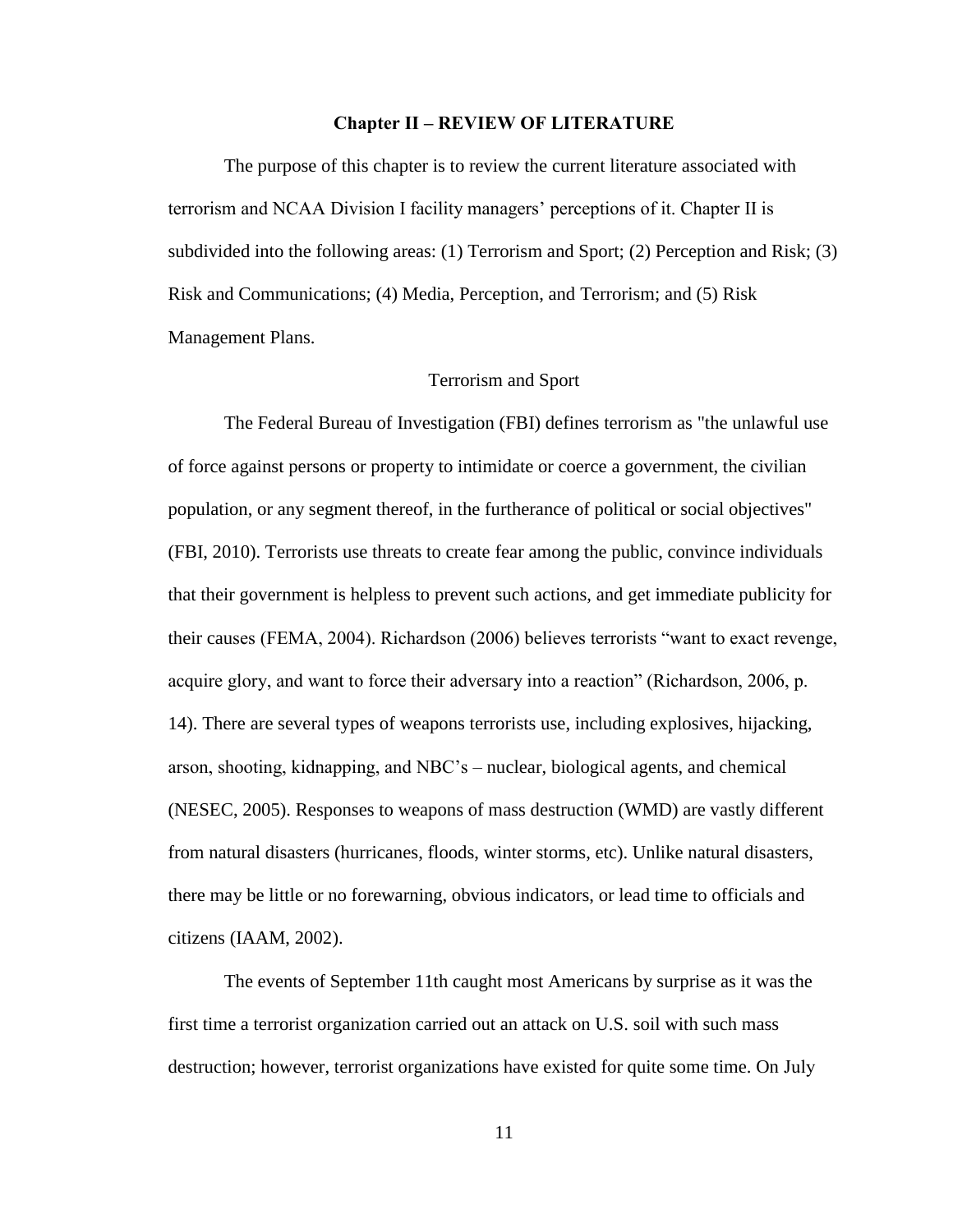22, 1968 an El Al Boeing 707 from Rome to Tel Aviv was hijacked and flown to Algiers by three members of 'Popular Front for the Liberation of Palestine' (PFLP). After five days, foreigners, women and children were freed, while twelve Israeli men were held for 39 days until exchanged for 15 Palestinians in an Israeli jail. Later that year, in December, two PFLP gunmen fired on an Israeli plane parked at Athens airport, killing an Israeli mechanic. The PFLP incidents gave the organization an international stage in which the world witnessed a terrorist's group abduction of civilians in an attempt to achieve various demands from the Israeli government. At the time of the hijacking, PFLP leader George Habash stated, "When we hijack a plane it has more effect than if we killed a hundred Israelis in battle. For decades world public opinion has been neither for nor against the Palestinians. It simply ignored us. At least the world is talking about us now" (Halsell, 1998).

 Terrorist-based risk and attacks associated at sporting events is not so far-fetched; the Taliban had used Ghazi Stadium in Kabul, Afghanistan as a place to carry out public executions, paintball facilities are used as areas for training, and there has been a total of 168 terrorist related attacks in sport between 1972 and 2004 (Clark, 2004; Kennelly, 2005; Toohey & Taylor, 2008). During the 1972 Olympic Games, members of a Palestinian group called 'Black September' stormed the Olympic Village and took several Israeli athletes and officials hostage. After a long standoff, a rescue attempt was made, but in the end all the Israeli athletes died. Egypt, Israel, Algeria, and the Philippines all withdrew from the Games. After suspending the Games for 24 hours, the International Olympic Committee resumed competition. In 1996, the Atlanta Games suffered a different form of terrorism. A bomb exploded in Olympic Centennial Park,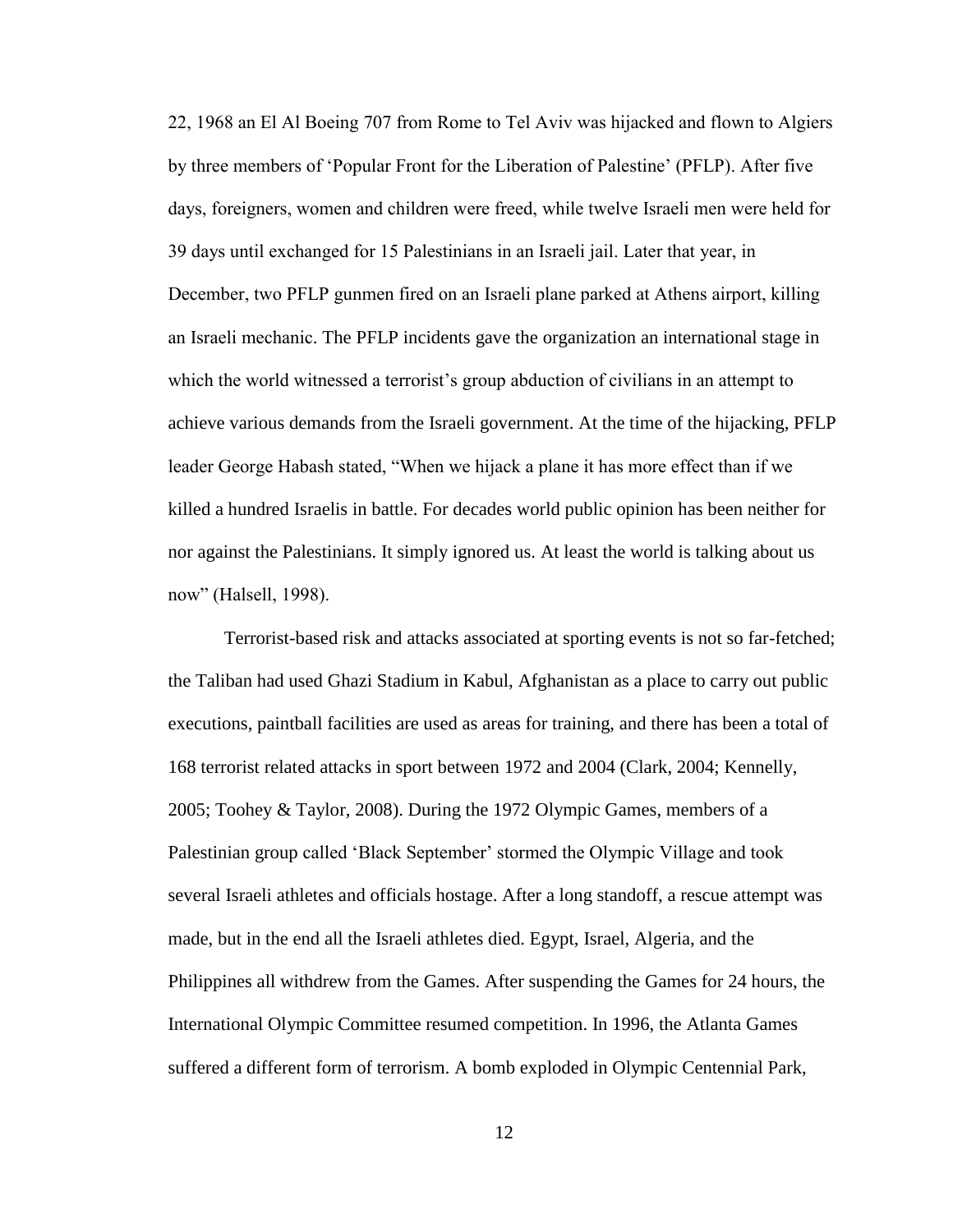killing one spectator and a journalist, while hundreds were injured from debris. To date, the terrorists and/or group have not been brought to justice.

 Chemical attacks at basketball arenas are of great concern due to the enclosed nature of the facility (Piccarello, 2005) and their proximity to transportation hubs, hotels, and restaurants which increases the amount of mass destruction an attack can have (Hadfield, Toohey, Taylor, & Mason, 2004). Ten months after the 9/11 attacks, the FBI alerted stadium officials that people with suspected ties to terrorist groups had used the internet to access information on stadiums in the U.S. and Europe (Grace, 2002). Sporting events are classified as 'soft targets,' those less guarded than high risk targets. Soft targets are prone to attacks for several reasons: (1) symbolic; (2) represents capitalism; (3) difficult to secure because of the number of patrons coming and going; (4) high number of casualties; (5) patrons highly focused on the game, not their surroundings; (6) inadequate staff training; and (7) financial losses can be devastating (Piccarello, 2005; McCann, 2006; Marciani & Hall, 2007).

A facility's security, or its degree of softness, is a key component as terrorists have determined that striking a soft target means a lower risk in the operation and ultimately enables a better probability of success (Matthew, 2004; Dunn, 2010). The Defense Intelligence Agency also stated that terrorist groups, like Al Qaeda, have altered their focus towards soft targets (Jacoby, 2004). Hall et al., (2007) addressed soft targets and collegiate facilities, stating collegiate venues are more susceptible than professional venues because they are less recognizable than professional stadiums, which facilitates a mindset to minimize the potential threat.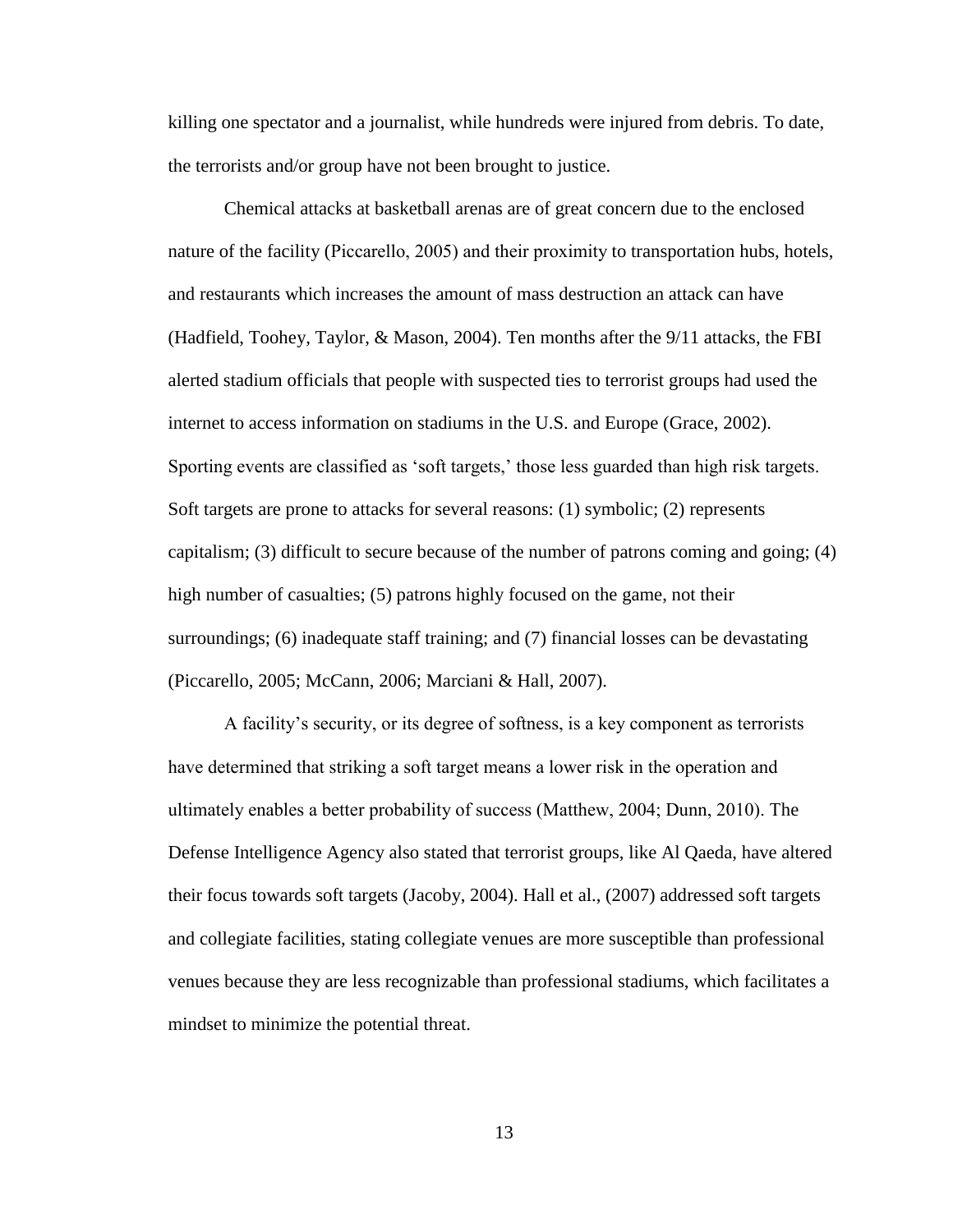#### Perception and Risk

 Perception is defined as a process of sensing, holding, recognizing, and making meaning of sensory information (Brunning, Schraw, Norby, Ronning, 2004). Safety managers and/or professionals who are in charge of sporting events and/or activities need the aptitude to perceive and avoid hurtful conditions to survive. One of the driving forces behind risk perception research is to provide policy makers with the information that they need to assess risks and develop new risk management strategies (Slovic, 1987; Baker et al., 2007).

 Understanding what we see and how to look depends on the knowledge we have at our disposal (Brunning, et. al, 2004; McCann, Besner, & Davelaar, 1988). Experts in the field of facility safety can perceive certain actions of patrons and unaccompanied objects differently from a person who is not an expert in the field. The expert can immediately recognize a suspicious person or certain devices that can cause harm to others. Our existing knowledge allows perception to occur but it also guides new ways of thinking (Brunning, et. al., 2004).

 According to Slovic, Peters, and Finucane (2005), risk is perceived and acted on in two ways: risk as feelings, which refers to a person's fast, instinctive, and intuitive reactions to danger, and risk as analysis, referring to logic, reason, and scientific deliberation (p. 35). It should be noted that 'affect' plays a key role in risk of feeling. Individuals comprehend risk in two foundational ways, rational and experiential (Slovic, Peters, Finucane, & MacGregor, 2005; Slovic, Finucane, Peters, & MacGregor, 2004; Esptein, 1994). Slovic et al.,  $(2005)$  explain the rational system as a "deliberative, analytical system that follows rules of logic, while experiential system encodes reality in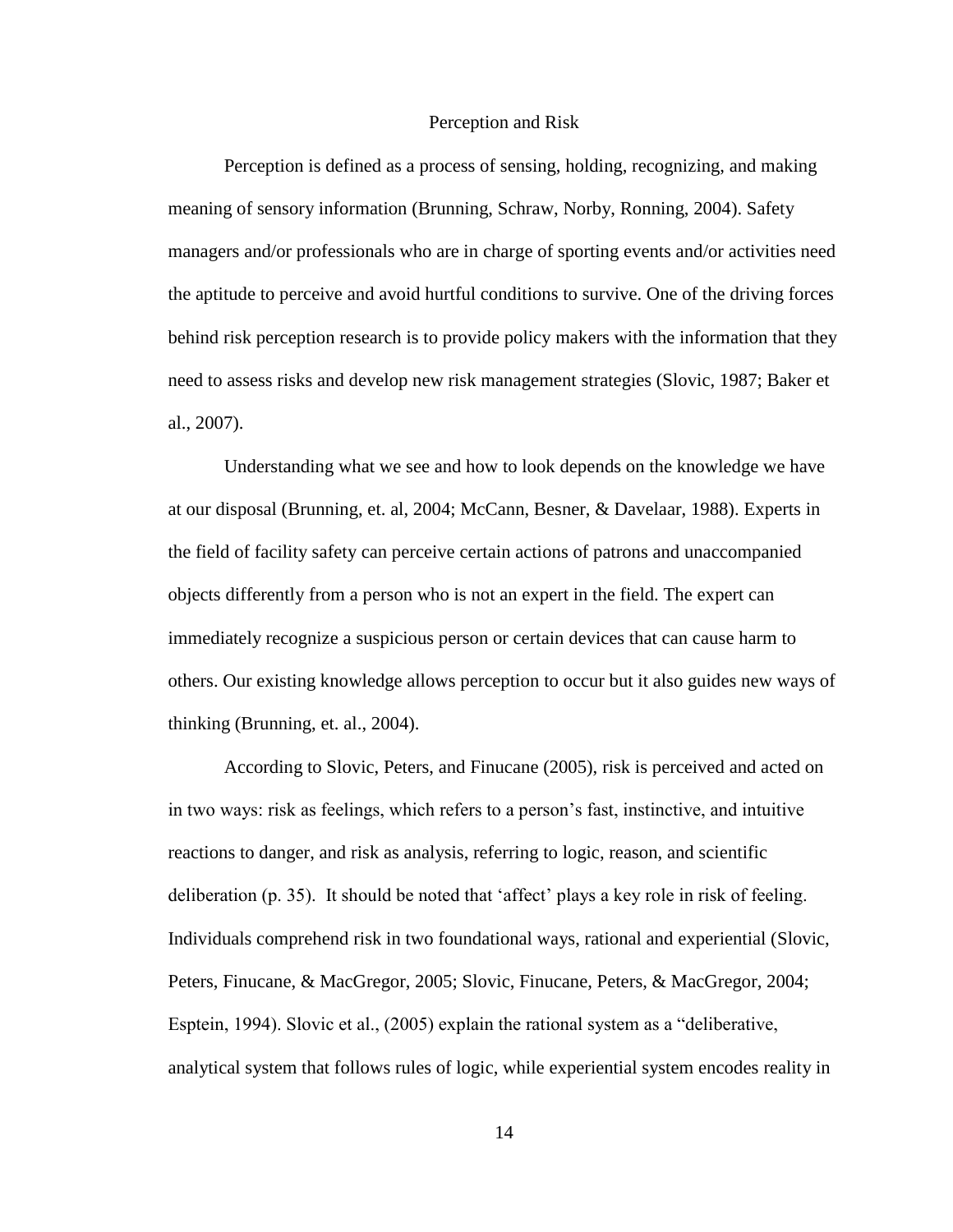images, metaphors, and narratives to which affective feelings have become attached" (p. S37). Although using a rational system is important in the decision making process, reliance on affect and emotion is quicker and a more efficient way to navigate in a complex and uncertain world (Slovic et al., 2005).

 Evidence of risk as feelings has been present in psychometric studies of risk perception for many years (Fischhoff et al., 1978; Slovic, 1987; Slovic et al., 2004). Such studies have shown that dread was a factor when determining risk (Slovic et al., 2004). If you think about it, if one has a favorable feeling towards an activity, the perceived risk is low and the benefits are high; however, if feelings are unfavorable, perceived risk is high and the benefits are low (Finucane, Alhakami, Slovic, and Johnson, 2000).

 Facility managers need to reach a point at which they feel confident in hosting an event. They accomplish this through well written risk management plans. By having such plans, they are reducing the likelihood of a negative incident occurring and if it does occur, they are reducing the damages that will result from it. A study conducted by Baker, Connaughton, Zhang, and Spengler (2007) examined Division I football stadium managers' perceptions of terrorism. The study revealed that not only did football stadium managers perceive terrorism as a foreseeable threat  $(M = 4.26$  on a Likert 5 point scale), but that it was only a matter of time before terrorists attacked a sport facility in the U.S.  $(M = 3.70)$  on a Likert 5 point scale). This perception could be a main reason why the majority also stated that, after witnessing the events of 9/11, they perceived that their risk management plans needed to be reevaluated (Baker et al., 2007). Football stadium managers clearly perceive themselves as targets for terrorism and that they have a feeling of dread that something bad is likely to occur. Although not directly stated in the study,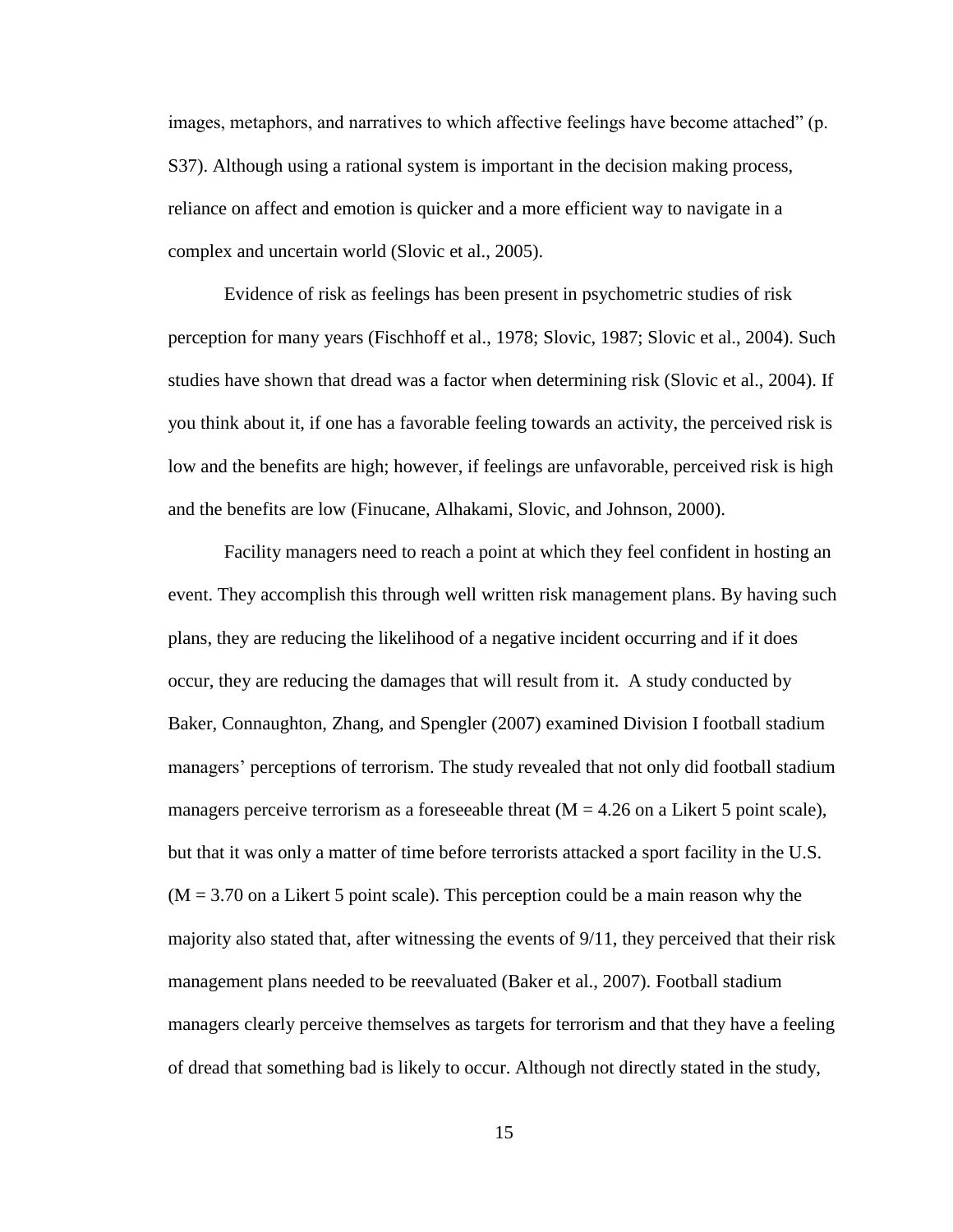one can assume that their risk of feeling was a precursor to reevaluating their risk management plans.

Dunn's (2010) examination of Division I basketball facility managers' perceptions of terrorism revealed 46% considered their arena a potential target for terrorism. The nearer arenas were to governmental entities and economic centers, the more vulnerable facility managers felt their facility was for potential terrorist attacks. Basketball facility managers as well as football managers perceive themselves as targets for terrorism. Facility managers' risk feelings increased the nearer in proximity their facility was to governmental organizations and economic centers. However, the Baker et al.  $(2007)$  and Dunn  $(2010)$  studies did not reveal at what point facility managers' risk feelings were triggered. This study will examine at what point (threshold) this reaction (risk feeling) is triggered, affecting facility managers' risk perceptions, security preparation, and monitoring of Homeland Security and/or mass media.

#### Risk and Communications

 On September 11th, the government was slow to communicate information to U.S. citizens about the safety of our country. President Bush made his first remarks four hours after the South Tower of the World Trade Center was hit. Since terrorist acts are designed to spread fear and panic among the public, it is very important to take steps to reduce fear and avoid panic through sound communications (Deisler, 2002). Like government officials, facility managers of sport venues need to have an understanding of good risk communications. The National Research Council Committee on Risk Perception and Communication (1989) stated that a message should: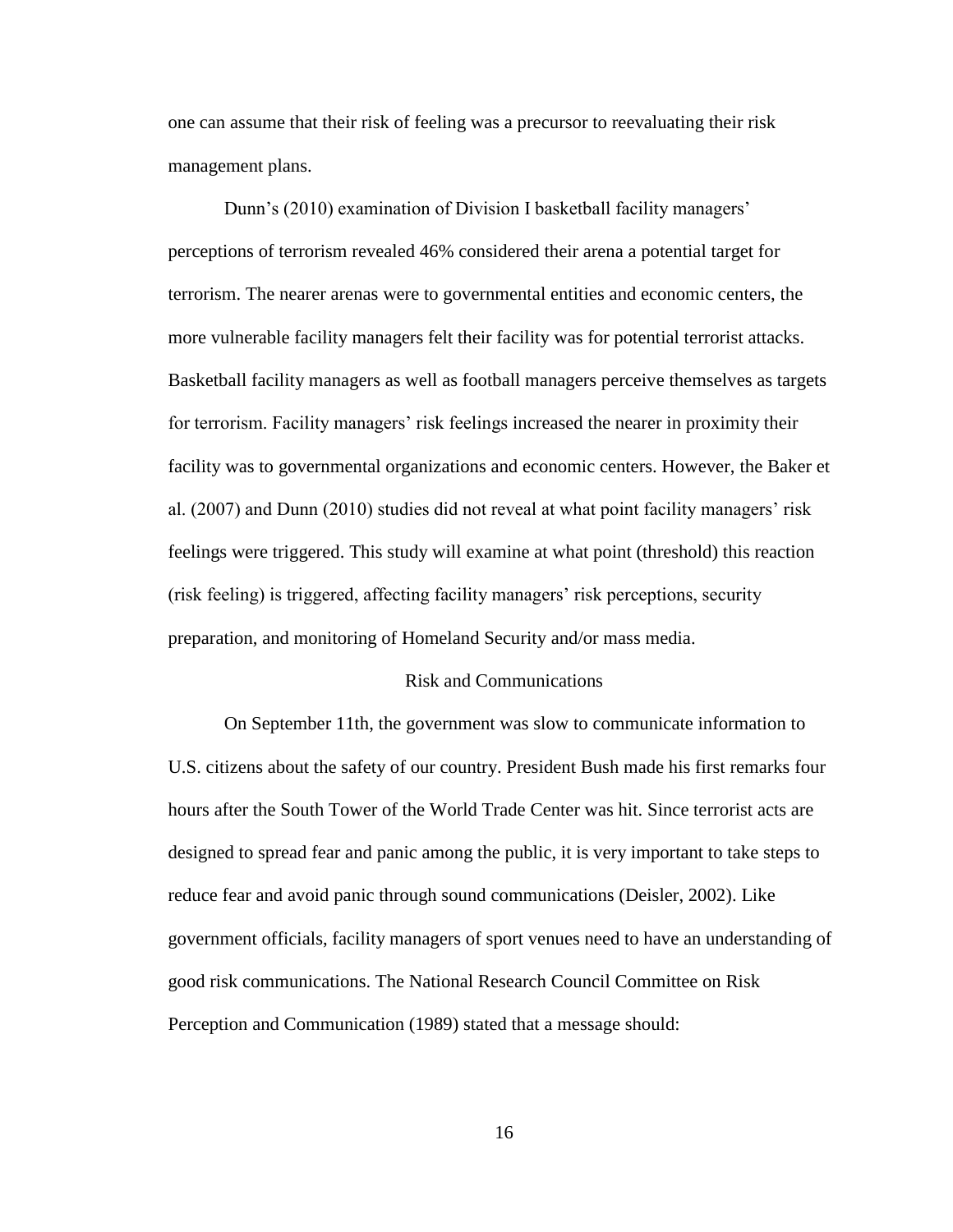- $(1)$  "Emphasize information relevant to any practical actions that individuals can take;
- (2) Be couched in clear and plain language;
- (3) Respect the audience and its concerns; and
- (4) Seek strictly to inform the recipient, unless conditions clearly warrant the use of influencing techniques. Good risk communication practices applied early and continually, are essential to inform the public accurately of what is happening, what is being done, and what they can do themselves" (Deisler, 2002, p. 408).

 Having good risk communications allows individuals, like sport venue managers to make solid decision regarding risk analysis. The Federal Aviation Administration made the decision to halt all flights in the U.S. fifty-five minutes after American Airlines flight 11 crashed into the World Trade Center. Given the time delay between the crash and the announcement, government officials probably did not have adequate time to fully analyze the situation. Instead, it might have been a 'gut' or a 'risk of feeling' decision made at the time aimed at ensuring the safety of travelers and flight crews (Deisler, 2002). Sporting events were also canceled on 9/11, the National Football League postponed its scheduled games on Sunday and Monday of that week, while Major League Baseball postponed their games until September 16th.

 The U.S. Government faces a daunting task of obtaining and interpreting different types of signals of impending terrorist attacks and reacting effectively to such information; however, one of the main challenges is the fusion of different types of information from different sources (i.e., human intelligence, electronic signal, etc.)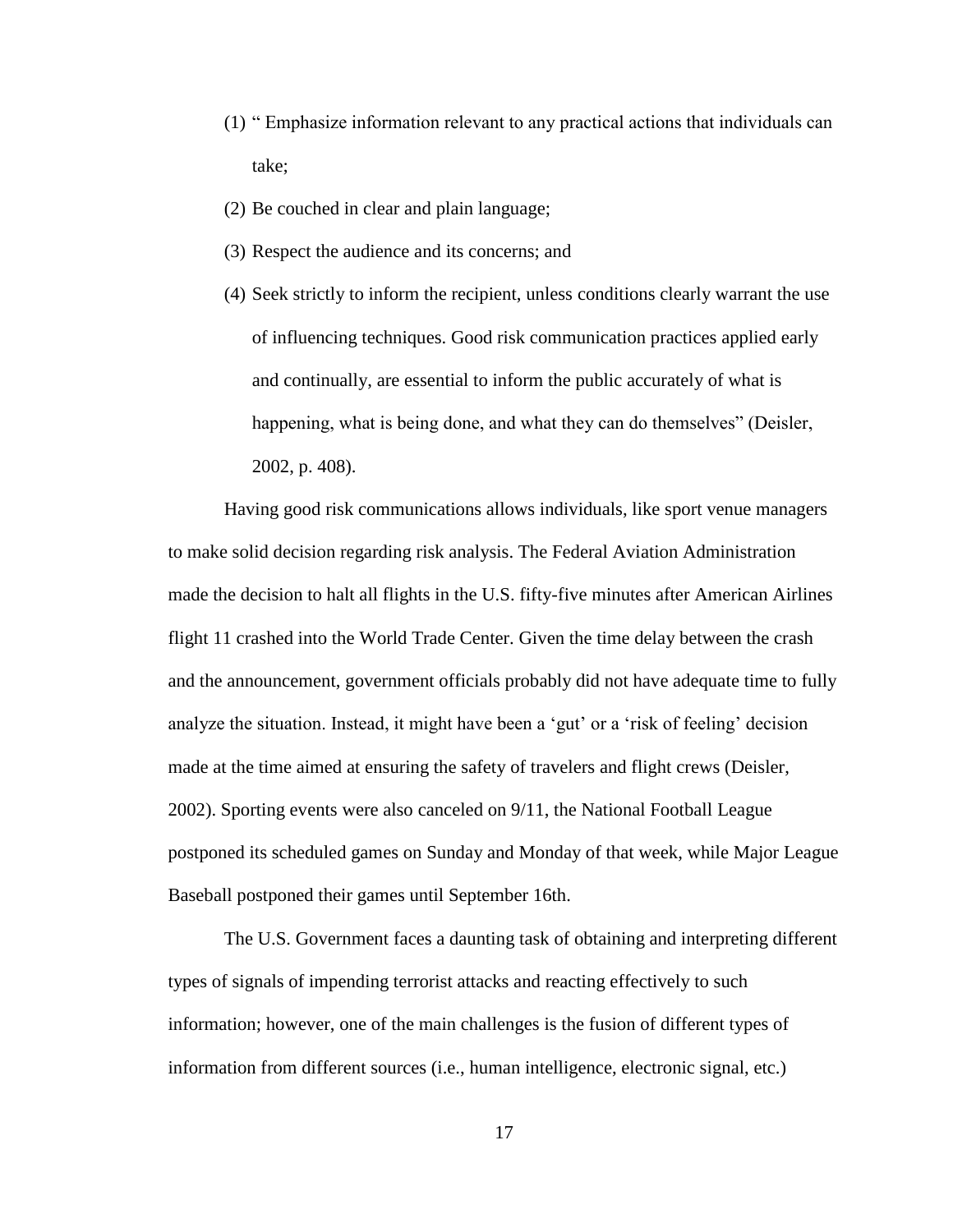(Cornell, 2002). According to Cornell (2002) fusion requires internal communications creating databases and ensuring different intelligence agencies communicate effectively and provide accurate information in a timely manner - and merging the content information into useful information. Experts who are in charge of gathering such content, thus generating a risk assessment or a vulnerability analysis, often use statistical methods of probability (Whitworth, 2006; Kalt, 2003; Cornell, 2002; General Services Administration, 2000).

 Each potential threat is identified and analyzed in terms of probability and impact; probability is assigned based on past history for the foreseeable future (Whitworth, 2006; Kalt, 2003; Cornell, 2002). It is felt as time goes on, the probability of something occurring increases. Dunn (2010) and Baker et al., (2007) studies revealed over time, NCAA Division I facility managers felt their football stadiums and basketball arenas were still targets for a potential terrorist attack.

 The Federal Emergency Management Agency (n.d.) provides a risk analysis chart that identifies possible hazards and emergencies. Each possible hazard and emergency is assessed using a risk rate scale of none, low, moderate, or high. Kalt (2003) analyzed potential risk threats through a mapping grid. The grid is divided into four quadrants: low probability-low impact, high probability-low impact, low probability-high impact, and high probability-high impact. The Business Impact Analysis (BIA) is also used to identify and assess risk and effects on a business (Berman, 2004; Cerullo & Cerullo, 2004; Kalt, 2003). The BIA process includes: (1) identifying critical business functions, (2) identifying risks to critical functions, (3) rating and prioritizing risk by probability of occurrence and impact, (4) identifying ways to avoid or mitigate identified risks, and (5)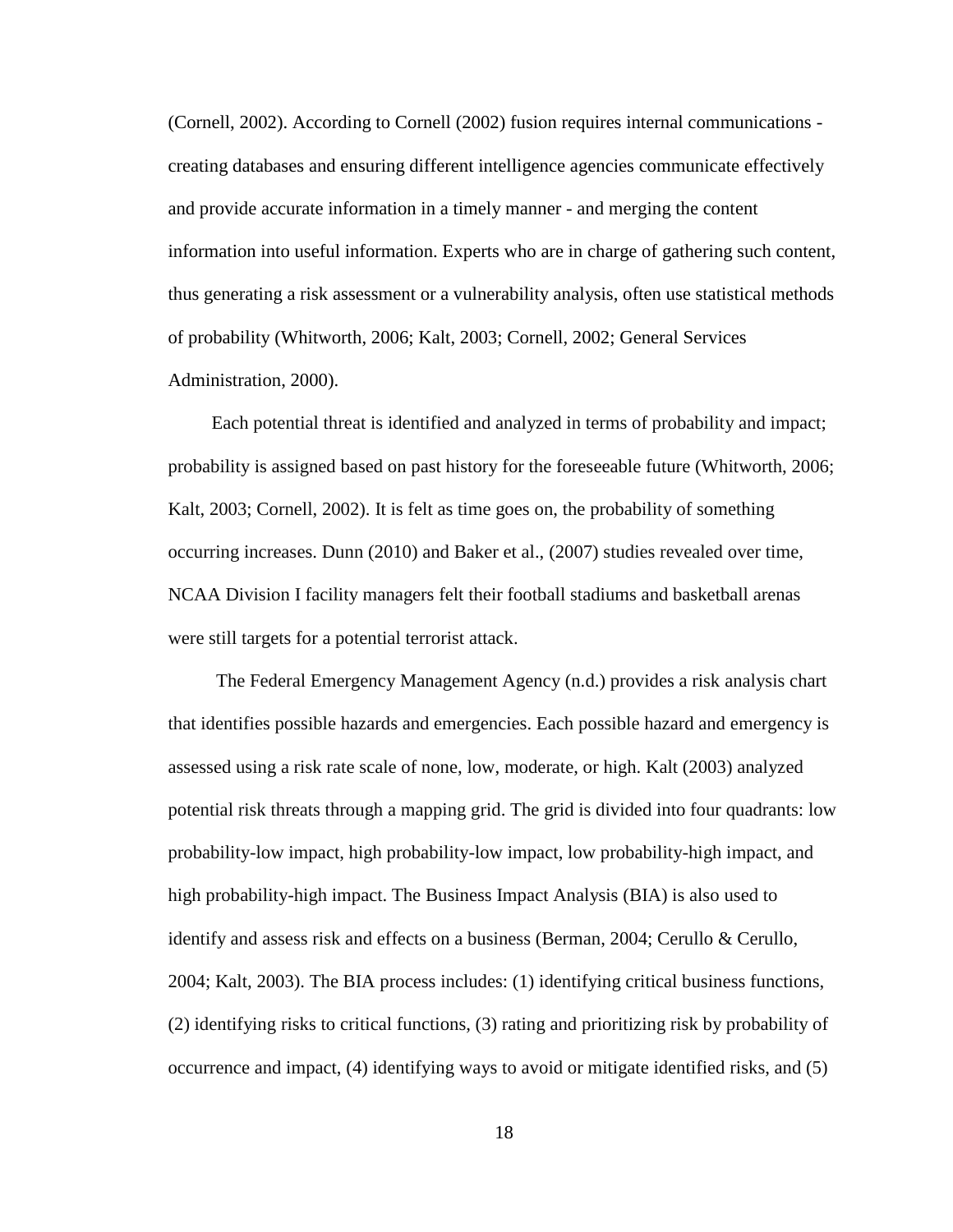prioritizing avoidance and mitigating options (Cerullo & Cerullo, 2004; Kalt, 2003; Glenn, 2002).

 The Department of Homeland Security issues an advisory system regarding the risk of a potential terrorist attack in the form of probability of an attack occurring and its potential gravity. The system consists of a five color indicator:  $(1)$  Green - low risk,  $(2)$ Blue - guarded risk,  $(3)$  Yellow - elevated,  $(4)$  Orange - high, and  $(5)$  Red - severe.

None of the methods mentioned above communicate risk in the form of frequency. Dunn (2010) and Baker et al., (2007) studies revealed the majority of facility managers do not change their security methods based on the Department of Homeland Security" threat indicator; however, if the risk of a potential threat was expressed in the form of frequency, instead of probability, would facility managers' perceptions of a possible terrorist attack change?

As you recall, in experiential systems, individuals encode reality in images, metaphors, and narratives. Denes-Raj and Esptein (1994) studied experiential system encoding, showing that when offered a chance to win one dollar by drawing a red jelly bean from a bowl, individuals often chose from a bowl that contained a greater absolute number (of beans) but a smaller proportion of red beans; than from a bowl with fewer red beans, but a better probability of winning (Slovic et al., 2000; Slovic et al., 2004; Slovic et al., 2005). Individuals felt they had a better chance of winning when there were more red beans, even though they knew the probability was against them. Subjects in the Denes-Raj and Esptein (1994) study followed what is known as mental strategy of imaging the numerator (the red beans) and not thinking about the denominator (number of beans in the bowl) (Slovic et al., 2000; Slovic et al., 2004; Slovic et al., 2005).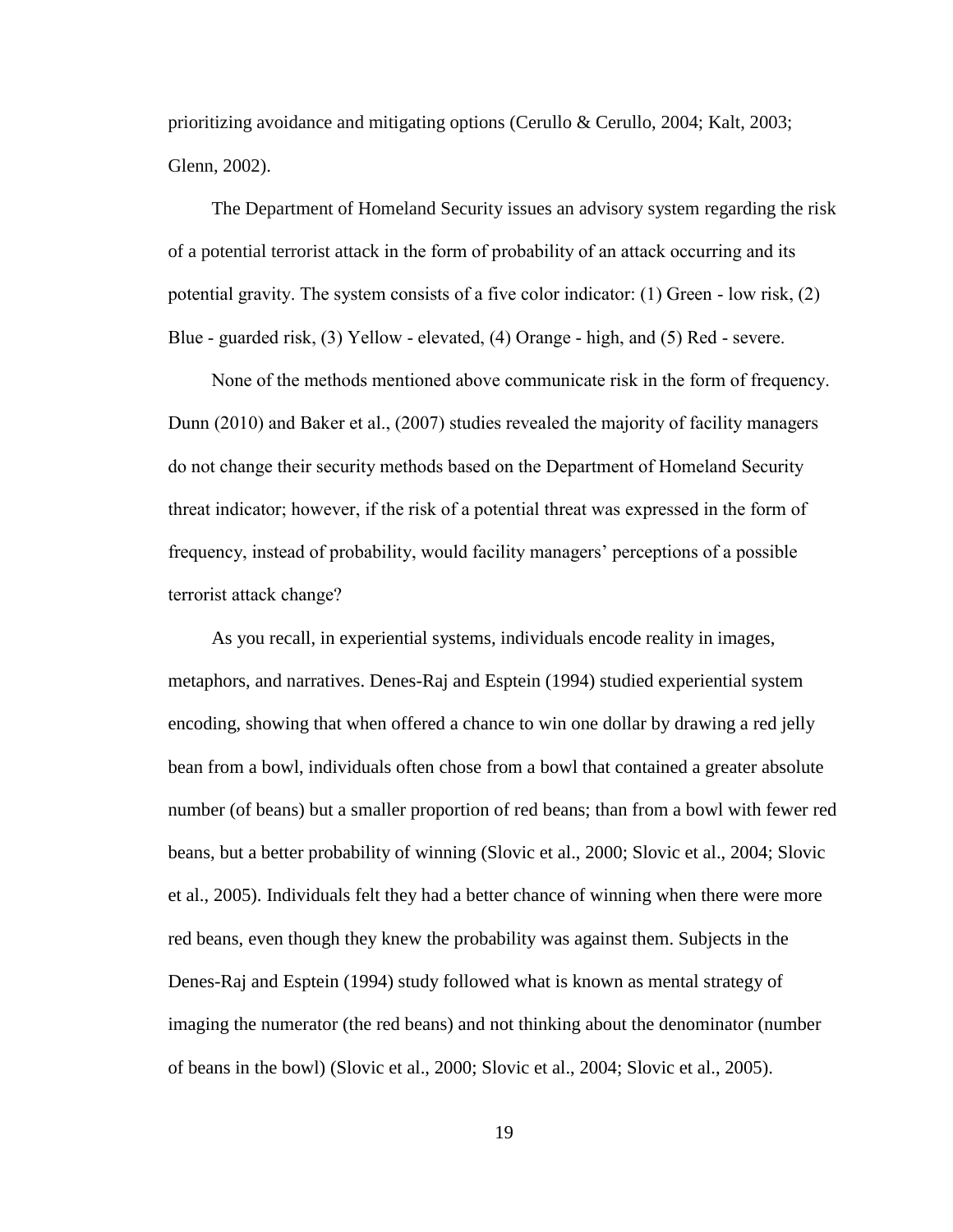Slovic et al. (2000) further examined an experiential study at a clinical level, when psychologists and psychiatrists were asked to judge the likelihood that a mental patient would commit an act of violence within six months after being discharged. The results indicated that clinicians who were given another expert's assessment of a patient's risk of violence framed in terms of relative frequency (i.e. "of every 100 patients similar to Mr. Jones, 10 are estimated to commit an act of violence to others") labeled Mr. Jones as more dangerous than did clinicians who were shown a statistically equivalent risk expression as a probability (i.e. "Patients similar to Mr. Jones are estimated to have a 10% chance of committing an act of violence (Slovic et al., 2000). Furthermore, when clinicians were told that "20 out of 100 patients similar to Mr. Jones are estimated to commit an act of violence," 41% would refuse to discharge the patients (Slovic et al., 2000). Slovic et al., (2000) attributed the different reactions to probability and frequency to frightening images evoked by the frequency format. Yamagishi (1997) found similar results when individuals rated a disease that kills 1,286 people out of every 10,000 as more dangerous than one that kills 24.14% of the population.

Although research in the area of a facility manager's perception of terrorism is starting to be published in journals, nothing has been done concerning probability and frequency with regard to risk in the field of sports management. This research will examine if NCAA Division I basketball facility managers' perceptions of a likely terrorist attack differ based on information given on a frequency scale compared to a probability scale and whether security preparation differs when risk is expressed in the form of frequency verses probability.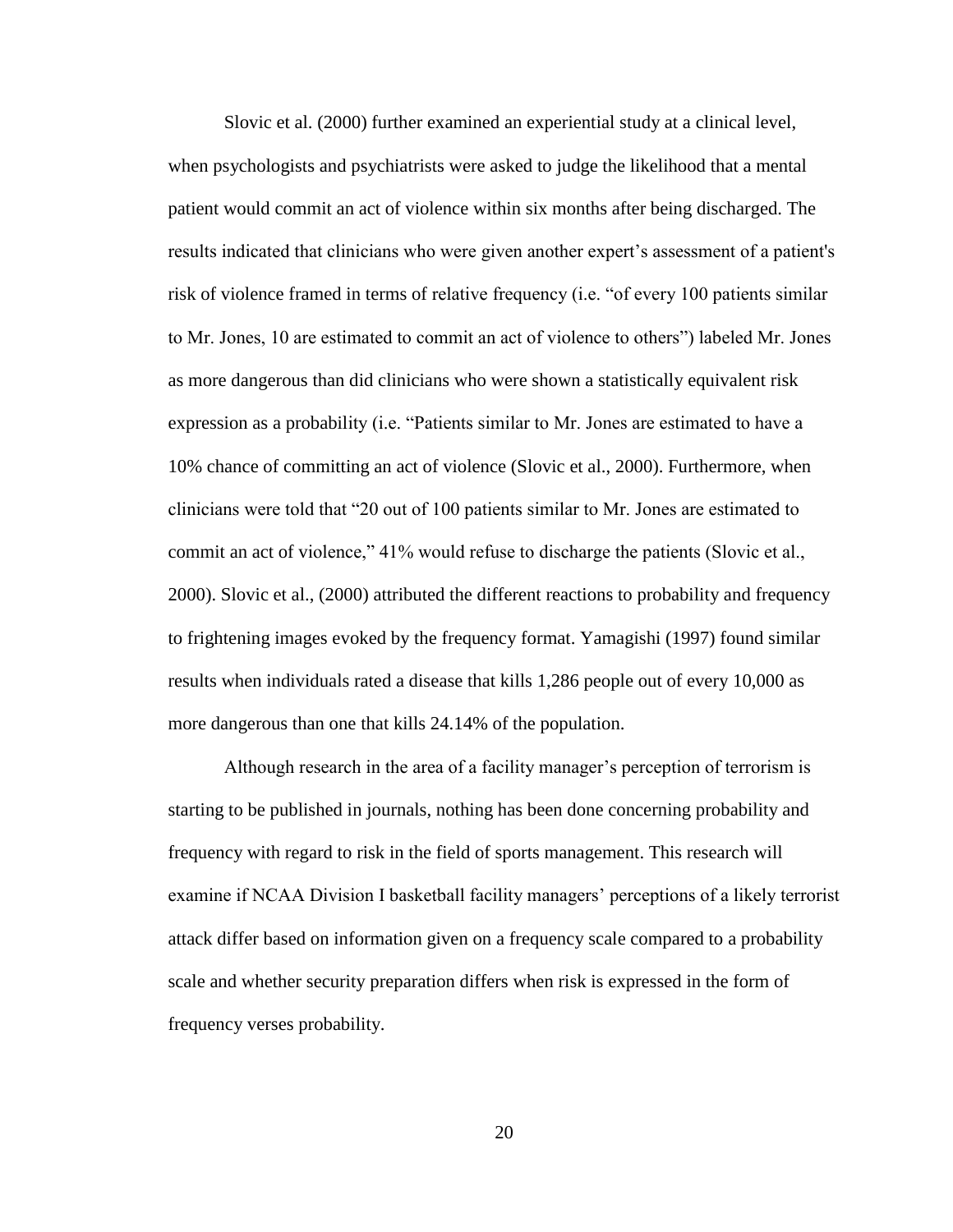#### Media, Perception, and Terrorism

 As mentioned earlier, sport facility managers evaluate risk at their facilities daily. Decisions need to be made on a variety of items, including, routine and preventive maintenance, staffing, security, deliveries, etc; how a manager analyzes and feels about the risk could have an affect on the facility and those inside. Tversky and Kahneman (1973) have argued that people judge the probability or frequency of an event by the ease with which relevant instances can be retrieved from memory or imagined (Lichtenstein, Slovic, Fischhoff, Layman,  $& Combs$ , 1978). This concept seems to suggest that one's judgments will be influenced not only by direct experience but also indirect exposure through television, internet, newspaper, magazines, movies, and books. Therefore, it is plausible to think that if a sport facility manager had experienced, witnessed or heard of a negative incident (fire, crowd control issues, gun shots, etc.), he or she would rate the probability or frequency of a possible terrorist attack higher than others.

 It was also mentioned earlier that terrorists chose their targets and timing of attacks wisely so the aftermath leaves a burning impression not only on their victims but the world. The invention of television and the internet has changed the way people view the world. Images of events can be broadcasted in real-time (as it happens) or within seconds to audiences around the world. This 'world stage' is exactly what terrorist groups want, to be able to project their cause for all to see in hopes of either gaining support or instilling fear. This is what Shoshani and Slone (2008) call 'psychological warfare'. According to Schleifer (2009), "psychological warfare seeks to promote specific military and political goals during wartime. . . by targeting three key audiences—domestic, enemy, and neutral—exposing them to a variety of crafted messages" (p. 222). "The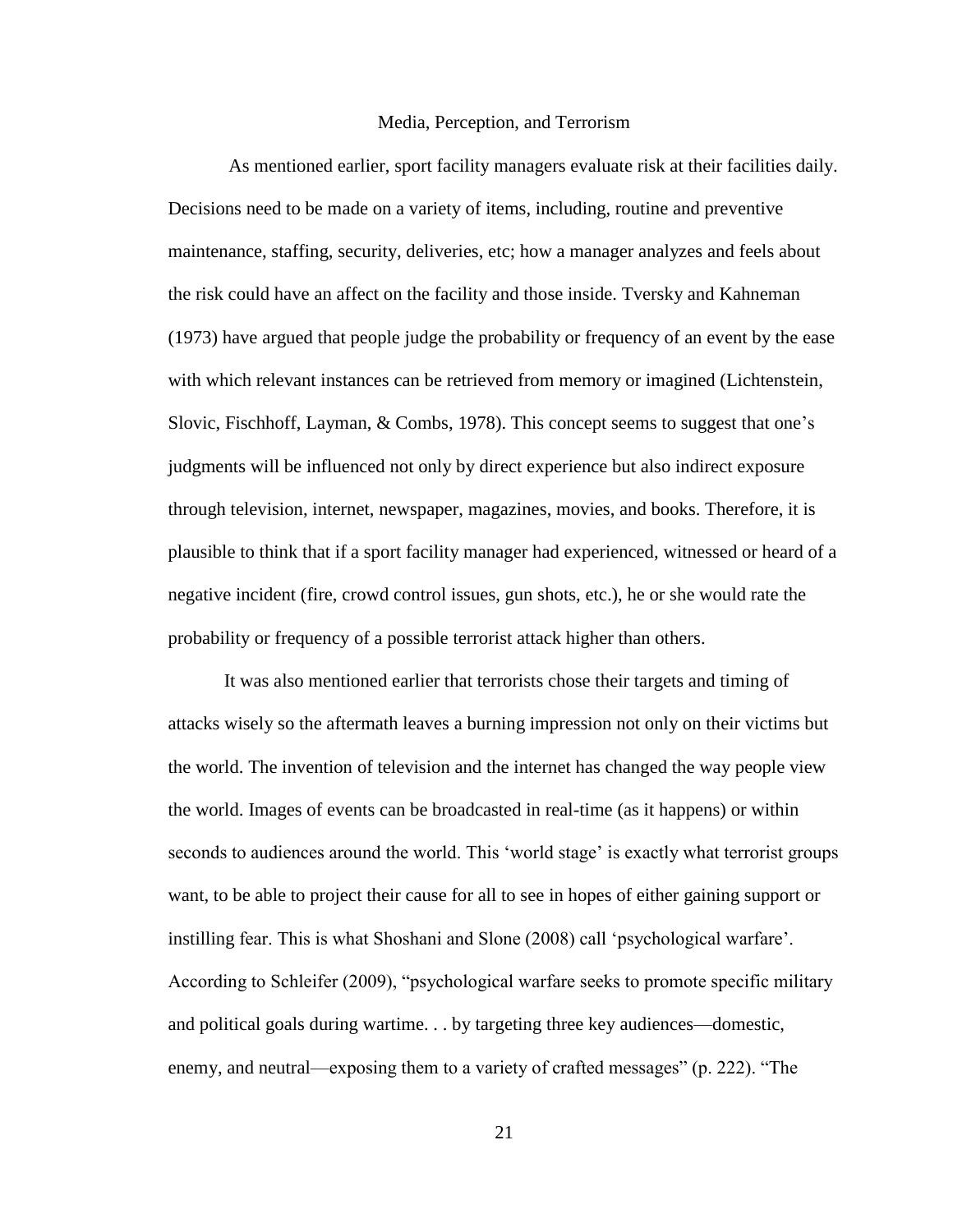nature and intensity of psychological warfare has been facilitated by the rapid developments occurring in media technology" (p. 628). In 2001, during the height of the Palestinian Intifada, 30,000 Israelis were referred to public and private mental health clinics throughout the country after becoming a victim or secondary victim (indirectly) to the exposure of terrorism (Shoshani & Slone, 2008).

 Psychological warfare can leave individuals with both long-term and short-term symptoms including anxiety, fear, phobias and post-traumatic stress disorders (Shoshani & Slone, 2008). Ofman, Mastria, and Steinberg (1995) conducted a study after the 1993 bombing of the World Trade Center. Findings indicted an increase in psychological posttraumatic stress disorder (PTSD) in individuals remotely viewing the event on television. Studies conducted after 1995 Oklahoma City Bombing and the September 11 attacks have indicted a link between viewing television coverage of disasters and PTSD as well as short term effects like anxiety, shock, fear, and phobias (Shoshani & Slone, 2008; Gurwitch, Sitterle, Young, & Pfefferbaum, 2002; Ahern, Galea, Resnick, Kilpatrick, Bucuvalas, Gold, & Vlahov, 2002; Schuster, Stein, Jaycox, Collins, Marshall, Ellott, Zhou, Kanouse, Morrison, & Berry, 2001).

#### Risk Management Plans

 Every facility should have written risk management plans that are unique to its surrounding environment, activity, staff, size of facility, facility polices and procedures, government agencies, government regulations, and community expectations (IAAM, 2002). Furthermore, such facility plans should be examined by the local law enforcement authority (i.e. police, fire, and FBI, etc.). Ammon (1993) identifies risk management as controlling the financial and personal injury losses from sudden, unforeseen, unusual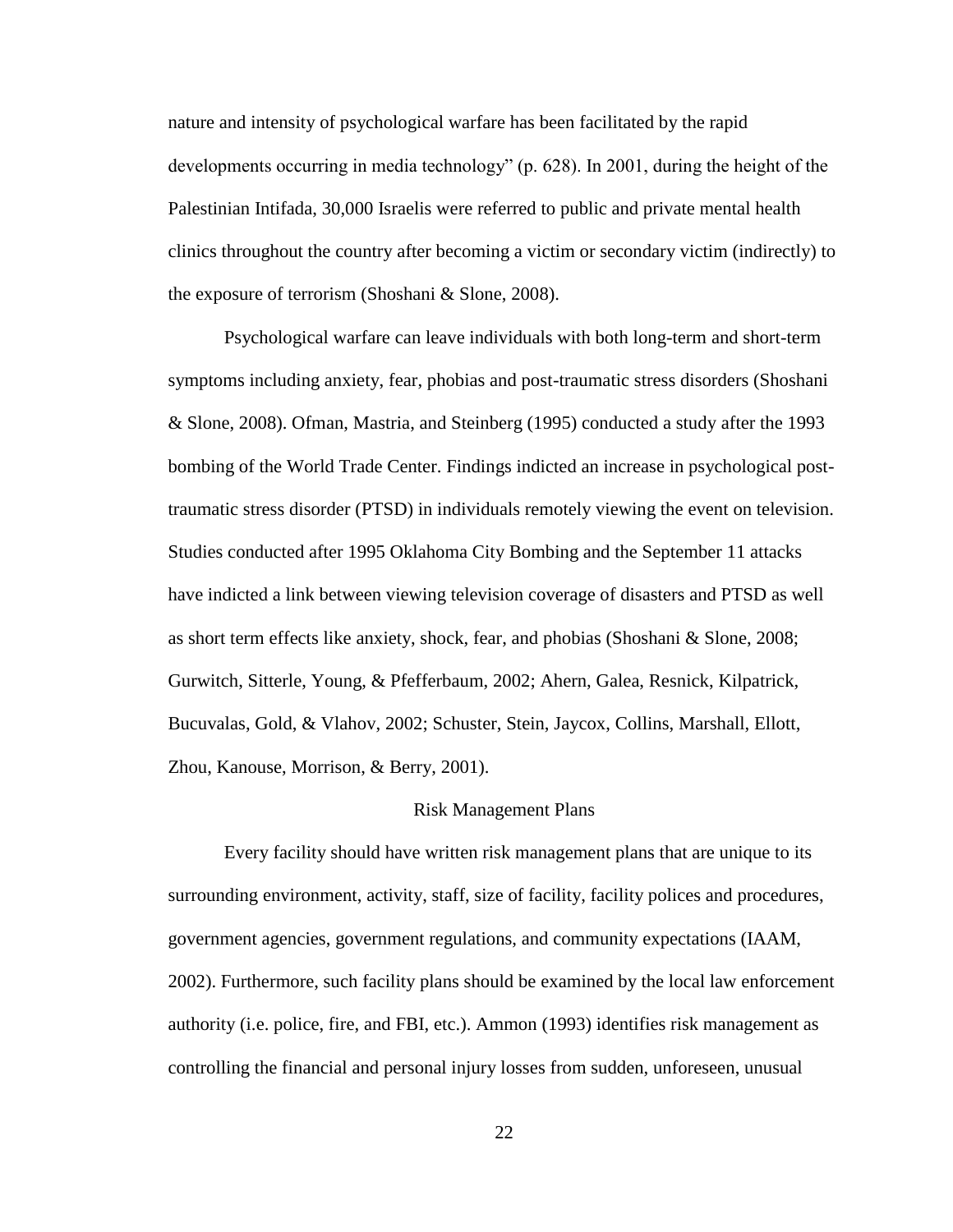accidents and intentional torts. Although, the NCAA has issued a 'Security Planning Options' document to assist institutions in their planning for sport events, to date, no sport event security standards exist for U.S. colleges (Hall et al., n.d.). According to Clement (2004) a risk management plan consists of three main parts: (1) identification, (2) evaluation, and (3) control of risks.

Identifying all areas of potential risk is the first step in establishing a risk management plan. Basketball facility managers have multiple areas which can pose a risk to them including: the facility, staff, current facility policies and procedures, local, state, and federal regulations, equipment, supervision, instruction, and outside contractors  $(Clement, 2004)$ . Dunn  $(2010)$  studied Division I basketball facility managers' perceptions of a possible terrorist attack at their facility. Results showed 46% felt that their arenas were a potential target for a terrorist attack and that individuals within their community could carry out such plans. Today, especially after the events of 9/11, sport facility managers should consider themselves as vulnerable a target as professional sport facilities, transportation hubs, federal buildings, public utilities, and iconic buildings.

 Once the risk is identified, the second step in a risk management plan is to evaluate it. Risk should be evaluated based on the probability, severity, and magnitude to determine the amount of risk that exists (Clement, 2004). Several scenarios can run through a facility manager's mind: (1) the probability of something occurring could be high; however, if something did occur, few people could be injured; (2) the probability of something occurring could be low; however, if something did occur few people could be injured; and (3) the probability of something occurring could be low; however, if something did occur, many people could be injured (Clement, 2004). Keep in mind, one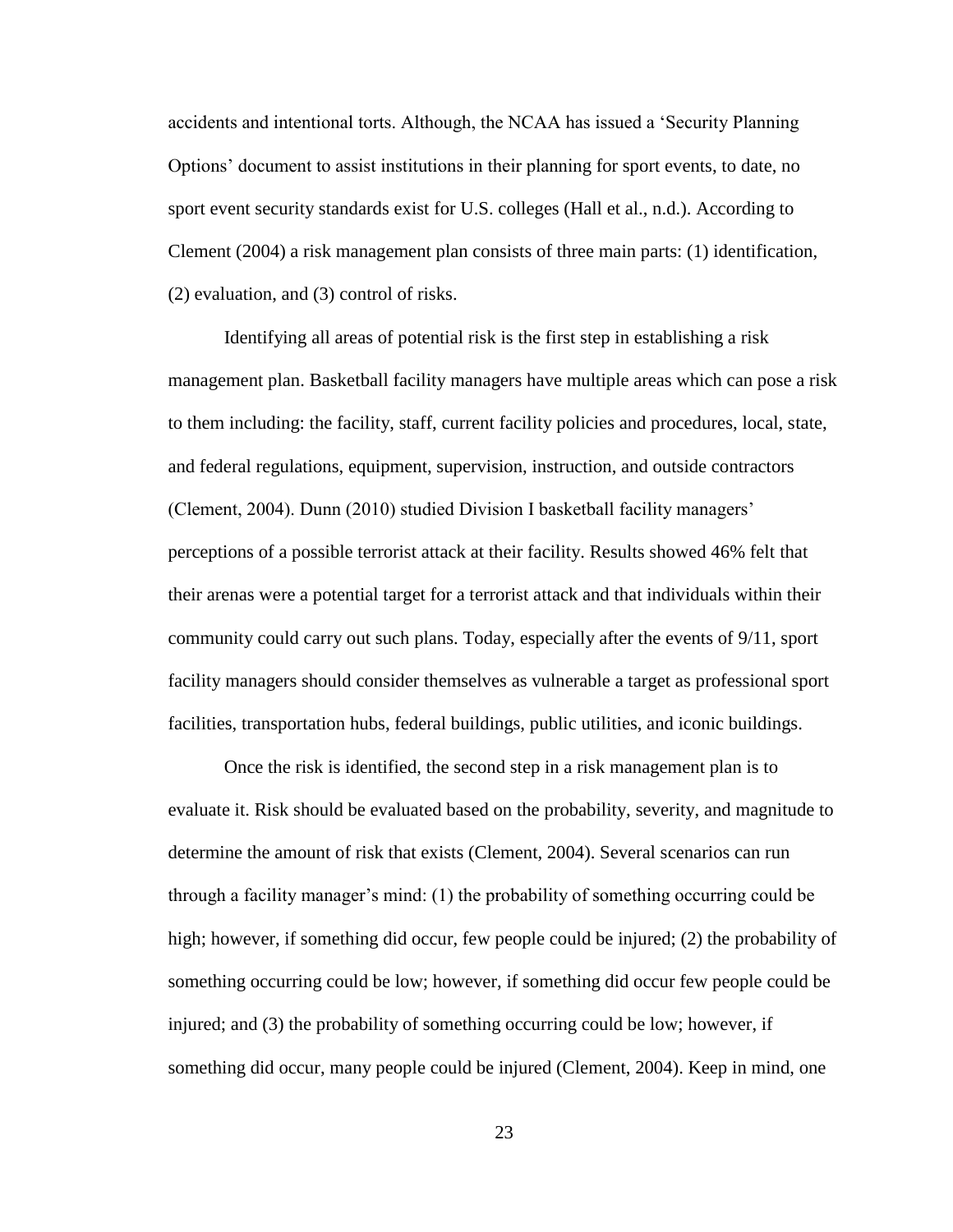death at a facility could lead to financial hardship or bad public relations for the organization (Clement, 2004). Based on hypothetical situations, this research attempts to discover how facility managers analyze (evaluate) risk assessment and risk communication.

 The third and final step in a risk management plan is control of the risk. There are four components to controlling risk: (1) accepting the risk and assuming the responsibility, (2) retaining the activity and transferring the risk through contracts or insurance, (3) altering the activity to reduce the risk, and (4) eliminating the activity (Clement, 2004). Each time an event takes place, facility managers are accepting the risk that comes with hosting the event. However, certain measures and/or precautions are taken to not only make the event as safe as possible for patrons and athletes, but for the facility itself. Such measures include security management, emergency action plans, and continuing personnel education. Furthermore, facilities often protect themselves through outsourcing personnel and obtaining insurance. Hall, Marciani, Cooper, and Philips, (n.d.) studied the needs, concerns, and future challenges in security management of NCAA Division I football events. The facility managers surveyed in the study were key personnel responsible for security management at the football events. One interesting finding of the study revealed that 61% of game day staff (security, fire, and medical personnel) were outsourced.

 Currently, there are several avenues where facility managers in charge of security preparation can obtain information regarding risk management. The Federal Emergency Management Agency (FEMA) offers free certificate programs in emergency management and incident response through an online educational program [\(http://training.fema.gov/](http://training.fema.gov/)).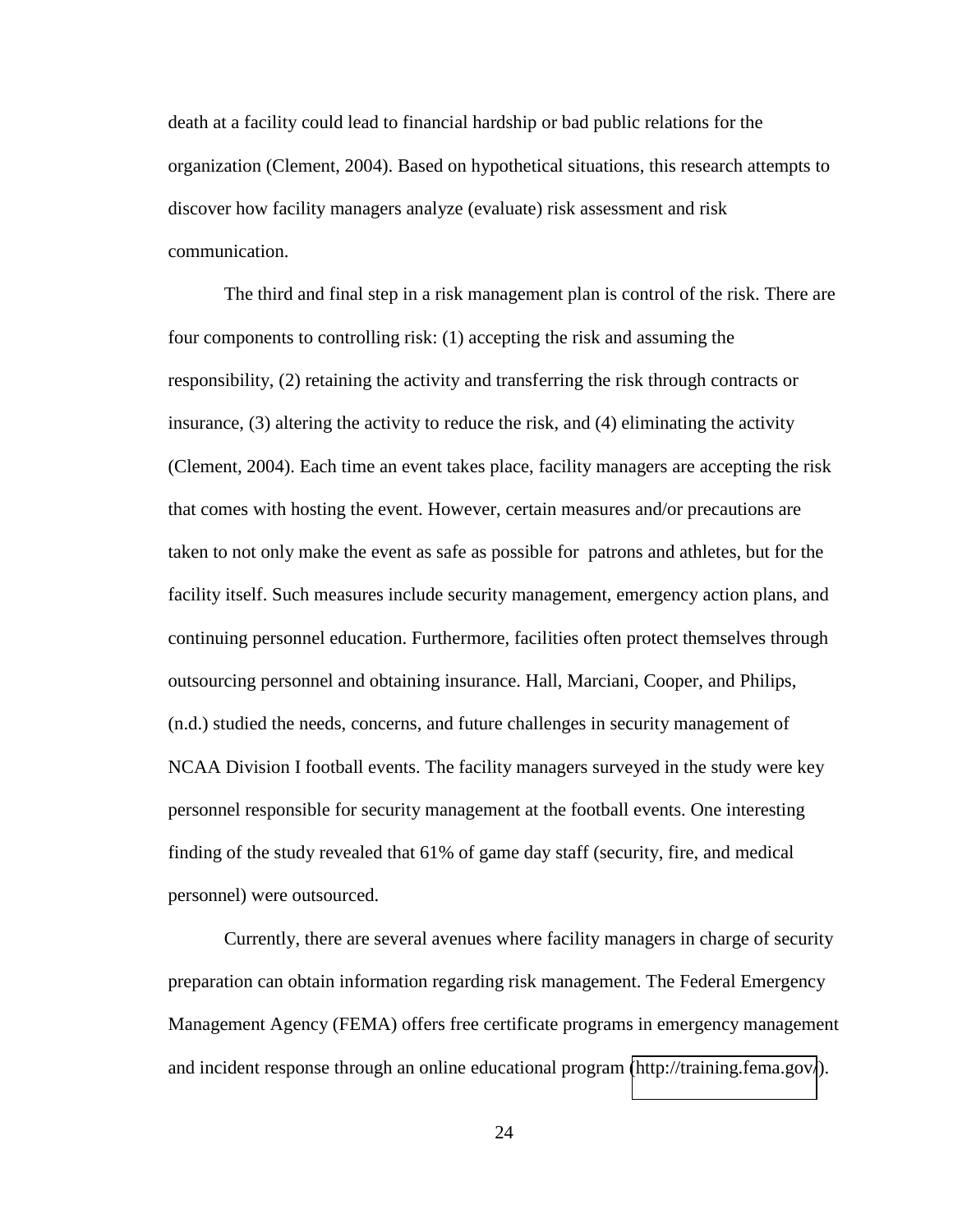Threat assessment training is available through Texas Engineering Extension Service [\(http://www.teex.com/](http://www.teex.com/)). The international Association of Assembly managers (IAAM) provides a guide for emergency planning in their 'Best Practices Planning Guide Emergency Preparedness' manual to help facility managers establish plans [\(http://www.iaam.org\)](http://www.iaam.org/). Finally, managers can receive security training through a program developed by the Department of Homeland Security called 'Lessons Learned' [\(http://www.llis.gov\)](http://www.llis.gov/).

## New Developments

 January, 2011, the Obama administration decided to eliminate the Homeland" Security Advisory System that has been in place since 2002. According to the Department of Homeland Security's website, "the National Terrorism Advisory System, or NTAS, will include information specific to the particular credible threat, and will not use a color-coded scale... the advisory will clearly indicate whether the threat is" Elevated, if we have no specific information about the timing or location, or Imminent, if we believe the threat is impending or very soon" (DHS, 2011). Furthermore, "the Personal Localized Alerting Network or "PLAN," is scheduled to be available in New" York by the end of this year and throughout the United States by April 2012" (AFP, 2011).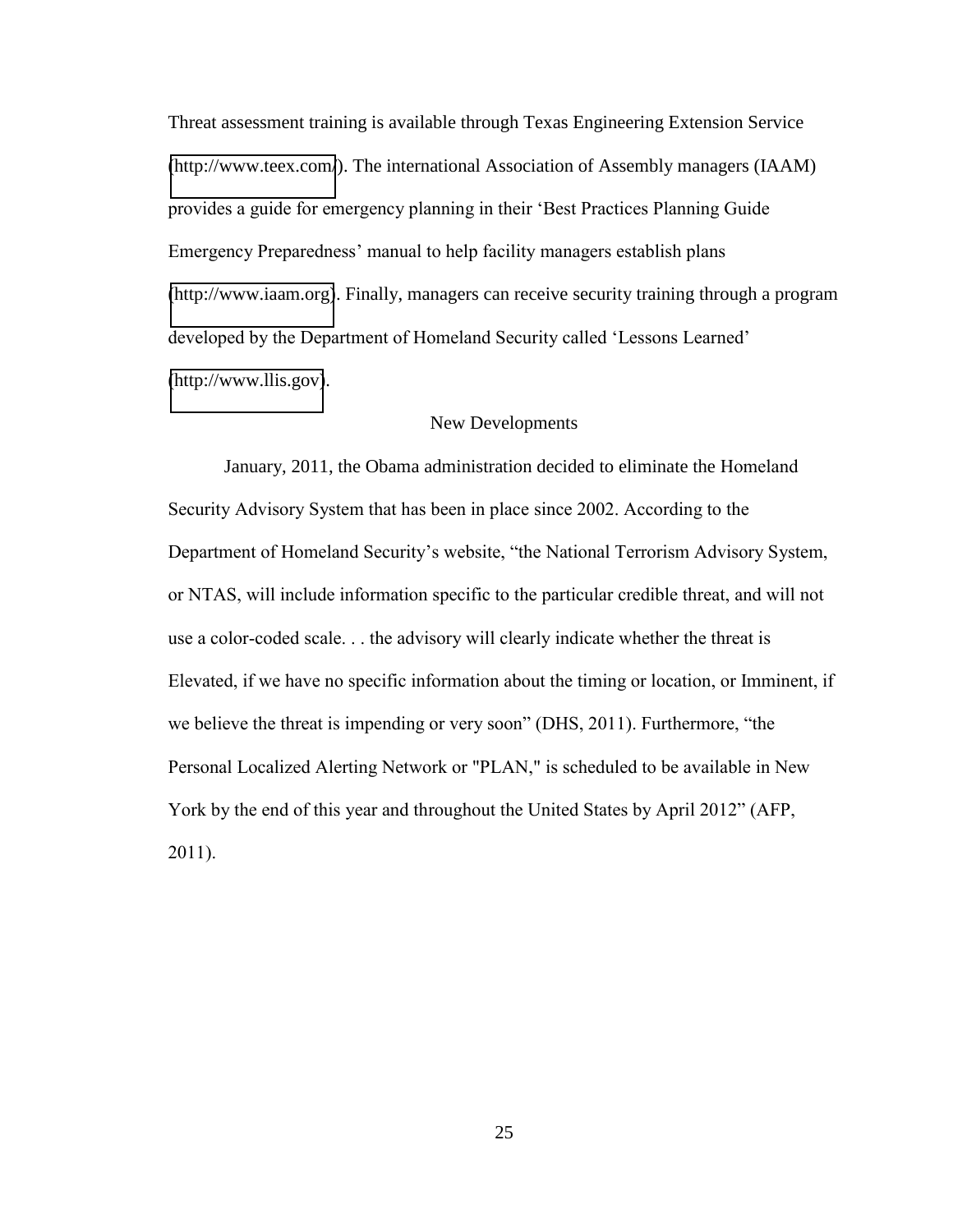#### **CHAPTER!III - METHODS**

In order to obtain the data for this study, the use of human subjects was necessary. This required the review and approval of the University of New Mexico (UNM) human subjects Institutional Review Board (IRB). The research protocol, instrument, informed consent, and departmental approval were submitted to the UNM IRB. That approval was granted.

# Formulation of Survey

The survey was developed based on studies by Slovic et al., (2000) *Violence Risk Assessment and Risk Communication: The Effects of Using Actual Cases, Providing Instruction, and Employing Probability Verses Frequency Formats', Baker et al., (2007) Perceived Risk and Related Risk management Practices of NCAA Division I Football Stadium Managers'*, and information garnered by the researcher, after conducting a literature review and discussing risk assessment and risk communication with professionals in the field of Sport Management.

 The survey (see Appendix B) was divided into three parts: (I) directions for the survey, demographics, and six questions related to media and risk; (II) contained ten risk conditions; and (III) definitions of risk, weapons of mass destruction, frequency, probability, and mass media and four hypothetical cases that involved risk/frequency and risk/probability.

 Section (I) of the survey contained six questions that dealt with mass media and risk management. Respondents were provided a five point Likert-type scale; answers included *strongly disagree, disagree, no opinion, agree, and strongly agree.* Demographic information on each respondent was collected in the following areas: (1)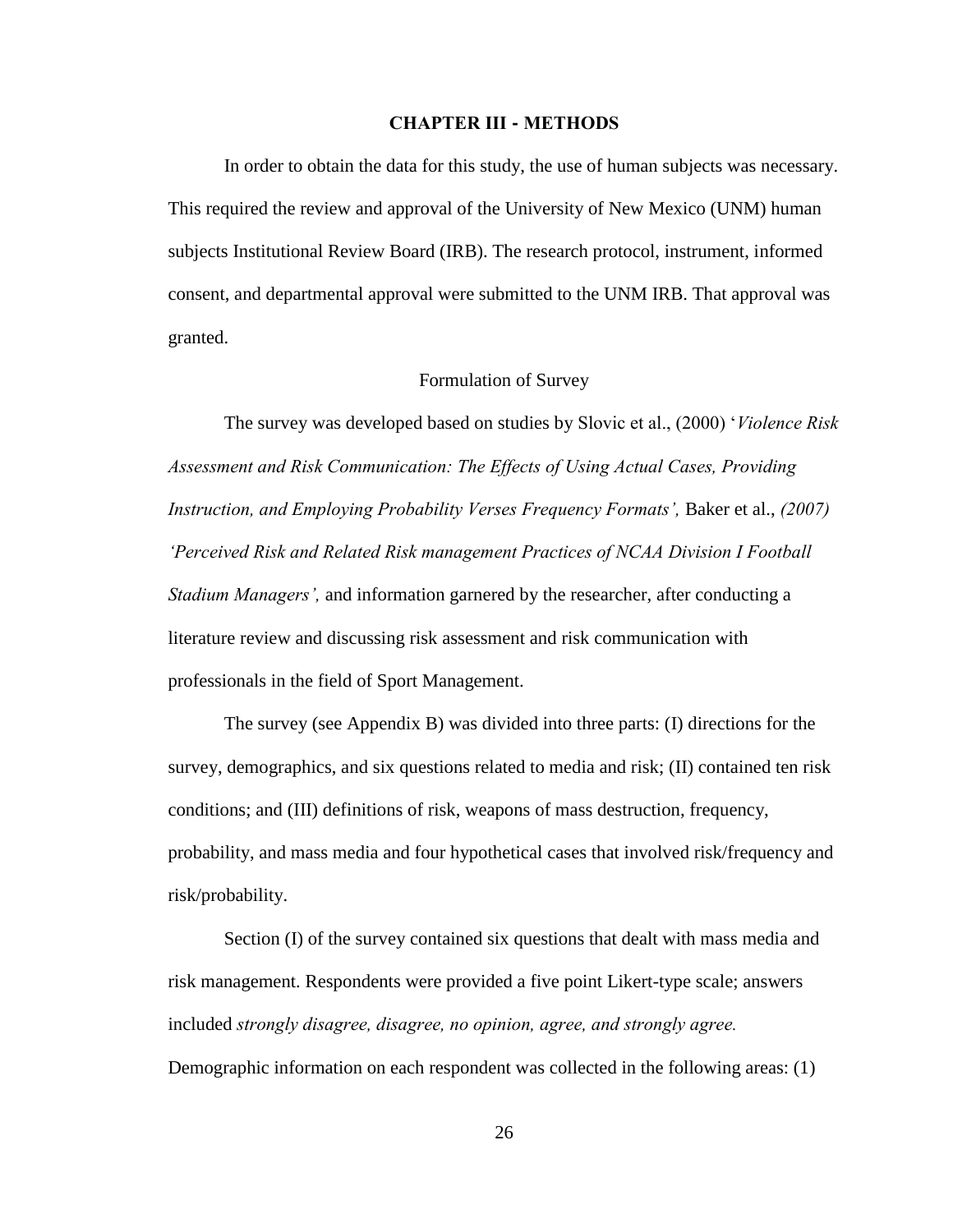highest level of education, (2) years worked in facility management, (3) years in current position, and (4) area of the country they currently worked. A map (see appendix B) was provided to all respondents to help determine the area in which they worked.

Section (II) contained ten risk conditions. Respondents were given five risk conditions expressed as frequency and five risk conditions expressed as probability. Based on the risk communicated, respondents were asked to determine the following: (1) how high the risk was for a potential terrorist attack, (2) how closely would they monitor Homeland Security and/or mass media, and (3) how likely they were to re-evaluate their security preparation.

Section (III) contained two hypothetical cases expressed twice, first in the form of frequency and then in the form of probability. Cases were constructed from the following polychotomous cues: (a) area location, (b) size of arena, (c) size of city, (d) Homeland Security threat level, and (d) terrorist-like activity. Each cue was broken down into the following areas:

- a. Arena location divided into six sections based on a United States map: northeast, southeast, northwest, southwest, midwest, and west.
- b. Size of Arena arena size was calculated by going to the 32 Division I basketball conference websites and finding the average attendance during the 2009 season. The arena break down: small size (5,000), medium (10,000), large (15,000 plus).
- c. Size of City 2010 census reports were used.
- d. Homeland Security based on the homeland security table severe (red), high (orange) & elevated (yellow). Guarded (blue) and low (green) were eliminated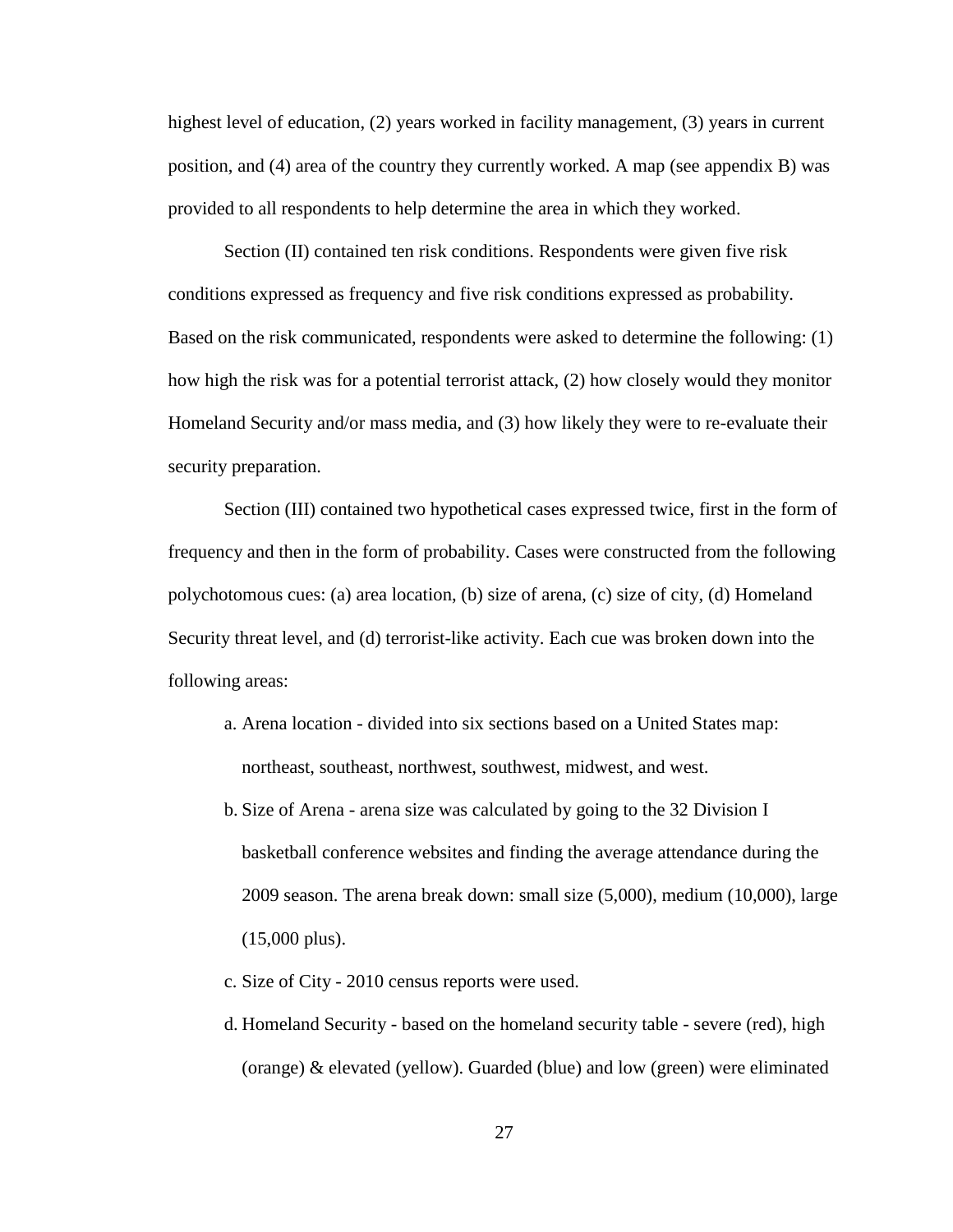based on the fact that the Department of Homeland Security has never used them.

e. Terrorist-Like Activity - included bomb threats, explosions, and distance from airports and federal buildings.

 These cues are believed to be related to how facility managers perceive a threat based on the current research being conducted elsewhere as well as the pilot study. After each case, respondents were asked to make four judgments:

 What is the probability (or relative frequency) that a terrorist attack is likely to occur at the facility within the next three months?

 A judgment about whether the threat presented a high risk, medium risk, or low risk to the facility?

 A judgment about the need to monitor the Department of Homeland Security Threat Level and/or mass media?

• An assessment of the likely need to re-evaluate the facility's security preparation.

 In order to establish content validity and construct validity for this instrument, three pilot studies were completed. Content validity is, "the degree to which elements of an assessment instrument are relevant to and representative of the targeted construct for a particular assessment purpose" (Haynes, Richard,  $\&$  Kubany, p. 238, 1995).

 A pilot study was conducted with doctoral students with a specialty in risk management in the Sports Administration program at the University of New Mexico, facility managers in charge of security at the basketball arena at the University of New Mexico, and scholars in the field of sports management, who specialize in risk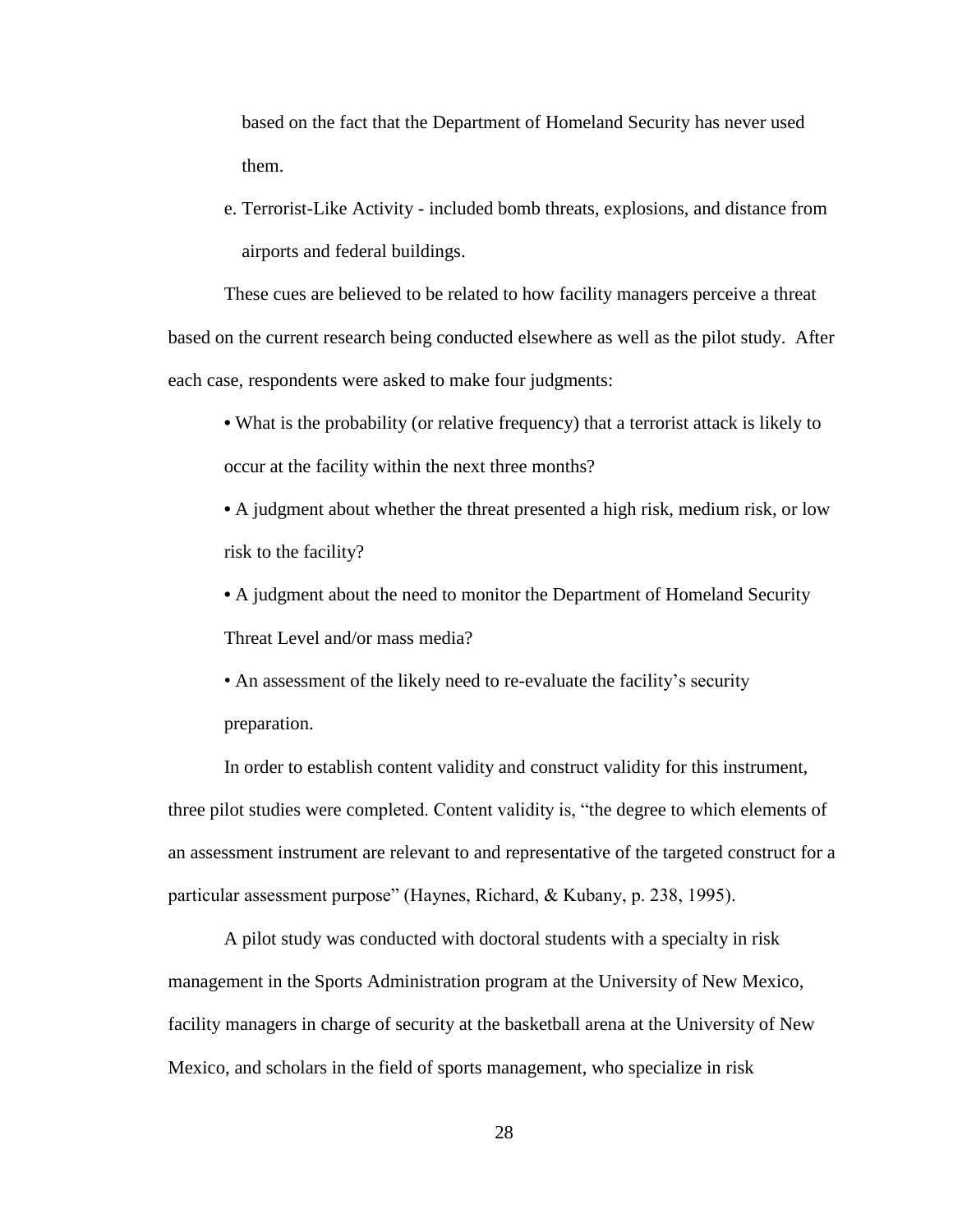management. All groups reviewed the survey and judged the essentialness of each particular item. Using Lawshe's (1975) study of content validity, experts were asked to rate the items based on three categories, "essential," "useful, but not essential," or " not necessary." Lawshe (1975) content validity ratio (CVR = (ne- N2)/(N2)) was used to calculate the minimum value needed to establish validity. Based on a panel of ten experts, .62 was needed.

To affirm construct validity, "the degree to which an assessment instrument measures the targeted content," (Haynes, Richard,  $&$  Kubany, 1995, p. 239) three professors in the Sports Management Program at the University of New Mexico reviewed the questions. The panel was asked to judge the survey questions based on the following criteria:

- a. Are the questions in the survey easy to understand?
- b. Do the questions in the survey use appropriate terminology?
- c. Do you feel there are any questions that need to be asked that are not included in the survey?
- d. Do you feel there are any questions that are inappropriate?
- e. Do you feel any questions contain material that is too sensitive?

 The data was analyzed utilizing descriptive statistics. The following adjustments to the instrument were made:

- (1) Homeland Security threat level was eliminated.
- (2) Two locations were chosen, New York and California, other arena locations were eliminated.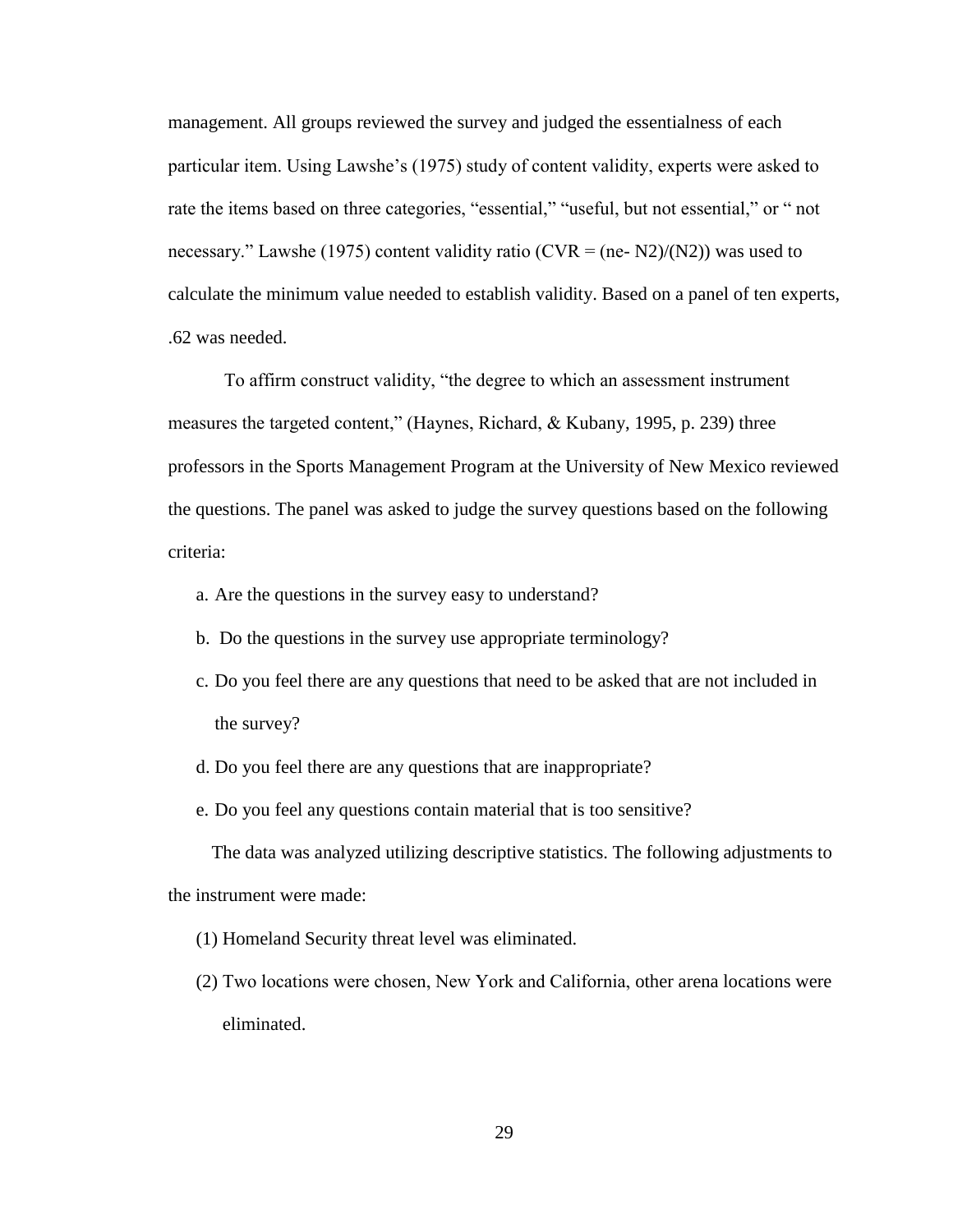- (3) Two specific university arenas were chosen and their exact seating capacity were used.
- (4) Miscellaneous section was added included tailgating activities at the arena, whether the game was going to be televised, if a rivalry existed between the two opponents, tickets sold, and campus police assessment.

 Reliability is the degree to which a test consistently measures whatever it measures (Gay, Mills,  $\&$  Airasian, 2009). To ensure survey reliability, Cronbach's alpha was used to estimate internal consistency on how many items on the survey relate to all other items and to the total test (Gay, Mills & Airasian, 2009).

#### Participants

 The survey was sent to 350 facility managers at NCAA Division I universities and colleges in the United States, who were in charge of the safety at the basketball arena. Universities and college names were taken from the NCAA website. Contact information was collected by going to each institution's athletic department website, clicking on the staff directory, and searching for an individual to contact regarding the facility management of the basketball arena. If a facility manager was not listed, an event manager or operations manager was used. Emails were sent to each institution to determine if the individual contact was the person in charge of safety at the basketball arena.

#### Procedures

 After obtaining IRB approval, the final version of the survey (see Appendix B), along with a cover letter (see Appendix A) were uploaded to Opinio, an internet based company that assists individuals with an on-line survey. The internet was used instead of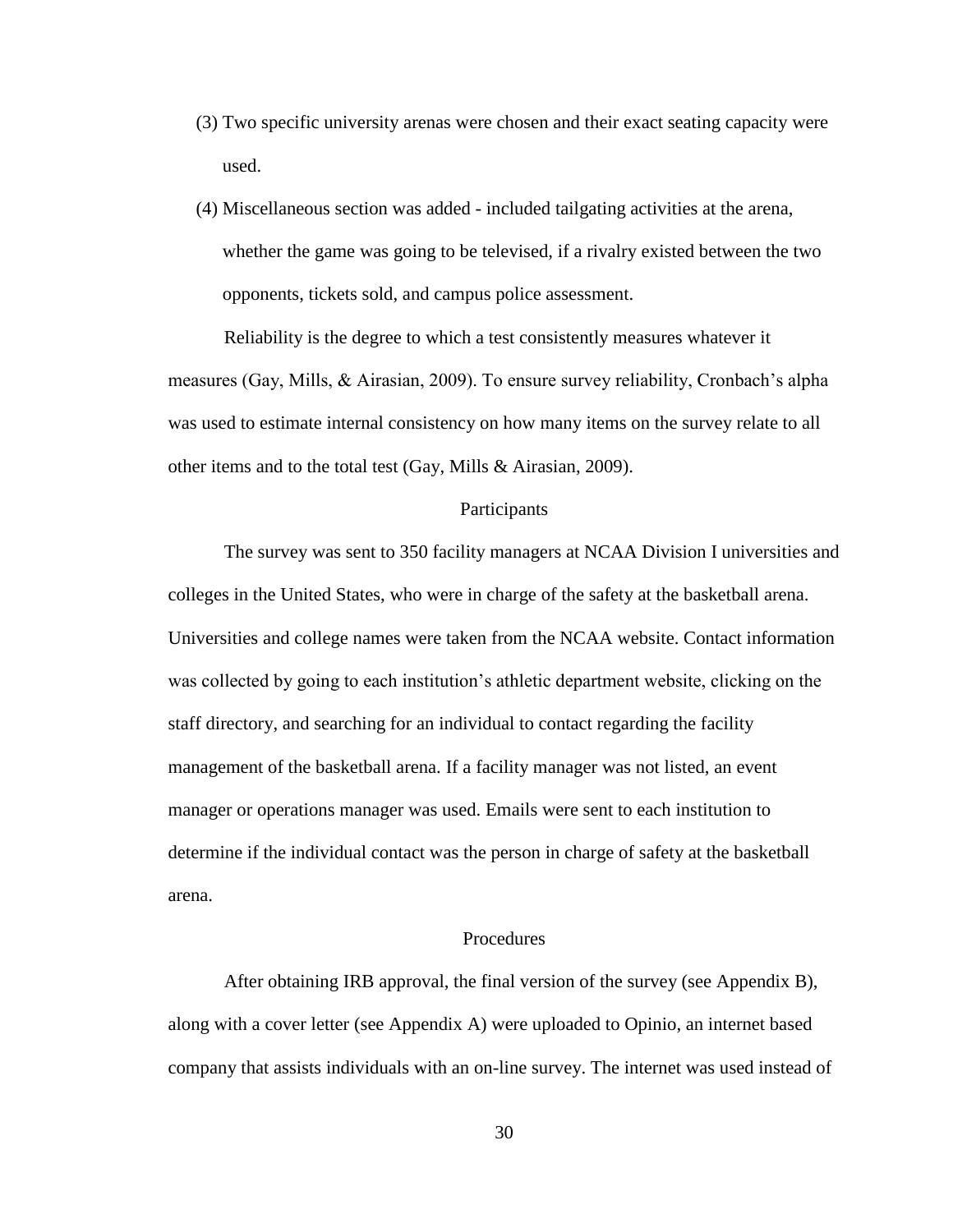traditional mail in/back forms because research has shown that on-line surveys yield a significantly higher response rate (Cobanoglu, Warde, & Moreo, 2001) and it allowed participants to remain anonymous to the researcher. Opinio sent out an initial email to all facility managers with a direct link to the survey. Since follow-up emails have the potential to increase response rates in web-based surveys by half (Kittleson, 1997), Opinio was instructed to send out emails once a week for four weeks to all contacts who had not yet completed the survey.

#### Data Analysis

 Data were collected during April 13 - May 10, 2011 and then transferred from Opinio to SPSS version 17.0 for analysis. All analyses were made with a pre-set alpha level of .05. Data analysis included descriptive statistics and a one-way analysis of variance (ANOVA). When a significant difference was found for a research question whose independent variable had three or more groups, post hoc analysis using the Tukey Honesty Significant Difference (HSD) was performed to determine a mean difference between groups.

 For the analysis of research questions one, two, and three, a one-way ANOVA was conducted for testing the significant difference between means. A one-way ANOVA was used to see how the variables of frequency and probability, used as independent variables, influenced perception of the likelihood of a terrorist attack, risk perception, monitoring Homeland Security and/or mass media, and security preparation plans, used as the dependent variables.

31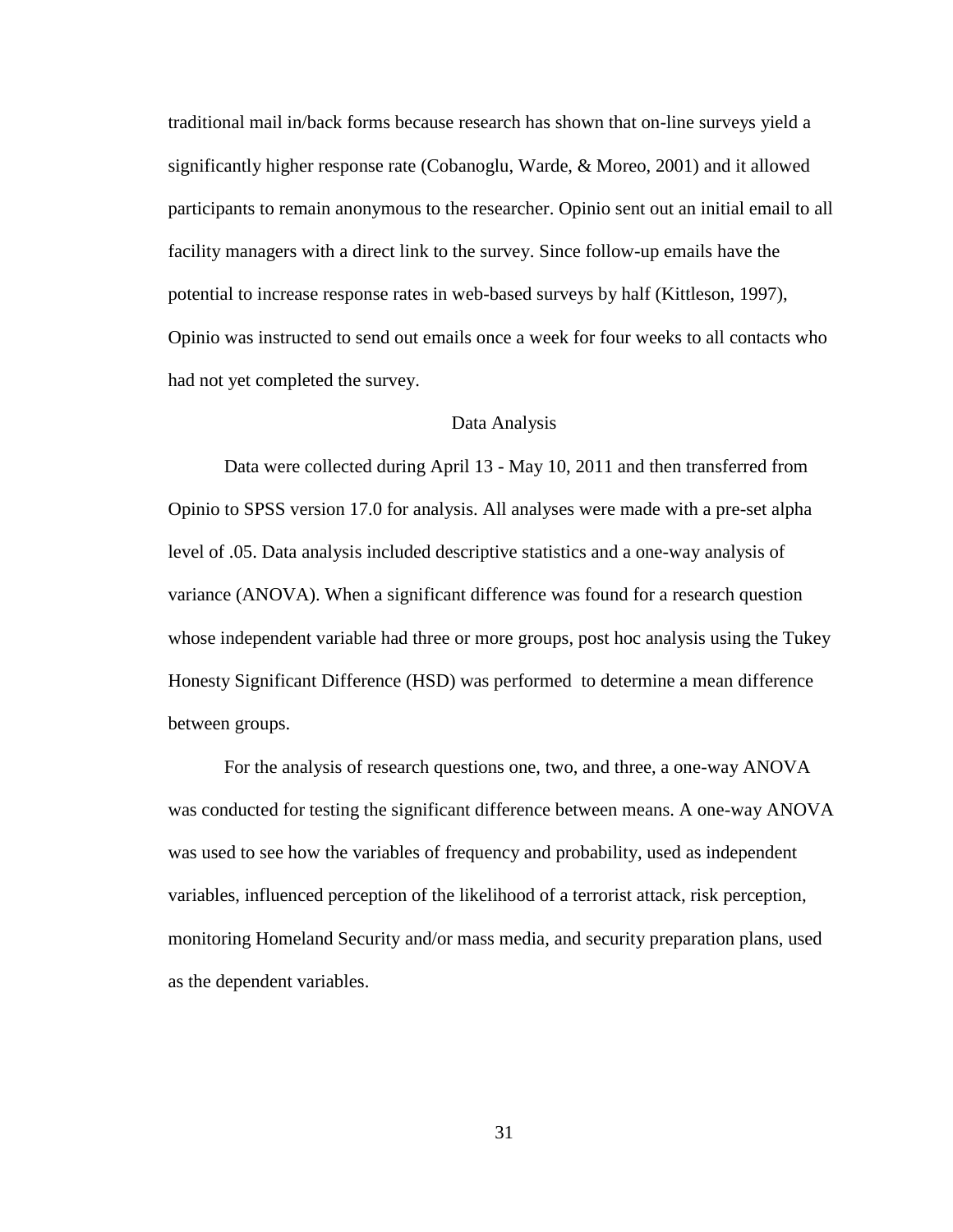For the analysis of research question four ("Does mass media influence a facility manager's perception of the likelihood of a terrorist attack?"), descriptive statistics were utilized from questions one, three, and five in section (I) of the survey.

For the analysis of research question five ("Does mass media influence security preparation plans?"), descriptive statistics were utilized from questions two, four, and six in section (I) of the survey.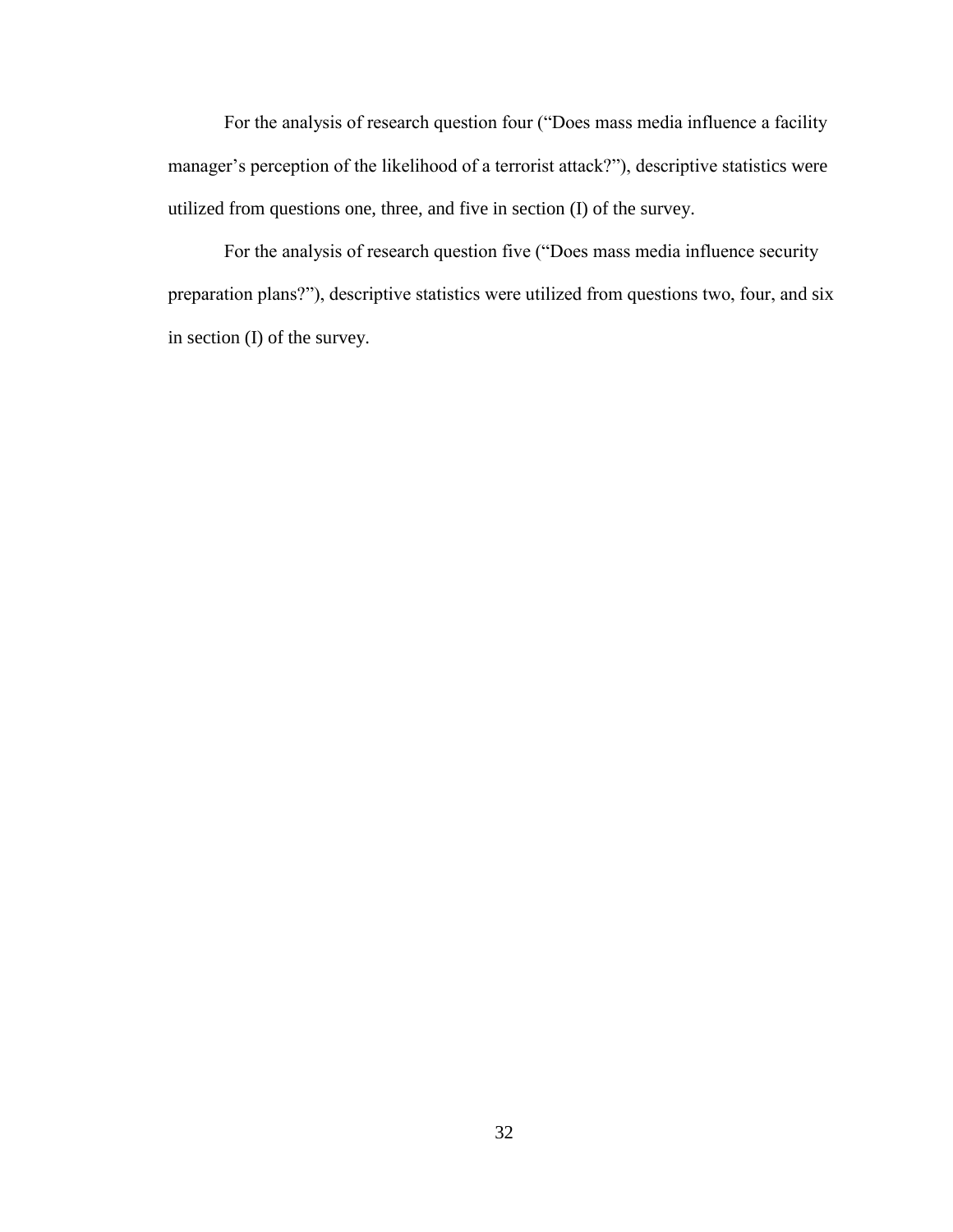#### **Chapter IV - Results**

An attempt was made to include the entire population (350) of active facility managers in charge of security at NCAA Division I basketball arenas. However, six emails were returned and three individuals wished to be excluded from the survey. A total of 341 survey invitations went out to facility managers; 76 were returned completed. This resulted in a response rate of 22.3%.

#### **Demographics**

 The first part of the survey gathered demographic information about the subjects. Of the 76 facility managers that completed the survey, 53  $(69.74\%)$  possess a master's degree,  $18$  (23.68%) possess a bachelor's degree, three (3.95%) possess a doctoral degree, one (1.32%) possesses a high school diploma, and one (1.32%) did not respond. In terms of experience, 41 (53.95%) have worked nine or more years in the field. Additionally, sixteen (21.05%) have worked between six to eight years, fifteen (19.74%) three to five years, three (3.95%) did not answer, and one (1.32%) zero to two years. When looking at how long subjects have been working in their current position, 25 (32.89%) have worked between three to five years, 22 (28.95%) have worked nine or more years, 18 (23.68%) six to eight years, nine (11.84%) zero to two years, and two (2.63%) did not respond. Finally, with regard to which region respondents work in, 20 (26.32%) worked in the northeast, 19 (25%) southeast, 13 (17.11%) midwest, 13  $(17.11\%)$  in the southwest, ten  $(13.16\%)$  in the west, and one  $(1.32\%)$  chose not to respond.

33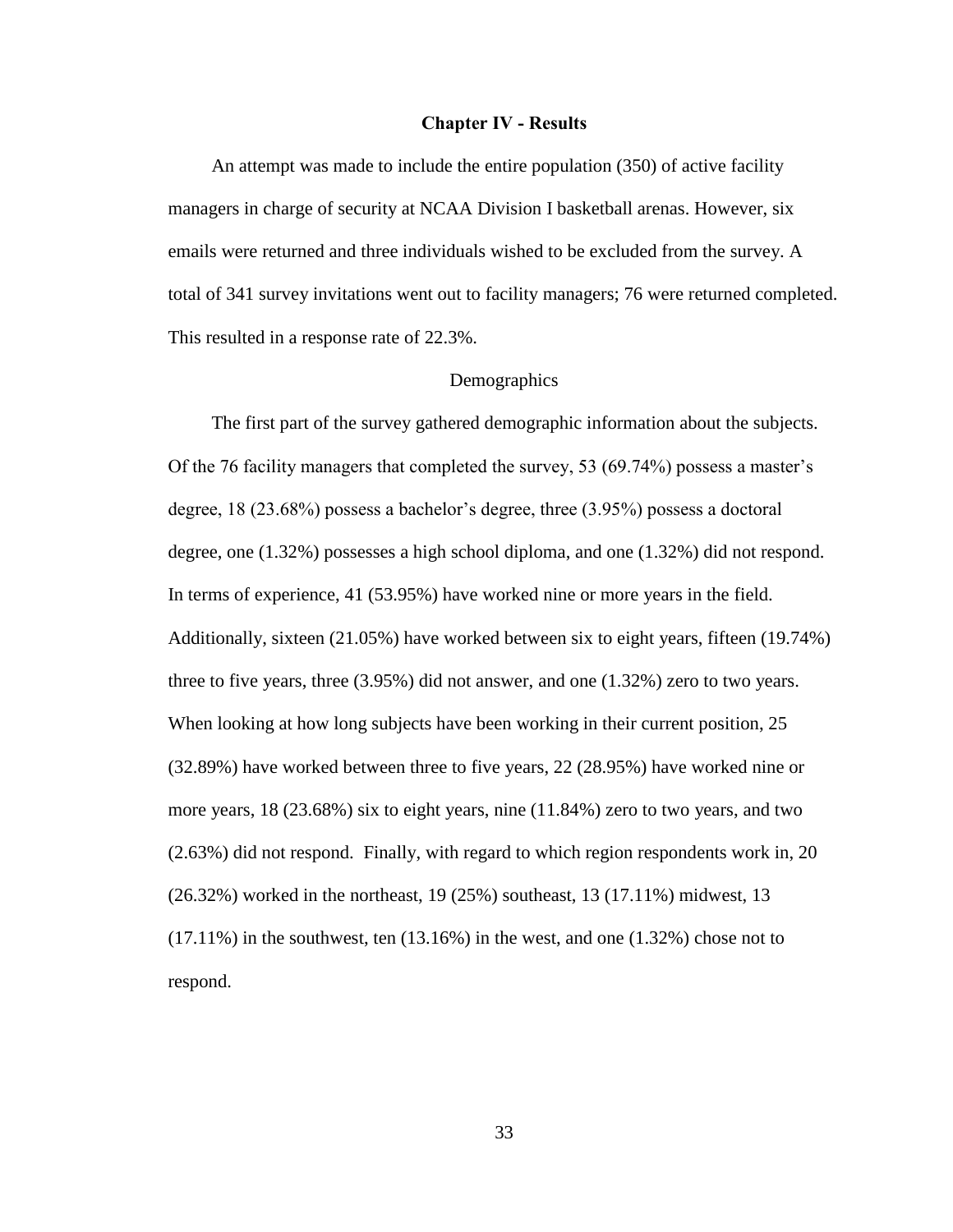Risk Communication Results - Research Questions one, two and three

 Section two and three of the survey instrument dealt with how risk communication was presented, i.e., frequency versus probability. The study examined if a facility manager's perception of the likelihood of a potential terrorist attack influenced their judgments on the level of risk for the facility, how closely one monitors Homeland Security and/or mass media, and security preparation plans, by the way risk communication was presented (e.g. frequency vs. probability scale). Each respondent was provided with two hypothetical cases, in which risk was first communicated in frequency and then in probability.

Research question one ("Does the way in which risk communication is presented  $(i.e., frequency versus probability)$  influence a facility manager's perception of the likelihood of a terrorist attack?"), utilized an ANOVA. Case one placed the facility manager in charge of security at a Rutgers University versus Saint John's Men's basketball game located in Queens, New York. When asked the frequency (e.g.,  $10$  out of 100) of a potential terrorist attack occurring at this facility within the next three months, the majority, 15 (19.74%) felt there was a 50 out of 100 chance. Additionally, 57 ( $M =$ 40.88) of the respondents felt the arena was at high risk for a potential terrorist attack, while 13 ( $M = 12.31$ ) felt the arena was at medium risk and six ( $M = 5.83$ ) felt it was at low risk. A one way ANOVA indicated a significant difference between the means. Table 1 shows the results of the one way ANOVA. A follow up Tukey HSD indicated significant difference between high risk and low ( $\Delta = 35.044$ ) and high risk and medium  $(\Delta = 28.570)$  at the 0.05 level.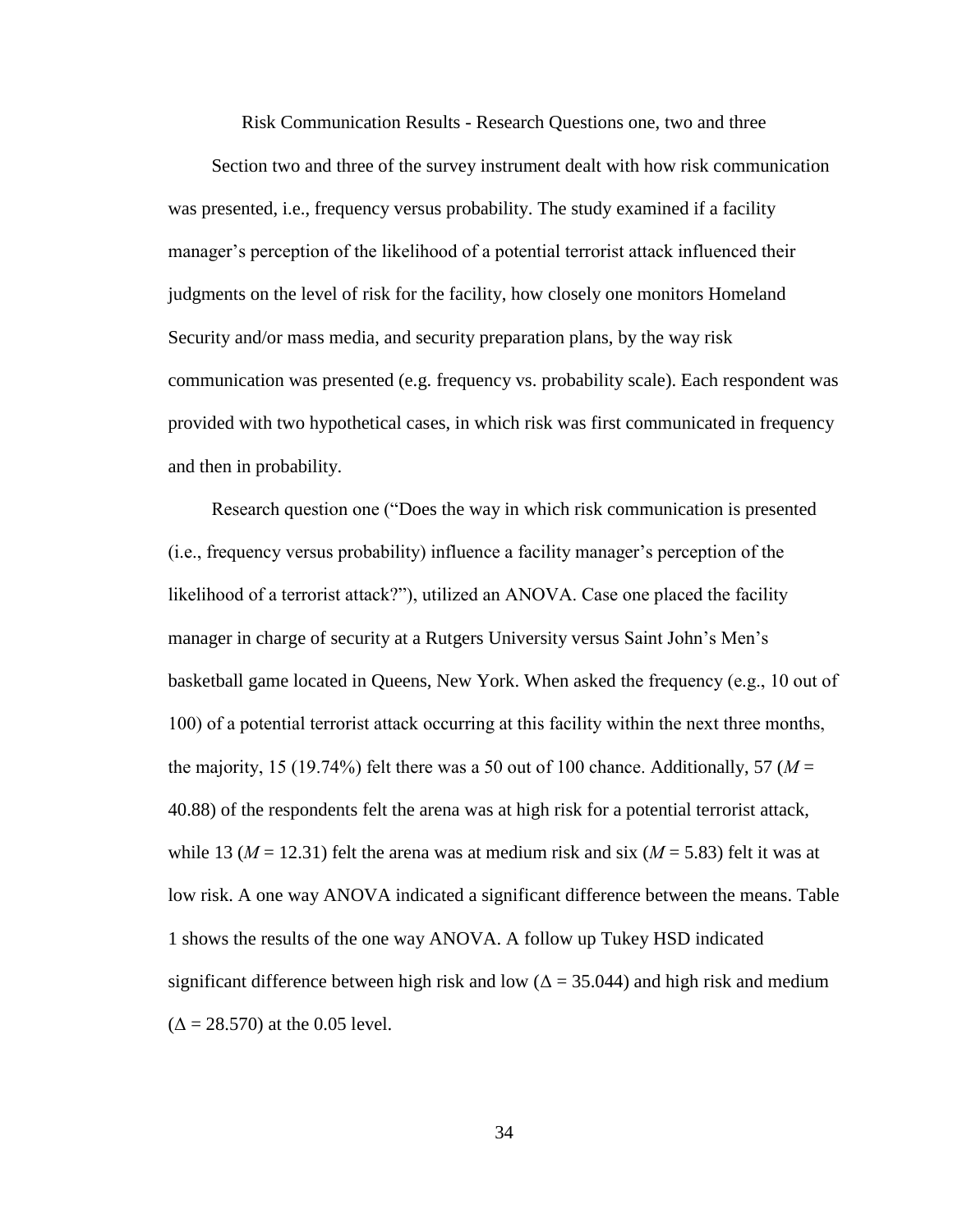## Table 4-1 *Potential Terrorist Attack - Case one Frequency*

|                       | Sum of<br>Squares | df | Mean<br>Squares | F      | Sig  |
|-----------------------|-------------------|----|-----------------|--------|------|
| <b>Between Groups</b> | 13527.454         |    | 6763.727        | 14.780 | .000 |
| <b>Within Groups</b>  | 33407.743         | 73 | 457.640         |        |      |

\_\_\_\_\_\_\_\_\_\_\_\_\_\_\_\_\_\_\_\_\_\_\_\_\_\_\_\_\_\_\_\_\_\_\_\_\_\_\_\_\_\_\_\_\_\_\_\_\_\_\_\_\_\_\_\_\_\_\_\_\_\_\_\_\_\_\_\_\_\_\_\_

Note. *p*<.05

 Given the same case, but with risk communicated in the form of probability, when asked the probability of a potential terrorist attack occurring at this facility within the next three months, the majority, 17 (22.37%) felt there was a 50% chance. Additionally, 58 ( $M = 38.45$ ) felt the arena was at high risk for a potential terrorist attack, 13 ( $M =$ 22.69) felt it was at medium risk, and five (*M* = 26.00) felt it was at low risk. A one way ANOVA did not indicate significant difference between the means  $[F(2,73) = 2.819, p <$ .05].

 Overall, results indicated that facility managers perceived risk differently when risk was communicated on a frequency scale as opposed to a probability scale.

 Case two placed the facility manager in charge of security at a Stanford versus UCLA basketball game located in Los Angeles, California. When asked the frequency (e.g., 10 out of 100) of a potential terrorist attack occurring at this facility within the next" three months, the majority,  $20(15.79%)$  felt there was a  $20$  out of 100 chance. Additionally, 52 ( $M = 40.48$ ) felt the arena was at high risk for a potential terrorist attack, while 18 ( $M = 18.61$ ) said it was at medium risk and six ( $M = 11.67$ ) felt it was at low risk. A one way ANOVA indicated significant difference between the means. Table 1-1 shows the results of the one way ANOVA. A follow up Tukey HSD indicated significant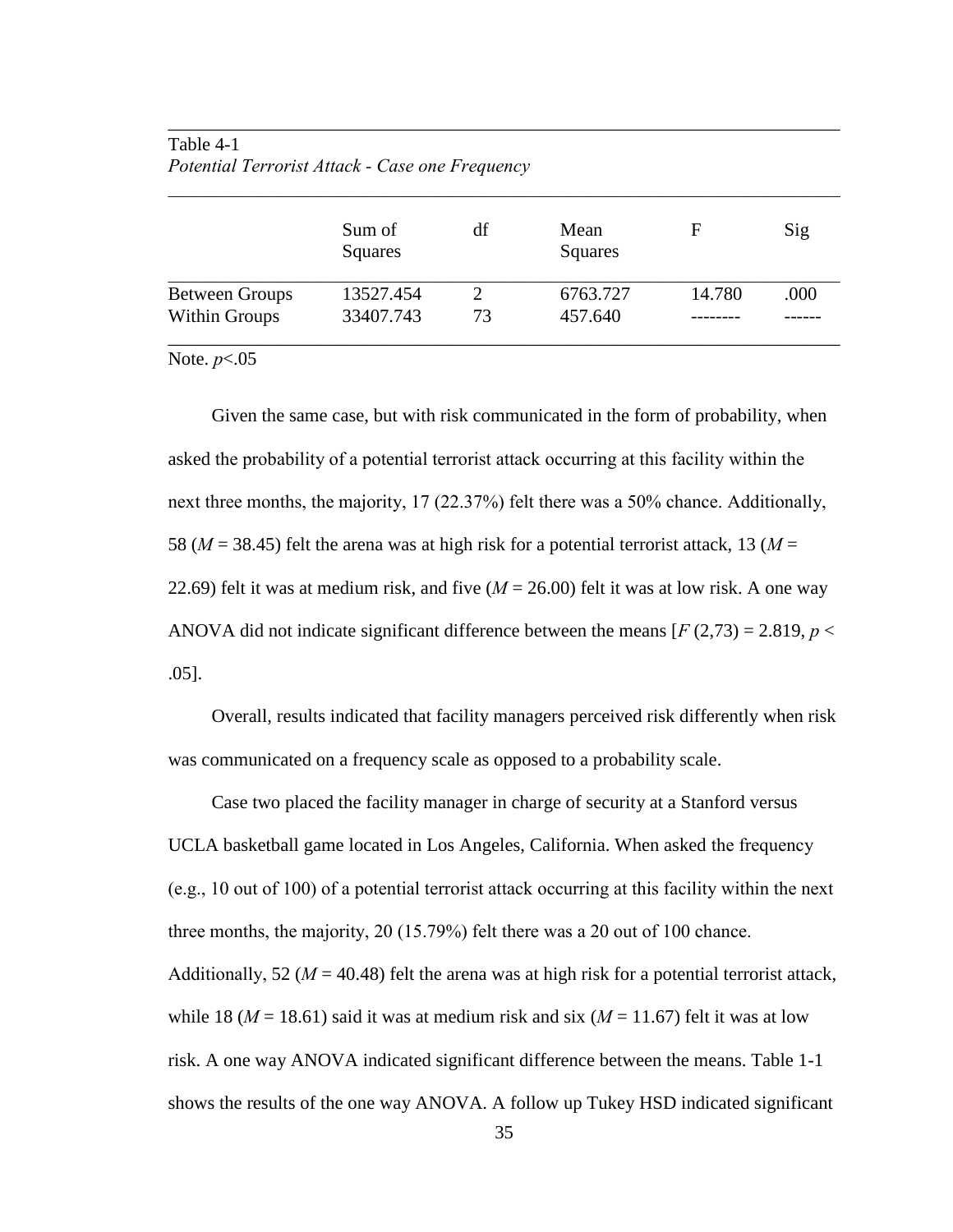difference between high and low risk ( $\Delta = 28.814$ ) and high risk and medium risk ( $\Delta =$ 

21.870) at the .05 level.

| Table 4-2<br>Potential Terrorist Attack - Case two Frequency |                   |                             |                 |       |      |
|--------------------------------------------------------------|-------------------|-----------------------------|-----------------|-------|------|
|                                                              | Sum of<br>Squares | df                          | Mean<br>Squares | F     | Sig  |
| <b>Between Groups</b>                                        | 9367.355          | $\mathcal{D}_{\mathcal{L}}$ | 4683.678        | 8.476 | .000 |
| <b>Within Groups</b>                                         | 40336.592         | 73                          | 552.556         |       |      |

\_\_\_\_\_\_\_\_\_\_\_\_\_\_\_\_\_\_\_\_\_\_\_\_\_\_\_\_\_\_\_\_\_\_\_\_\_\_\_\_\_\_\_\_\_\_\_\_\_\_\_\_\_\_\_\_\_\_\_\_\_\_\_\_\_\_\_\_\_\_\_\_

 $T<sub>a</sub>$   $\overline{1}$ <sub>2</sub>  $\overline{4}$   $\overline{2}$ 

Note. *p*<.05

Given the same case, but with risk communicated in the form of probability, when asked the probability of a potential terrorist attack occurring at this facility within the next three months, the majority, 12 (15.79%) felt there was a ten percent chance. Additionally, 49 ( $M = 38.47$ ) felt the arena was at high risk for a potential terrorist attack, 17 ( $M = 18.82$ ) medium risk, and 10 ( $M = 7.50$ ) low risk. A one way ANOVA indicated significant difference between the means. Table 1-2 shows the results of the one way ANOVA. A follow up Tukey HSD indicated significant difference between high risk and low ( $\Delta$  = 30.969) and high risk and medium ( $\Delta$  = 19.646) at the .05 level.

Overall, results indicated facility managers' perceptions varied on both the frequency scale and probability scale; therefore, there was no difference in how risk was communicated.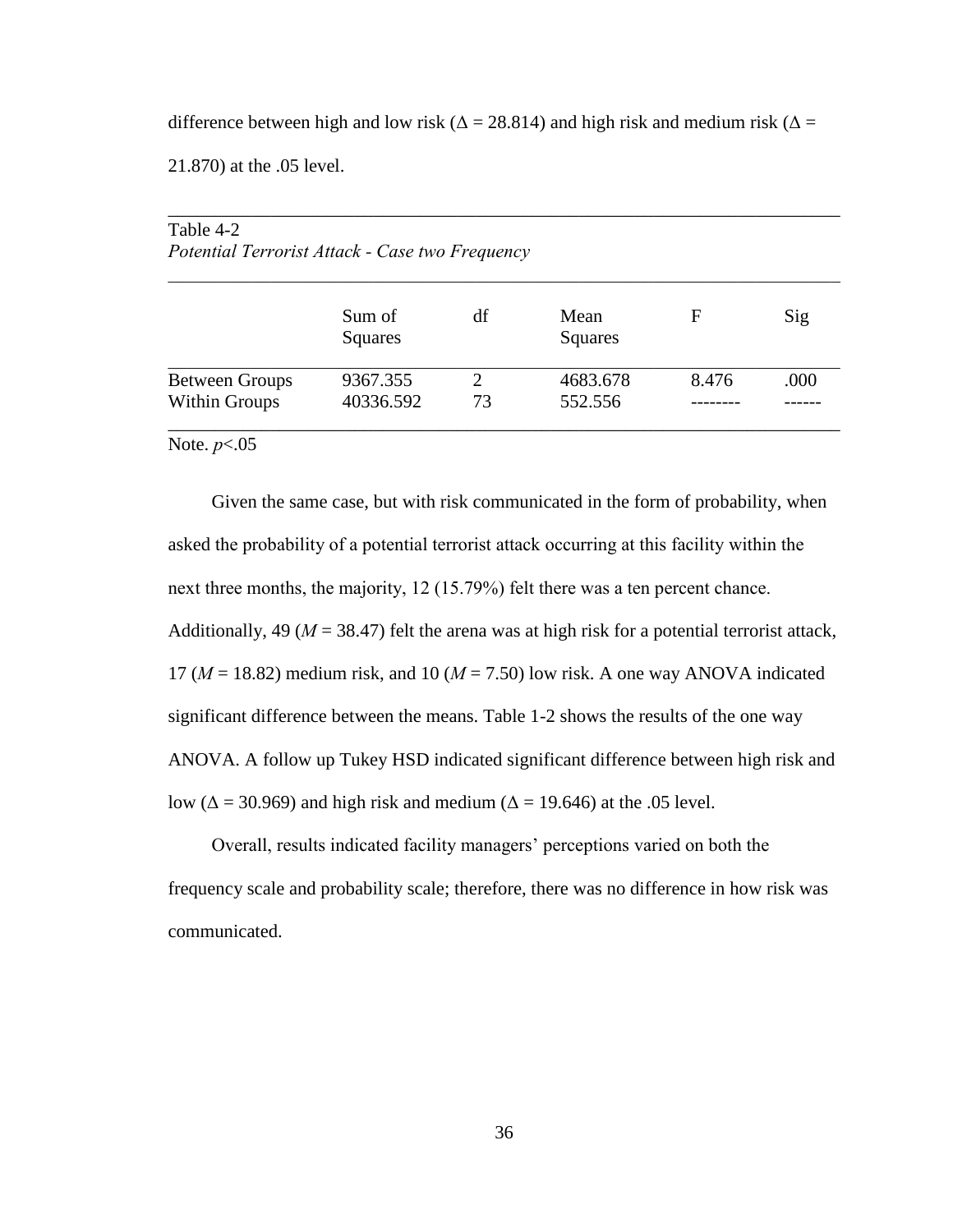## Table 4-3 *Potential Terrorist Attack - Case two Probability*

|                       | Sum of<br>Squares | df | Mean<br>Squares | F      | Sig  |
|-----------------------|-------------------|----|-----------------|--------|------|
| <b>Between Groups</b> | 10700.825         |    | 5350.413        | 10.416 | .000 |
| Within Groups         | 37499.175         | 73 | 513.687         |        |      |

\_\_\_\_\_\_\_\_\_\_\_\_\_\_\_\_\_\_\_\_\_\_\_\_\_\_\_\_\_\_\_\_\_\_\_\_\_\_\_\_\_\_\_\_\_\_\_\_\_\_\_\_\_\_\_\_\_\_\_\_\_\_\_\_\_\_\_\_\_\_\_\_

Note. *p*<.05

Research question two ("Does the way in which risk communication is presented  $(i.e., frequency versus probability)$  influence security preparation plans?"), utilized an ANOVA. Case one, when asked on a frequency scale how likely they were to re-evaluate their security plans,  $62 (M = 38.15)$  responded very likely,  $10 (M = 14.00)$  somewhat likely, and four (5.00) responded unlikely. A one way ANOVA indicated significant difference between the means. Table 2 shows the results of the one way ANOVA. A follow up Tukey HSD indicated significant difference between very likely and unlikely  $(\Delta = 33.145)$  and very likely and somewhat likely  $(\Delta = 24.145)$  at the 0.05 level.

| Table 4-4<br>Security Preparation Plans - Case one Frequency |                       |                                   |                     |       |      |  |
|--------------------------------------------------------------|-----------------------|-----------------------------------|---------------------|-------|------|--|
|                                                              | Sum of<br>Squares     | df                                | Mean<br>Squares     | F     | Sig  |  |
| <b>Between Groups</b><br><b>Within Groups</b>                | 8383.504<br>38551.694 | $\mathcal{D}_{\mathcal{L}}$<br>73 | 4191.752<br>528.105 | 7.937 | .001 |  |

Note. *p*<.05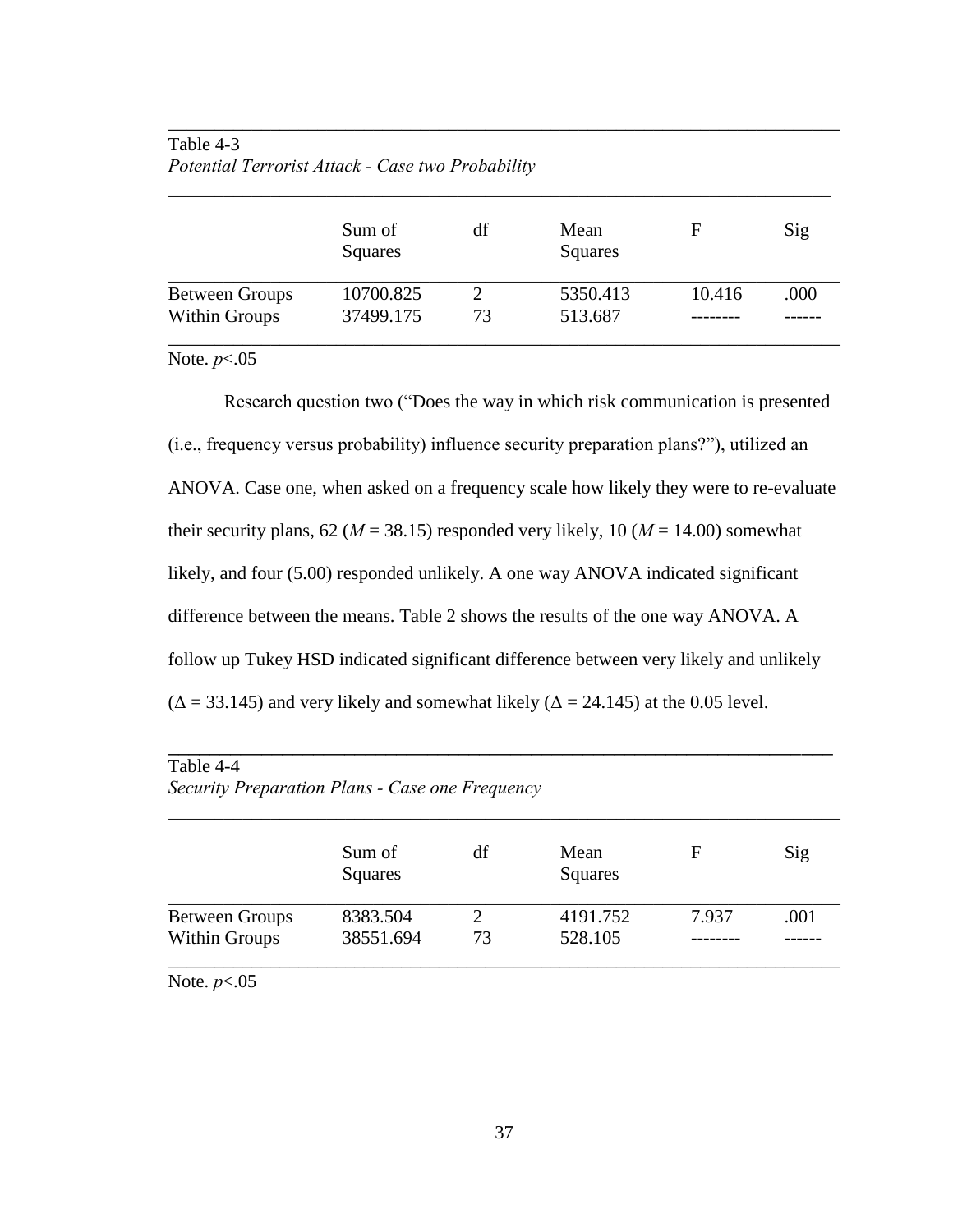Given the same case, but with risk communicated in the form of probability, when asked whether they would re-evaluate their security preparation,  $63 (M = 38.17)$  said very likely, eight ( $M = 26.25$ ) said somewhat likely, and five ( $M = 8.00$ ) said unlikely. A one way ANOVA indicated significant difference between the means. Table 2-1 shows the results of the one way ANOVA. A follow up Tukey HSD indicated significant difference between very likely and unlikely ( $\Delta$  = 30.175) at the 0.05 level.

| <b>Taulu <math>+</math>-</b><br>Security Preparation Plans - Case one Probability |                   |    |                 |       |      |
|-----------------------------------------------------------------------------------|-------------------|----|-----------------|-------|------|
|                                                                                   |                   |    |                 |       |      |
|                                                                                   | Sum of<br>Squares | df | Mean<br>Squares | F     | Sig  |
| <b>Between Groups</b>                                                             | 4892.092          | 2  | 2446.046        | 4.720 | .012 |
| <b>Within Groups</b>                                                              | 37832.579         | 73 | 518.255         |       |      |

\_\_\_\_\_\_\_\_\_\_\_\_\_\_\_\_\_\_\_\_\_\_\_\_\_\_\_\_\_\_\_\_\_\_\_\_\_\_\_\_\_\_\_\_\_\_\_\_\_\_\_\_\_\_\_\_\_\_\_\_\_\_\_\_\_\_\_\_\_\_\_\_

Table  $4-5$ 

Note. *p*<.05

Overall, facility managers perceptions varied on both the frequency and probability scales; therefore, there was no difference in how risk was communicated.

Case two, when asked on a frequency scale how likely they were to re-evaluate their security plans, 57 ( $M = 39.56$ ) responded very likely, 12 ( $M = 15.83$ ) somewhat likely, and seven  $(M = 9.29)$  unlikely. A one way ANOVA indicated significant difference between the means. Table 2-2 shows the results of the one way ANOVA. A follow up Tukey HSD indicated significant difference between very likely and unlikely  $(\Delta = 30.276)$  and very likely and somewhat likely  $(\Delta = 23.728)$  at the .05 level.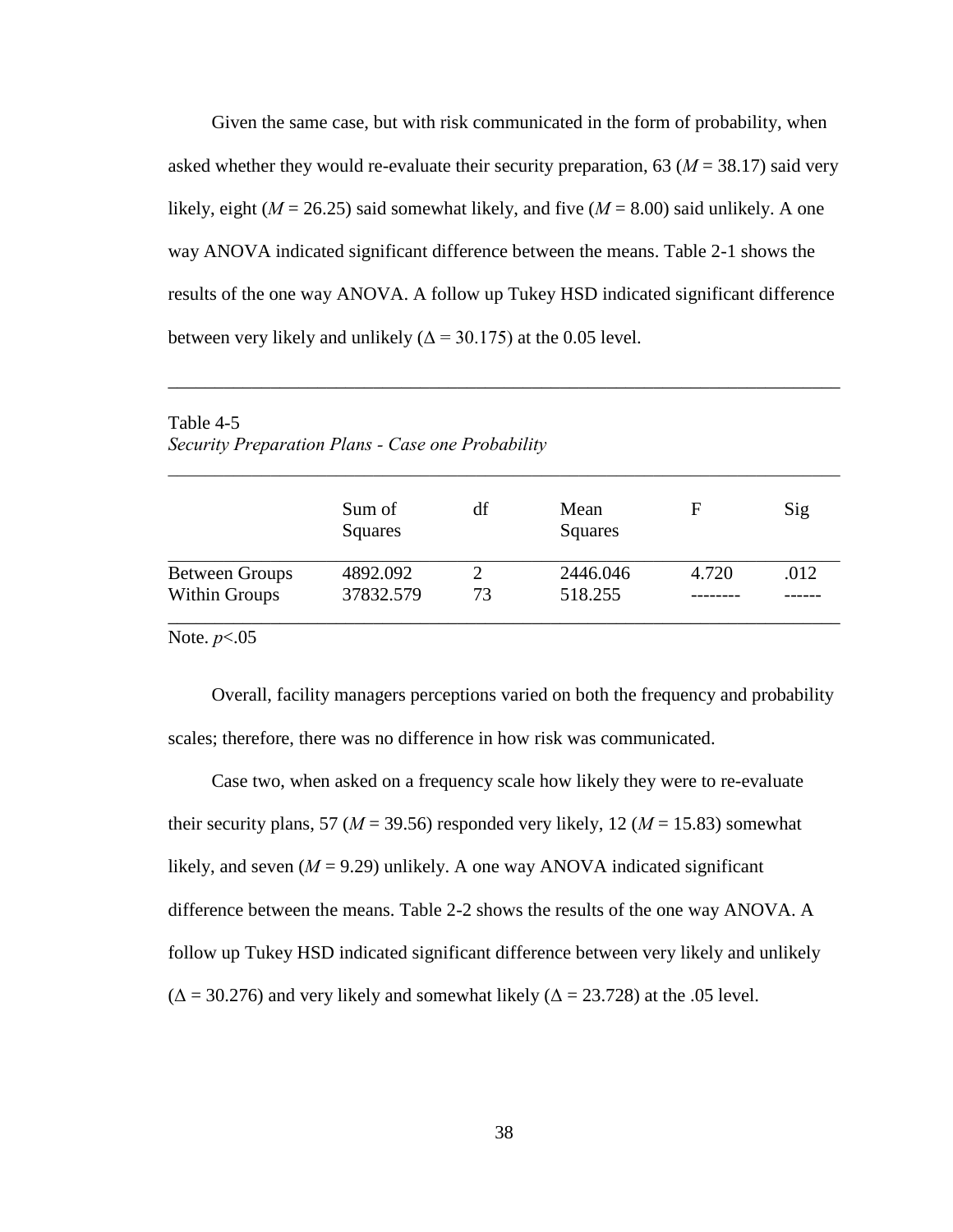## Table 4-6 *Security Preparation Plans - Case two Frequency*

|                       | Sum of<br>Squares | df | Mean<br>Squares | F     | Sig  |
|-----------------------|-------------------|----|-----------------|-------|------|
| <b>Between Groups</b> | 9926.817          |    | 4963.409        | 9.109 | .000 |
| Within Groups         | 39777.130         | 73 | 544.892         |       |      |

\_\_\_\_\_\_\_\_\_\_\_\_\_\_\_\_\_\_\_\_\_\_\_\_\_\_\_\_\_\_\_\_\_\_\_\_\_\_\_\_\_\_\_\_\_\_\_\_\_\_\_\_\_\_\_\_\_\_\_\_\_\_\_\_\_\_\_\_\_\_\_\_

Note. *p*<.05

Given the same case, but with risk communicated in the form of probability, when asked how likely they were to re-evaluate their security plans, 55 (*M* = 35.91) responded very likely, 13 ( $M = 18.46$ ) somewhat likely, and eight ( $M = 8.13$ ) unlikely. A one way ANOVA indicated significant difference between the means. Table 2-3 shows the results of the one way ANOVA. A follow up Tukey HSD indicated significant difference between very likely and unlikely ( $\Delta = 27.784$ ) and very likely and somewhat likely ( $\Delta =$ 17.448) at the .05 level.

## Table 4-7

### *Security Preparation Plans - Case two Probability*

|                       | Sum of<br>Squares | df | Mean<br>Squares | F     | Sig  |
|-----------------------|-------------------|----|-----------------|-------|------|
| <b>Between Groups</b> | 7479.349          |    | 3739.674        | 6.704 | .002 |
| <b>Within Groups</b>  | 40720.651         | 73 | 557.817         |       |      |

\_\_\_\_\_\_\_\_\_\_\_\_\_\_\_\_\_\_\_\_\_\_\_\_\_\_\_\_\_\_\_\_\_\_\_\_\_\_\_\_\_\_\_\_\_\_\_\_\_\_\_\_\_\_\_\_\_\_\_\_\_\_\_\_\_\_\_\_\_\_\_\_

Note. *p*<.05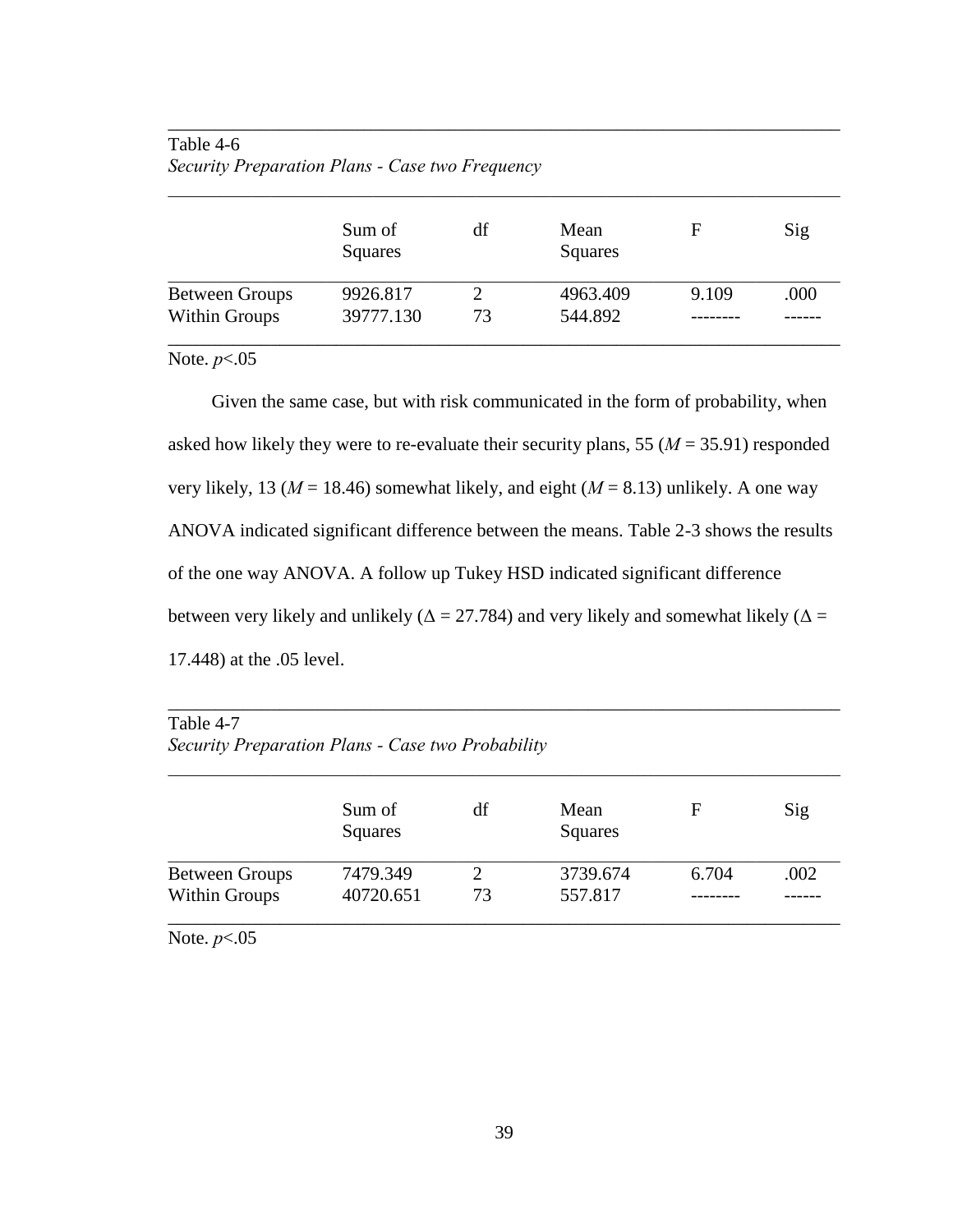Overall, facility managers perceptions varies on both the frequency and probability scales; therefore, there was no difference in how risk was communicated.

Research question three ("Does the way in which risk communication is presented (i.e., frequency versus probability) influence how closely facility managers monitor Homeland Security and/or mass media?"), utilized an ANOVA. Case one, when asked on a frequency scale how closely they would monitor Homeland Security and/or some other form of mass media for updates on security, 63 ( $M = 37.14$ ) said very closely, 10 ( $M =$ 15.50) said somewhat closely, and three (*M* = 10.00) said not closely. A one way ANOVA indicated significant difference between the means. Table 3 shows the results of the one way ANOVA. A follow up Tukey HSD indicated significance difference between very closely and somewhat closely ( $\Delta = 21.643$ ) at the 0.05 level.

|                       | Sum of<br>Squares | df | Mean<br>Squares | F     | Sig  |
|-----------------------|-------------------|----|-----------------|-------|------|
| <b>Between Groups</b> | 5726.983          | 2  | 2863.492        | 5.073 | .009 |
| Within Groups         | 41208.214         | 73 | 564.496         |       |      |

\_\_\_\_\_\_\_\_\_\_\_\_\_\_\_\_\_\_\_\_\_\_\_\_\_\_\_\_\_\_\_\_\_\_\_\_\_\_\_\_\_\_\_\_\_\_\_\_\_\_\_\_\_\_\_\_\_\_\_\_\_\_\_\_\_\_\_\_\_\_\_\_

*Monitor Homeland Security and/or Mass Media - Case one Frequency* 

Note. *p*<.05

Table 4-8

Given the same case, but with risk communicated in the form of probability, when asked how closely they would monitor Homeland Security and/or some other form of mass media for updates on security,  $62 (M = 38.47)$  responded very closely, nine  $(M =$ 18.89) indicated somewhat closely, and five (*M* = 20.00) said not closely. A one way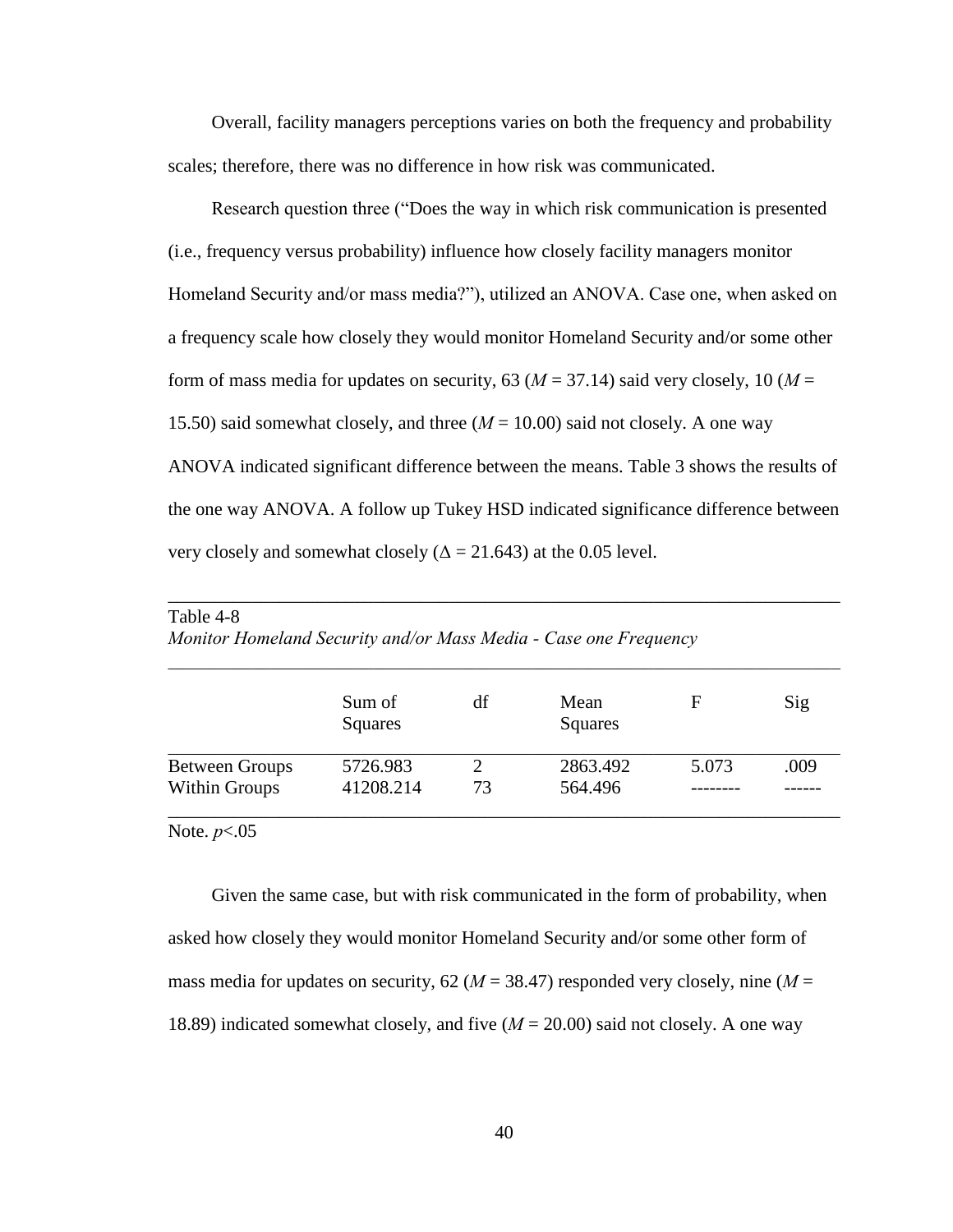ANOVA did not indicate significant differences between the means [*F* (2,73) = 3.986, *p*  $< .05$ ].

 Overall, results would indicate that facility managers are more likely to monitor Homeland Security when risk is presented on a frequency scale as opposed to a probability scale.

 Case two, with risk communicated in the form of frequency, when asked how closely they would monitor Homeland Security and/or some other form of mass media for updates on security, 63 ( $M = 36.83$ ) said very closely, nine ( $M = 18.89$ ) said somewhat closely, and four  $(M = 5.00)$  said not closely. A one way ANOVA indicated significant difference between the means. Table 3-1 shows the results of the one way ANOVA. A follow up Tukey HSD indicated significant difference between very closely and not closely ( $\Delta = 31.825$ ) at the .05 level.

|                       | Sum of<br>Squares | df | Mean<br><b>Squares</b> | F     | Sig  |
|-----------------------|-------------------|----|------------------------|-------|------|
| <b>Between Groups</b> | 5849.979          |    | 2924.990               | 4.869 | .010 |
| <b>Within Groups</b>  | 43853.968         | 73 | 600.739                |       |      |

\_\_\_\_\_\_\_\_\_\_\_\_\_\_\_\_\_\_\_\_\_\_\_\_\_\_\_\_\_\_\_\_\_\_\_\_\_\_\_\_\_\_\_\_\_\_\_\_\_\_\_\_\_\_\_\_\_\_\_\_\_\_\_\_\_\_\_\_\_\_\_\_

Table 4-9 *Monitor Homeland Security and/or Mass Media - Case two Frequency* 

Note. *p*<.05

 Given the same case, but with risk communicated in the form of probability, when asked how closely they would monitor Homeland Security and/or some other form of mass media for updates on security, 53 ( $M = 36.32$ ) said very closely, 18 ( $M = 18.33$ ) somewhat closely, and five  $(M = 5.00)$  not closely. A one way ANOVA indicated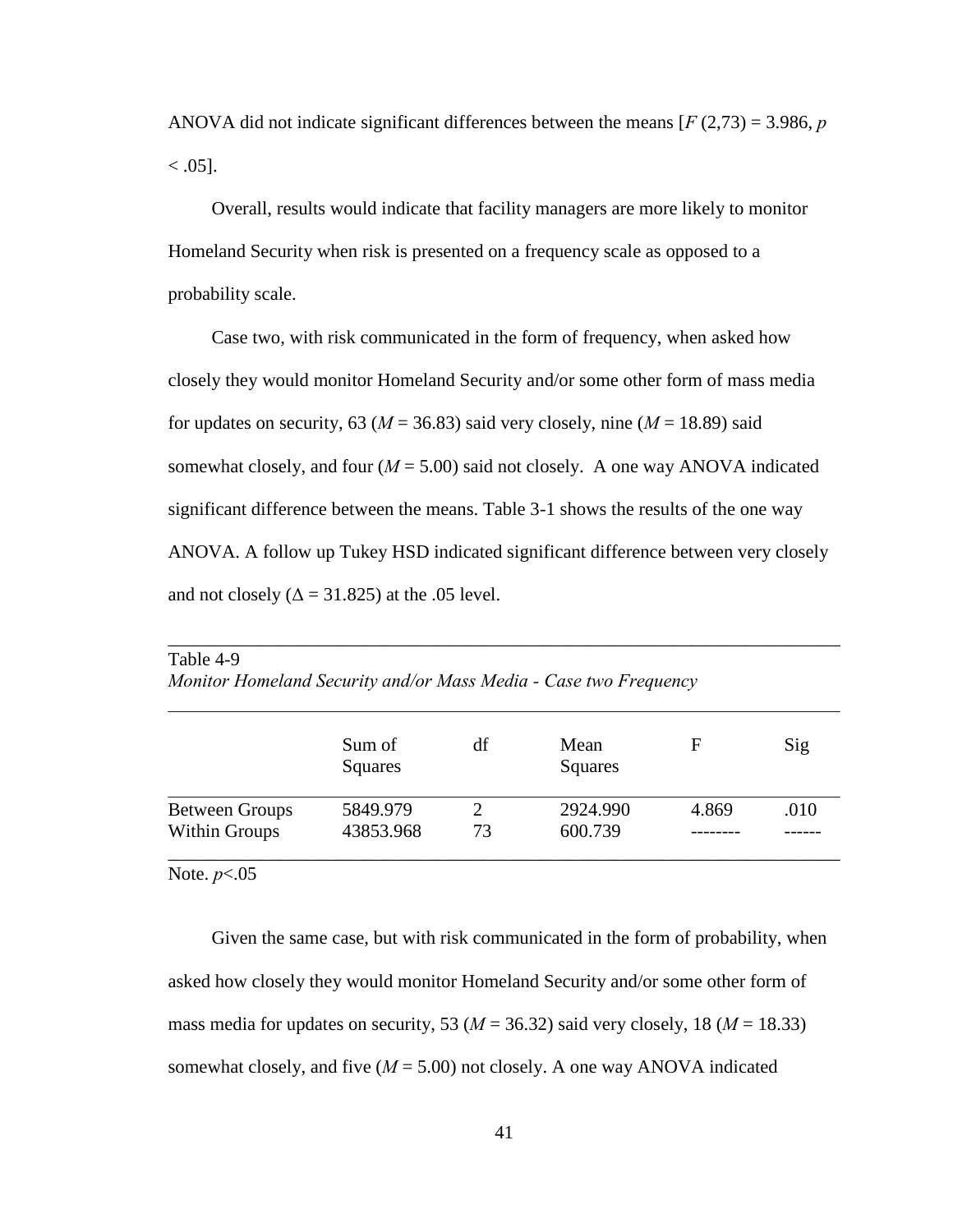significant difference between the means. Table 3-2 shows the results of the ANOVA. A follow up Tukey HSD indicated significant difference between very closely and not closely ( $\Delta$  = 31.321) and very closely and somewhat closely ( $\Delta$  = 17.987) at the .05 level.

\_\_\_\_\_\_\_\_\_\_\_\_\_\_\_\_\_\_\_\_\_\_\_\_\_\_\_\_\_\_\_\_\_\_\_\_\_\_\_\_\_\_\_\_\_\_\_\_\_\_\_\_\_\_\_\_\_\_\_\_\_\_\_\_\_\_\_\_\_\_\_\_

|                       | Sum of<br>Squares | df | Mean<br>Squares | F     | Sig  |
|-----------------------|-------------------|----|-----------------|-------|------|
| <b>Between Groups</b> | 7692.453          |    | 3846.226        | 6.931 | .002 |
| Within Groups         | 40507.547         | 73 | 554.898         |       |      |

| Table $4-10$                                                       |  |  |
|--------------------------------------------------------------------|--|--|
| Monitor Homeland Security and/or Mass Media - Case two Probability |  |  |

#### Note. *p*<.05

Overall, facility managers' perceptions varied on both scales; therefore, there was no difference in how risk was communicated.

Media Influence Results - Research Questions Four & Five

 Section one of the survey also dealt with identifying whether media (television, radio, internet, conference, magazines, newspaper, and word of mouth) influences a facility manager's perception of the likelihood of a terrorist attack (research question four) and security preparation plans (research question five). It is felt that the portrayal of terrorism through the media may have an effect on one's perception. According to the responses, 37 (48.68%) agreed the media, through news coverage, shapes their perception of risk or threats; however, 29 (38.16%) of the subjects disagreed with that statement whereas four (5.25%) strongly disagreed, and two (2.63%) had no opinion. When looking at whether or not the media, through news coverage, shapes the way people perceive risk, 41 (53.95%) agreed, 31 (40.79%) strongly agreed with that statement, two (2.63%) strongly disagreed, one (1.32%) disagreed, and one had no opinion (1.32%). Of the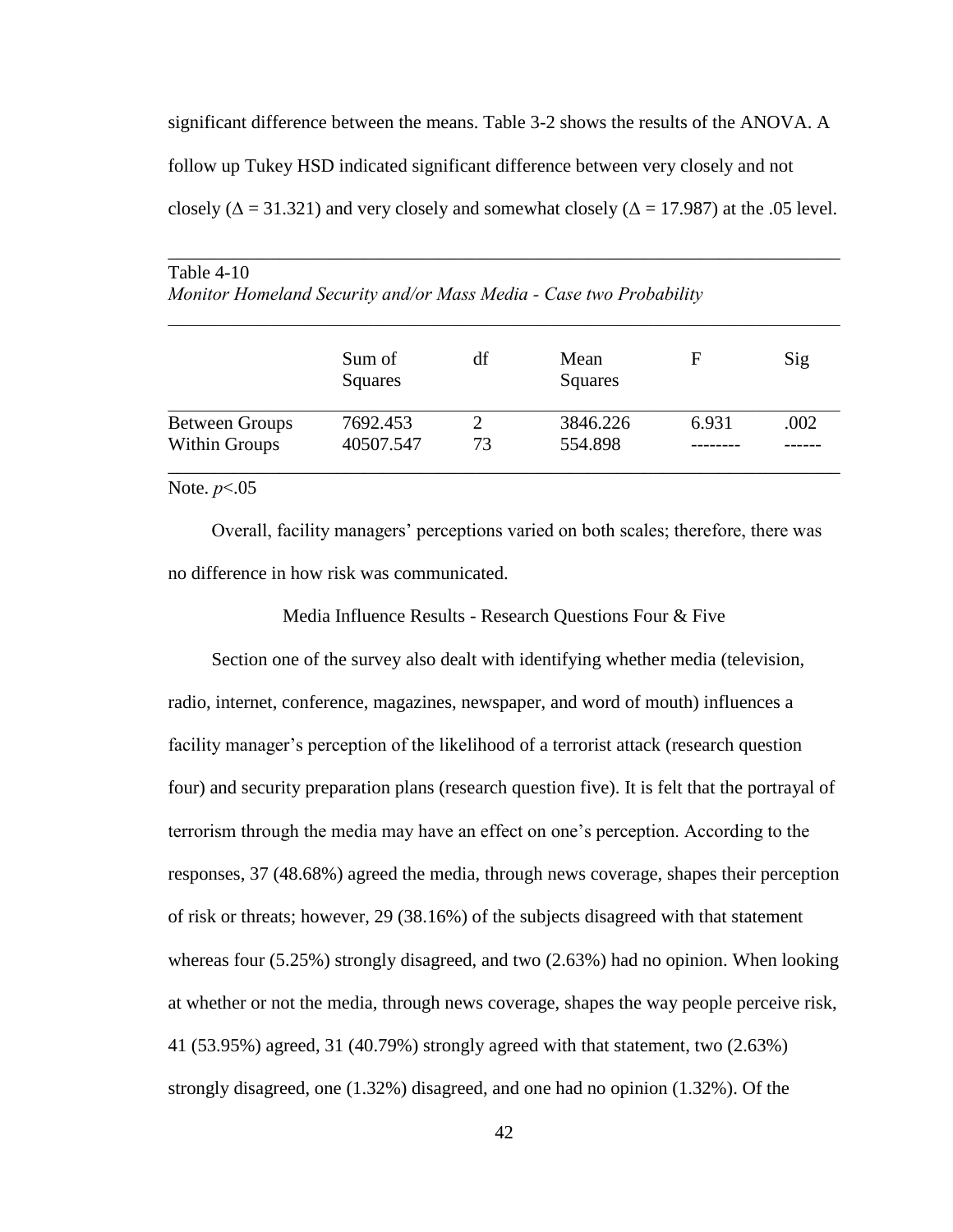responses, 41 (53.95%) agreed the media, through news coverage, shapes the way most professionals in their industry perceive risk or threats, 23 (30.26%) disagreed, six (7.89%) strongly agreed, four (5.26%) had no opinion, and two (2.63%) strongly disagreed.

 In regard to security preparation, when respondents were asked whether the media influences their security plans, 42 (55.26%) agreed it was necessary to take added precautions to protect their facility based on the dangers that they have learned about on the news or through other media outlets, while 18 (23.68%) disagreed, 15 (19.74%) strongly agreed, and one (1.32%) strongly disagreed. Additionally, 36 (47.37%) agreed that the media, through news coverage, affects the way sport facility managers develop their risk management policies and procedures, while 29 (38.16%) disagreed, five  $(6.58\%)$  strongly agreed, and four  $(5.26\%)$  strongly disagreed. Finally, when asked if the media has affected the development of risk management policies and procedures for their facility,  $35 \left(46.05\% \right)$  agreed with that statement,  $25 \left(32.89\% \right)$  disagreed, seven  $(9.21\%)$ strongly disagreed, five  $(6.58\%)$  had no opinion, and four  $(5.26\%)$  strongly agreed.

 Overall, the results would indicate that most facility managers are influenced by the way the media portrays terrorism and that their changes in security preparation were influenced by the media coverage of terrorism.

#### Other Results

 This research examined at what point, i.e., threshold, would facility managers feel a facility was at risk for a potential terrorist attack. Facility managers were provided risk assessments ranging from one out of 100 or one percent to 30 out of 100 or 30% chance of a possible terrorist attack at a basketball facility. According to the results, the threshold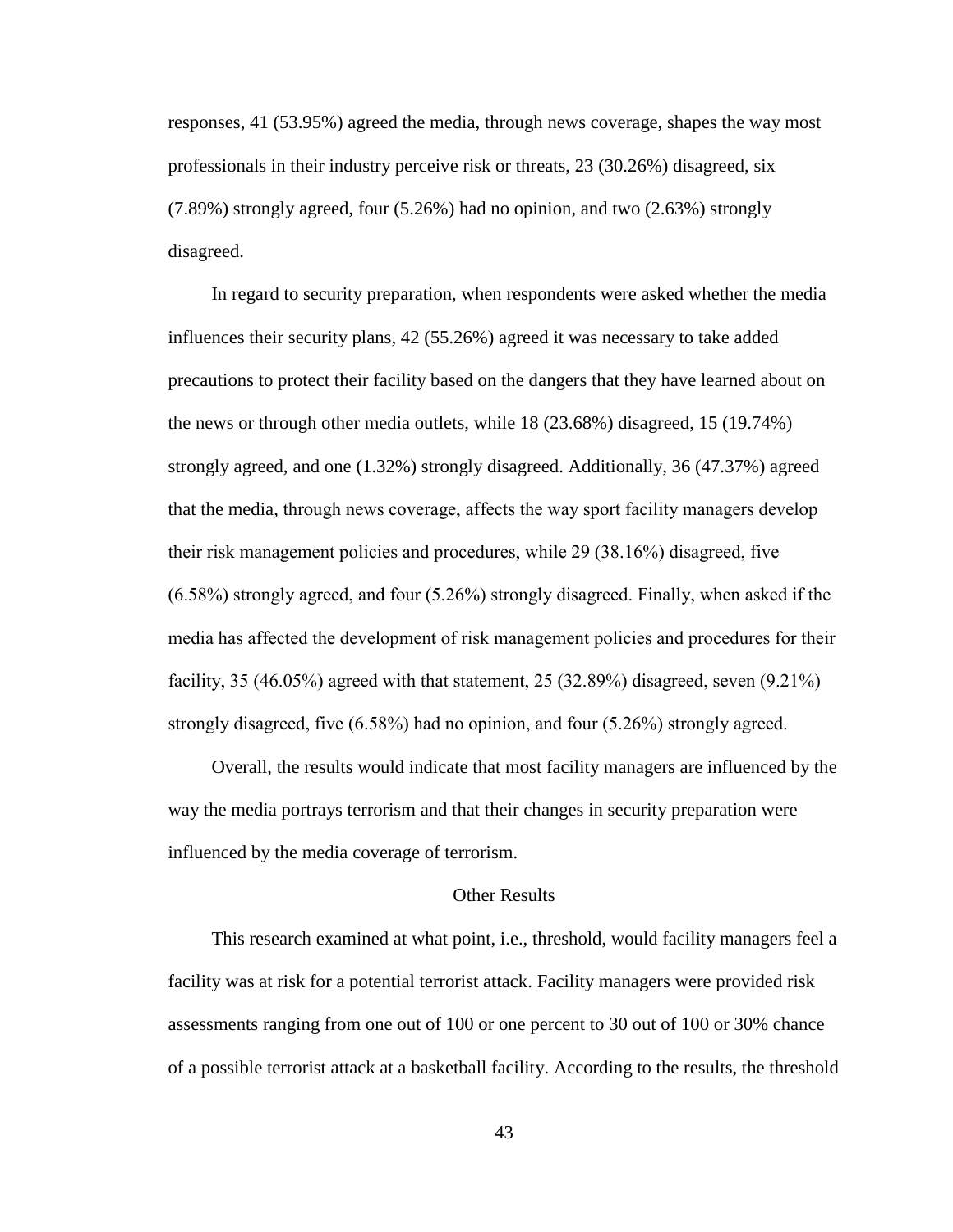for when facility managers felt a facility was at high risk for a potential terrorist attack occurred sooner when presenting risk on a frequency scale than a probability scale. Facility managers indicated a facility was at high risk for a potential terrorist attack when the security warning hit 10 out of 100 (36.84%) as opposed to 20% (36.84%) when communicated on a probability scale. Facility managers indicated they would re-evaluate their security preparation plans sooner when risk was communicated on a frequency scale than probability. Facility managers indicated very likely to re-evaluate plans at one out of 100 (36.84%) as opposed to 10% (42.11%) on a probability scale. However, facility managers did agree on when to monitor Homeland Security and/or some other form of mass media for security updates. Arena managers stated at 10 out of 100 (36.84%) or 10% (39.47%) they would very closely monitor Homeland Security and/or mass media.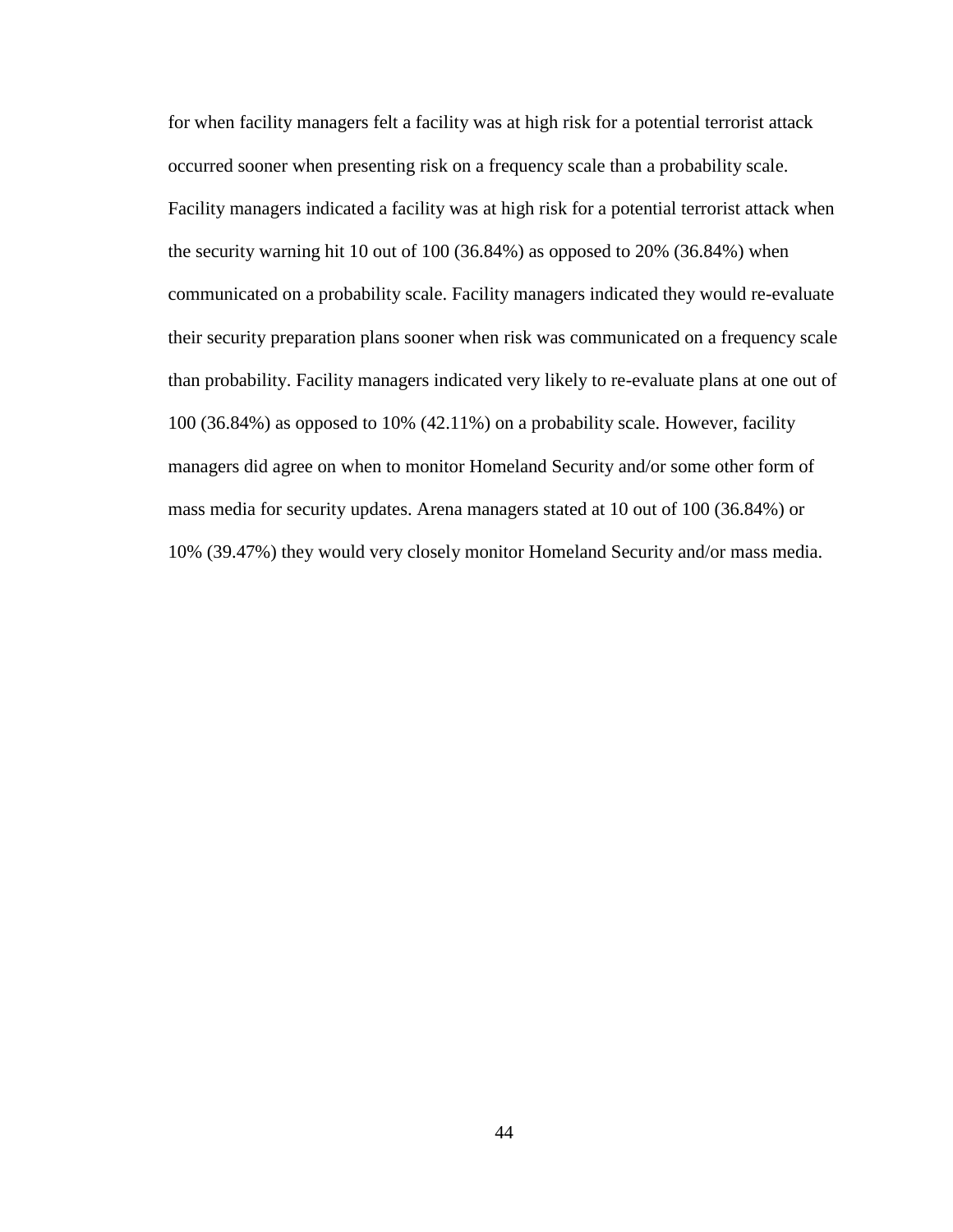#### **Chapter Five - Discussion**

#### Survey Response

 The entire population of basketball facility managers at Division I institutions were sent the survey. Out of 350, 76 were completed, a return rate of 22.3%. The low return rate from facility managers may indicate that arena managers do not consider themselves a target for a potential terrorist attack and as a result, may not feel the need to partake in research in that area (Dunn, 2010). The sensitivity of the topic could have been another reason facility managers did not complete the survey.

 It should be noted that most (26.32%) of the facility managers who completed the survey reside in the Northeast part of the country; this may be the result of 9/11 terrorist attacks in New York. Facility managers who work in the Northeast may feel they are more vulnerable to potential attacks than facility managers who work in a different part of the country and, therefore, want to partake in research in this area.

#### Risk Communications

Results of research question one ("Does the way in which risk communication is presented (i.e., frequency versus probability) influence a facility manager's perception of the likelihood of a terrorist attack?") and research question three ("Does the way in which risk communication is presented (i.e., frequency versus probability) influence how closely facility managers monitor Homeland Security and/or mass media?") in case one did follow Slovic et al., (2000) study on risk assessment and risk communication in which individuals perceived risk differently on a frequency scale verses a probability scale. In this study, facility managers perceived risk greater on a frequency scale than a probability scale. Slovic et al., (2000) attributed the different reactions to probability and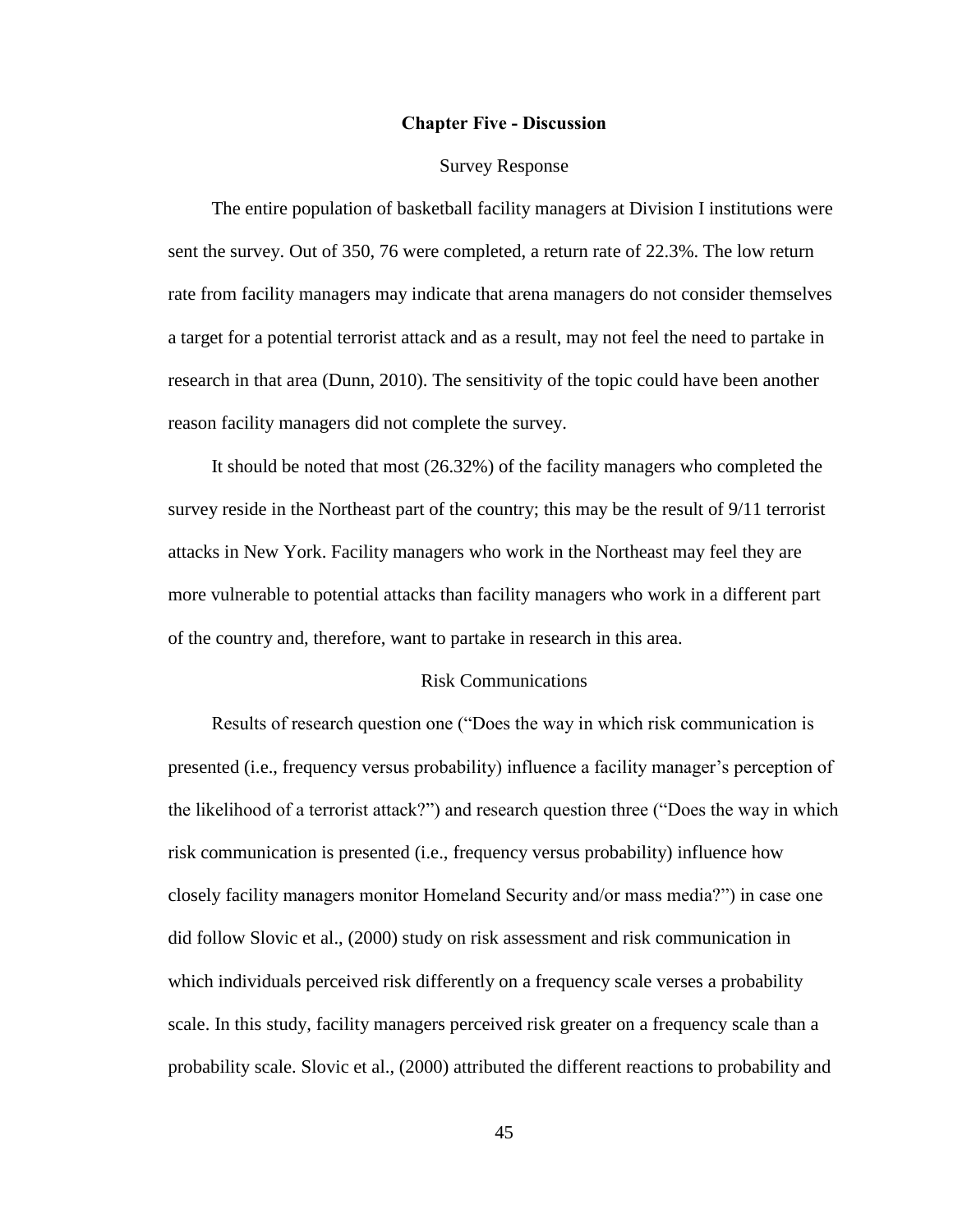frequency to frightening images evoked by the frequency format. In other words, individuals envision more people dying and/or are at a greater risk when they read 10 out of 100 as opposed to 10%. Case one placed the facility manager in Queens, NY, not far from where the 9/11 attacks took place. Facility managers were provided a brief report of the area which included the following: (1) an SUV parked one block away was found to contain weapons of mass destruction, capable of killing hundreds of people; (2) the area airport was on high alert due to a bomb exploding in the bathroom of a terminal one day ago. The bomb had killed 60 people and injured hundreds; (3) the police chief on campus had requested additional police presence; (4) the game was being televised live on ESPN; and (5) the game was sold out.

 Experiential thinking could have played a role in how the results turned out in case one. Experiential thinking encodes reality in images, metaphors, and narratives which can affect one's feelings and judgment (Slovic & Peters, 2006). A year ago, police found an SUV parked in Times Square that contained weapons of mass destruction. Although the bomb failed to explode, it brought back painful memories and reminded people in the area of the events of 9/11. Considering that most of the facility managers who completed the survey worked in the Northeast, it is a possibility that part of their judgment in answering the survey was influenced by the 9/11 events and the car bomb scare in Times Square, triggering the higher frequency outcome.

 In comparison, results of research questions one and two in case two did not follow the Slovic et al., (2000) study on risk assessment and risk communication in which individuals perceived risk differently on a frequency scale verses a probability scale as facility mangers' perceptions varied on both the frequency and probability scales. This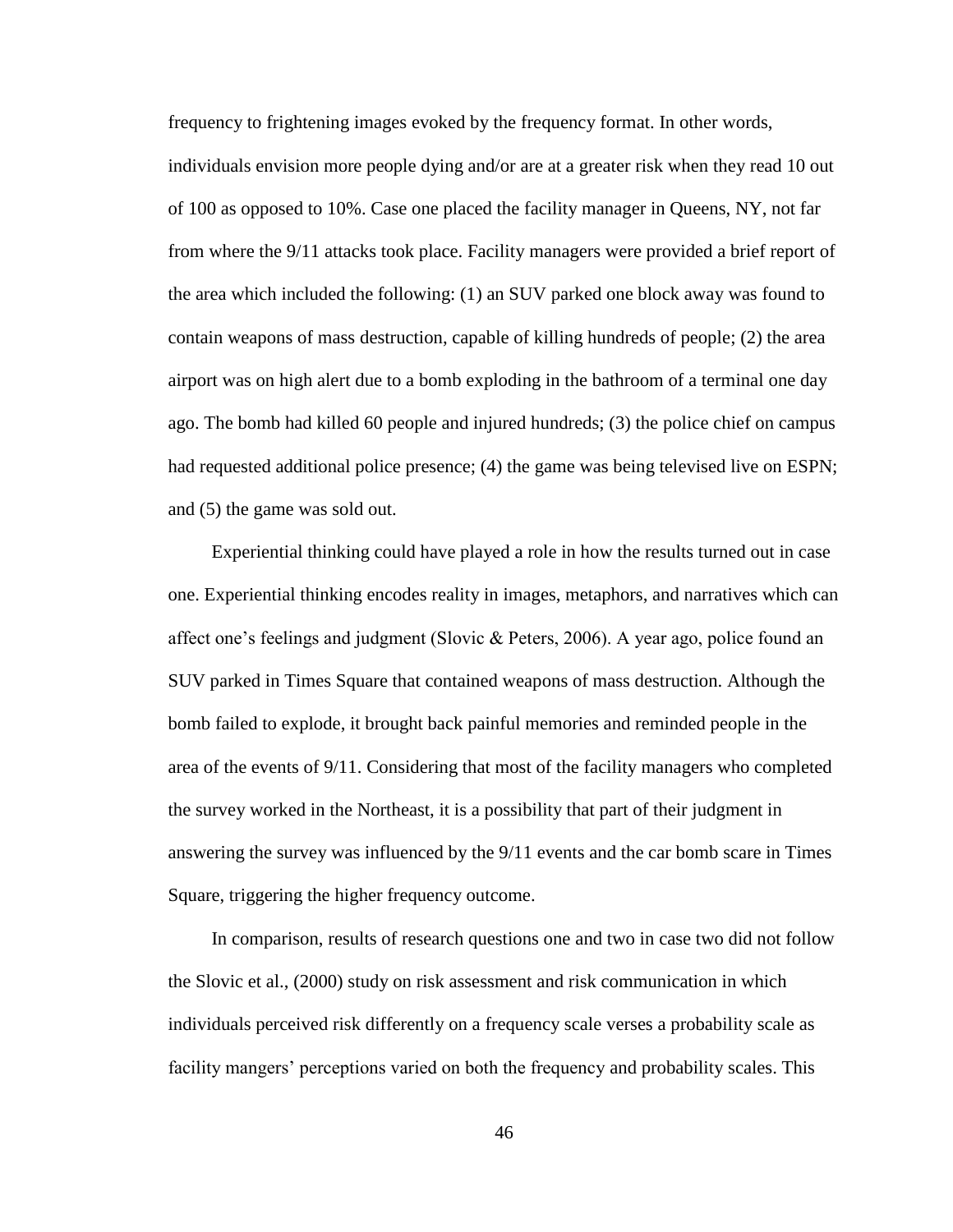case placed facility managers in Los Angeles, California overseeing a basketball game at the Pauley Pavilion. Facility managers were provided a brief report of the area which included the following: (1) this month a rental truck carrying weapons of mass destruction exploded next to a federal court house, located five miles from the arena. The explosion killed 35 people and injured dozens; (2) the game will not be televised live; and (3) its 'Hall of Fame Night' and several well-known alumni as well as NBA stars will be on hand.

 Unlike the first case, this scenario took place far away from the 9/11 attacks. Although Los Angeles is a well known city, it has never been attacked by weapons of mass destruction. Therefore, Slovic's et al., (2000) theory that frightening images and experiential thinking stimulate the frequency format would not hold. The results presented no biases when the facility manager assessed the risk, there were no advantages or disadvantages for communicating risk via a frequency or probability scale.

The results of research question two ("Does the way in which risk communication is presented (i.e., frequency versus probability) influence security preparation plans?" $\rangle$ indicated that the way in which risk was communicated made no difference to facility managers. The lack of training facility managers have concerning what to do to guard against a terrorist attack at their respective facility can be attributed to the results (Dunn, 2010; Baker et al., 2007). Although the International Association of Venue Managers provides a five day training program geared to venue safety and security and offers a *Best# Practice Planning Guide*, most facility managers are unaware of their existence (Dunn, 2010; Baker et al., 2007). This lack of knowledge could potentially leave basketball arenas vulnerable to terrorist attacks.

47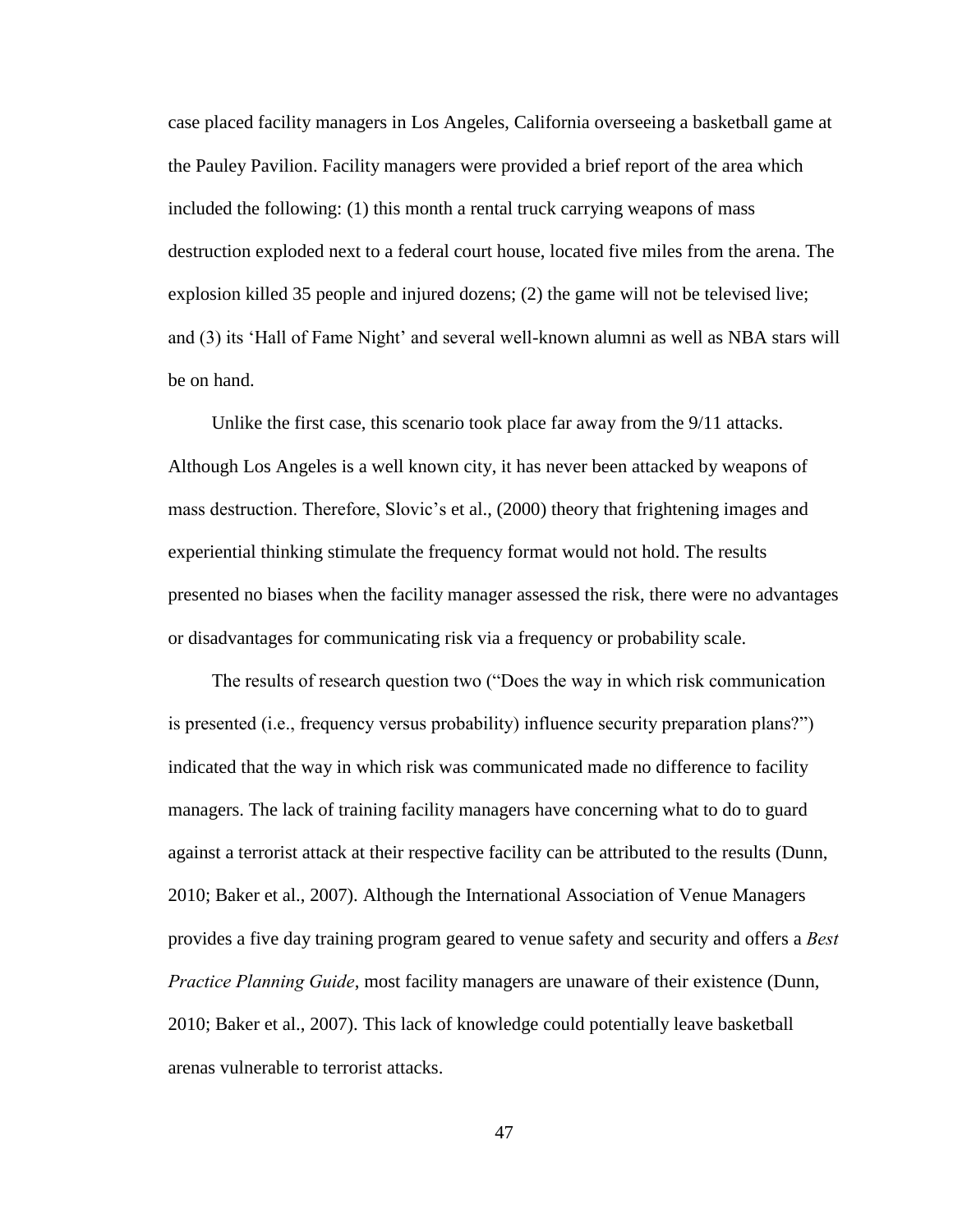The interesting finding in this case: facility managers' perceptions of the likelihood of a potential terrorist attack occurring in the next three months did change based on the scales (20 out of 100 and probability 10%). Research has shown that frequency should evoke a higher rate of risk perception; however, this did not occur. This case had an opposite effect on facility managers' perceptions wherein probability evoked a higher rate of risk. An individual's gut and/or instinct feeling that tells someone something is wrong or right can attribute to these results.

#### Media's Influence

 Descriptive analysis indicated that most of the facility managers agreed that the media influences their perception of the likelihood of a terrorist attack and that mass media influences security preparation (research questions four and five). With technology constantly advancing and the forms of mass media never ending, this result is not surprising. The media plays an important role in most people's lives (Schleifer, 2009; Shoshani & Slone, 2008; Gurwitch, Sitterle, Young, & Pfefferbaum, 2002; Ahern, Galea, Resnick, Kilpatrick, Bucuvalas, Gold, & Vlahov, 2002; Schuster, Stein, Jaycox, Collins, Marshall, Ellott, Zhou, Kanouse, Morrison, & Berry, 2001; Ofman, Mastria, & Steinberg, 1995; Tversky & Kahneman, 1973); it shapes the way we eat, dress, purchase items, vote, etc, and evidently influences the profession of facility management. Facility managers must be aware of what is going on in their geographic region to better prepare their staff as well as make changes to security plans. It is the job of the facility manager, with the assistance of security personal, to maintain a safe environment for their patrons. It would be in any facility manager's best interest to monitor local and regional media reports to identify trends and major incidents before, during, and after each event they host.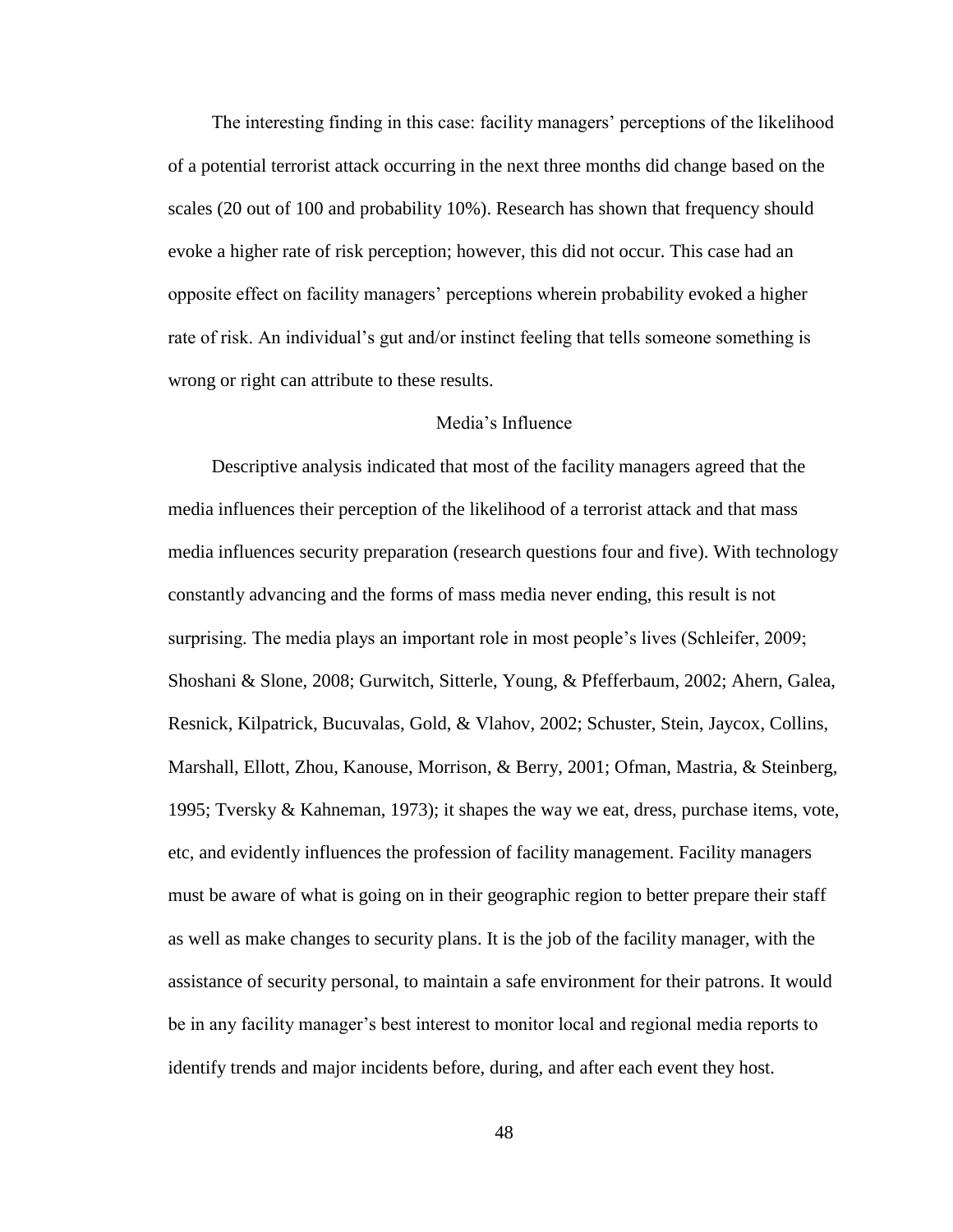An interesting finding in this study: 55.26% of facility managers felt the media influenced their security plans and it was necessary to take added precautions to protect their facility based on the dangers learned on the news or through other media outlets. Based on two previous studies, this level of influence was not always the case. When" football stadium managers were asked if they adjusted their security based on the Department of Homeland Security (DHS) threat levels, only 49% said they did (Baker, Connaughton, Zhang,  $\&$  Spengler, 2007). Dunn's (2010) study on basketball facility managers indicated only 33% either agreed or strongly agreed that they adjusted their security preparation based on the current threat level set by the DHS color threat level.

This difference in media influence on security measures could be the result of facility managers taking media reports more seriously than they have in the past. Both Dunn (2010) and Baker, Connaughton, Zhang,  $\&$  Spengler, (2007) conducted studies that revealed basketball and football managers feel they are a target for potential terrorist attacks. According to Johnston and Nedelescu (2006), terrorist organizations alternate their targets from military to civilian, leading more towards business entities; for example, the 2008 terrorist attacks in Mumbai, India, that killed more than 160 people (Sweeney, 2011). Over a three day period, ten terrorists attacked several locations known to be frequented by tourists including: Taj Mahal Palace and Tower, Hotel Oberoi, Cafe Leopold, Chhatrapati Shivaji Terminus, Nariman House, and Cama Hospital. Media outlets streamed live, while millions around the world watched as gun fire and explosions" broke out throughout the city. The unknown terrorist group specifically targeted American and British civilians. The attacks temporary shut down Mumbia's financial district, educational institutions, international air carriers, sporting events, and filming of

49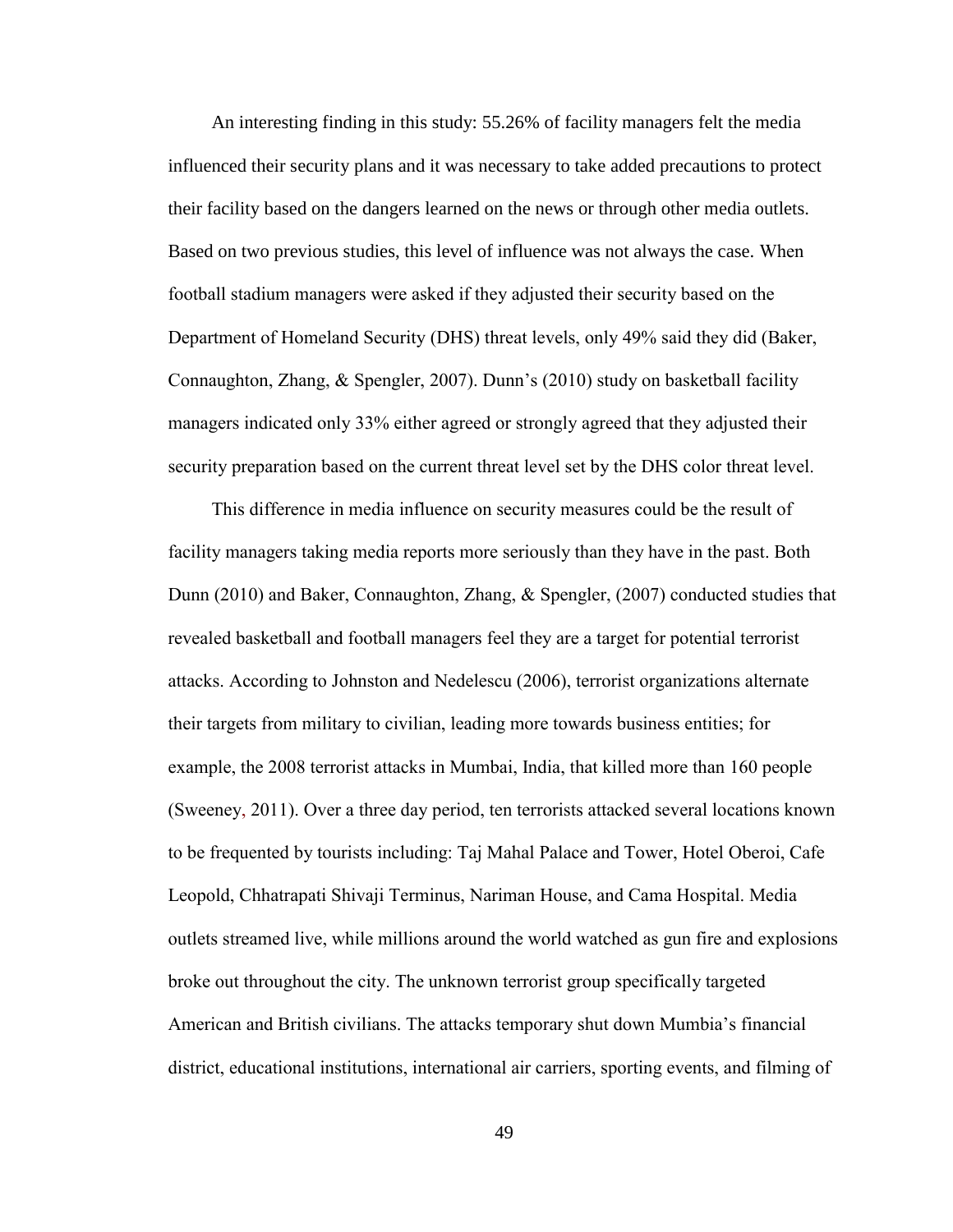Bollywood movies and television series. This attack continued the trend in which terrorist organizations targeted specific businesses in which innocent civilians frequent. Targeting such areas leads one to believe that any business in which civilians frequent, including entertainment and sporting events can be potential targets.

Another reason for this difference could be that more facility managers have obtained membership to professional organizations, like the International Association of Venue Managers (IAVM). Such orgainzations provide resources to facility managers regarding security preparation. For example, IAVM provides their members with a *Best Practices Planning Guide*, which incorprates the DHS threat level into decision making. IVAM also provides a Venue Safety and Security (AVSS) training program that focuses on security planning and life safety management.

Furthermore, Osama Bin Laden was killed in a raid by U.S. Navy Seals during the collection of data for this study. Due to potential retaliation attacks, the U.S. placed its embassies, diplomatic missions, military bases around the world, and traveling U.S. citizens on a heightened state of alert. This heightened alert could have influenced the facility managers completing this survey.

#### Other Results

 This research examined at what point, i.e., threshold, (e.g. dangerousness) would a facility manager perceive a facility at high risk for a potential terrorist attack, when they would monitor Homeland Security and/or mass media for security updates, and reevaluate their security preparation plans. The results indicated that facility managers perceived risk sooner on a frequency scale as opposed to a probability scales in all but one area, monitoring of Homeland Security and/or mass media for security updates.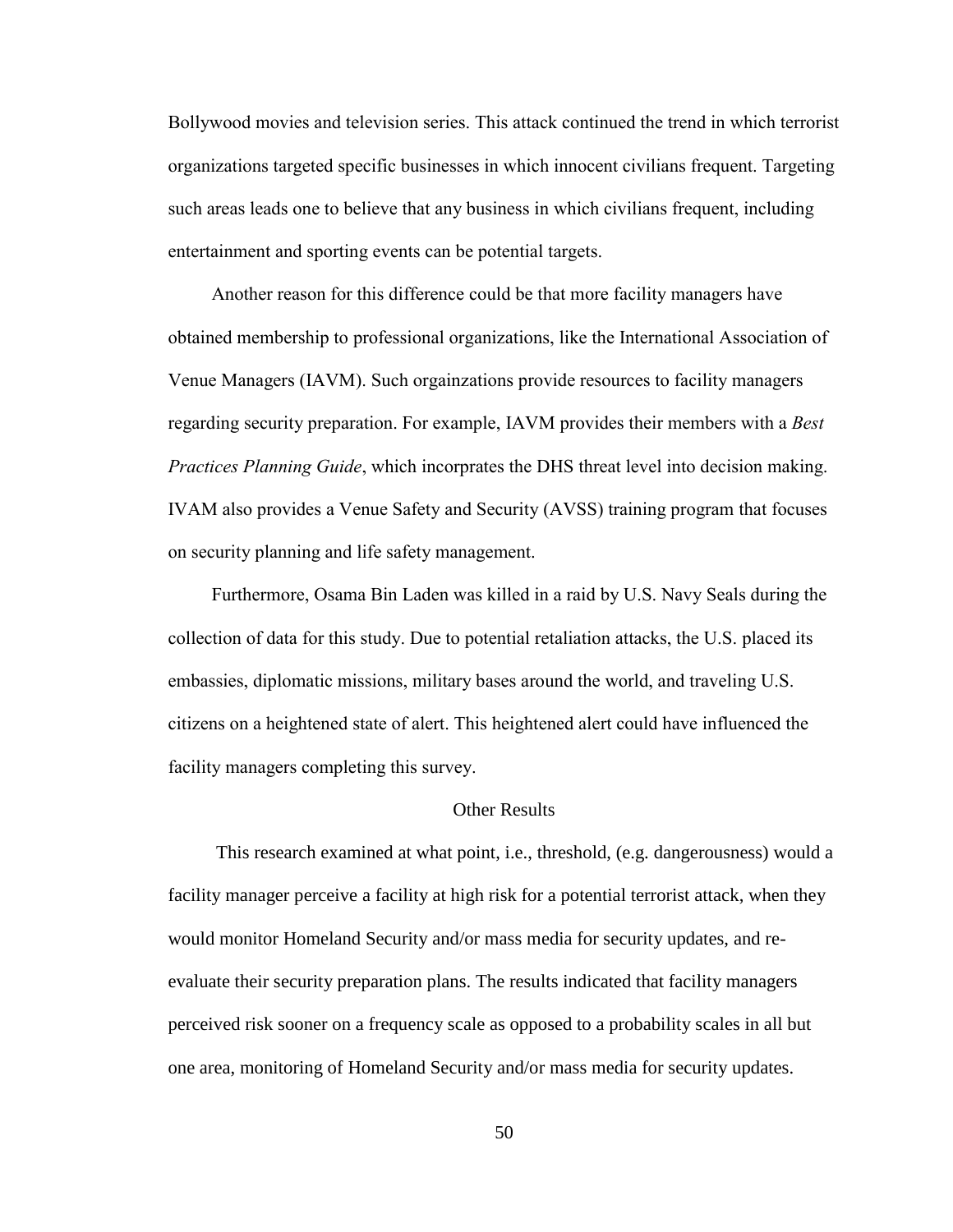These results followed Slovic, Monahan, and MacGregor (2000) study where clinicians who were given another expert's assessment of a patient's risk of violent behavior framed in terms of relative frequency, subsequently labeled him as more dangerous than did clinicians who were shown a statically "equivalent" risk expressed in probability (Slovic & Peters, 2006). In this study, facility managers perceived risk much quicker on a frequency scale than probability scale. As mentioned before, Slovic et al., (2000) attributed the different reactions to probability and frequency to frightening images evoked by the frequency format.

 There have been several other studies that have examined communicating judgment on frequency and probability scales in which individuals have perceived the risk greater on a frequency scale than probability. Such studies include: Yamagishi (1997), individuals judged deadly diseases; Koehler and Macchi (1999), individuals judged the likelihood of a suspect's DNA matching the crime scene; and Epstein (1994), individuals judged the likelihood of drawing a jelly bean out of an urn.

 The study left a disconcerted feeling in the mind of this researcher as the results revealed that facility managers are influenced by the distribution of numerical response options. It makes one wonder if we need to retrain our facility managers and/or mandate certain types of curriculum and/or certification programs through professional organizations.

#### Recommendations for Future Studies

The need for future studies on facility managers' perceptions of terrorism and risk communication in the form of frequency and probability scales is clear. This study focused on NCAA Division I basketball facility managers' perceptions of possible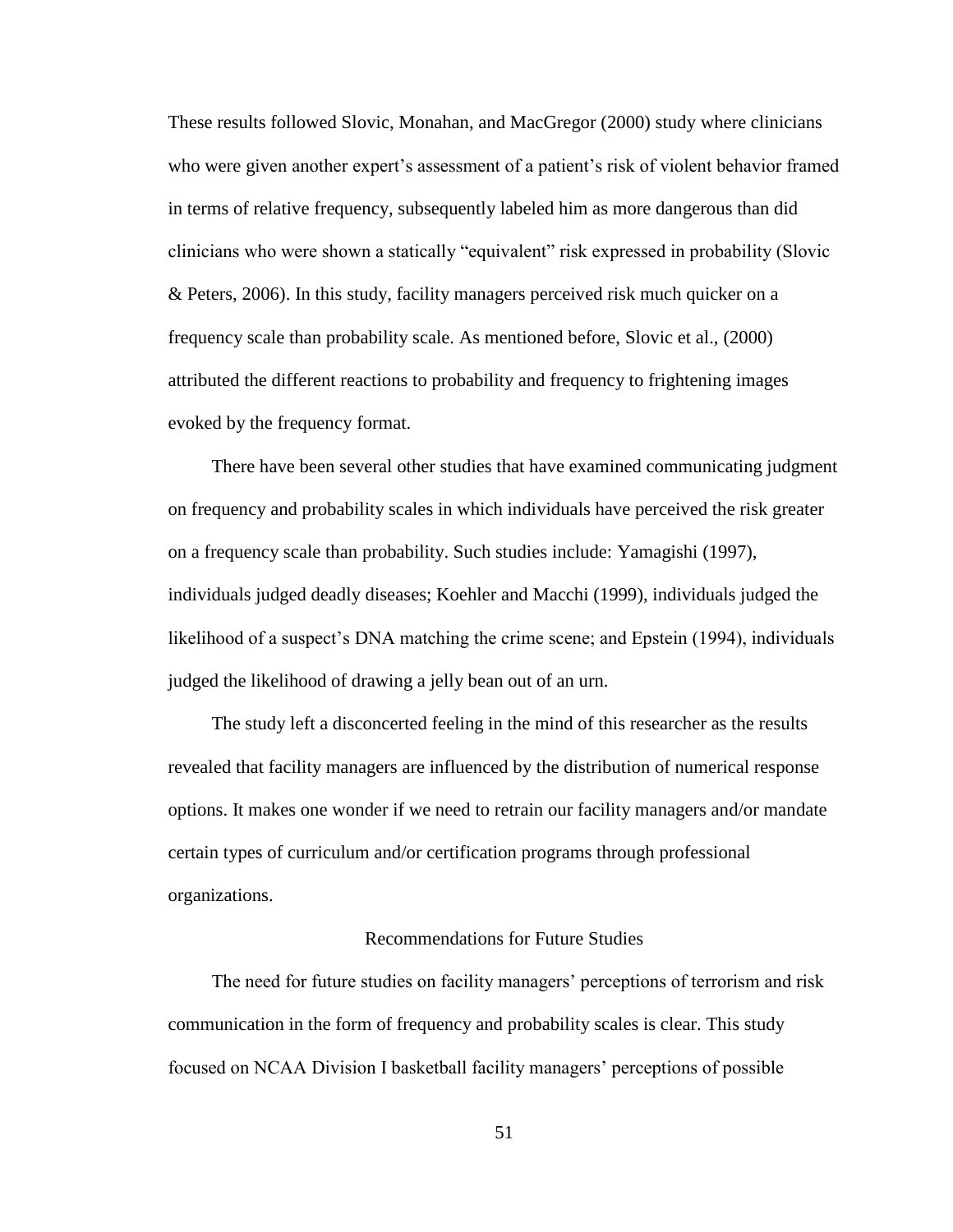terrorist attacks. However, other facility managers, including facility managers at the professional level as well as other collegiate sports facility managers at the Division I, II, and III should be studied. Furthermore, it might be helpful to perform a multivariate ANOVA on the results in this study, to see if changes in the independent variables have significant effects on the dependent variables and if there are interactions among the dependent variables and among the independent variables. In addition, qualitative research through interviewing facility managers in the field of security would be helpful in understanding their thought processes when evaluating risk communications.

#### Conclusion

 This research studied judgments and decisions based on how risk was communicated, i.e., frequency versus probability scales. Overall, the results from this study have shown that when communicating risk on frequency and probability scales, different judgments will arise. It would seem individuals perceive risk greater on a frequency scale than a probability scale. Slovic et al., (2000) attributed the different reactions to probability and frequency to frightening images evoked by the frequency format.

 Facility managers have many decisions to make before hosting an event and while they cannot ward off all potential negative incidents from occurring, they can reduce the extent of damage if something were to happen. It would seem based on the results of this study that more research needs to be completed; specifically, how facility managers analyze risk and what goes through a facility managers mind while analyzing risk. Perhaps risk cannot be communicated based on frequency and probability scales, but through other forms of communication.

52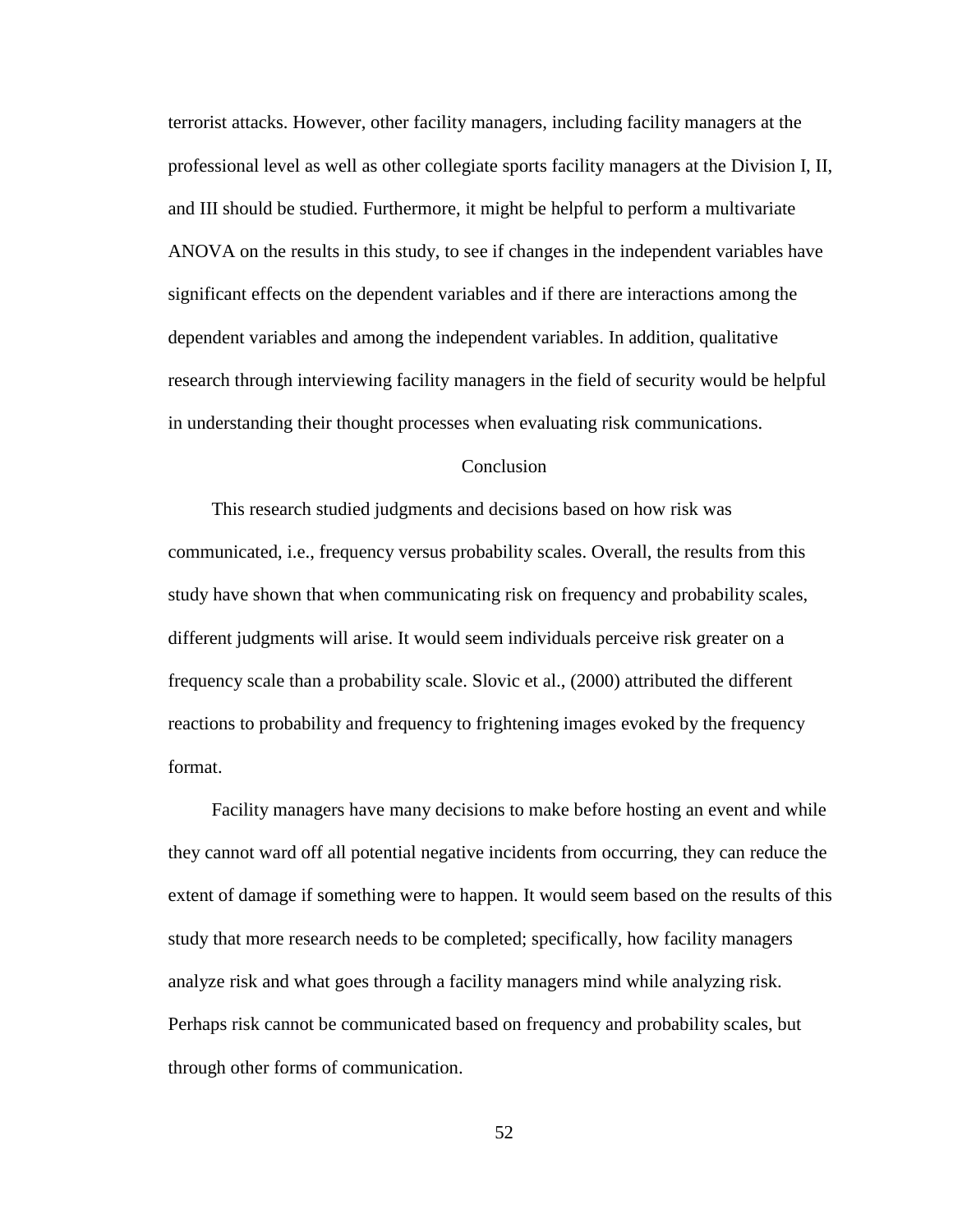Recently, the Obama administration eliminated the color-coded terrorism threat advisory scale, introduced after 9/11 by the Bush administration. The color-coded alert system was meant to inform U.S. citizens of the risks for potential terrorist attacks on federal, state, and local authorities and to U.S. civilians. The new system, the National Terrorism Advisory System (NTAS), is designed to offer a more comprehensive, detailed alert to U.S. citizens. In addition, the PLAN system, a new text messaging alert system will be in place for residents living in New York and Washington, D.C. later this year (AFP, 2011).

 There are no easy ways to predict a threat. Risk managers face the difficult and ongoing task of providing the safest venue possible via continual evaluation of their risk management plans, corresponding to changing events, governmental alerts, and increasing information from researchers and professionals in risk communication. Research in the area of risk communications is vital in this era of international terrorism.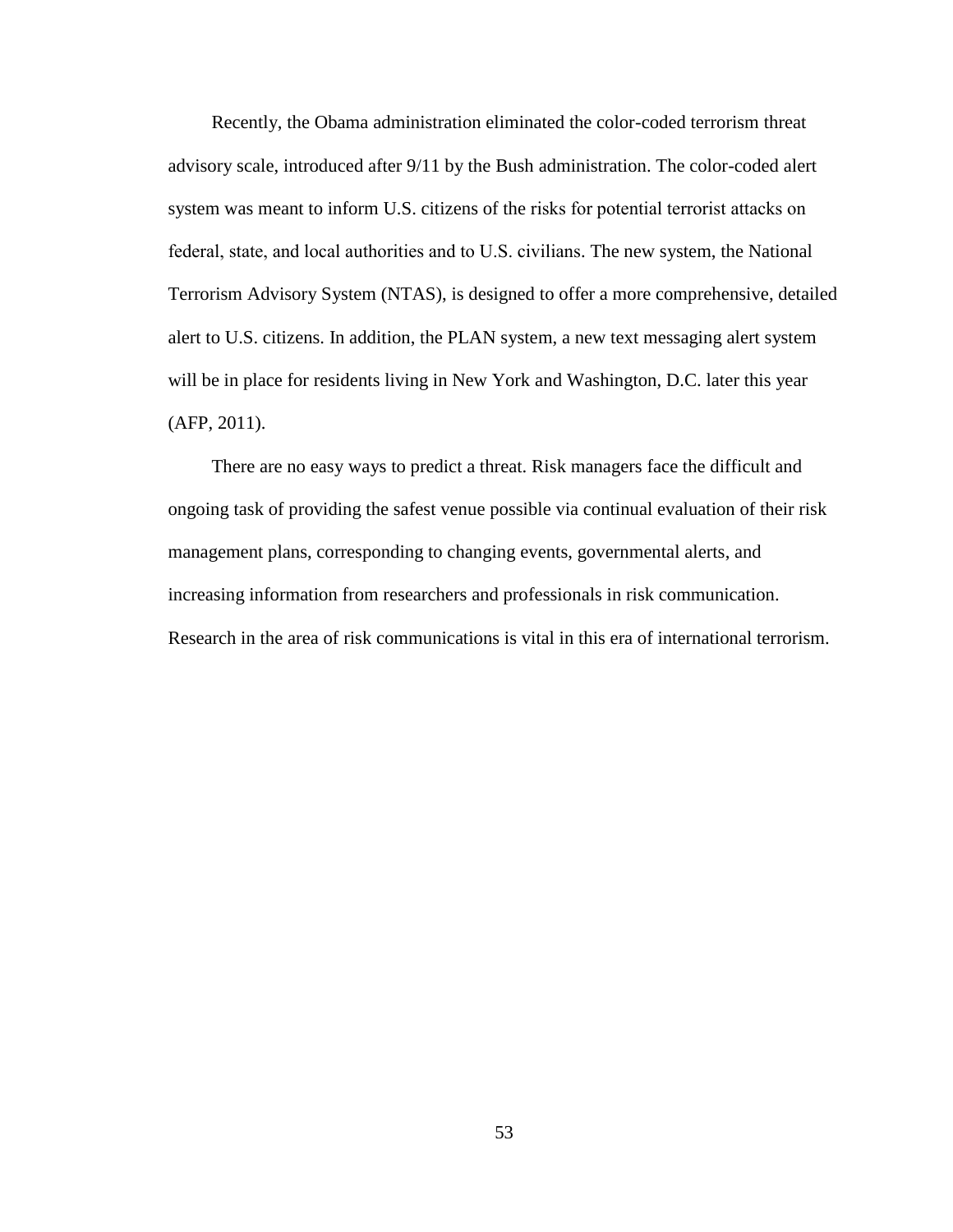### **Appendix!A!**

### Introduction Letter to Facility Managers

April, 2011

Robyn Lubisco University of New Mexico Department of Health, Exercise, and Sports Sciences Johnson Center MSC04 2610 1 University of New Mexico Albuquerque, NM 87131-1251

Dear Facility Manager:

My name is Robyn Lubisco, I am a Ph.D candidate in Sports Administration at the University of New Mexico. As part of my last requirement for my degree, I must complete research (dissertation) in the field of Sports Management. As you are aware, providing a safe arena is of the upmost importance, especially since the events of September 11, 2001. It is my hope that this research will provide a better understanding of how a facility manager assesses risk and risk communication.

You were selected as a participant for this study based on your professional practice and experience. Your response to the survey will provide critical and valuable information to our profession. It will require approximately 10 minutes of your time to fill out the survey questionnaire.

There is no risk of harm to you. You may choose whether to participate in this study or not. If you agree to participate, you may withdraw at any time. You may also refuse to answer any questions you do not want to answer and still remain in the study. Once the questionnaire responses are received, they will not be viewed by anyone but the researcher. Your responses and the results of this study will remain completely confidential and private.

If you have any questions and/or concerns of this study or would like to know the results, you may contact me directly at 732-491-6619 or [rlubisco@unm.edu.](mailto:rlubisco@unm.edu) You may also contact my dissertation chair, Dr. Annie Clement 505-277-5151 or [annieclement1@bellsouth.net.](mailto:annieclement1@bellsouth.net)

Thank you for your time and consideration.

Sincerely, Robyn Lubisco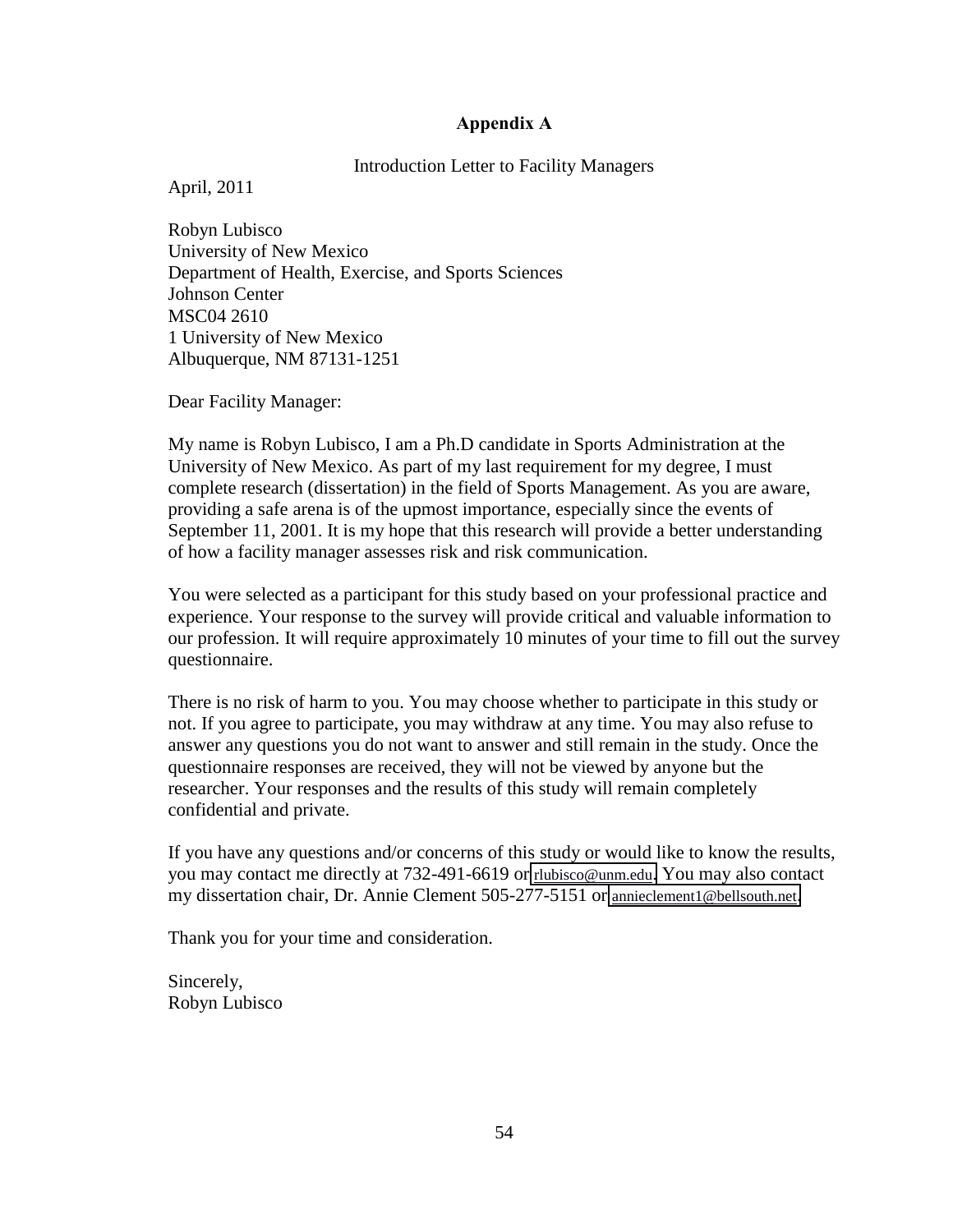## **APPENDIX B. Survey Section I.**

Thank you for participating in this study. The length of time required for the completion of this survey is about fifteen (15) minutes. Your participation in this study is completely voluntary and the results of individual surveys will be confidential. There is no risk of harm to you. You may withdraw from the survey at any time with no penalty to you. This survey collects no personal identifying data. Respondents will remain completely anonymous.

Your Demographic Information

- 1. What is your highest level of education?
	- 1. **High!School!Graduate!\_\_\_\_\_\_!**
	- **2. Some College**
	- 3. Bachelor's Degree
	- **4. Graduate Degree \_\_\_\_\_\_**
	- **5. Doctorate**

2. How long have you worked in facility management? (Include years as an intern and graduate assistant)

A. **0-2 years \_\_\_\_\_\_\_ B. 3-5 years \_\_\_\_\_\_\_ C. 6-8 years \_\_\_\_\_\_ D. 9+ Years \_\_\_\_\_** 

3. How long have you been in your current position? A. **0-2 years \_\_\_\_\_\_\_ B. 3-5 years \_\_\_\_\_\_ C. 6-8 years \_\_\_\_\_\_ D. 9+ Years \_\_\_\_\_** 

4. In what area of the country do you work?

A. Northeast \_\_\_\_\_ **B.** Midwest \_\_\_\_\_ **C.** Southeast \_\_\_\_\_ **D.** Southwest \_\_\_\_ **E. West** \_\_\_

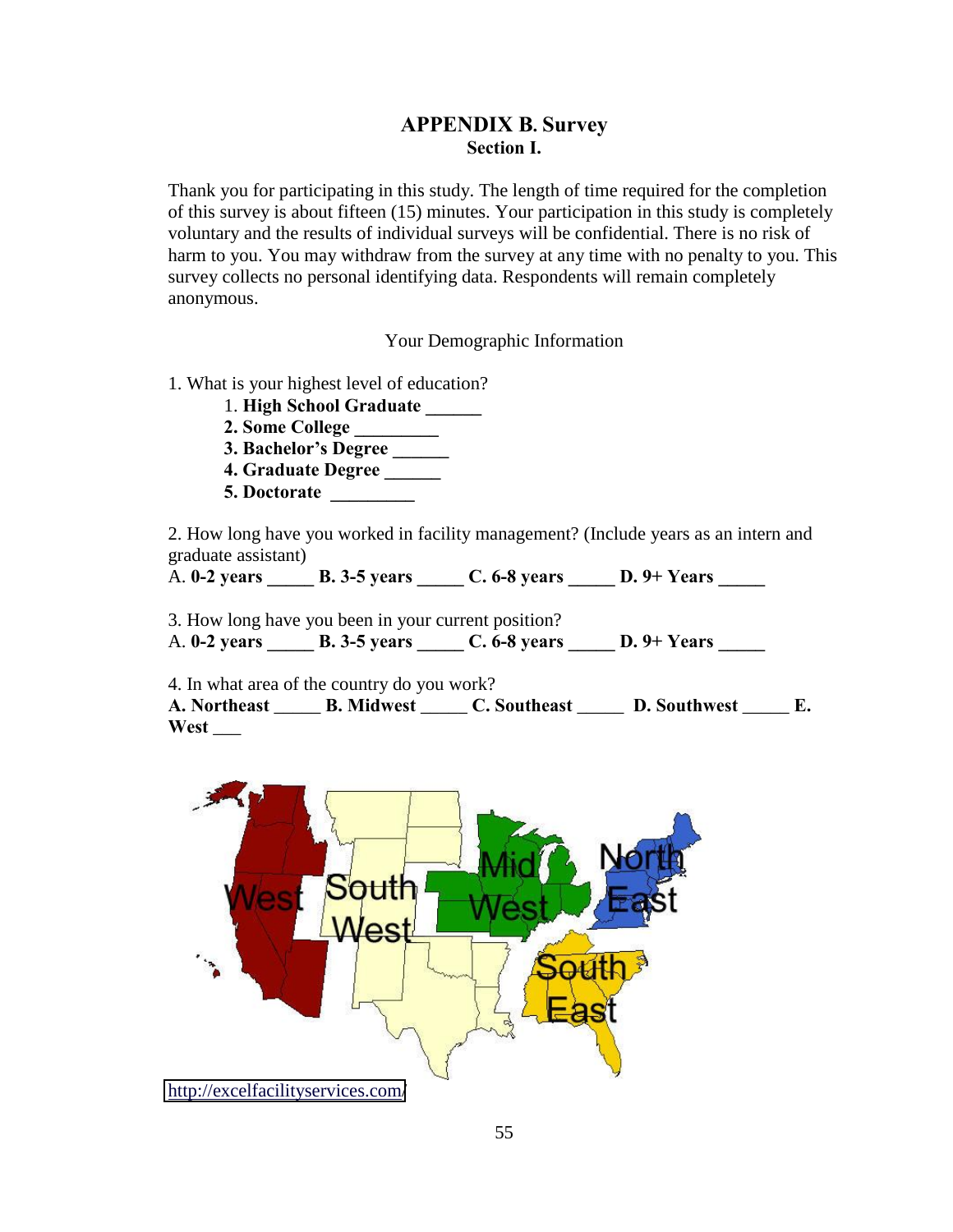**Directions:** Please read the following statements and choose your answer by checking the box next to the answer that most appropriately reflects your opinion. Please note: Mass media is any form of communication, i.e. television, radio, internet, conferences, magazine, & word of mouth.

1. The media, through news coverage, shapes the way people perceive risk. Strongly Disagree  $\Box$  Disagree  $\Box$  Agree  $\Box$  Strongly Agree  $\Box$  No Opinion  $\Box$ 2. It is necessary to take added precautions to protect my facility based on dangers that I have learned about on the news or through other media outlets. Strongly Disagree  $\Box$  Disagree  $\Box$  Agree  $\Box$  Strongly Agree  $\Box$  No Opinion  $\Box$ 3. The media, through news coverage, shapes the way most professionals in my industry perceive types of risk or threats. Strongly Disagree  $\Box$  Disagree  $\Box$  Agree  $\Box$  Strongly Agree  $\Box$  No Opinion  $\Box$ 4. The media, through news coverage, affects the way sport facility managers develop their risk management policies and procedures. Strongly Disagree  $\Box$  Disagree  $\Box$  Agree  $\Box$  Strongly Agree  $\Box$  No Opinion  $\Box$ 5. The media, through news coverage, shapes my perception of risks or threats. Strongly Disagree  $\Box$  Disagree  $\Box$  Agree  $\Box$  Strongly Agree  $\Box$  No Opinion  $\Box$ 6. The media has affected the development of risk management policies and procedures for my facility. Strongly Disagree  $\Box$  Disagree  $\Box$  Agree  $\Box$  Strongly Agree  $\Box$  No Opinion  $\Box$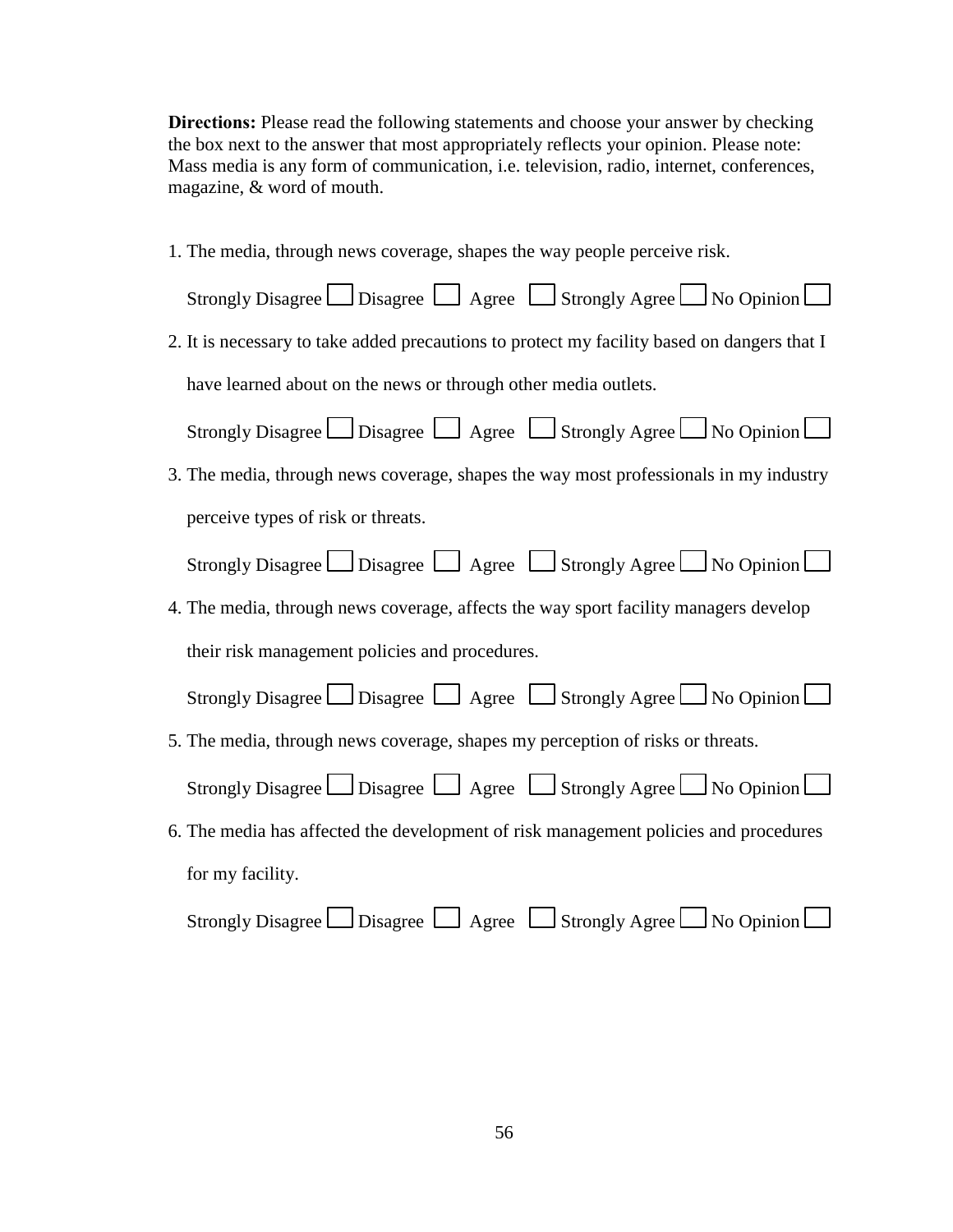## **Section II.**

Directions: You will be given eight risk assessments. Please read each risk assessment and answer the three questions that follow. Choose your answer by checking the box next to the answer that most appropriately reflects your opinion.

## Condition #1

|                                                                                 | Homeland Security has issued the following warnings to all college sport facility      |              |  |  |  |
|---------------------------------------------------------------------------------|----------------------------------------------------------------------------------------|--------------|--|--|--|
| managers. There is an estimated 1% probability of being attacked by group XY in |                                                                                        |              |  |  |  |
| the next month.                                                                 |                                                                                        |              |  |  |  |
| <b>Please answer the following questions:</b>                                   |                                                                                        |              |  |  |  |
|                                                                                 | 1. Would you describe this facility as being high risk, medium risk, or low risk for a |              |  |  |  |
| potential terrorist attack?                                                     |                                                                                        |              |  |  |  |
| High Risk $\Box$                                                                | Medium Risk                                                                            | Low Risk     |  |  |  |
|                                                                                 | 2. How closely would you monitor Homeland Security and/or some other form of mass      |              |  |  |  |
| media for updates on security?                                                  |                                                                                        |              |  |  |  |
| Not Closely $\Box$                                                              | Somewhat Closely                                                                       | Very Closely |  |  |  |
|                                                                                 | 3. How likely are you to re-evaluate your security preparation?                        |              |  |  |  |
| Unlikely                                                                        | Somewhat Likely                                                                        | Very Likely  |  |  |  |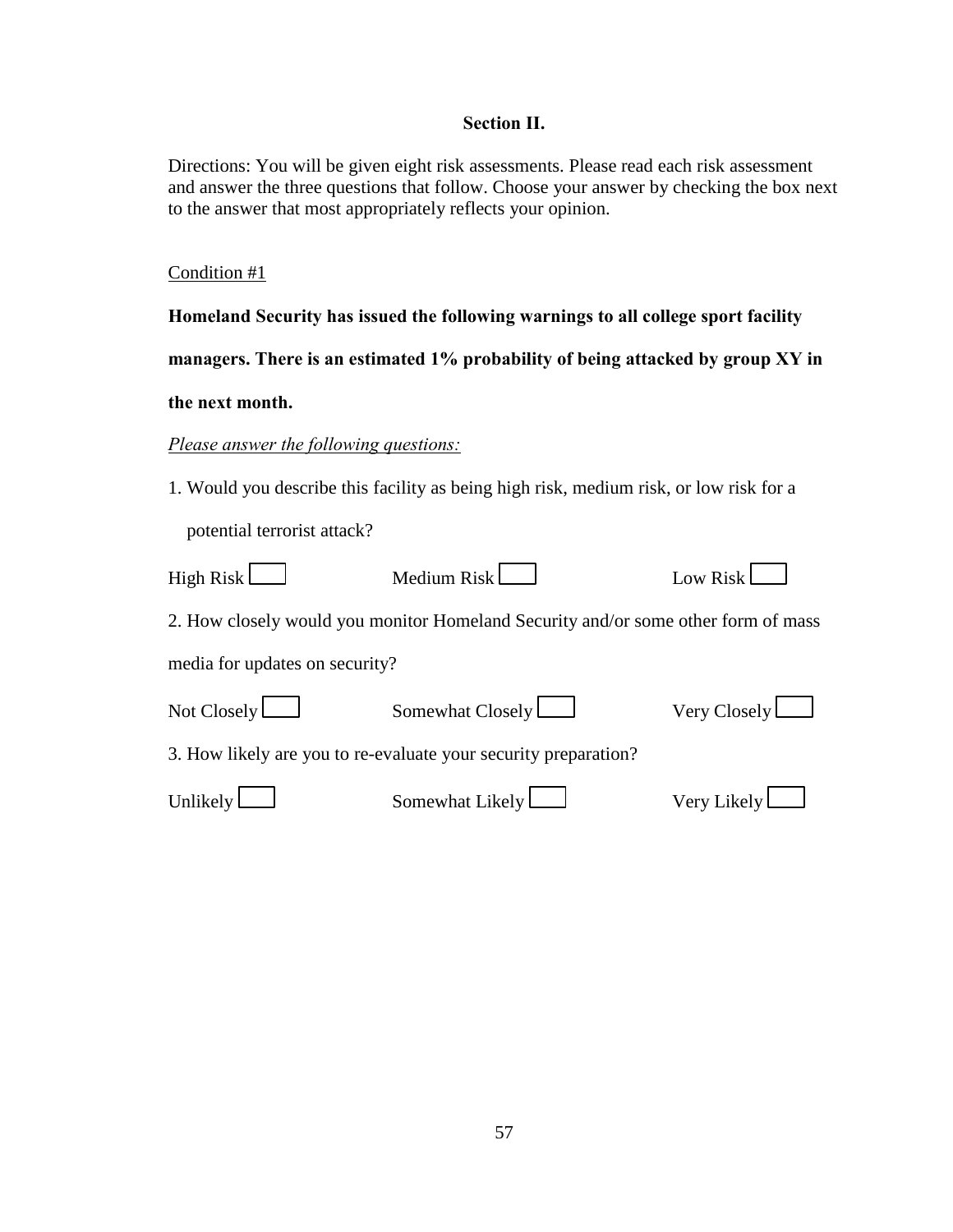Homeland Security has issued the following warnings to all college sport facility managers. There is a 1 out of 100 chance of being attacked by group XY in the next month.

# *Please answer the following questions:*

| High Risk L                                                     | Medium Risk                                                                       | Low Risk     |  |  |
|-----------------------------------------------------------------|-----------------------------------------------------------------------------------|--------------|--|--|
|                                                                 | 2. How closely would you monitor Homeland Security and/or some other form of mass |              |  |  |
| media for updates on security?                                  |                                                                                   |              |  |  |
| Not Closely $\Box$                                              | Somewhat Closely                                                                  | Very Closely |  |  |
| 3. How likely are you to re-evaluate your security preparation? |                                                                                   |              |  |  |
| Unlikely                                                        | Somewhat Likely                                                                   | Very Likely  |  |  |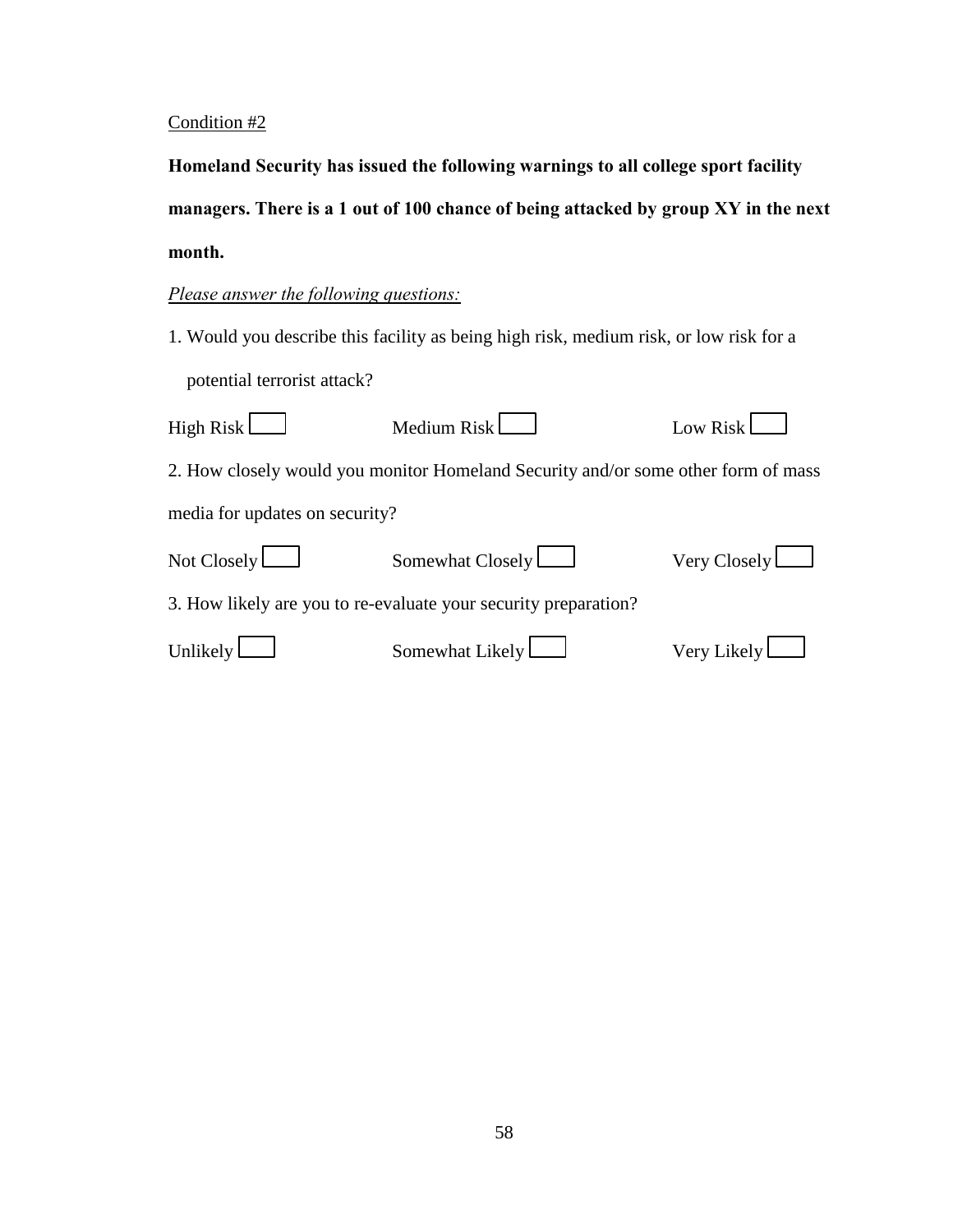Homeland Security has issued the following warnings to all college sport facility managers. There is an estimated 5% probability of being attacked by group XY in the next month.

# *Please answer the following questions:*

| High Risk $\Box$                                                | Medium Risk                                                                       | Low Risk            |  |  |
|-----------------------------------------------------------------|-----------------------------------------------------------------------------------|---------------------|--|--|
|                                                                 | 2. How closely would you monitor Homeland Security and/or some other form of mass |                     |  |  |
| media for updates on security?                                  |                                                                                   |                     |  |  |
| Not Closely $\Box$                                              | Somewhat Closely                                                                  | Very Closely $\Box$ |  |  |
| 3. How likely are you to re-evaluate your security preparation? |                                                                                   |                     |  |  |
| Unlikely                                                        | Somewhat Likely                                                                   | Very Likely $\Box$  |  |  |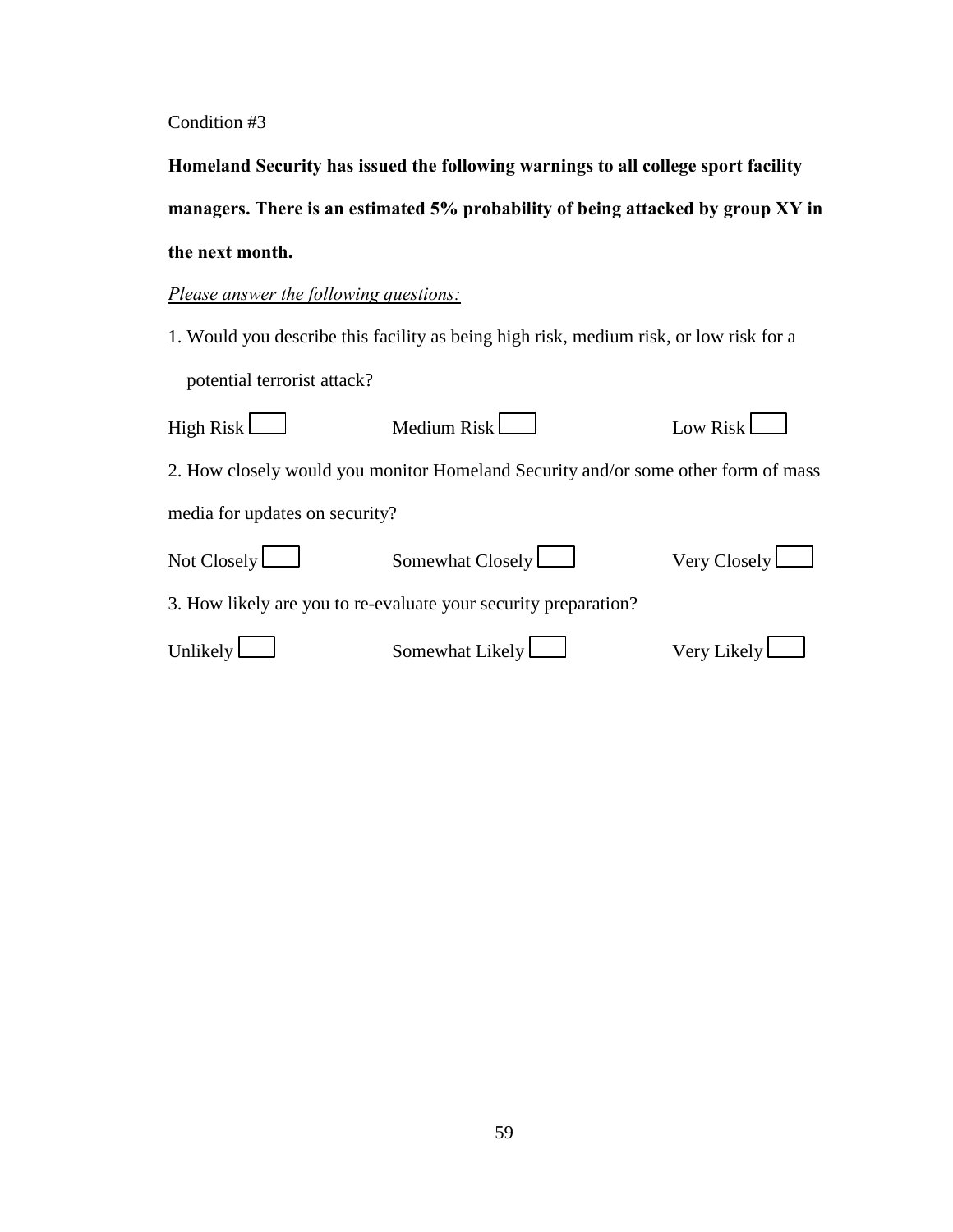Homeland Security has issued the following warnings to all college sport facility managers. There is an estimated 10% probability of being attacked by group XY in the next month.

## *Please answer the following questions:*

| High Risk $\Box$               | Medium Risk                                                                       | Low Risk            |  |  |
|--------------------------------|-----------------------------------------------------------------------------------|---------------------|--|--|
|                                | 2. How closely would you monitor Homeland Security and/or some other form of mass |                     |  |  |
| media for updates on security? |                                                                                   |                     |  |  |
| Not Closely $\Box$             | Somewhat Closely                                                                  | Very Closely $\Box$ |  |  |
|                                | 3. How likely are you to re-evaluate your security preparation?                   |                     |  |  |
| Unlikely $\Box$                | Somewhat Likely                                                                   | Very Likely $\Box$  |  |  |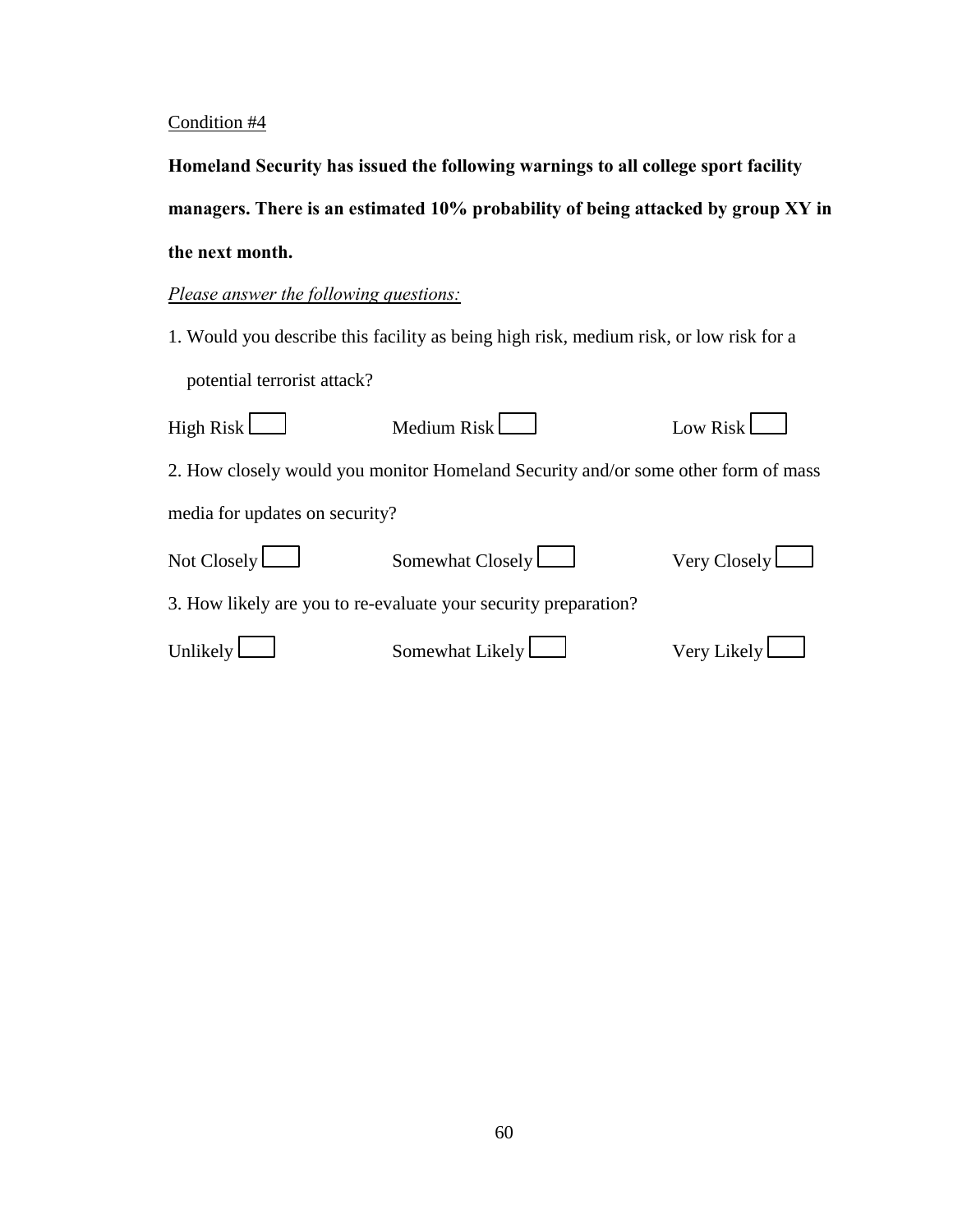Homeland Security has issued the following warnings to all college sport facility managers. There is a 5 out of 100 chance of being attacked by group XY in the next month.

# *Please answer the following questions:*

| High Risk $\Box$               | Medium Risk                                                                       | Low Risk            |  |  |
|--------------------------------|-----------------------------------------------------------------------------------|---------------------|--|--|
|                                | 2. How closely would you monitor Homeland Security and/or some other form of mass |                     |  |  |
| media for updates on security? |                                                                                   |                     |  |  |
| Not Closely $\Box$             | Somewhat Closely                                                                  | Very Closely $\Box$ |  |  |
|                                | 3. How likely are you to re-evaluate your security preparation?                   |                     |  |  |
| Unlikely $\mathsf{\mathsf{L}}$ | Somewhat Likely                                                                   | Very Likely $\Box$  |  |  |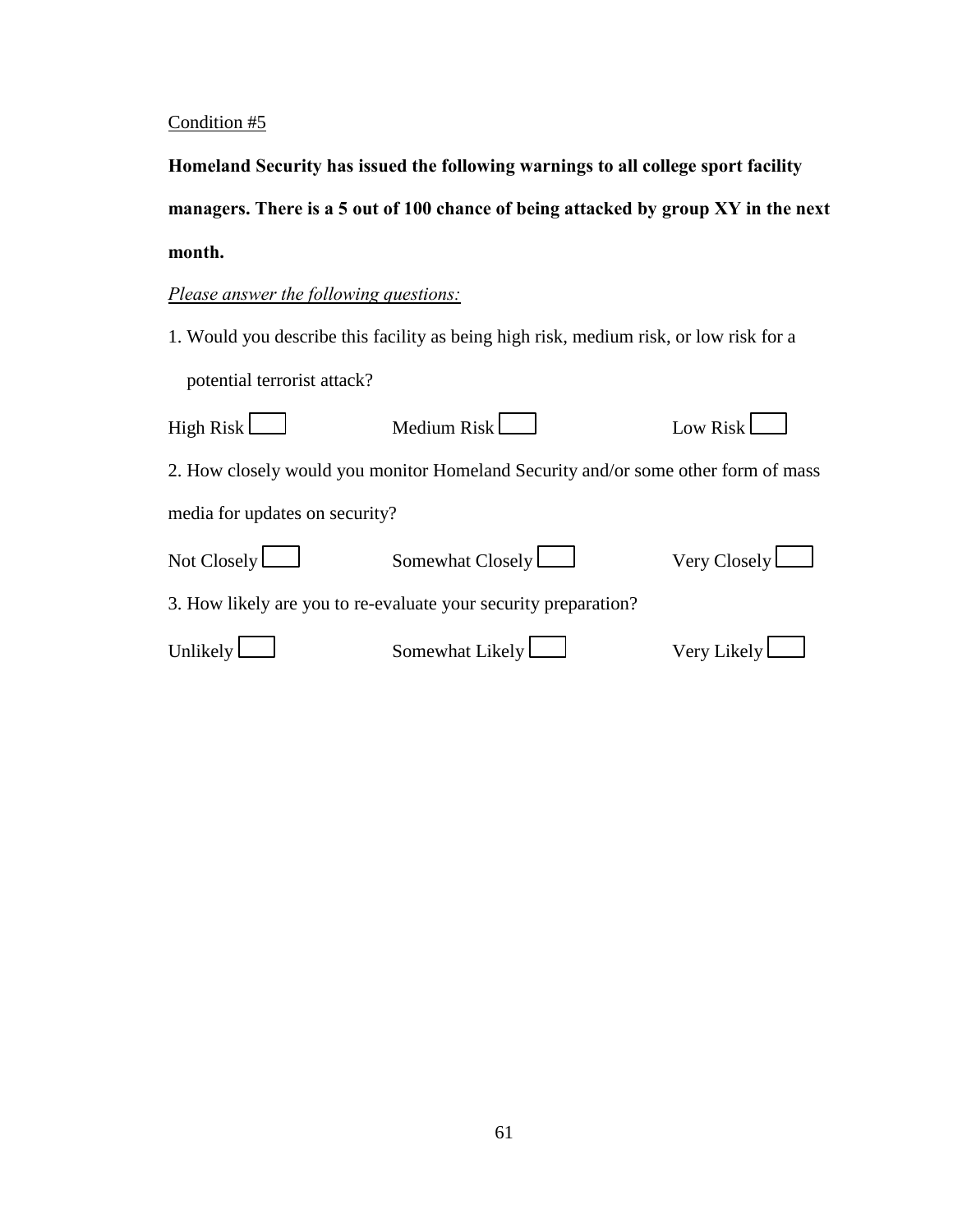Homeland Security has issued the following warnings to all college sport facility managers. There is a 10 out of 100 chance of being attacked by group XY in the next month.

# *Please answer the following questions:*

| High Risk $\Box$                                                | Medium Risk                                                                       | Low Risk           |  |  |
|-----------------------------------------------------------------|-----------------------------------------------------------------------------------|--------------------|--|--|
|                                                                 | 2. How closely would you monitor Homeland Security and/or some other form of mass |                    |  |  |
| media for updates on security?                                  |                                                                                   |                    |  |  |
| Not Closely $\Box$                                              | Somewhat Closely                                                                  | Very Closely       |  |  |
| 3. How likely are you to re-evaluate your security preparation? |                                                                                   |                    |  |  |
| Unlikely                                                        | Somewhat Likely $\Box$                                                            | Very Likely $\Box$ |  |  |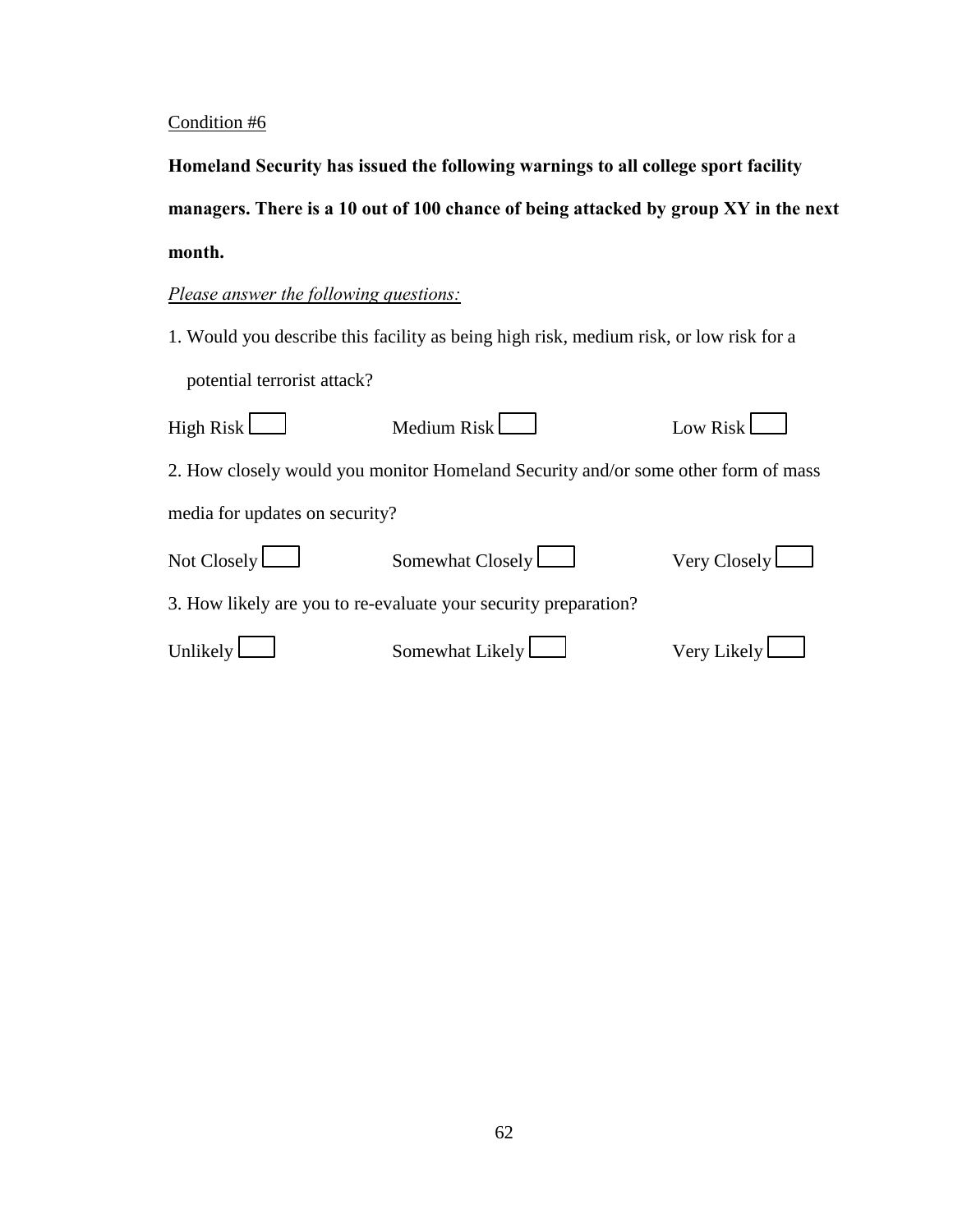Homeland Security has issued the following warnings to all college sport facility managers. There is a 20 out of 100 chance of being attacked by group XY in the next month.

## *Please answer the following questions:*

1. Would you describe this facility as being high risk, medium risk, or low risk for a potential terrorist attack?

| High Risk L                                                     | Medium Risk                                                                       | Low Risk            |  |  |
|-----------------------------------------------------------------|-----------------------------------------------------------------------------------|---------------------|--|--|
|                                                                 | 2. How closely would you monitor Homeland Security and/or some other form of mass |                     |  |  |
| media for updates on security?                                  |                                                                                   |                     |  |  |
| Not Closely $\Box$                                              | Somewhat Closely                                                                  | Very Closely $\Box$ |  |  |
| 3. How likely are you to re-evaluate your security preparation? |                                                                                   |                     |  |  |

Unlikely Somewhat Likely Very Likely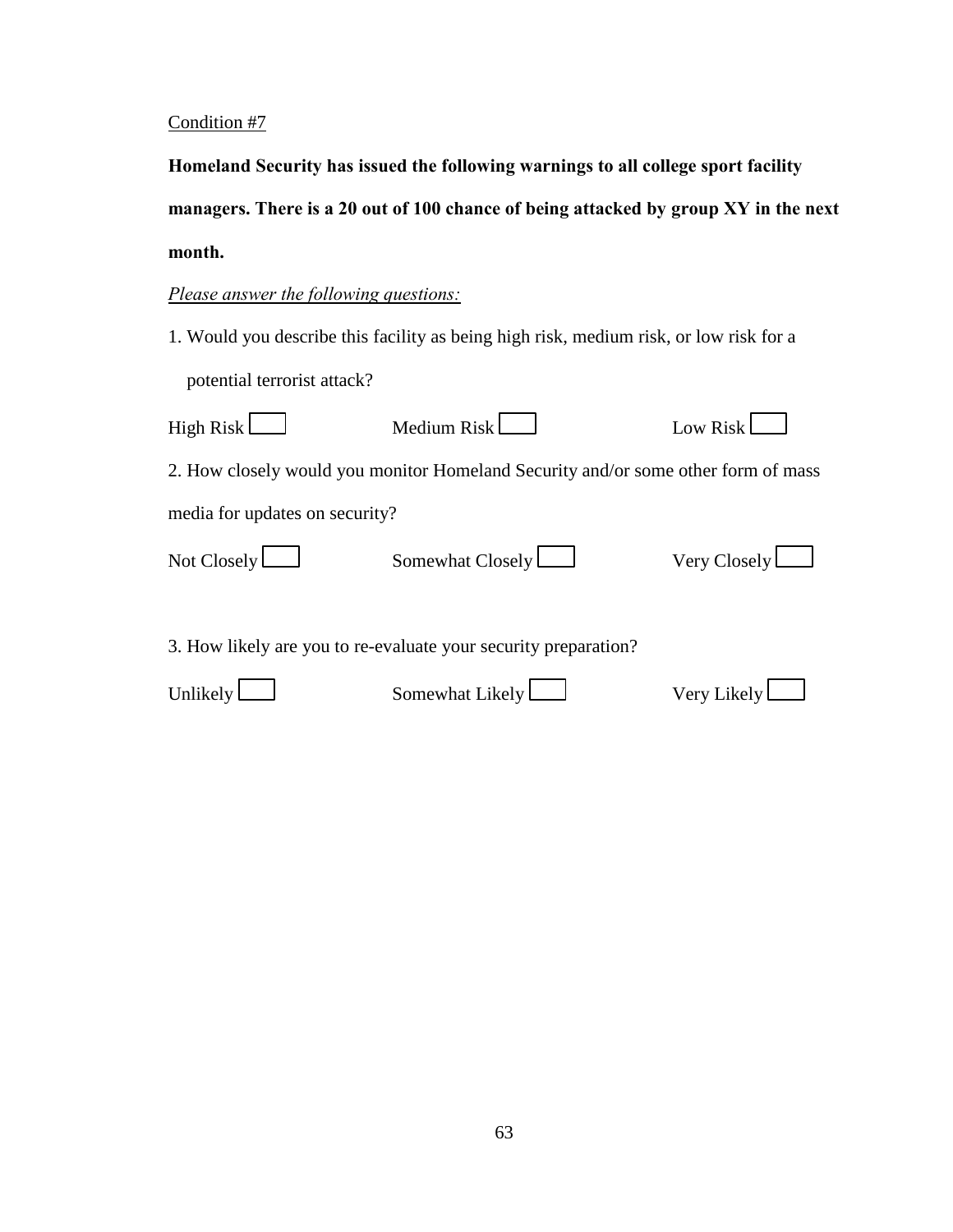Homeland Security has issued the following warnings to all college sport facility managers. There is an estimated 20% probability of being attacked by group XY in **the next month.** 

## *Please answer the following questions:*

1. Would you describe this facility as being high risk, medium risk, or low risk for a potential terrorist attack?

| High Risk $\Box$               | Medium Risk                                                                       | Low Risk            |
|--------------------------------|-----------------------------------------------------------------------------------|---------------------|
|                                | 2. How closely would you monitor Homeland Security and/or some other form of mass |                     |
| media for updates on security? |                                                                                   |                     |
| Not Closely $\Box$             | Somewhat Closely                                                                  | Very Closely $\Box$ |
|                                | 3. How likely are you to re-evaluate your security preparation?                   |                     |
| Unlikely L                     | Somewhat Likely                                                                   | Very Likely $\Box$  |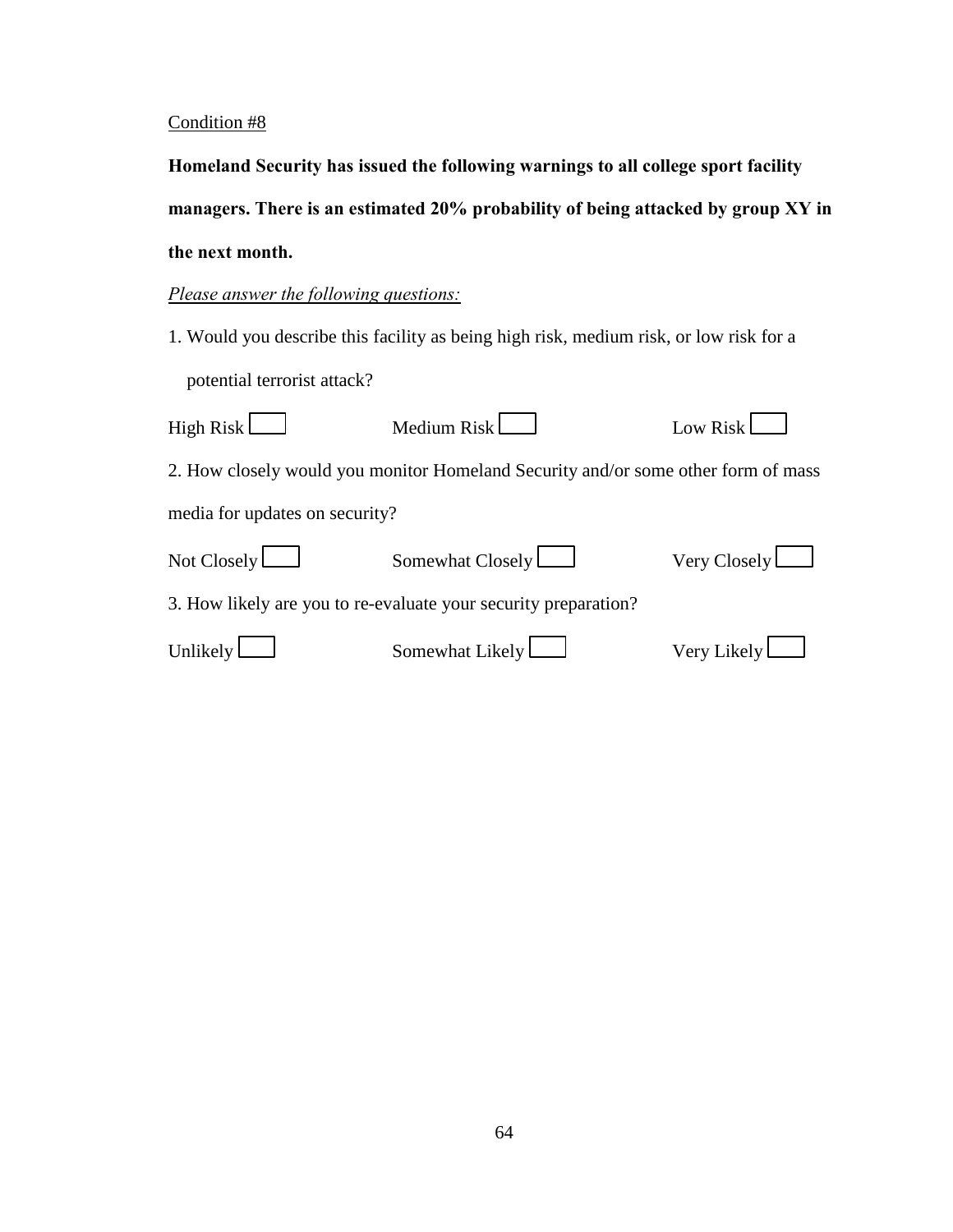Homeland Security has issued the following warnings to all college sport facility managers. There is a 30 out of 100 chance of being attacked by group XY in the next month.

# *Please answer the following questions:*

1. Would you describe this facility as being high risk, medium risk, or low risk for a potential terrorist attack?

| High Risk $\Box$               | Medium Risk                                                                       | Low Risk            |
|--------------------------------|-----------------------------------------------------------------------------------|---------------------|
|                                | 2. How closely would you monitor Homeland Security and/or some other form of mass |                     |
| media for updates on security? |                                                                                   |                     |
| Not Closely $\Box$             | Somewhat Closely                                                                  | Very Closely $\Box$ |
|                                | 3. How likely are you to re-evaluate your security preparation?                   |                     |
| Unlikely $\mathsf{\mathsf{L}}$ | Somewhat Likely                                                                   | Very Likely $\Box$  |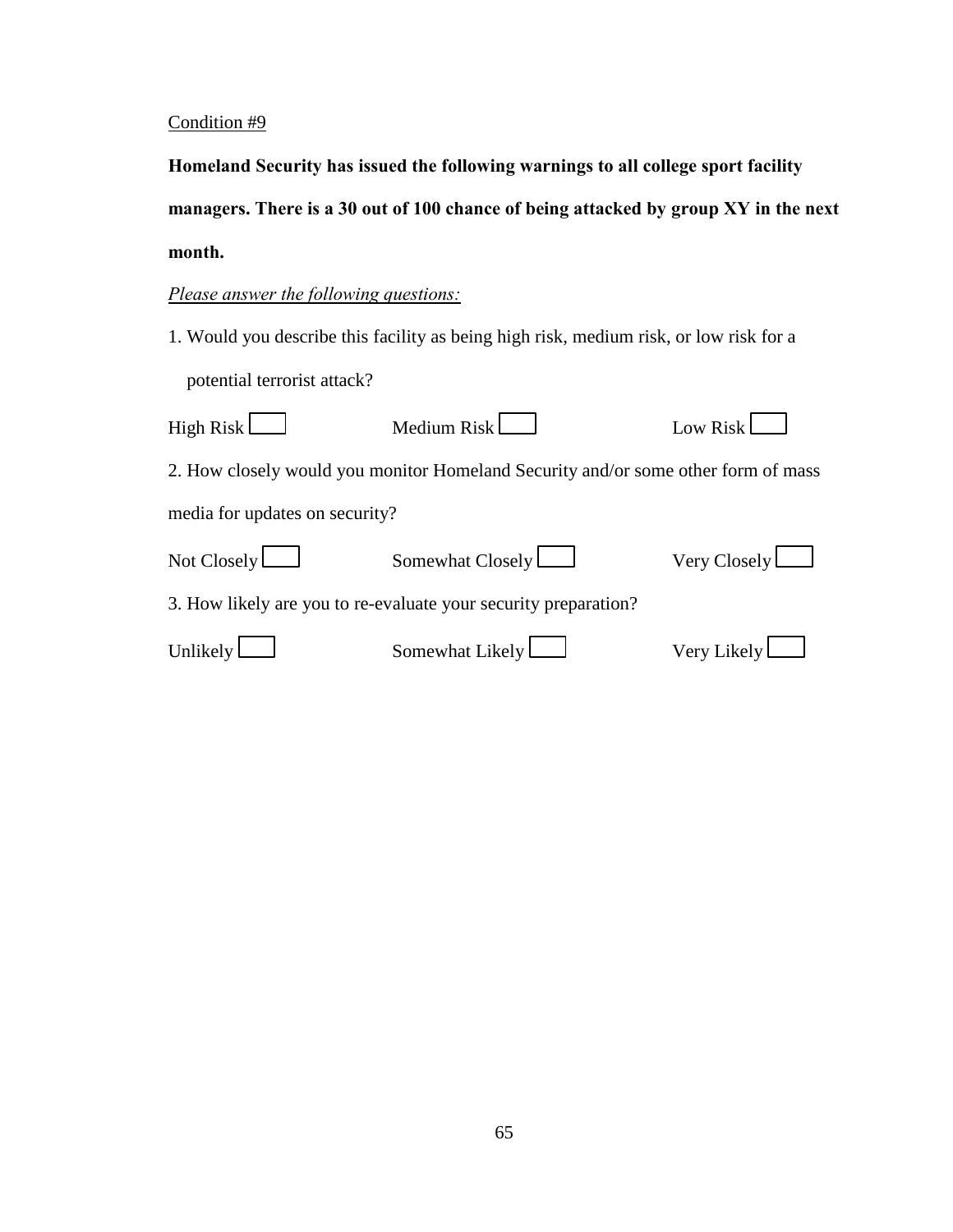Homeland Security has issued the following warnings to all college sport facility managers. There is an estimated 30% probability of being attacked by group XY in **the next month.** 

## *Please answer the following questions:*

1. Would you describe this facility as being high risk, medium risk, or low risk for a potential terrorist attack?

| High Risk $\Box$               | Medium Risk                                                                       | Low Risk           |
|--------------------------------|-----------------------------------------------------------------------------------|--------------------|
|                                | 2. How closely would you monitor Homeland Security and/or some other form of mass |                    |
| media for updates on security? |                                                                                   |                    |
| Not Closely $\Box$             | Somewhat Closely                                                                  | Very Closely       |
|                                | 3. How likely are you to re-evaluate your security preparation?                   |                    |
| Unlikely $\Box$                | Somewhat Likely                                                                   | Very Likely $\Box$ |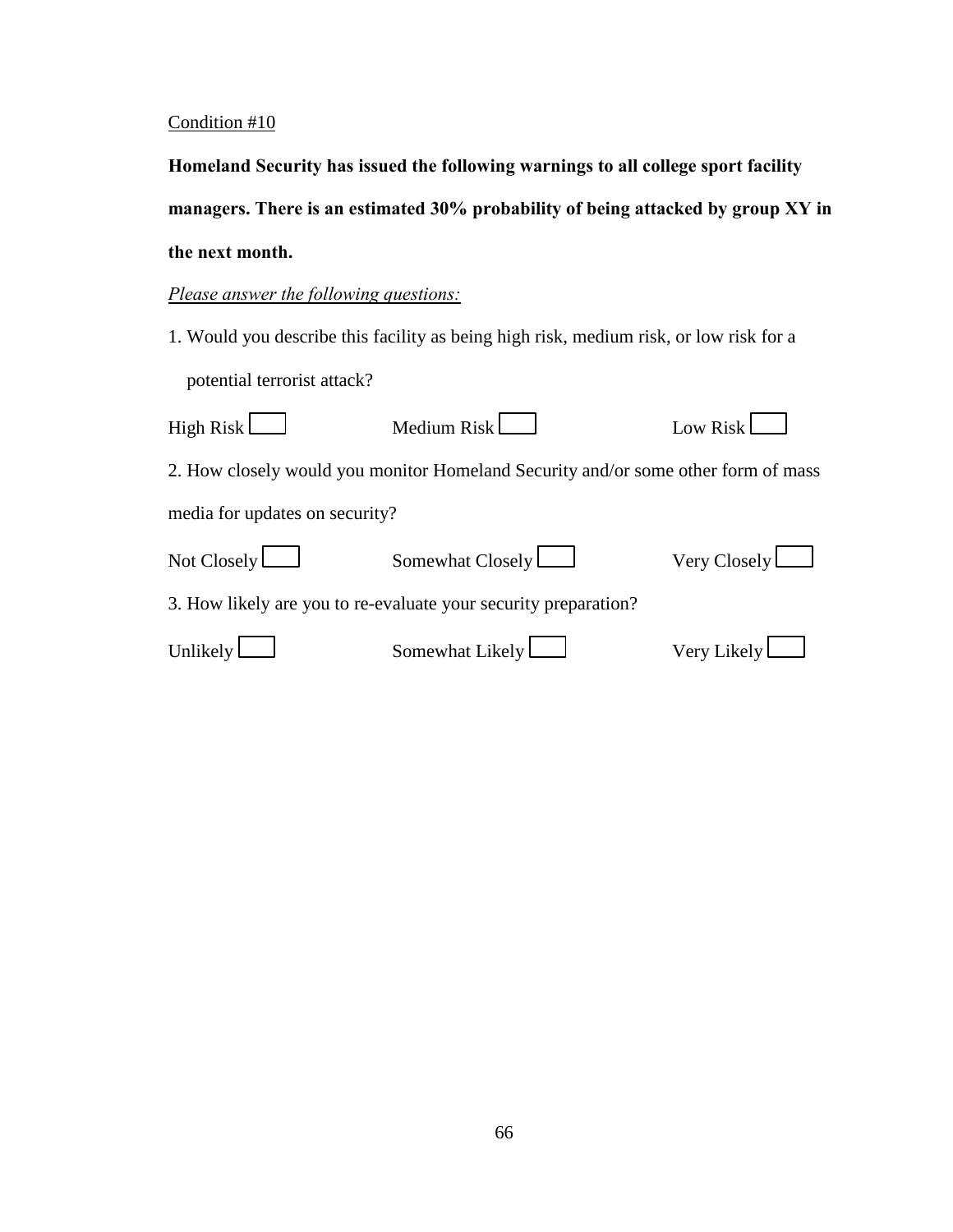### **Section III.**

**Direction:** Please read this page before continuing. Please note: at anytime you may withdraw from the survey. Definitions you will need to know.

### **1.** What is meant by risk?

The chance of injury, damage, or loss; dangerous chance; hazard (Webster's, 2007).

### **2. What are Weapons of Mass Destruction (WMD)?**

**Weapons capable of inflicting massive destruction to property and/or population, using "** chemical, biological or radioactive material" (Army-technology, 2010).

### **3. What is meant by frequency?**

Frequency describes how often an event or set of circumstances is expected to occur based on previous experience, either in a period of time (e.g., once per year) or in a number of trials (e.g., seven times out of ten) (Hillson, 2009). "A frequency format presents the chance of occurrence as a proportion of discrete cases over those at risk for an occurrence" (Schapira, Nattinger, & Mchorney, 2001, p. 464). An example would be: There is a 20 out of 100 chance a terrorist attack can occur.

### **4.** What is mass media?

Mass media is any form of communication, i.e., television, radio, internet, conferences, magazine, & word of mouth.

**Directions:** You will be asked to read two hypothetical cases involving risk assessment. After reading each case, please answer the four questions that follow. Choose your answer by checking the box next to the answer that most appropriately reflects your opinion.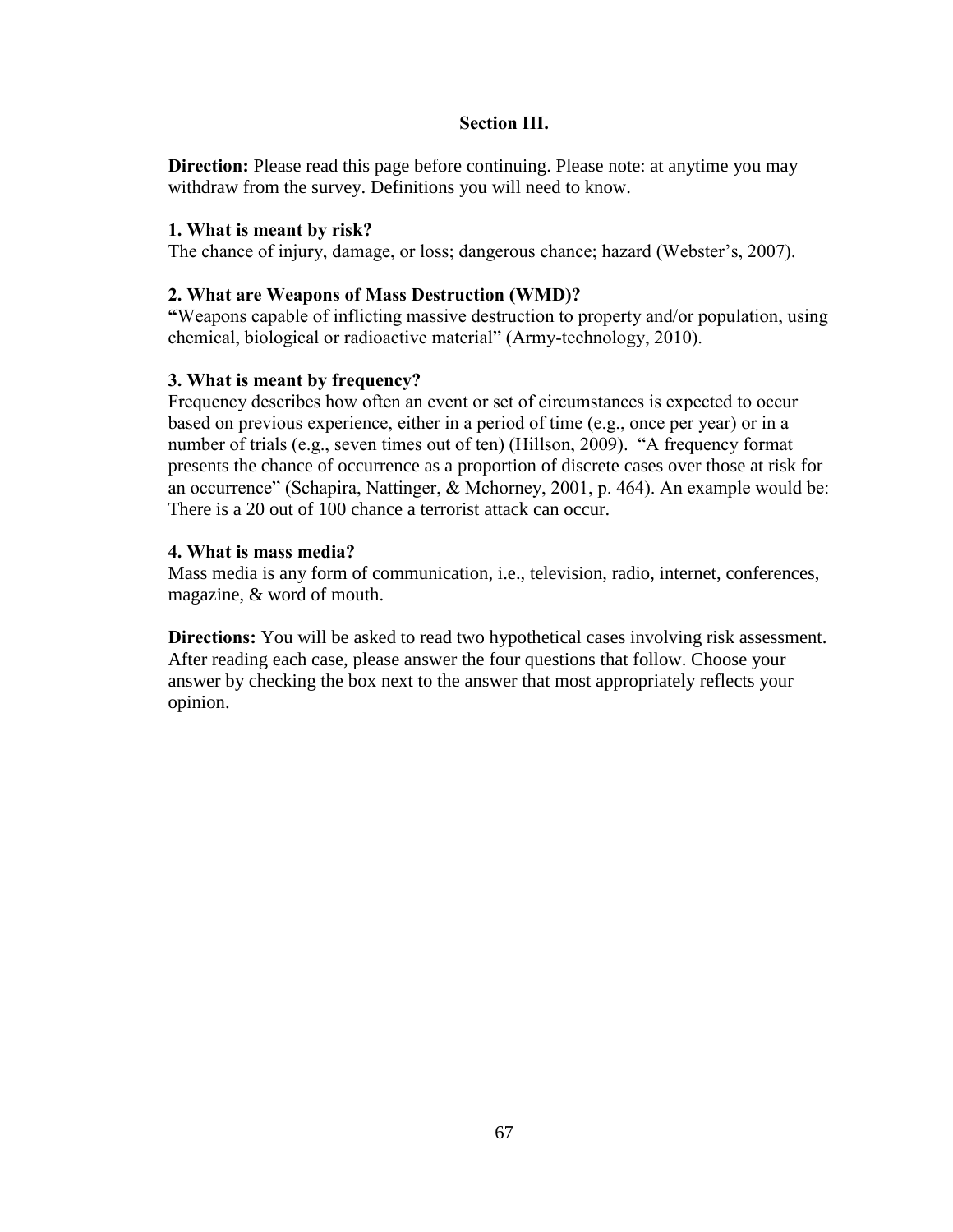You are the facility manager in charge of security at tonights Saint John's vs. Rutger's University Men's Basketball Game.

#### Arena Location - Queens, New York

**Size of Arena** - 6,008. Carnesecca Arena ranks as the fourth-largest indoor arena in the Metropolitan area, behind the Meadowlands, Madison Square Garden and Nassau Veterans Memorial Coliseum.

#### **Size of Borough - 2,306,712**

**Terrorist-like activity** - An SUV parked one block away was found to contain weapons of mass destruction, capable of killing hundreds of people. New York University, located approximately 13 miles/25 minutes from the Carnesecca arena, recently had to evacuate the Jerome S. Cole Sports center due to a bomb scare. The area airports are on high alert due to a bomb exploding in the bathroom of the American Airlines terminal one day ago. The bomb killed 60 people and injured hundreds.

**Miscellaneous Items** - The police chief on campus has requested to have more of a police presence at the basketball game. The game is being televised live on ESPN. The arena will be sold out due to the rivalry that exists between these two teams. The Sports Administration Club on campus is hosting a tailgate party that is expected to attract many students and alumni.

#### *Please answer the following questions.*

1. In your judgment, what is the frequency (e.g., 10 out of 100) of a potential terrorist

attack occurring at this facility within the next 3 months?

0 10 20 30 40 50 60 70 80 90 out of 100

2. Would you describe the risk at this facility to be high, medium, or low for a potential

terrorist attack?

| High Risk $\Box$ | Medium Risk | Low Risk $\Box$ |
|------------------|-------------|-----------------|
|------------------|-------------|-----------------|

3. How closely would you monitor Homeland Security and/or some other form of mass media for updates on security?

| Not Closely $\boxed{\phantom{1}}$ | Somewhat $Closely$                                              | Very Closely |
|-----------------------------------|-----------------------------------------------------------------|--------------|
|                                   | 4. How likely are you to re-evaluate your security preparation? |              |

| Unlikely L | Somewhat Likely L | Very Likely L |
|------------|-------------------|---------------|
|            |                   |               |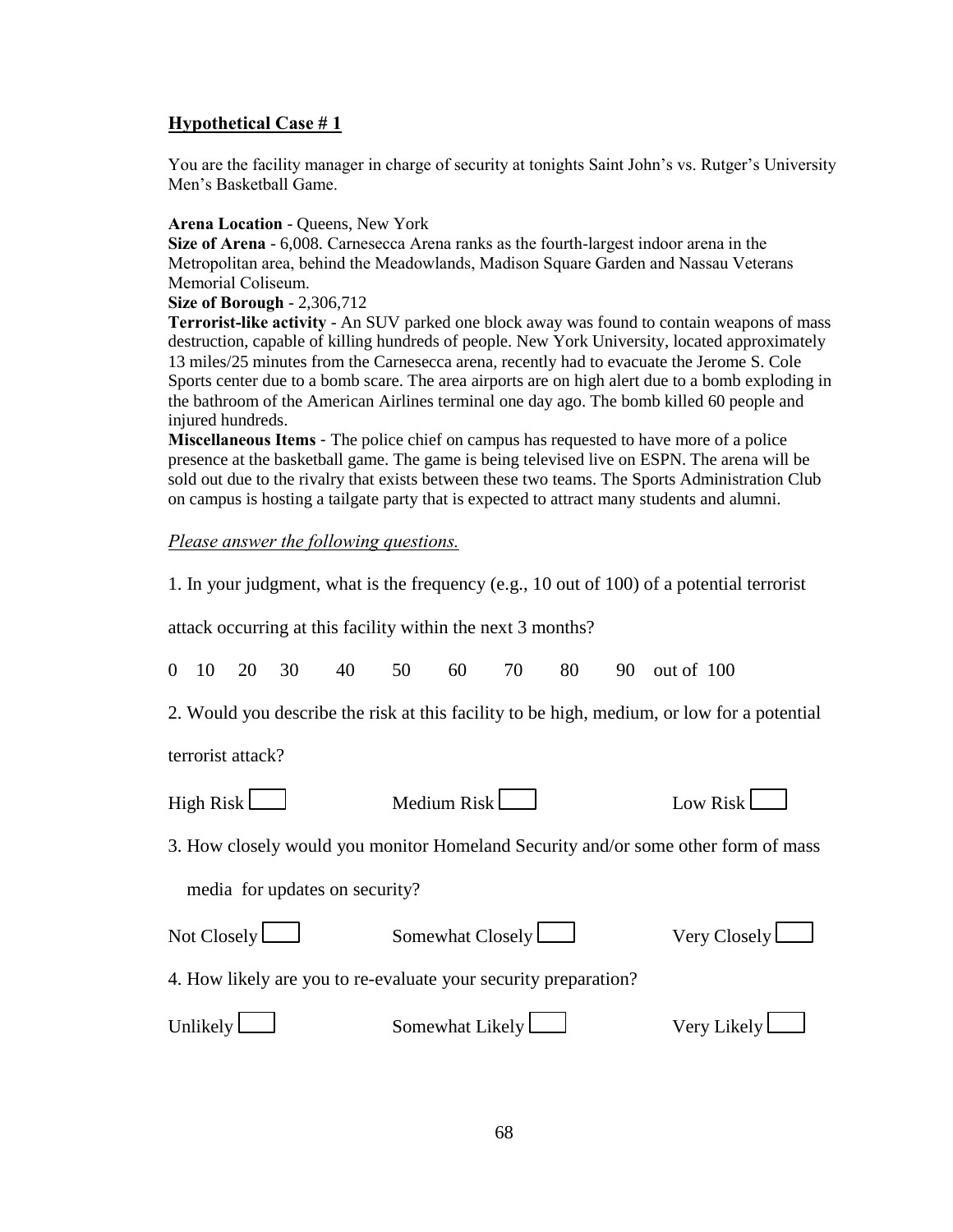You are a facility manager in charge of security at today's UCLA vs. Stanford Men's basketball game.

### **Arena!Location** - Los Angeles, CA

**Size of Arena** - Pauley Pavilion 10,337 permanent upholstered seats and retractable bleachers for 2,482 spectators.

**Size of City - 3,833,995** 

**Terrorist-like activity** - This month a rental truck carrying weapons of mass destruction exploded after an individual parked it next to a federal court house, located approximately 5 miles from your arena. The explosion killed 35 people and injured dozens.

Miscellaneous Items - The student association at UCLA are hosting a tailgate party. The game will televised live on ESPN. Both teams are currently undefeated, its 'Hall of Fame Night' and several well-known alumni as well as NBA stars will be in attendance.

*Please answer the following questions:* 

|  |  | 1. In your judgment, what is the frequency (e.g., 10 out of 100) of a potential terrorist |
|--|--|-------------------------------------------------------------------------------------------|
|  |  |                                                                                           |

attack occurring at this facility within the next 3 months?

|  |  |  |  |  |  |  |  |  |  |  | 0 10 20 30 40 50 60 70 80 90 out of 100 |
|--|--|--|--|--|--|--|--|--|--|--|-----------------------------------------|
|--|--|--|--|--|--|--|--|--|--|--|-----------------------------------------|

1. Would you describe the risk at this facility to be high, medium, or low for a potential

terrorist attack?

| High Risk $\Box$               | Medium $Risk$                                                                     | Low Risk $\Box$ |
|--------------------------------|-----------------------------------------------------------------------------------|-----------------|
|                                | 3. How closely would you monitor Homeland Security and/or some other form of mass |                 |
| media for updates on security? |                                                                                   |                 |
| Not Closely $\Box$             | Somewhat $Closely$                                                                | Very Closely    |
|                                | 4. How likely are you to re-evaluate your security preparation?                   |                 |

| Unlikely l |                   |               |
|------------|-------------------|---------------|
|            | Somewhat Likely L | Verv Likelv l |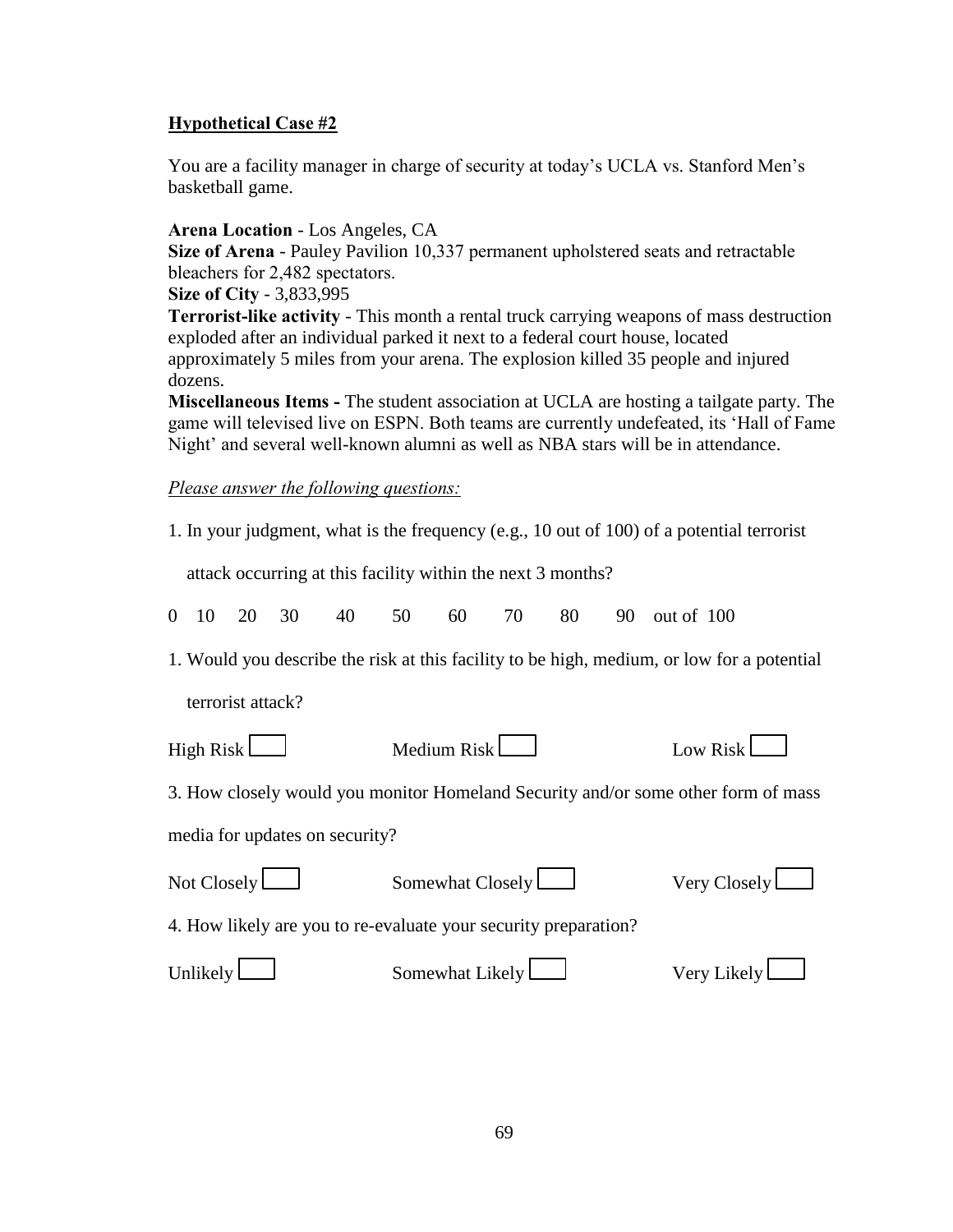Please read this page before continuing. Please note: at anytime you may withdraw from the survey. You will be asked to read over two hypothetical cases involving risk assessment. After reading over each case, please answer the four questions that follow.

Definitions you will need to know.

### **1. What is meant by risk?**

The chance of injury, damage, or loss; dangerous chance; hazard (Webster's, 2007).

### **2. What are Weapons of Mass Destruction (WMD)?**

"Weapons capable of inflicting massive destruction to property and/or population, using chemical, biological or radioactive material" (Army-technology, 2010).

### **3. What is meant by probability?**

A statistical term describing how likely a single uncertain event or set of circumstances is to occur (Hillson, 2009). "A probability format typically presents the chance of occurrence as a percentage" (Schapira, Nattinger, & Mchorney, 2001, p. 464-465). An example would be: There is a 20% likelihood that a terrorist attack can occur.

### **4.** What is mass media?

Mass media is any form of communication, i.e. television, radio, internet, conferences, magazine, & word of mouth.

**Directions:** You will be asked to read two hypothetical cases involving risk assessment. After reading each case, please answer the four questions that follow. Choose your answer by checking the box next to the answer that most appropriately reflects your opinion.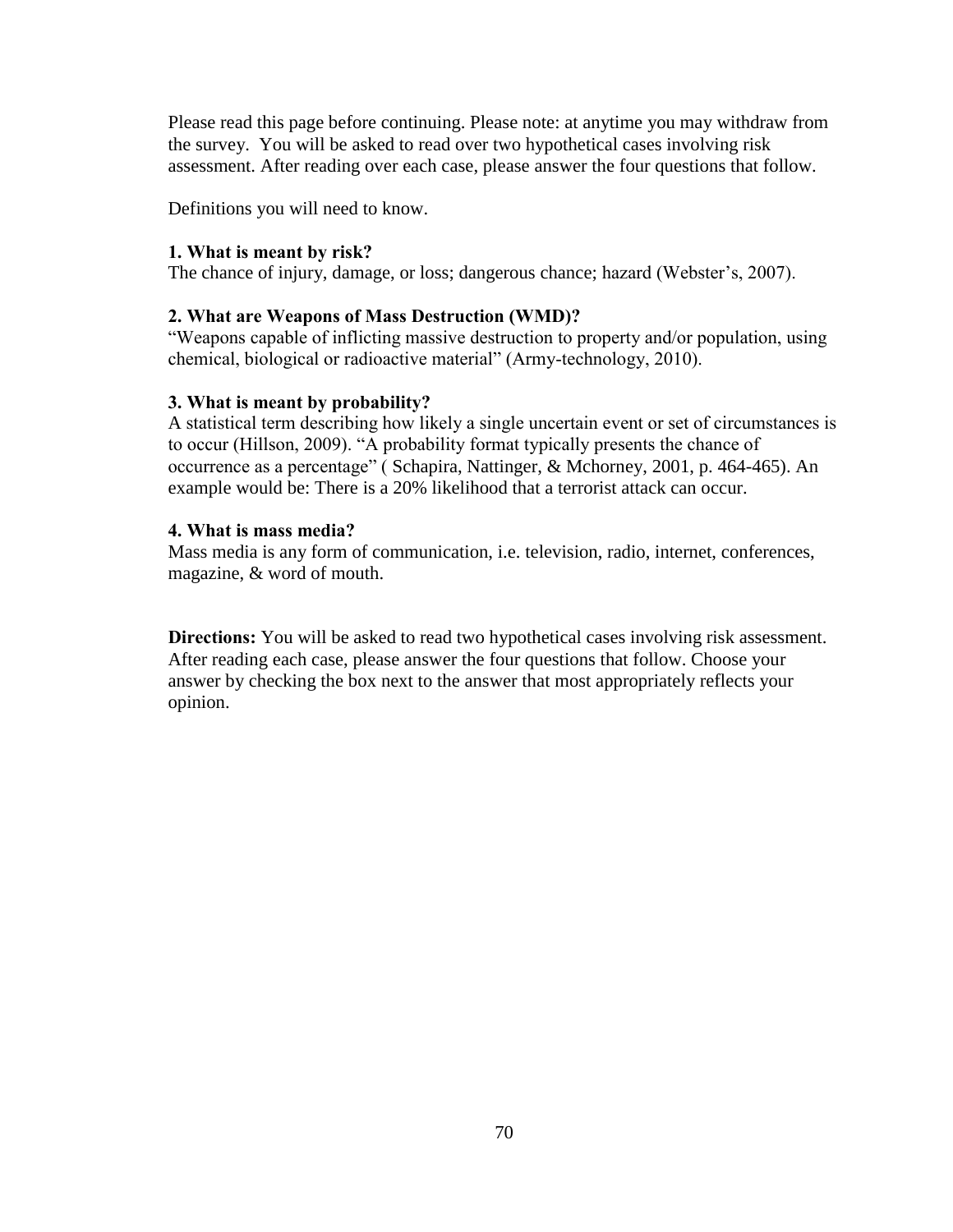You are the facility manager in charge of security at tonights Saint John's vs. Rutger's University Men's Basketball Game.

#### **Arena Location - Queens, New York**

**Size of Arena** - 6,008. Carnesecca Arena ranks as the fourth-largest indoor arena in the Metropolitan area, behind the Meadowlands, Madison Square Garden and Nassau Veterans" Memorial Coliseum.

**Size of Borough - 2,306,712** 

**Terrorist-like activity** - An SUV parked one blocks away was found to contain weapons of mass destruction, capable of killing hundreds of people. New York University, located approximately 13 miles/25 minutes from the Carnesecca arena, recently had to evacuate the Jerome S. Cole Sports center due to a bomb scare. The area airports are on high alert due to a bomb exploding in the bathroom of the American Airlines terminal one day ago. The bomb killed 60 people and injured hundreds.

Miscellaneous Items - The police chief on campus has requested to have more of a police presence at the basketball game. The game is being televised live on ESPN. The arena will be sold out due to the rivalry that exists between these two teams. The Sports Administration Club on campus is hosting a tailgate party that is expected to attract many students and alumni.

### *Please answer the following questions.*

1. Please indicate your judgment of the probability that a terrorist attack could potentially

occur at this facility within the next 3 months?

0% 10% 20% 30% 40% 50% 60% 70% 80% 90% 100%

2. Would you describe the risk at this facility to be high, medium, or low for a potential

terrorist attack?

| High Risk |  |
|-----------|--|
|           |  |

| Medium Risk l | Low Risk |
|---------------|----------|
|               |          |

3. How closely would you monitor Homeland Security and/or some other form of mass

media for updates on security?

| Not Closely $\Box$ | Somewhat $Closely$                                              | Very Closely |
|--------------------|-----------------------------------------------------------------|--------------|
|                    | 4. How likely are you to re-evaluate your security preparation? |              |

| Unlikely l | Somewhat Likely L | Very Likely L |
|------------|-------------------|---------------|
|------------|-------------------|---------------|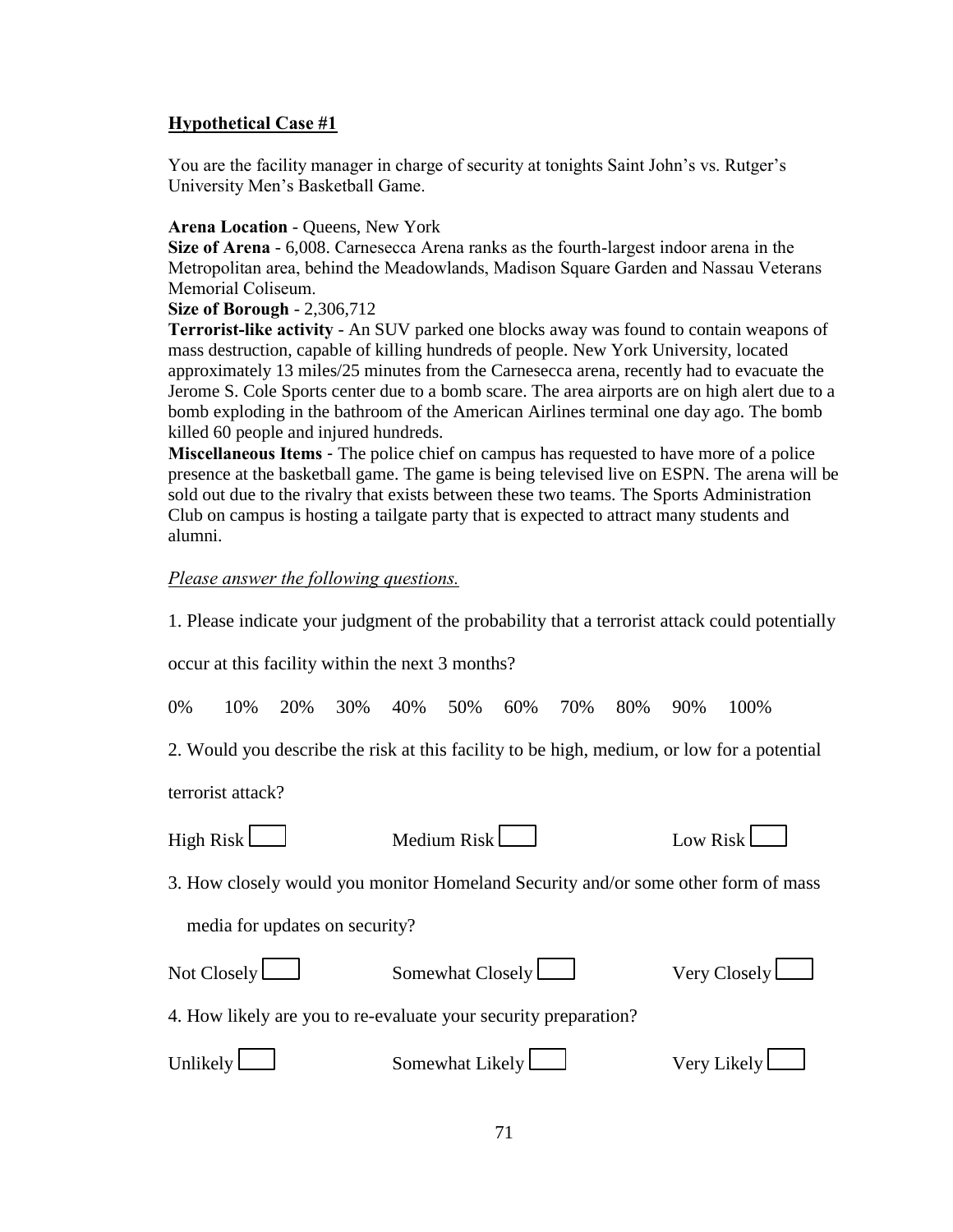You are a facility manager in charge of security at today's UCLA vs. Stanford Men's basketball game.

### **Arena!Location** - Los Angeles, CA

**Size of Arena** - Pauley Pavilion 10,337 permanent upholstered seats and retractable bleachers for 2,482 spectators.

### **Size of City - 3,833,995**

**Terrorist-like activity** - There is no terrorist activity in your city; however, this month a rental truck carrying weapons of mass destruction exploded after an individual parked it next to a federal court house, located approximately 5 miles from your arena. The explosion killed 35 people and injured dozens.

Miscellaneous Items - The student association at UCLA are hosting a tailgate party. The game will not be television live, but on tape delay. Both teams are undefeated, its 'Hall of Fame Night' and several well-known alumni as well as NBA stars will be in attendance.

*Please answer the following questions:* 

1. Please indicate your judgment of the probability that a terrorist attack could potentially

occur at this facility within the next 3 months?

|  |  |  |  |  |  |  |  |  |  | 0% 10% 20% 30% 40% 50% 60% 70% 80% 90% 100% |  |
|--|--|--|--|--|--|--|--|--|--|---------------------------------------------|--|
|--|--|--|--|--|--|--|--|--|--|---------------------------------------------|--|

2. Would you describe the risk at this facility to be high, medium, or low for a potential

terrorist attack?

| High Risk $\Box$               | Medium $Risk$                                                                     | Low Risk            |
|--------------------------------|-----------------------------------------------------------------------------------|---------------------|
|                                | 3. How closely would you monitor Homeland Security and/or some other form of mass |                     |
| media for updates on security? |                                                                                   |                     |
| Not Closely $\Box$             | Somewhat $Closely$                                                                | Very Closely $\Box$ |

4. How likely are you to re-evaluate your security preparation?

| Unlikely l | Somewhat Likely L | Very Likely l |
|------------|-------------------|---------------|
|            |                   |               |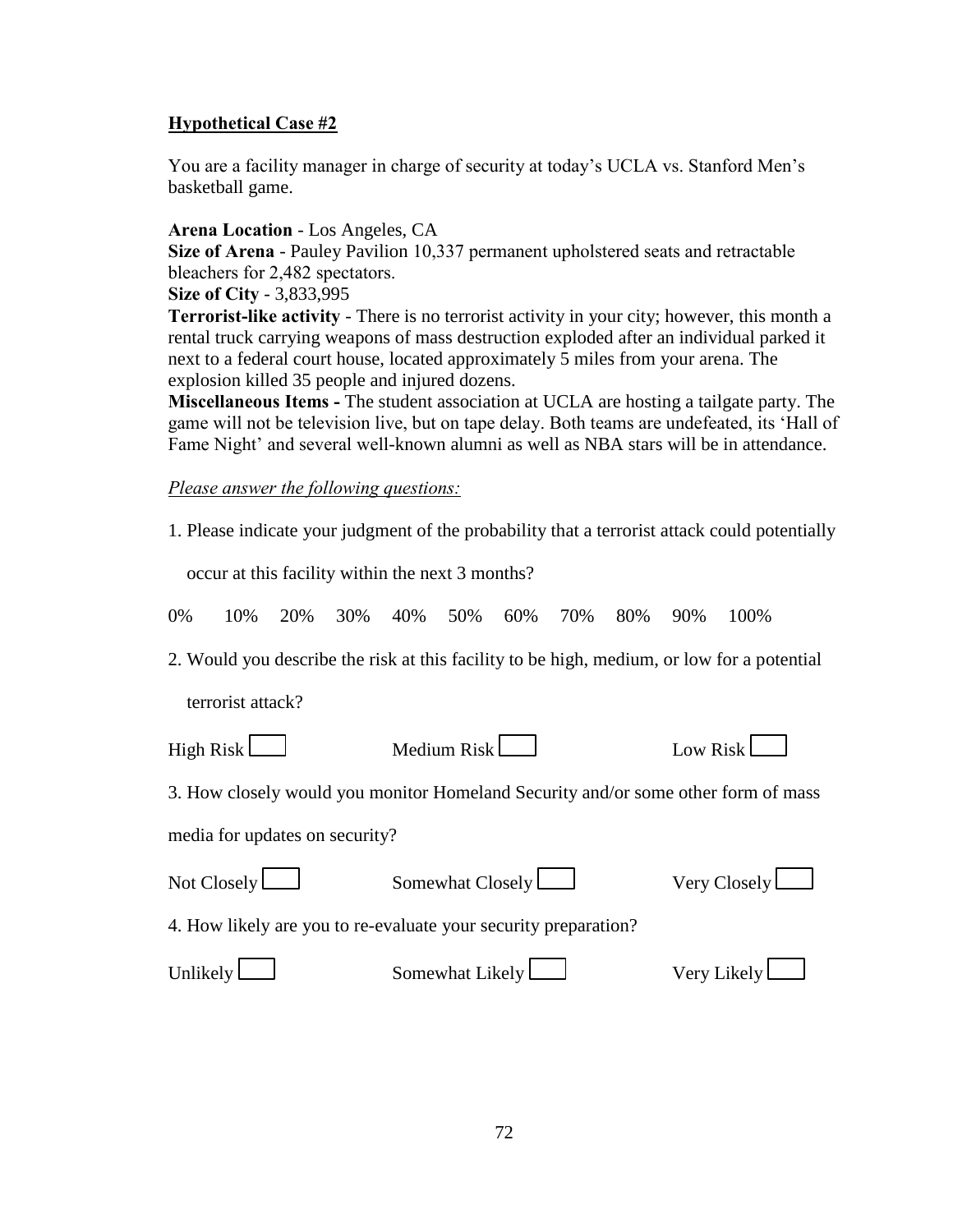#### References

- Agence France-Presse. (2011). US alert system targets mobile phones. Retrieve on May 20, 2011, from http://news.yahoo.com/s/afp/20110511/ts\_alt\_afp/ uspoliticstechnologydisaster
- Ahern, J., Gales, S., Kilpatrick, D., Bucuvalas, M., Gold, J., & Vlahov, D. (2002, Winter). Television images and psychological symptoms after the september 11 terrorist attacks. *Psychiatry: Interpersonal and Biological Processes*, 65, 289-300.
- Ammon, R. Jr. (1993). Risk and game management practices in selected municipal football facilities (Doctoral dissertation, University of Northern Colorado, 1993). *Dissertation#Abstracts#International,#*54, 3366A.
- Army-technology. (2010). Retrieved on June 22, 2010 from http://www.army technology.com/ glossary/weapons-of-mass-destruction.html
- Associated Press. (2002). FBI alert on stadiums. CBSNEWS.com. Retrieved on May 21, 2010, from [http://cbsnews.com/stories/2002/07/03/attack/main514252.shtml.](http://cbsnews.com/stories/2002/07/03/attack/main514252.shtml)
- Associated Press. (2006). FBI: No credible threat, but be vigilant. Retrieved May 21, 2010, from http://abcnews.go.com/Politics/print?id=1712327.
- Baker, T.A., Connaughton, D., Zhang, & J.O, Spengler. (2007). Perceived risk of terrorism and related risk management practices of NCAA division 1A football stadiums managers. *Journal of Legal Aspects of Sport*, 17(1), 27-51.
- Beckerman, L.E. (2006). A system for evaluating emergency response capabilities at a university sporting venue. (Doctoral dissertation). Retrieved from ProQuest Digital Dissertations database. Publication No. AAT 3268436.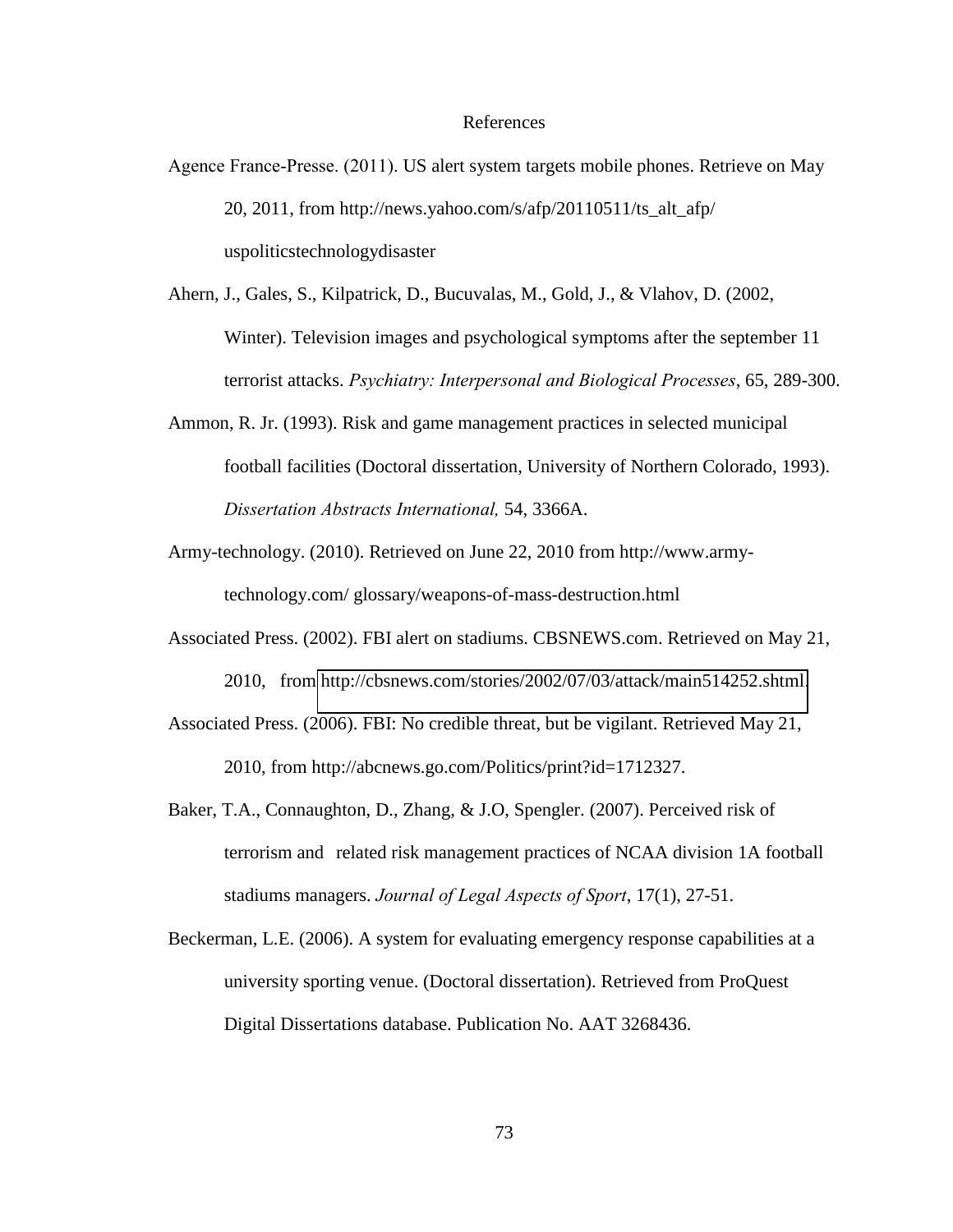- Berman, A. (2004). Business continuity in a sarbanes-oxley world: How business is leveraging business continuity to comply with new regulation. Disaster Recovery Journal, 17(2), Retrieved November 21, 2010, from http://drj.com/articles/spr04/1702-01p.html
- Brief Documentary History of the Department of Homeland Security. (2001-2008). Retrieved on October 1, 2010, from http://www.dhs.gov/xabout/history/
- Brunning, R. Norby, M., Ronning, R., & Schraw, G. (2004). Sensory, Short-Term, and Working Memory. Cognitive Psychology and Instruction, 14-35. Upper Saddle River, NJ:Pearson.
- Center for Disease Control and Prevention. (2006). Retrieved on October 10, 2010, from [http://w](http://www.bt.cdc.gov/radiation/dirtybombs.asp)ww.bt.cdc.gov/radiation/dirtybombs.asp
- Cerullo, V. & Cercullo, M.J. (2004). Business continuity planning: A comprehensive approach. Information Systems Management, Summer, 70-78.
- Clark, K. (2004, June 14). Targeting the olympics. *U.S.#News#and#World#Reports*, p. 34.
- Clement, A. (2004). Law in Sport and Physical Activity. Dania, Florida: Sport and Law Press.
- CNN. (2009). Stadiums, hotels attract 'terrorist interest,' feds say. Retrieved on May 21, 2010, from

http://cnn.com/2009/US/09/22/us.security.bulletins/index.html?iref=allsearch

CNN (2010). Intelligence chiefs say another terror attempt in U.S. is 'certain.' Retrieved May 21, 2010, from

http://www.cnn.com/2010/POLITICS/02/02/us.terror.attacks/index.html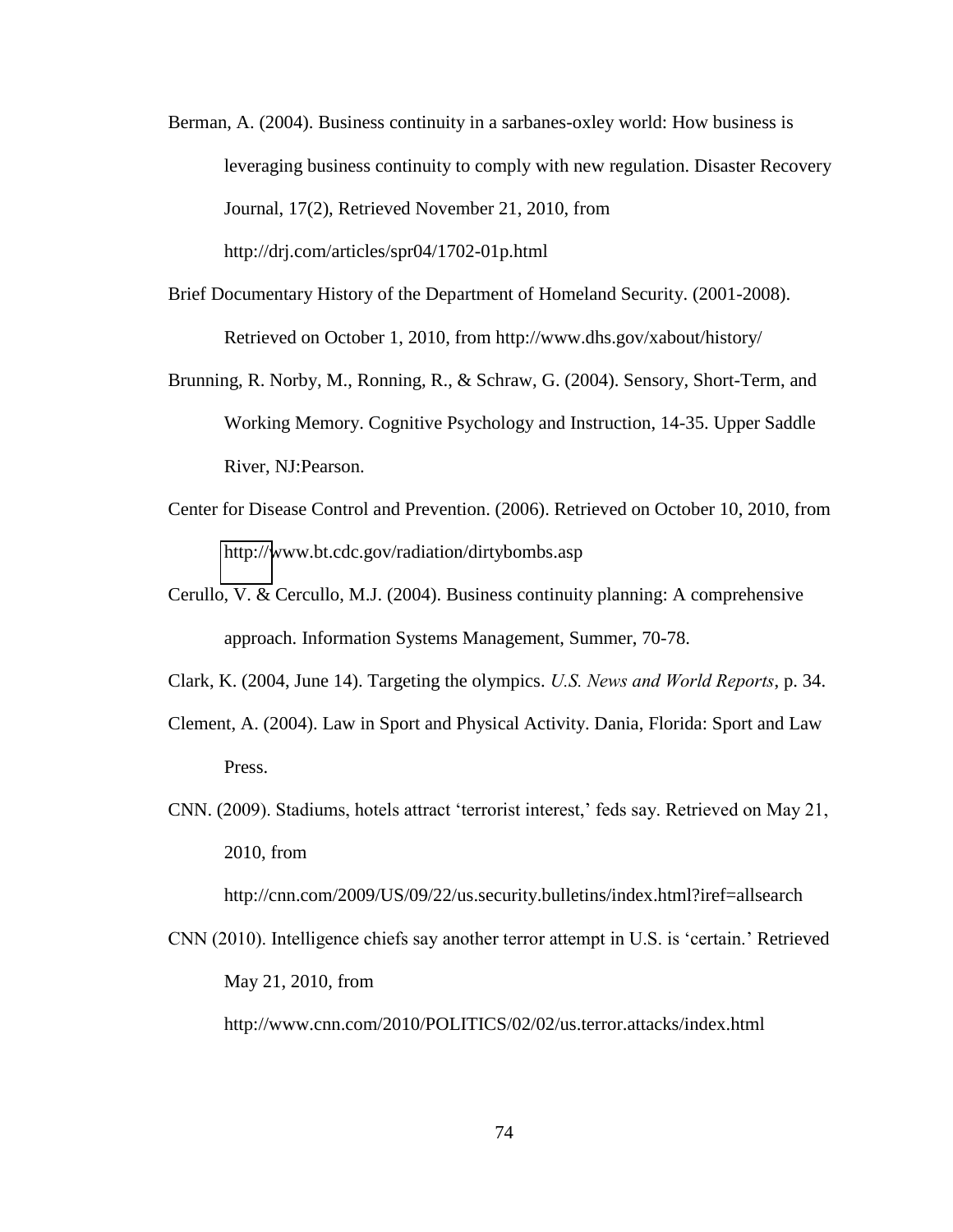- CNN (2006). U.S. deaths in Iraq, war on terror surpass 9/11 toll. Retrieved September 9, 2010, from http://edition.cnn.com/2006/WORLD/meast/09/03/death.toll/
- Cobanoglu, C., Warde, B., & Moreo, P.  $(2001)$ . A comparison of mail, fax and web-based survey methods. *International Journal of Market Research, 43, 441-*452."
- Cornell, E.P. (2002). Fusion of intelligence information: A bayesian approach. *Risk Analysis*, 22(3), 445-454.
- Cunningham, G.T. (2007). Security management capabilities in intercollegiate athletic department. (Doctoral dissertation). Retrieved from ProQuest Digital Dissertations database. Publication No. AAT 3275010.
- Deisler, P.F. (2002). A perspective: Risk analysis as a tool for reducing the risks of terrorism. Risk Analysis, 22(3), 405-413.
- Denes-Raj, V., & Epstein, S. (1994). Conflict between intuitive and rational processing: When people behave against their better judgment. *Journal of Personality and # Social##Psychology*, 66, 819-829.
- Department of Homeland Security (DHS). (2011). NTAS Frequently asked Questions. Retrieved on May 19, 2011, from http://www.dhs.gov/files/publications/ntas questions-answers.shtm
- Dieckmann, N. F., Slovic, P., & Peters, E.M. (2009). The use of narrative evidence and explicit likelihood by decision makers varying in numeracy. *Risk Analysis*, 29(10), 1473-1487.
- Doyle, B. (2005). Security at Mississippi Stadiums Evaluated. *Daily Mississippian*, June 6, 2005.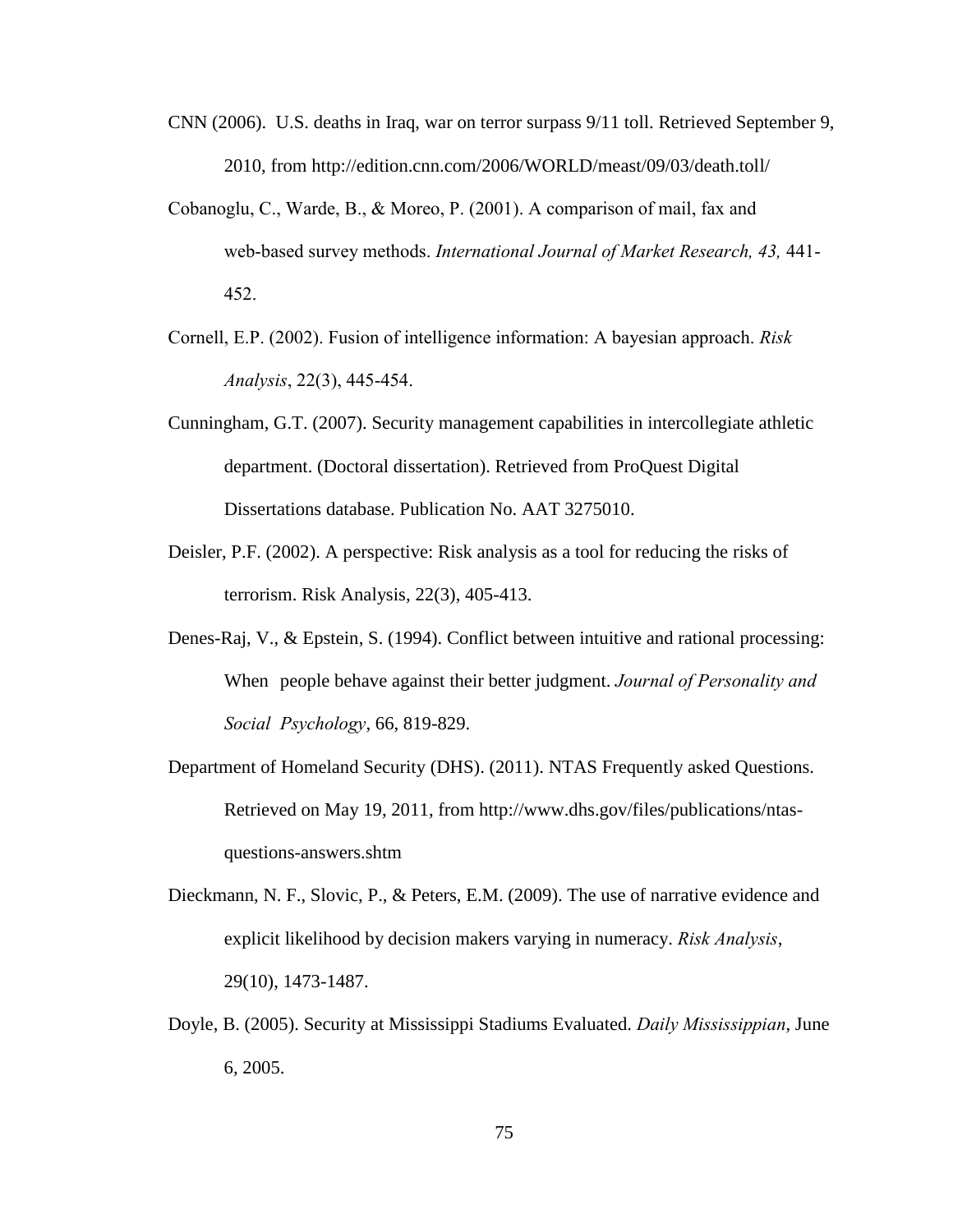- Dunn, A. (2010). Intercollegiate Basketball Arenas: Do Facility Managers Perceive the Terrorist Threat? Master of Science Thesis.
- Epstein, S. (1994). Integration of the cognitive and the psychodynamic unconscious. *American#Psychologist*, 49, 709-724.
- Federal Bureau of Investigation (FBI). (2010). Retrieved on June 22, 2010 from http:// www.fbi.gov/aboutus/faqs/faqsone.htm
- Federal Bureau of Investigation (FBI). (2007). Retrieved on October 10, 2010, from http:// www.fbi.gov/news/testimony/global-threats-to-the-u.s.-and-the-fbisresponse/?searchterm=soft%20targets
- Federal Emergency Management Agency (n.d.). Vulnerability analysis chart. Retrieved November 19, 2010 from<http://www.beta.fema.gov/graphics/library/vulanal.gif>
- Federal Emergency Management Agency (FEMA). (2004). Are you ready? General information about terrorism. Retrieved January 29, 2009, from http://fema.gov/areyouready/terrorism\_gneral\_info.shtm.
- Finucane, M.L., Alhakami, A., Slovic, P., & Johnson, S.M. (2000). The affect heuristic in judgments of risks and benefits. *Journal of Behavioral Decision Making*, 13, 1-17.
- Fischhoff, B., Slovic, P., Lichtenstein, S., & Combs, B. (1978). How safe is enough? A psychometric study of attitudes towards technological risk and benefits. *Policy# # Sciences*, 9, 127-152.
- Gay, L.R., Mills, G.E., & Airasian, P. (2009). Educational research: competencies for analysis and applications, 9th ed. Pearson: Upper saddle River, NJ.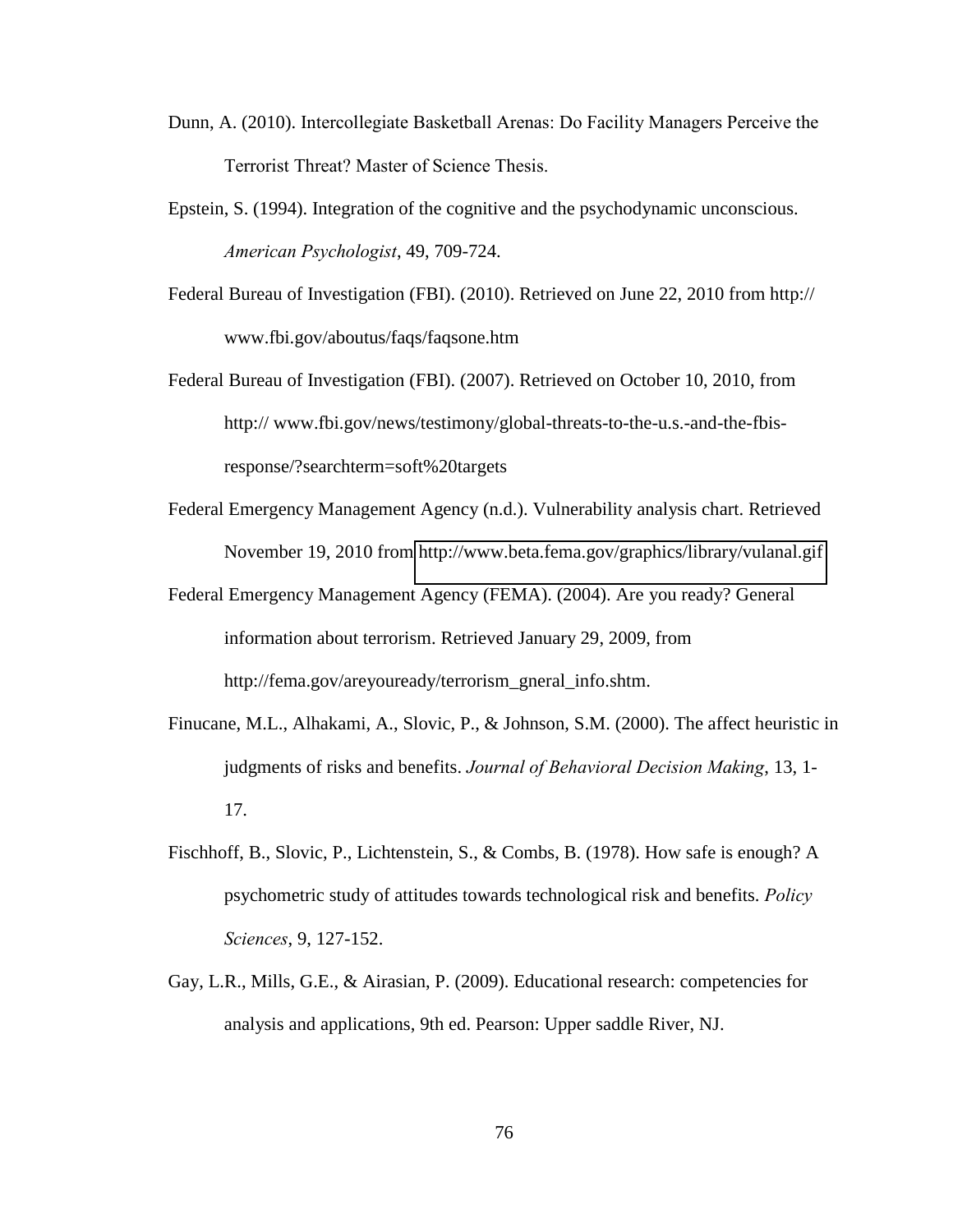General Services Administration (2000). Continuity of operations plan template. Retrieved November 19, 2010 from http://www.chicago.feb.gov/COOP%20Shell.htm

Glenn, J. (2002). What is business continuity planning? How does it differ from disaster recovery planning? *Disaster Recovery Journal*, 15(1), Retrieved November 19, 2010, from<http://www.drj.com/articles/win02/1501-14p.hmtl>

Grace, F. (2002). FBI alert on stadiums. Retrieved on March 5, 2009, from http://www.cbsnews.com/stories/2002/07/03/attck/main514252.shtml

Gurwitch, R.H., Sitterle, K.A., Young, B.H., & Pfefferbaum, B. (2002). Helping Children Cope With Disasters and Terrorism. In Annette M. La Greca, Wendy K. Silverman, Eric M. Vernberg, & Michael C. Roberts, (Eds). Washingotn, DC: American Psychological Association.

- Hadfield, W., Toohey, K., Taylor, T., & Mason, S. (2004). No Rain Stops Play-how the drought is hurting rural sport [radio]. *Sports Factor*. Australia: ABC Radio National.
- Hall, S. (2006, Fall). Effective security management of university sport venues. T*he# Sport Journal*, 9(4), 1-10.

Hall, S., Marciani, L., Cooper, W.E., & Rolen, R. (2007). Securing collegiate sport stadiums in the 21st century: Think security, enhance safety. Retrieved on September 1, 2010, from

http://www.homelandsecurity.org/journal/Default.aspx?oid=162&ocat=1"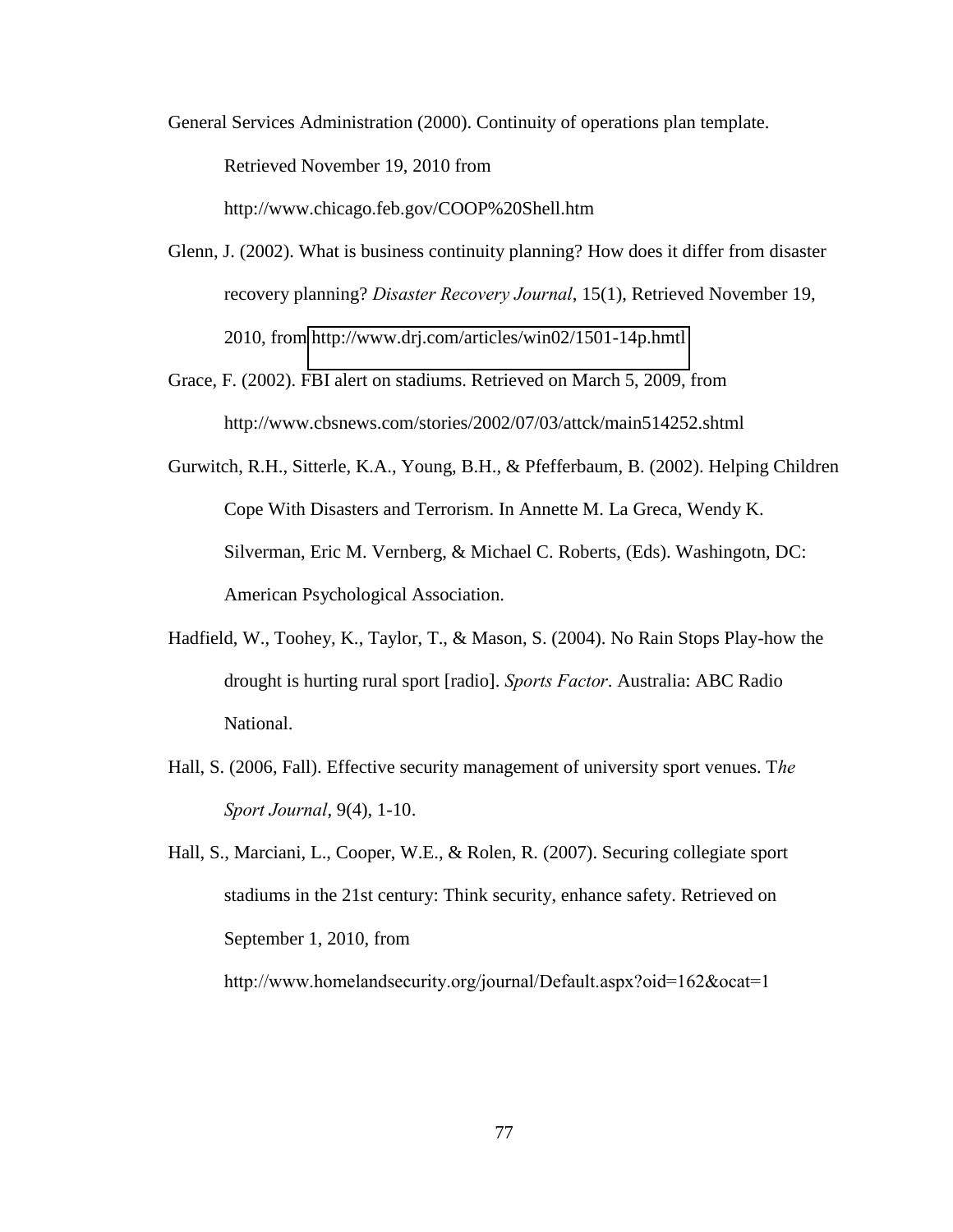- Hall, S., Marciani, L., Cooper, W.E., & Phillips, J. (n.d.). Needs, concerns, and future challenges in security management of ncaa division I football events: An intercollegiate facility management perspectives. Manuscript.
- Halsell, G. (September, 1998). A visit with George Habash: Still the prophet of Arab nationalism and armed struggle against Israel. *Washington Report on Middle East # Affairs*, 49, 136.
- Haynes, S. N., Richard, D. C. S., Kubany, E.S. (1995). Content validity in psychological assessment: A functional approach to concepts and methods. *Psychological Assessment*, 7(3), 238-247.
- Heilbrun, K., Dvoskin, J., Hart, S., & McNiel, D. (1999). Violence risk communication: Implications for research, policy, and practice. *Health, Risk, and Society*, 1, 91-106.
- Hillson, D. (2009). Risk doctor with probability. Retrieved on November 1, 2010, from http://www.allpm.com/index.php?name=News&file=article&sid=2257
- International Association of Assembly Managers, Inc (IAAM). (2002). IAAM safety and security task force best practices protocols terrorism response planning for venue managers.
- International Association of Assembly Managers (n.d.). http://www.iaam.org
- Jacoby, L. (2004, February 24). *Current and projected national security threats to the United States*. Statement for the record given to Senate Select Committee on Intelligence, Washington DC.
- Johnston, B. & Nedelescu, O. (2006). The impact of terrorism on financial markets. *Journal of Financial Crime*, (13)1, 7-25.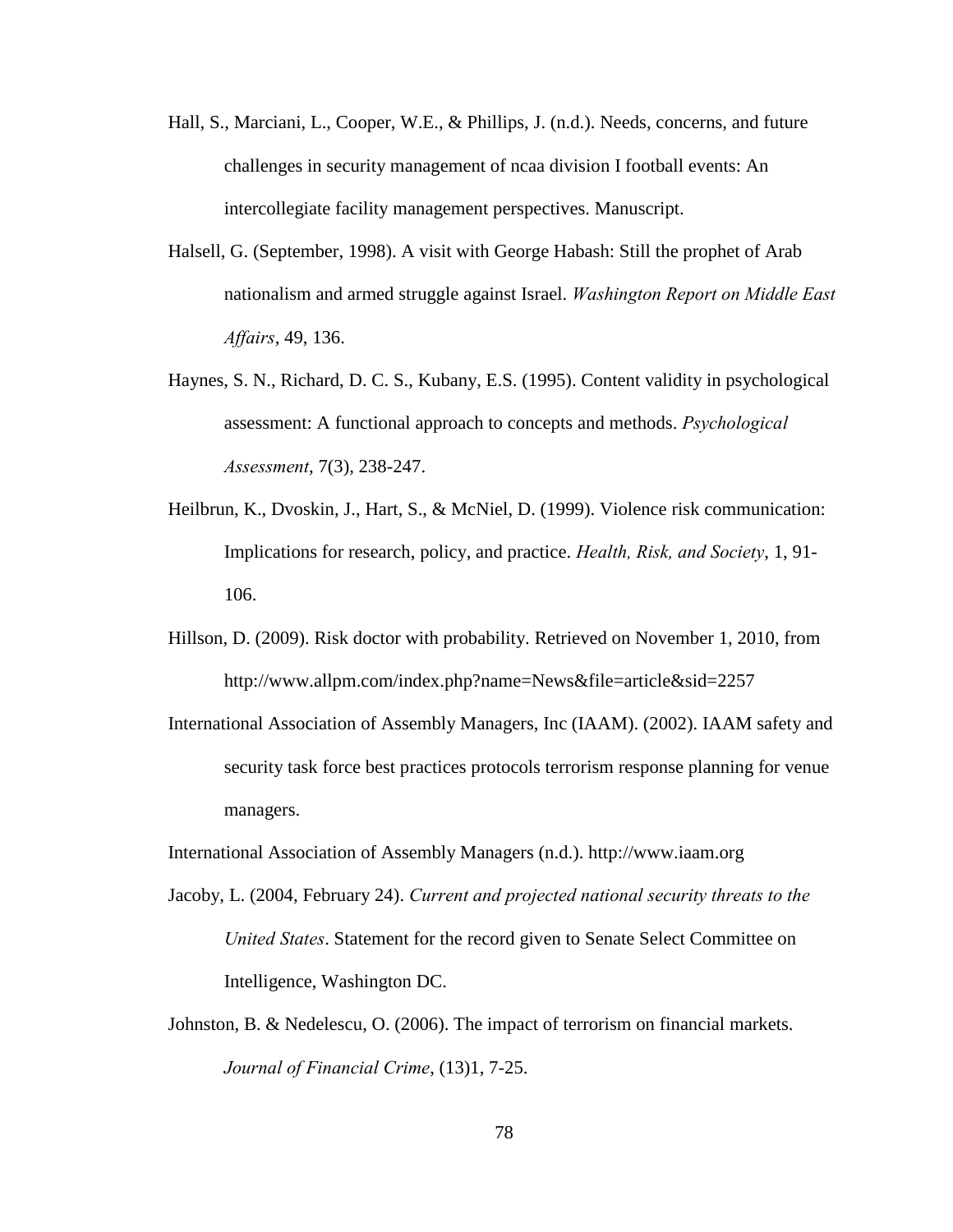- Kalt, H. (2003). Understanding and communicating risk assessment. Disaster Recovery Journal, 16(3), http://www.drj.com/articles/sum03/1603-16p.html
- Kennelly, M.  $(2005)$ . 'Business as usual': How elite australian athletes frame terrorism post 9/11. Unpublished bachelor honours thesis, University of technology, Sydney:Sydney:New South Wales.
- Koehler, J.J. & Macchi, L. (1999). When are people impressed by probabilities evidence? paper presented at the European Science Foundation Workshop, Probabilistic Reasoning and Decision Making, Milan, Italy.
- Kittleson, M. (1997). Determining effective follow-up of e-mail surveys. *American# # Journal#of#Health#Behavior,* 21(3), 193-196.
- Lawshe, C. H. (1975). A quantitative approach to content validity. *Personnel Psychology*, 8(4), 563-575.
- Lichtenstein, S., Slovic, P., Fischhoff, B., Layman, M., & Combs, B. (1978). Judged frequency of lethal events. *Journal of Experimental Psychology: Human Learning and Memory*, 4(6), 551-578.
- Lipton, E. (2005, March 16). U.S. Report Lists Possibilities for Terrorists Attacks and Likely Toll. *New York Time*, Section A, Page 1, Column 2.
- Matthew, M. (Spring, 2004). The origins of the new terrorism. *Parameters*, Spring, 29- 43.
- Marciani, L. & Hall, S. (2007). Home field security: amid the cheers, revelry, and action, threats to security at your sporting events are possible. Game Management, Aug/Sept, 65-71.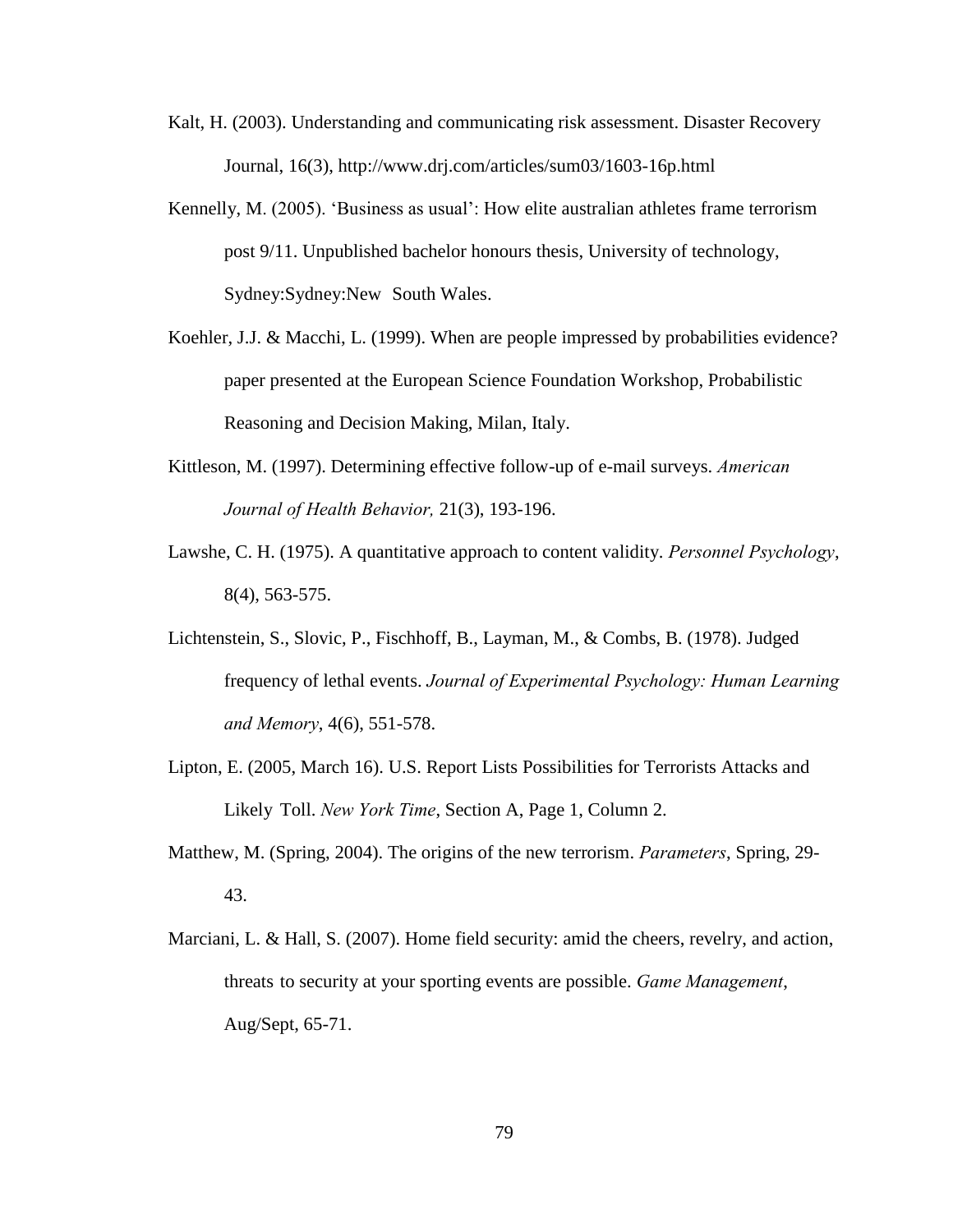- McCann, M. (2006). Social psychology, calamities, and sports law. 42 Willamette L. Rev. 585.
- McCann, R. S., Besner, D., & Davelaar, E. (1988). Word recognition and identification: do word-frequency effects reflect lexical access? *Journal of Experimental Psychology: Human Perception and Performance,* 14, 693-706.
- Merriam-Webster Online Dictionary. (2010). "Manager." Retrieved on October 24, 2010, from http://www.merriam-webster.com/dictionary/manager
- Merriam-Webster Online Dictionary. (2010). "Security." Retrieved on October 24, 2010, from http://www.merriam-webster.com/dictionary/security
- Merriam-Webster Online Dictionary. (2010). "Safety." Retrieved on october 25, 2010, from http://www.merriam-webster.com/dictionary/safety
- National Research Council, Committee on Risk Perception and Communication. (1989). Improving Risk Communication. National Academy Press, Washington, D.C.: National Academy Press.
- Northeast States Emergency Consortium (NESEC). (2005). General information: what is terrorism? Retrieved March 4, 2009, from

http://www.nesec.org/hazards/Terrorism.cfm

- Official NCAA Basketball Records Book. (2007).
- Ofman, P.S., Mastria, M.A., & Steinberg, J. (July, 1995). Mental health response to terrorism: The world trade center bombing. *Journal of Mental Health Counseling*, 17, 312-320.
- Pantera, ML., Accorsi, R., Winter, C., Gobeille, R., Griveas, S., & Queen, D. (2003). Best practices for game day security at athletic & sport venues. *The Sport*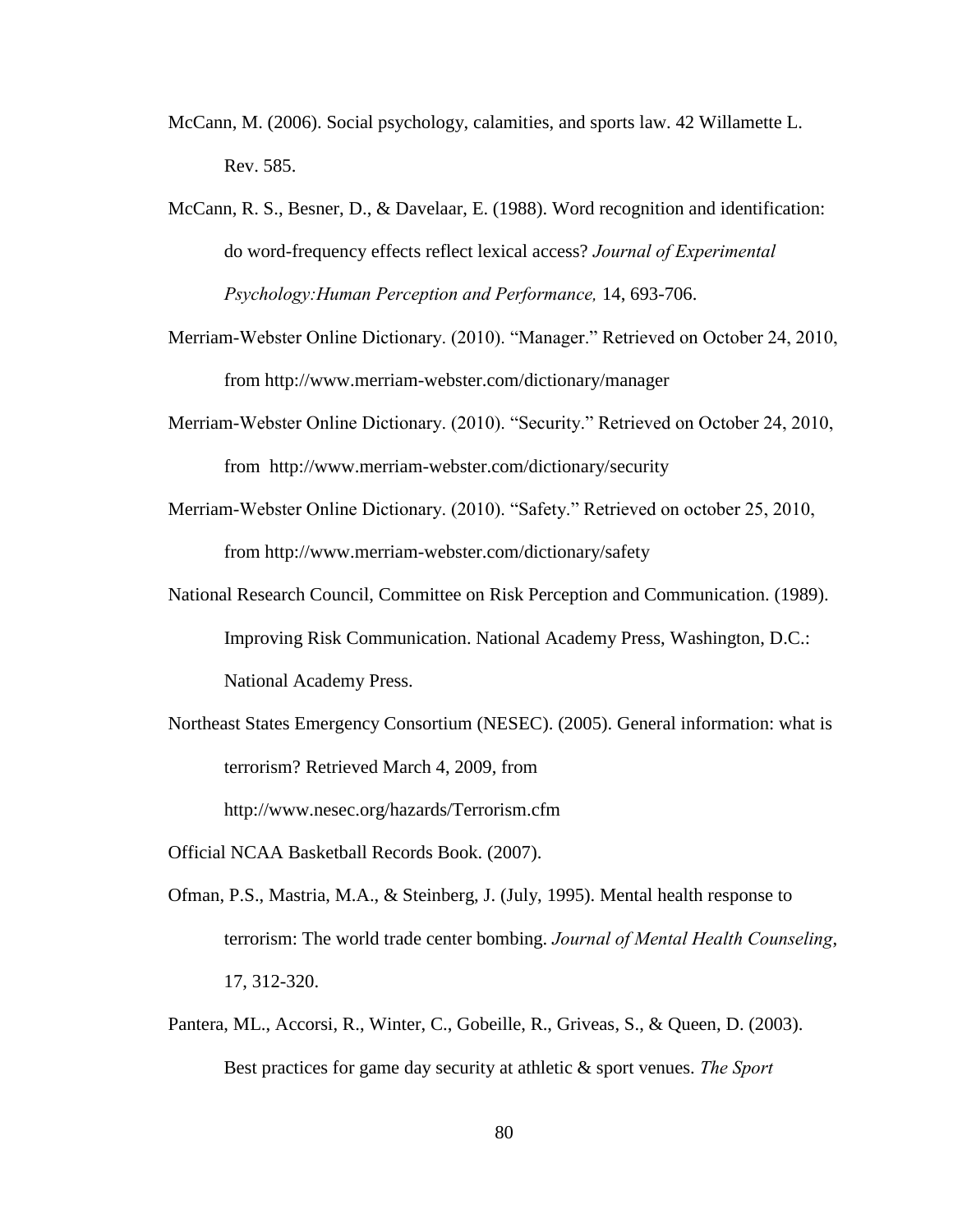*Journal*, 6(4). Retrieved March 1, 2009 from

http://thesportjournal.org/2003Journal/Vol6-No4/security.htm

Piccarello, C.M. (2005). Terrorism, tourism, and torts: liability in the event of a terrorist attack on a sports or entertainment venue. Villanova Sports and Entertainment Law Journal, 12 VLSELJ 365.

Richardson, L. (2006). What terrorists want. London: John Murray.

- Sawyer, T.H. (2009). Facility planning and design. Champaign, IL:Sagamore Publishing.
- Schapira, MN., Nattinger, AB., & McHorney, CA. (2001). Frequency or probability? A qualitative study of risk communication formats used in health care. *Medicine% Decision Making*, Nov-Dec; 21(6), 459-67.
- Schleifer, R. (2009). Psyoping hezbollah: The israeli psychological warfare campaign during the 2006 lebanon war. *Terrorism and Political Violence*, 21, 221-238.
- Schuster, M.A., Stein, B.D., Jaycox, L.H., Collins, R.L., Marshall, G.N., Ellott, M.N., Zhou, A.J., Kanouse, D.E., Morrison, J.L., & Berry, S.H. (2001, November). A national survey of stress reactions after september 11, 2001 terrorist attacks. *New# # England#Journal#of#Medicine*, 345, 1507-1512.
- Seidler, T. (2009). Planning facilities for safety and risk management. In Thomas H. Sawyer (Eds.), *Facility planning and design* (pp. 19-26). Champaign, IL:Sagamore Publishing.
- Shoshani, A. & Slone, M. (2008). The drama of media coverage of terrorism: Emotional and attitudinal impact on the audience. *Studies in Conflict & Terrorism*, 31, 627-640.

Slovic, P. (1987). Perception of risk. *Science*, 236, 280-285.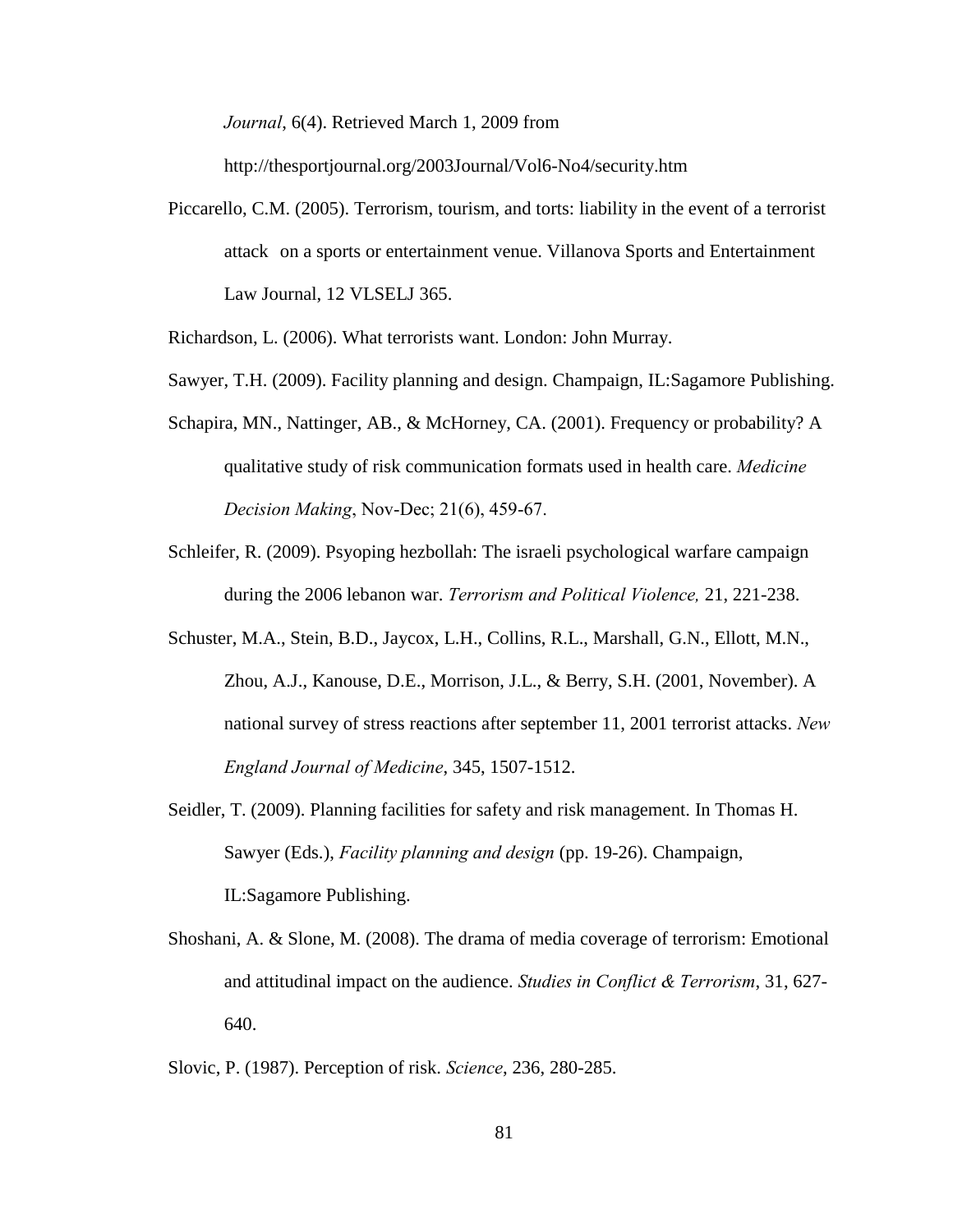- Slovic, P., Monahan, J., & MaeGregor, D.G. (2000). Violence risk assessment and risk communication: The effects of using actual cases, providing instruction, and employing probability verses frequency formats. *Law and Human Behavior*, 24, 271-296.
- Slovic, P., Finucane, M.L., Peters, E., & MacGregor, D.G. (2004). Risk an analysis and risk as feelings: Some thoughts about affect, reason, risk, and rationality. *Risk# # Analysis*, 24(2), 2004.
- Slovic, P., Peters, E., Finucane, M.L., & MacGregor, D.G. (2005). Affect, risk, and decision making. *Health Psychology*, 24(5), S35-S40.

Slovic, P., & Peters, E. (2006). Risk perception and affect. *Current Directions in Psychological##Science*, 15(6), 322-325.

- Sweeney, A. (2011). 4 More Charged in 2008 Mumbai Attack. Retrieved on May 21, 2011, from http://www.canada.com/news/more+charged+2008+Mumbai+attack/4672838/stor y.html
- Toohey, K., & Taylor, T. (2008). Mega events, fear, and risk: terrorism at the olympic games. J*ournal#of#Sport#Management*, 22, 451-469.
- Tversky, A., & Kahneman, D. (1973). Availability: A heuristic for judging frequency and probability. *Cognitive Psychology*, 5, 207-232.
- USA Today. (2010). Fans face stringent security restrictions entering super bowl XLIV. Retrieved May 21, 2010, from [http://content.usatoday.com](http://content.usatoday.com/)
- Webster's New World College Dictionary. (2007). "risk." In Michael Agnes (Eds). Wiley Publishing:Cleveland, Ohio.